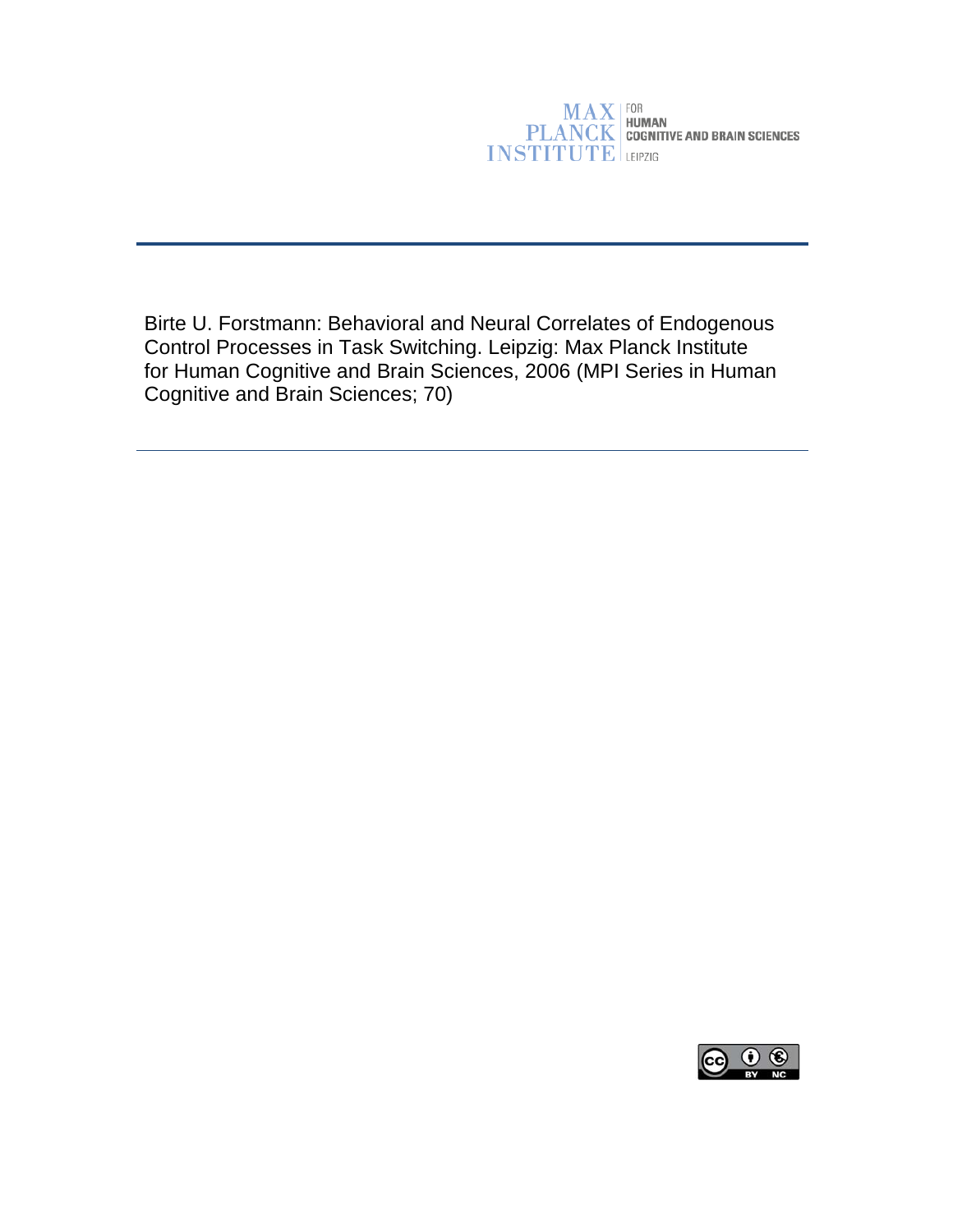# Behavioral and neural correlates of endogenous

## control processes in task switching

Von der Fakultät für Biowissenschaften, Pharmazie und Psychologie der Universität Leipzig eingereichte

#### DISSERTATION

zur Erlangung des akademischen Grades doctor rerum naturalium, Dr. rer. nat.,

vorgelegt von Diplom-Psychologin Birte U. Forstmann, geboren am 1. November 1976 in Bremen

> Dekanin: Prof. Dr. Annette Beck-Sickinger

Gutachter: Prof. Dr. D. Yves von Cramon Prof. Dr. K. Richard Ridderinkhof Prof. Dr. Erich Schröger

Tag der Verteidigung: 15. März 2006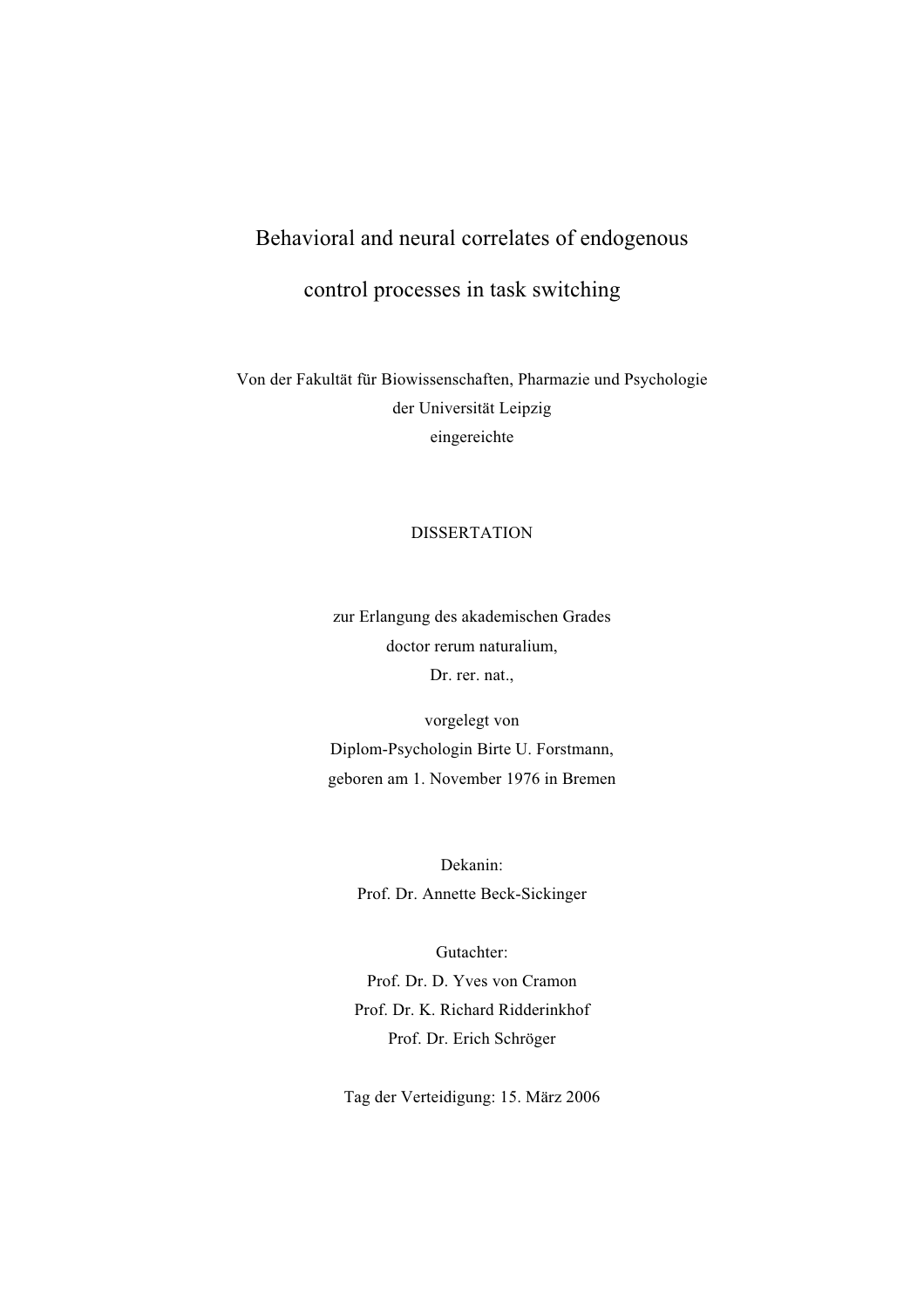In memory of my father Peter Forstmann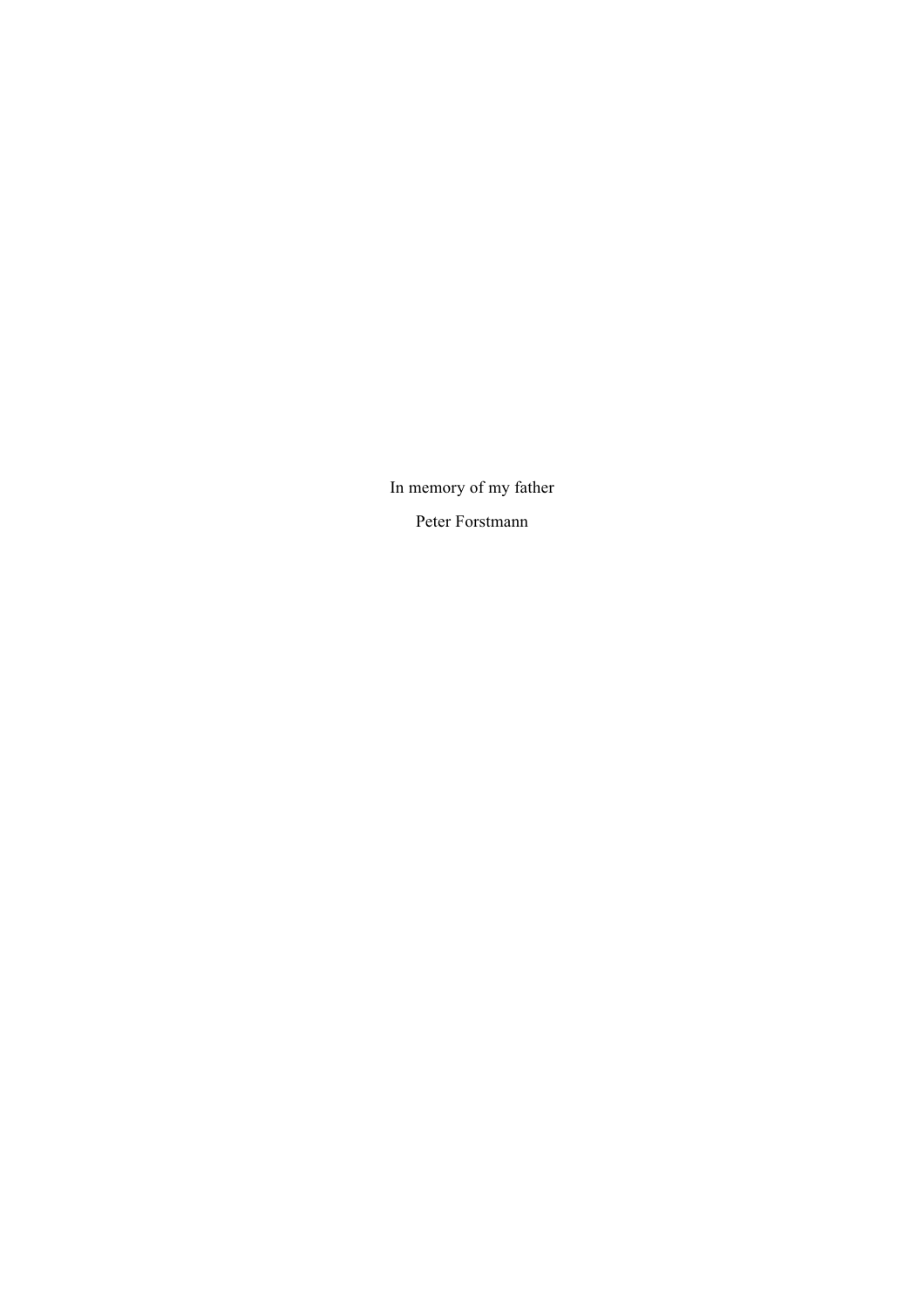# **Table of Contents**

| 1                |     |                                                             |  |  |  |
|------------------|-----|-------------------------------------------------------------|--|--|--|
| $\overline{2}$   |     |                                                             |  |  |  |
|                  | 2.1 |                                                             |  |  |  |
|                  | 2.2 |                                                             |  |  |  |
|                  |     | Endogenous and Exogenous Control Processes in Task<br>2.2.1 |  |  |  |
|                  |     | 2.2.2                                                       |  |  |  |
|                  | 2.3 |                                                             |  |  |  |
|                  |     | 2.3.1                                                       |  |  |  |
|                  |     | 2.3.2                                                       |  |  |  |
|                  |     | 2.3.3                                                       |  |  |  |
|                  | 2.4 | Neuroimaging Results of the Task-Switching Paradigm 12      |  |  |  |
|                  |     | 2.4.1                                                       |  |  |  |
|                  |     | 2.4.2                                                       |  |  |  |
|                  |     | 2.4.3                                                       |  |  |  |
| 3                |     |                                                             |  |  |  |
|                  | 3.1 |                                                             |  |  |  |
|                  |     | 3.1.1                                                       |  |  |  |
|                  |     | 3.1.2                                                       |  |  |  |
|                  | 3.2 |                                                             |  |  |  |
|                  |     | 3.2.1                                                       |  |  |  |
|                  |     | 3.2.2                                                       |  |  |  |
| $\boldsymbol{4}$ |     | <b>Functional Magnetic Resonance Imaging  25</b>            |  |  |  |
|                  | 4.1 |                                                             |  |  |  |
|                  | 4.2 |                                                             |  |  |  |
|                  | 4.3 |                                                             |  |  |  |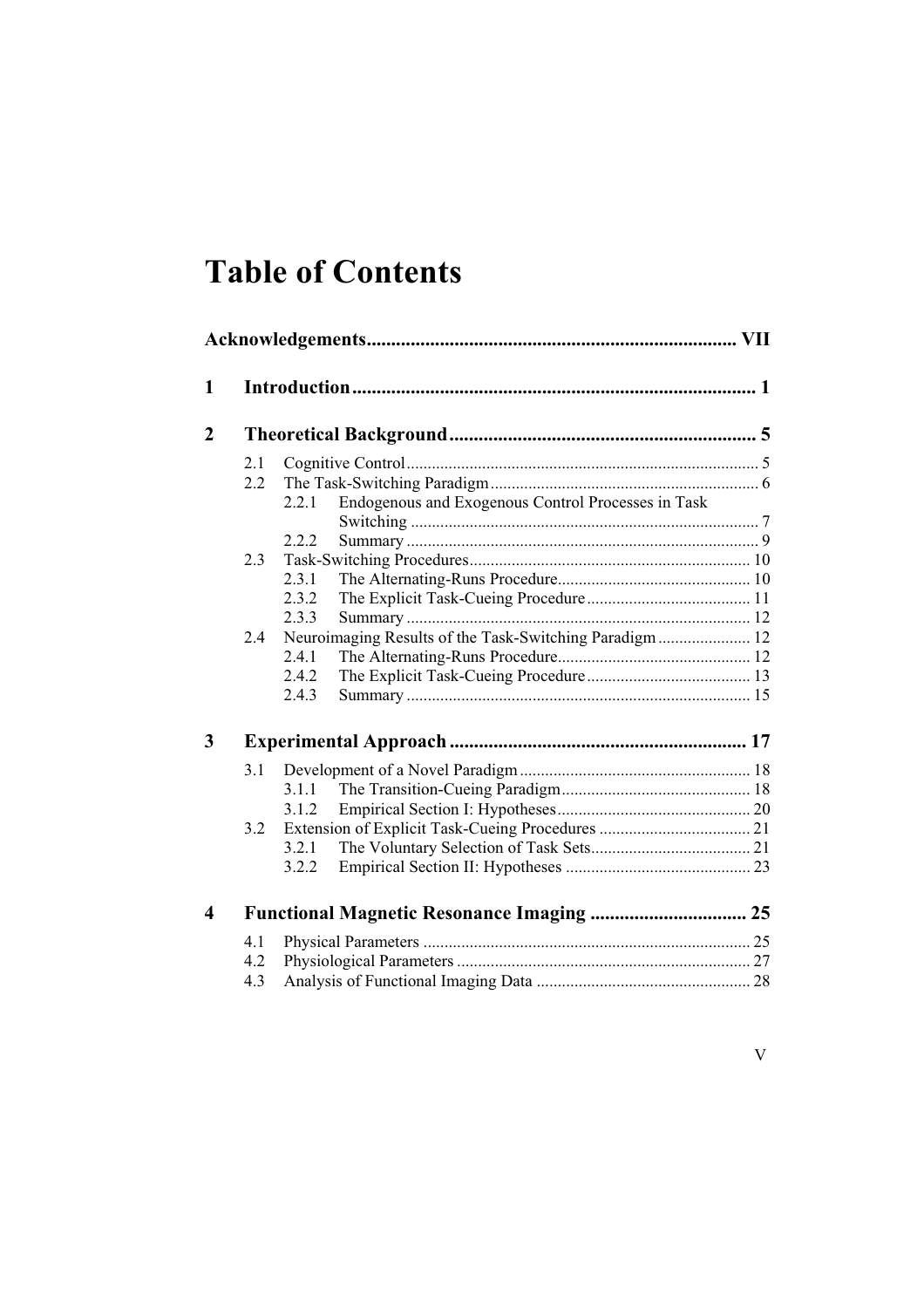| 5 |     |                                                         |  |  |  |  |
|---|-----|---------------------------------------------------------|--|--|--|--|
|   | 5.1 |                                                         |  |  |  |  |
|   |     | 5.1.1                                                   |  |  |  |  |
|   |     | 5.1.2                                                   |  |  |  |  |
|   |     | 5.1.3                                                   |  |  |  |  |
|   | 5.2 |                                                         |  |  |  |  |
|   |     | 5.2.1                                                   |  |  |  |  |
|   |     | 5.2.2                                                   |  |  |  |  |
|   |     | 5.2.3                                                   |  |  |  |  |
|   | 5.3 |                                                         |  |  |  |  |
|   | 5.4 |                                                         |  |  |  |  |
|   |     | 5.4.1                                                   |  |  |  |  |
|   |     | 5.4.2                                                   |  |  |  |  |
|   |     | 5.4.3                                                   |  |  |  |  |
|   |     | 5.4.4                                                   |  |  |  |  |
|   |     | 5.4.5                                                   |  |  |  |  |
| 6 |     |                                                         |  |  |  |  |
|   | 6.1 |                                                         |  |  |  |  |
|   |     | 6.1.1                                                   |  |  |  |  |
|   |     | 6.1.2                                                   |  |  |  |  |
|   |     | 6.1.3                                                   |  |  |  |  |
|   |     | 6.1.4                                                   |  |  |  |  |
|   |     | 6.1.5                                                   |  |  |  |  |
| 7 |     |                                                         |  |  |  |  |
|   |     |                                                         |  |  |  |  |
|   | 7.1 |                                                         |  |  |  |  |
|   | 7.2 | A Functional-Anatomical Framework of Endogenous Control |  |  |  |  |
|   |     |                                                         |  |  |  |  |
|   |     |                                                         |  |  |  |  |
|   |     |                                                         |  |  |  |  |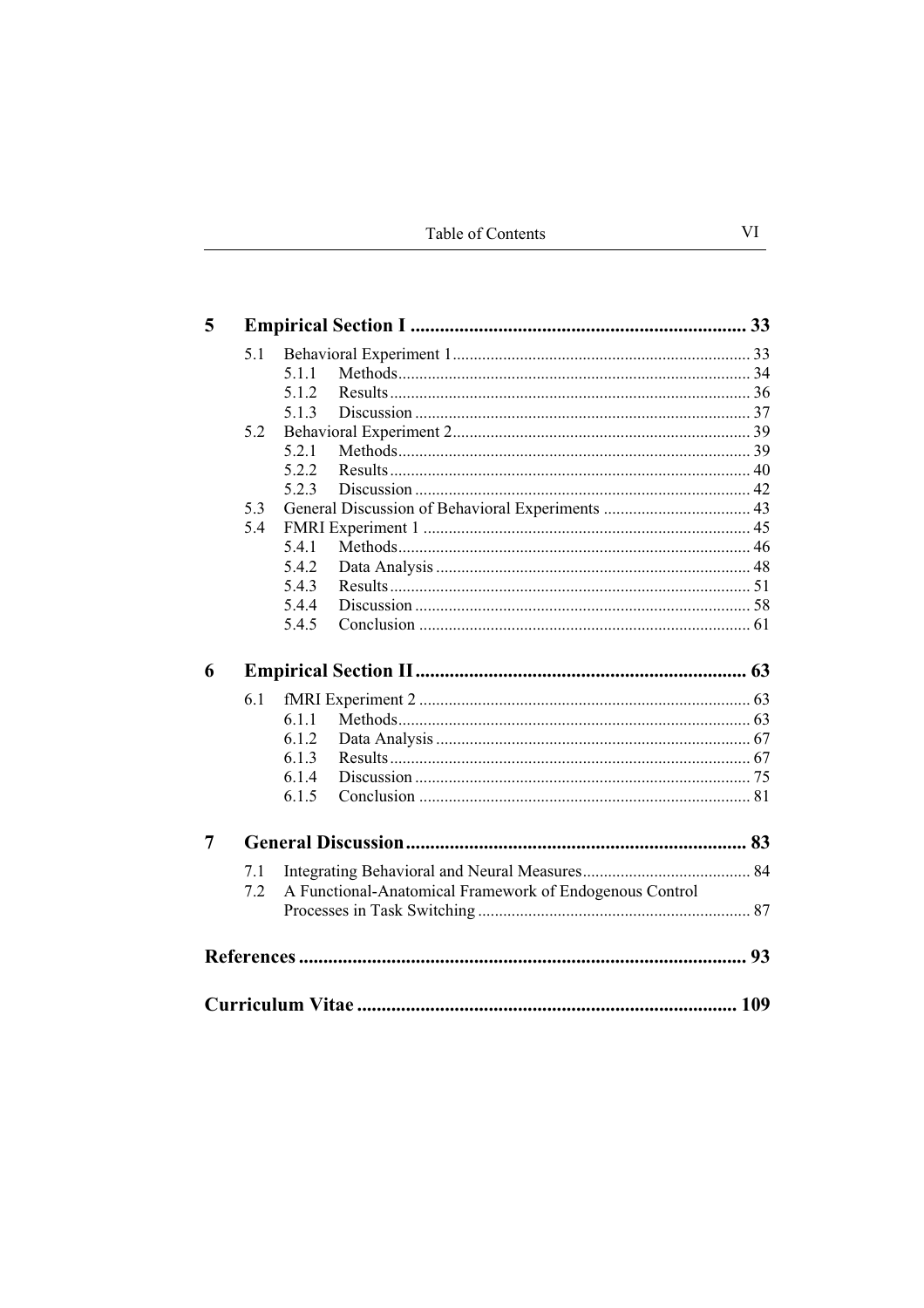# **Acknowledgements**

I would like to express my gratitude to Prof. D. Yves von Cramon. His seemingly ad infinitum knowledge about the cortex cerebri was most instructional.

Moreover, I am very thankful of being supervised by Marcel Brass and Iring Koch who made this work possible and challenged me in taking different perspectives on the mysteries of task switching.

#### **Questions & Answers**

Furthermore, my deepest 'thank you' to my dear colleagues Jan Derrfuss and Hannes Ruge with whom I spent a lot of time having exciting and interesting discussions.

Of course, doing research is never a one-woman performance and so I express my thanks to the 'Exec Group' and the 'Exec-Doc Group' for highly valuable and instructional meetings.

#### **Colored Brain Pictures**

My thanks to the 'LIPSIA Group' headed by Gabriele Lohmann. Also to Ramona Menger, Mandy Naumann, Anke Mempel and Simone Wipper for the acquisition of participants and brain data. A big 'thank you' to Bettina Johst who helped with programming the second fMRI experiment and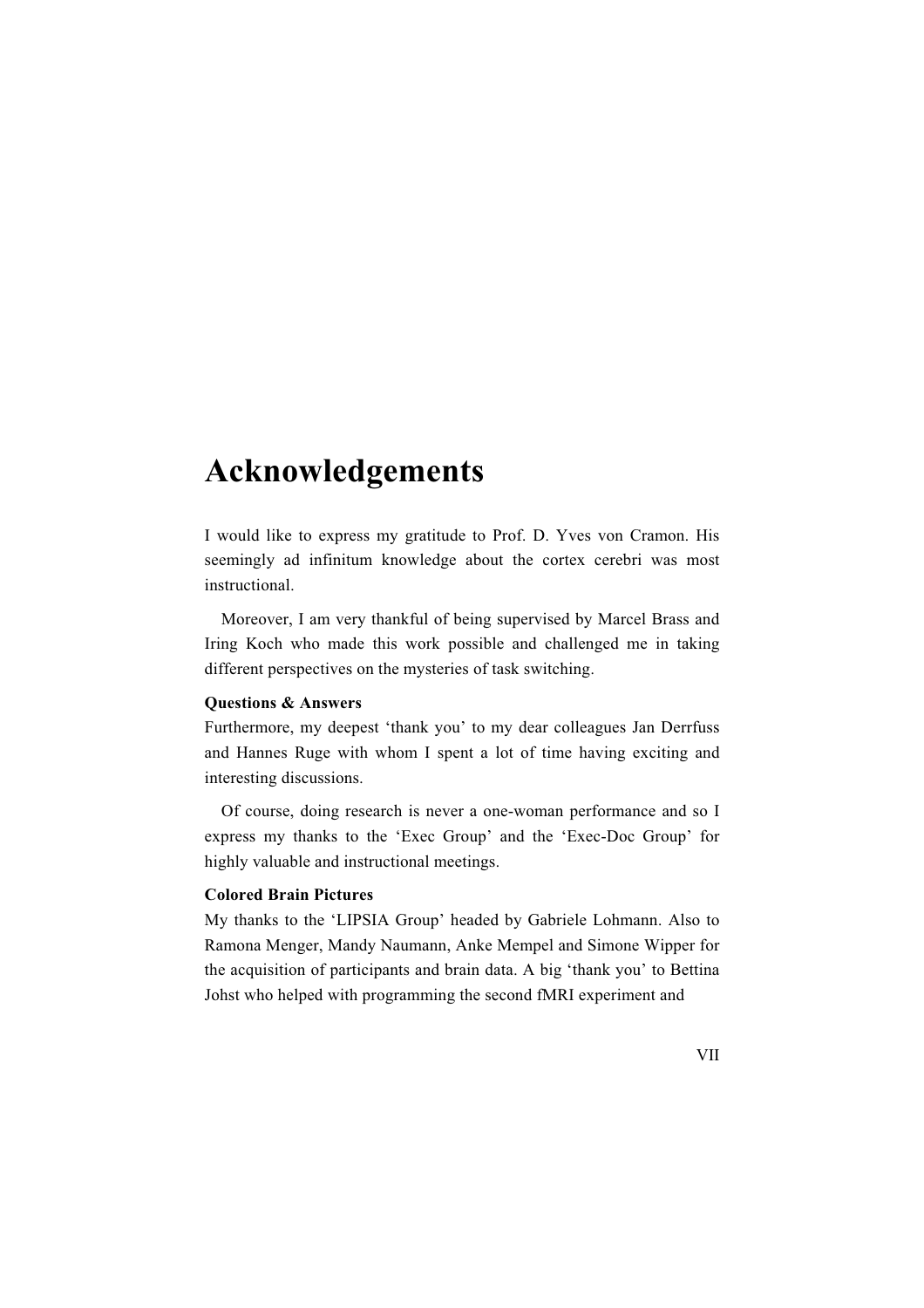gave me valuable insights into PERL and Presentation. Finally, thanks to Stephan Liebig who helped in preparing the figures.

#### **Excursions to Munich**

The present work evolved from a cooperation project with the former Max Planck Institute for Psychological Research in Munich, now located in Leipzig. I enjoyed having the opportunity to spend some time at the Institute in Munich and meet people who gave me an impression of 'truly' cognitive research. My special thanks go to Andrea Philipp, Miriam Gade and Stefanie Schuch.

#### **Inspiration**

My thanks to Prof. A. D. Friederici, Anja Hahne, Bertram Opitz and Monika Lueck who deeply inspired me to work at the Max Planck Institute in Leipzig.

#### **Roomies**

I am very happy of having had such great and supportive room mates like Claudia, Uti and, for a short period of time, Tilmann.

#### **From the bottom of my heart**

A great 'thank you' to my family and my dearest friends, Jane, Claudia, Christoph, Uti, Jan, Julia, Claude, Jutta, Bettina, Schnoi-oi-oi-zi, T. Hafen Weskott and HW for all your support and patience.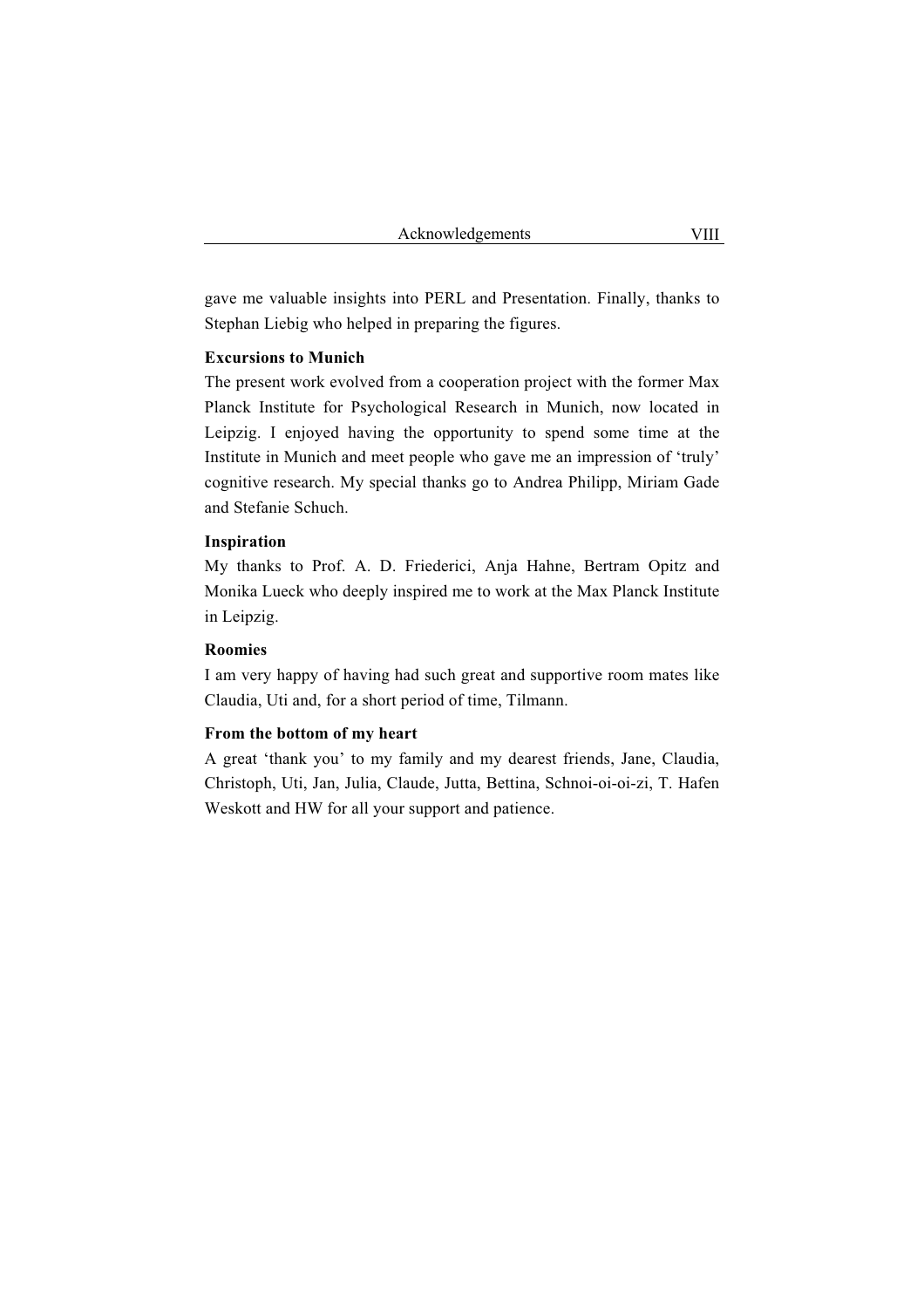*'…the seat of the soul and the control of voluntary movement – in fact of neuron functions in general are to be sought in the heart. The brain is an organ of minor importance, perhaps necessary to cool the blood.'*

*Aristotle (384-322 B. C.)* 

# **1 Introduction**

A fundamental ability in human cognition is the ability to change and adapt our behavior in accordance with changing environmental demands and internal goals (Miller  $& Cohen, 2001$ ). For this ability, cognitive control is required. Research on cognitive control aims at providing answers to seemingly simple yet very fundamental questions: How can we do what we want instead of what our environment wants us to do?

In the  $19<sup>th</sup>$  century, a few authors have addressed this question with their ideo-motor theories (Harless, 1861; James, 1890). The ideo-motor principle states that an action is initiated by the anticipation of its effects (see, e.g. Stock & Stock, 2004). A central construct in this theory is the "will". It was proposed that the will should enable us to imagine a movement and then perform it. This was possible by making use of the idea of a 'mental cue' (for a broader overview, see Prinz, 1987). A mental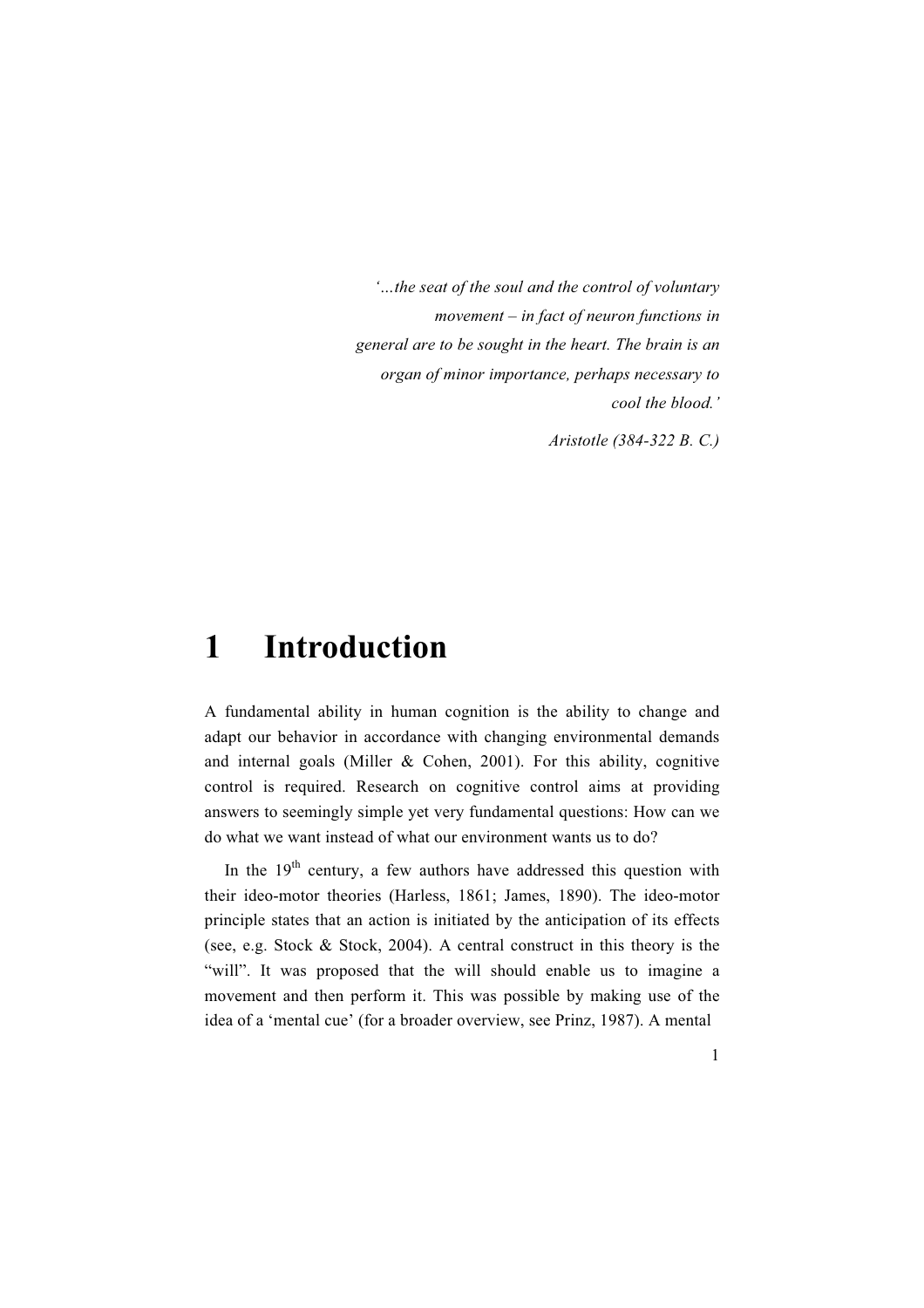cue refers to an association between a mental state and the motor activities necessary to bring that state of affairs into being. Hence, a mental cue can activate and control motor activities. The simple assumption drawn from this idea was that the mind can control the body.

Taking this assumption one step further, one might ask whether the mind can control the mind. Or, in other words, can the mind control itself? To answer this question, several authors proposed that there must be some kind of homunculus or 'signal person' (Rogers & Monsell, 1995), pushing and pulling levers in our heads (see also Monsell & Driver, 2000). This should enable us to configure the system in a way so that we can adapt our behavior in accordance with internal goals. However, with respect to system theories, one might argue that the term 'will' was simply substituted by the term 'controller' or 'executive' (see, e.g., Baddeley & Hitch, 1974; Norman & Shallice, 1986). The crucial problem with these terms is that they can be regarded as placeholders for what is still failed to be understood (Baddeley, 1986).

Fortunately, the recent years have brought changes in both methodological procedures and theoretical accounts. This opened up the possibility of new connections between separate fields of research on cognitive control. The 'homunculitis' bemoaned by Monsell and Driver (2000) is in the process of giving way to a more distributed view that conceives of cognitive control as a multifaceted construct (cf., Hommel, Ridderinkhof & Theeuwes, 2002). In contrast to traditional unitary views on cognitive control, recent approaches have emphasized a complex interplay between several subprocesses (e.g., Miller & Cohen, 2001; Smith & Jonides, 1999). Thus, only a concert of many processes may be what creates the emergent property of being 'the controller' or 'executive'.

In this view, my thesis aims to contribute to the understanding of control processes by investigating subprocesses relevant for task switching. The crucial feature is to bring different perspectives, namely a cognitive and neuroscientific point of view, together.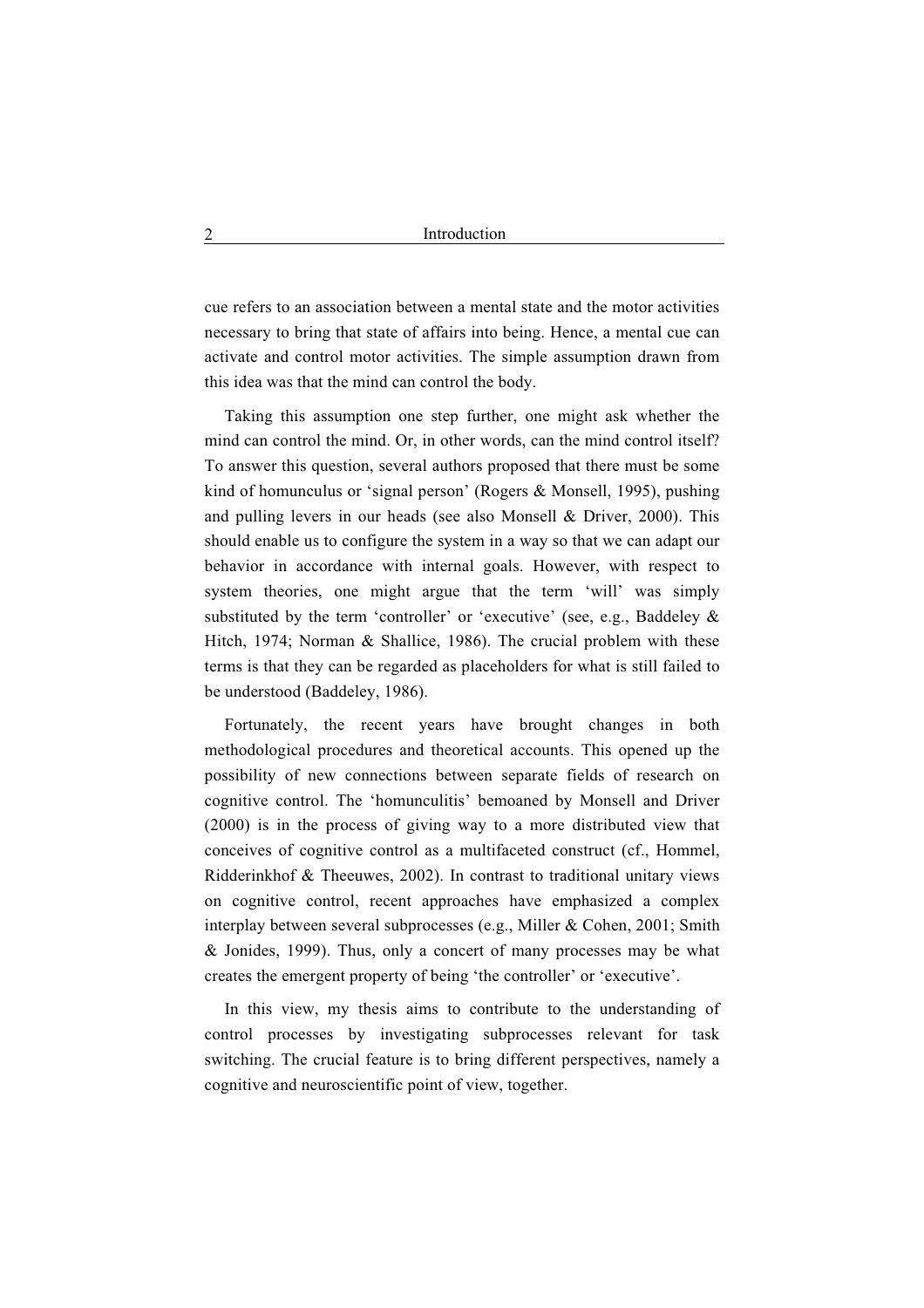#### **Outline of the Present Thesis**

The thesis evolved from a cooperation project between the Department of Cognitive Neurology of the Max Planck Institute in Leipzig and the Department of Psychology of the Max Planck Institute in Munich (now having merged to a single institute, the Max Planck Institute for Human Cognitive and Brain Sciences located in Leipzig). The aim of the work was to investigate endogenous control processes in task switching. Behavioral and neural correlates are used to address two major research questions: 1. What happens if an external cue is not directly indicating the task? 2. What happens if participants are not explicitly told what to do but can voluntarily select a task by their own? To answer the first question, a novel variant of the task-switching paradigm, the so-called 'transitioncueing paradigm' was developed (Chapter 3) and tested in several behavioral experiments. Two out of five experiments are described in more detail (Chapter 5). In addition, a functional magnetic resonance imaging (fMRI) version of this newly developed paradigm was investigated (fMRI Experiment 1; Chapter 5). To answer the second question, fMRI Experiment 2 was conducted. Here, an extension of classical cueing versions was introduced to investigate the voluntary selection of task sets (Chapter 6).

In the General Discussion (Chapter 7), one section will focus on the integration of behavioral and neural measures obtained in the experiments reported in Chapter 5. In a second section, the results of both fMRI Experiment 1 and 2 are brought into a broader context to account for a functional-anatomical framework of endogenous control in task switching.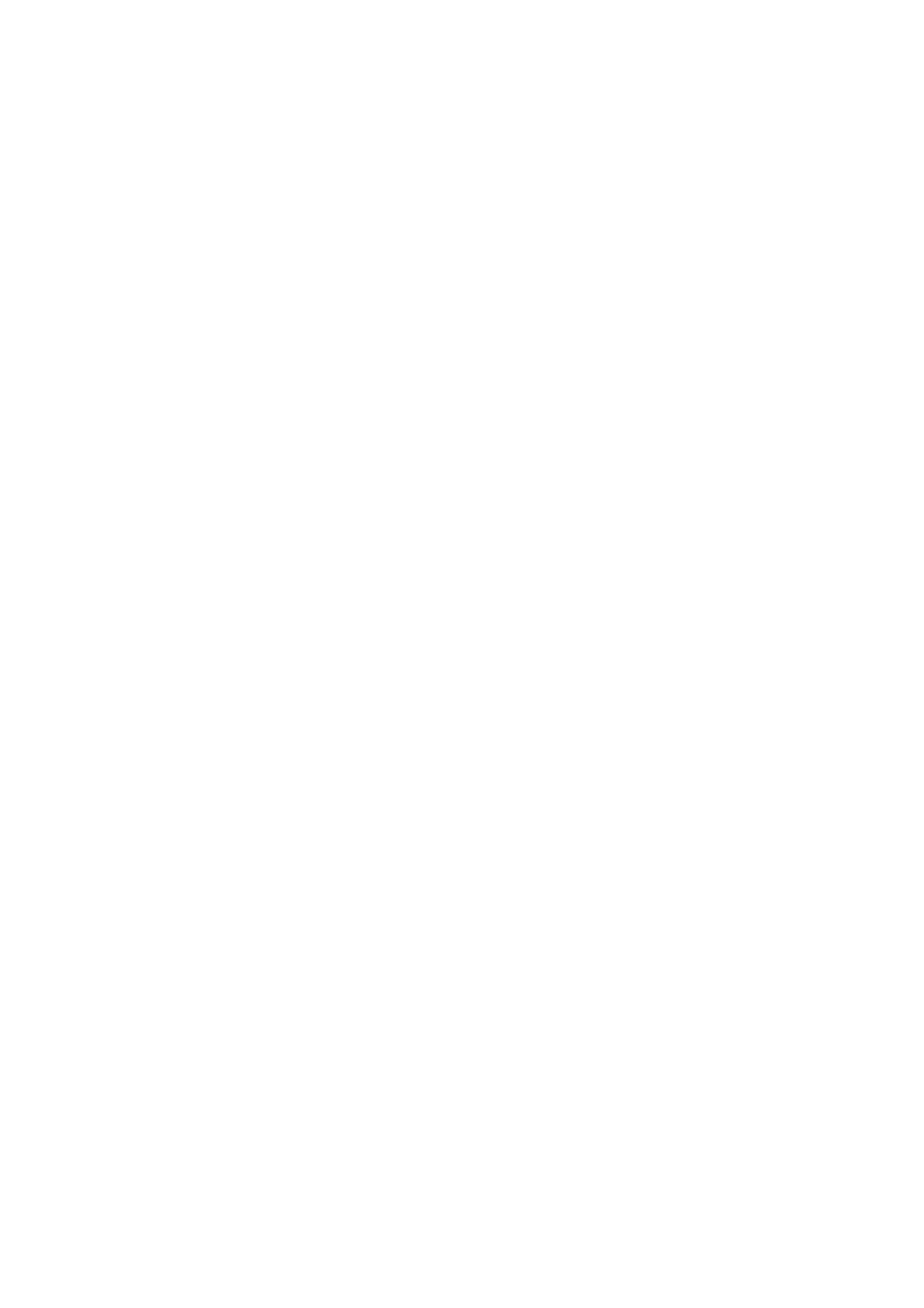# **2 Theoretical Background**

### **2.1 Cognitive Control**

There is extensive literature on cognitive control processes required for the ability to coordinate thoughts or actions in relation with internal goals (see, e.g., Koechlin et al., 2003; Miller & Cohen, 2001). One of the main characteristics of the flexibility of human agents is their capability to perform actions according to their intentions. More specifically, these actions can be characterized as internally-driven rather than externally- or stimulus-driven. The basis of such intention-based actions is their goaldirectedness (see, e.g. Jahanshahi & Haggard, 1998). It is widely acknowledged that the prefrontal cortex (PFC) plays a major role for goaldirected behavior (Miller & Cohen, 2001). For goal-directed behavior, several subprocesses are required, e.g. the selection of an appropriate action, conflict monitoring, planning, and decision making. So far, there are different theoretical approaches to explain how these subprocesses are controlled and coordinated during the performance of complex cognitive tasks (for an overview, see Monsell, 1996, 2000). However, it has been argued that the field still lacks a compelling theory of cognitive control, i.e. a theory of '… general-purpose control mechanisms that modulate the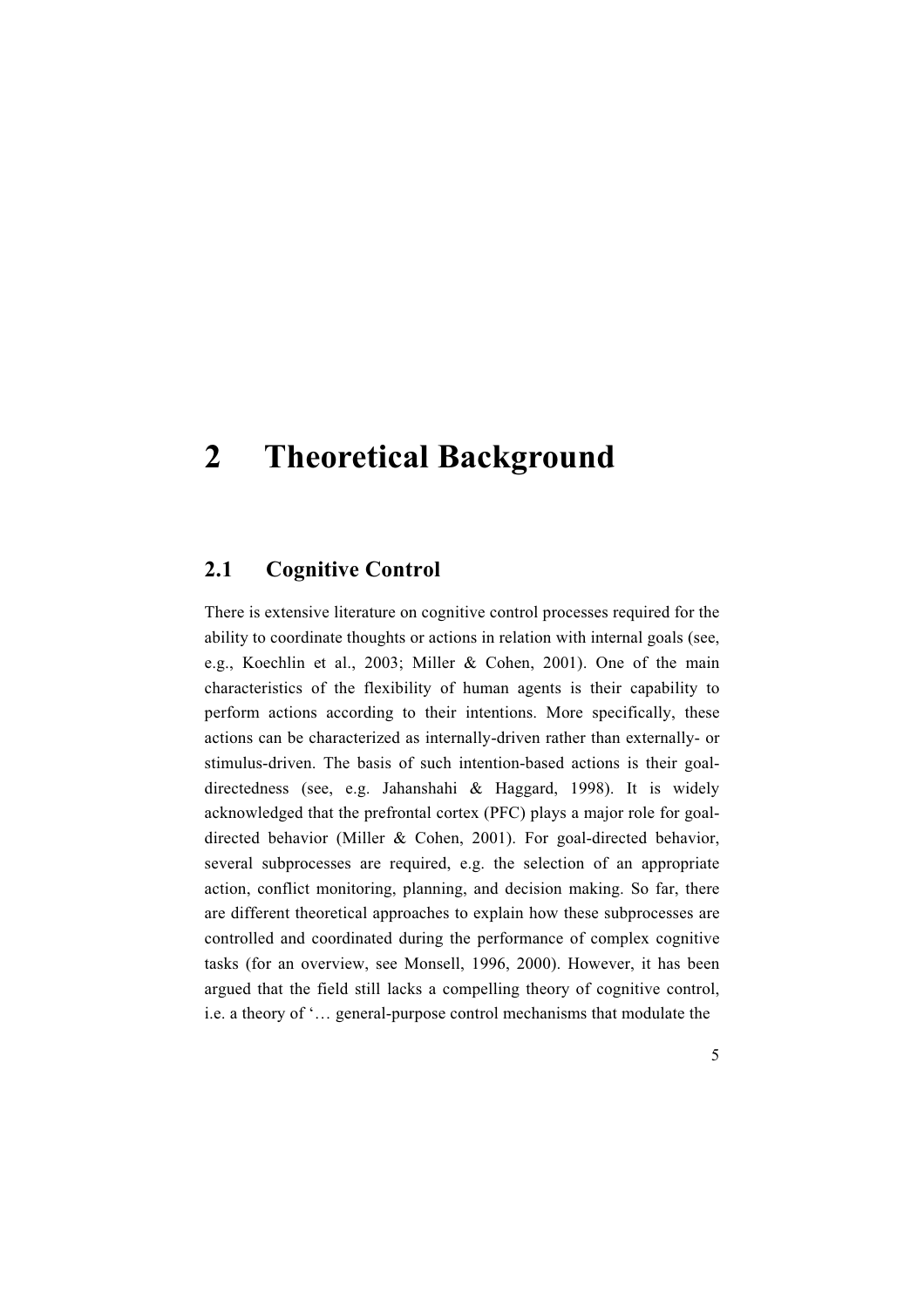operation of various cognitive subprocesses and thereby regulate the dynamics of human cognition' (Miyake et al., 2001; p. 50). There is an extensive debate about the unity or diversity of cognitive control. Early theoretical frameworks like the multi-component model of working memory by Baddeley (1986) or the Supervisory Attentional System (SAS) introduced as an attentional control model by Norman and Shallice (1986) both argue for a unifying concept. Note, that both system theories have experienced some progress in the recent years in specifying the nature of control mechanisms (Baddeley, 2002; Shallice, 2002). This is in line with the view of a nonunitary nature of frontal lobe or cognitive functioning and is corroborated by neuropsychological observations and experimental data from healthy participants (Stuss & Knight, 2000). Following the latter approach, however, one has to face the so-called 'impurity' problem. Because cognitive control processes necessarily manifest themselves by operating on other cognitive processes, a cognitive task might implicate other cognitive processes that are not directly relevant to the target cognitive function (see also Jacoby, 1991). Thus, also the prevalent account that conceives of control as a multifaceted construct faces limitations. These limitations will certainly remain a challenge for the years to come.

### **2.2 The Task-Switching Paradigm**

A commonly used tool to investigate cognitive control processes in experimental psychology is the so-called task-switching paradigm. The educational psychologist Arthur Jersild is widely believed to have published the first systematic study on task switching (Jersild, 1927). He compared the time required to perform a single task (e.g. task A or task B) on a pure list of items (e.g., AAA... or BBB...) with the time required to alternate two different tasks within a mixed list (e.g., ABAB...). The tasks introduced in one experiment were the subtraction or the addition of numbers from a list of two-digit numbers. His results revealed prolonged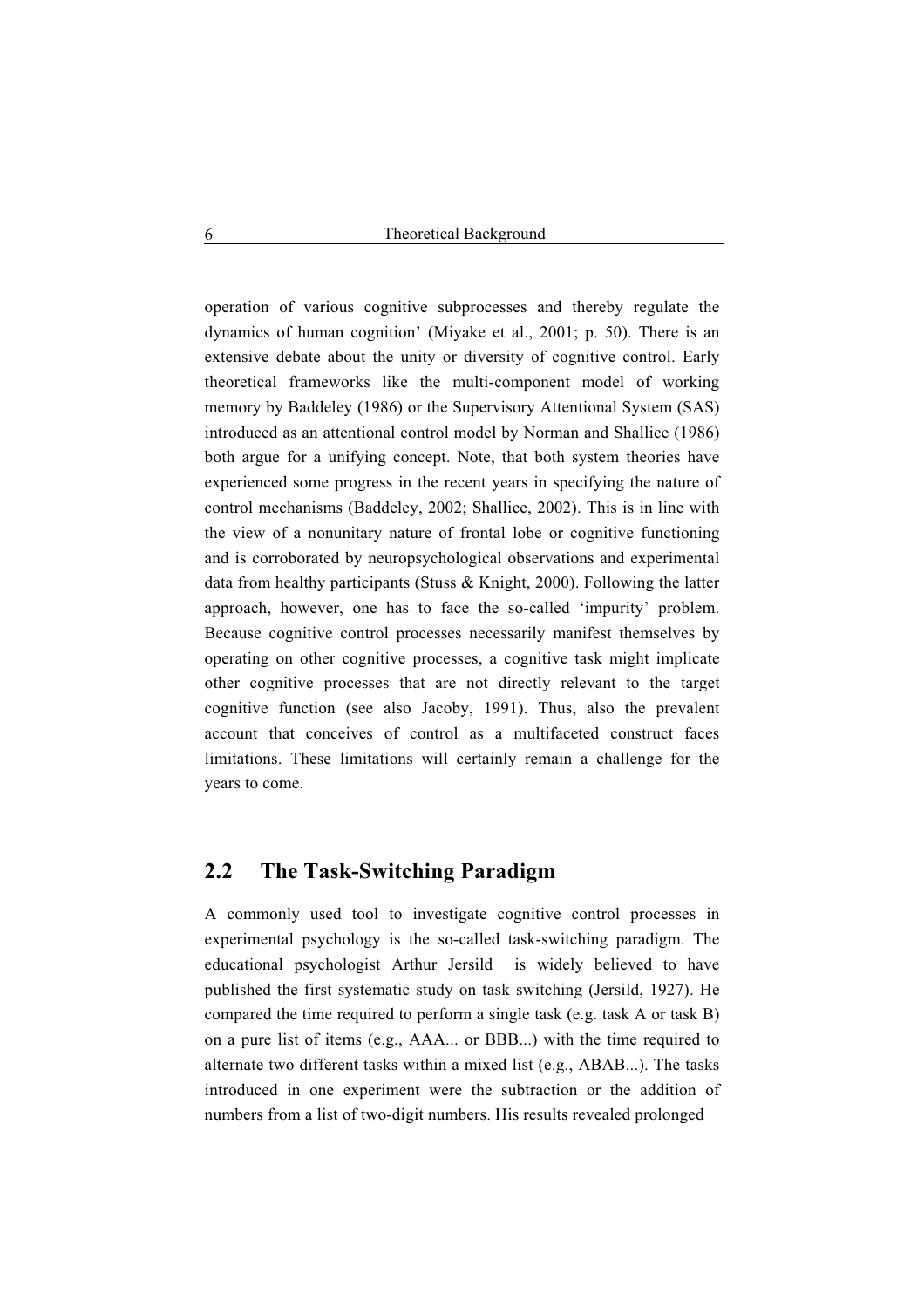reaction times when participants had to alternate between the two tasks (mixed blocks) compared to the repetition of the task (pure blocks). These prolonged reaction times have been termed 'shift costs'. However, a crucial problem with this method was a confound between two cognitive processes. In mixed blocks the participants had to alternate between the tasks as well as maintain two tasks simultaneously in working memory. This increased the memory load along with the requirement to keep track of which task is currently relevant, is leading to so-called 'mixed-list costs' (Fagot, 1994). Due to these problems, half a century later several new procedures were introduced which not only used mixed lists but lists where the performance on individual repeat and switch trials can be measured. With these procedures, switch and repeat trials could be contrasted within one block leading to 'uncontaminated' shift costs.

# **2.2.1 Endogenous and Exogenous Control Processes in Task Switching**

One of the most intriguing questions in the life of a 'task switcher' concerns the basis of shift costs. Intuitively, it appears plausible that shift costs reflect, to some degree, cognitive control processes needed to adjust to the new task context. However, the theoretical challenge is to decompose the empirically observed shift costs into subcomponents and to relate them to specific cognitive processes. For example, Meiran, Chorev, and Sapir (2000) suggested that there is a stimulus-related component and a response-related component. In general, some authors interpret these costs as reflecting endogenous or top-down controlled processes (e.g., Arrington, Altmann & Carr, 2003; Logan & Gordon, 2001; Mayr & Kliegl, 2000; Rogers & Monsell, 1995; Rubinstein, Meyer & Evans, 2001). Others believe that shift costs reflect exogenous or bottom-up controlled processes (Allport, Styles & Hsieh, 1994; Allport & Wylie, 2000; Logan & Bundesen, 2003, 2004; Schuch & Koch, 2003, 2004). In this context, two-process models have been proposed. Generally, they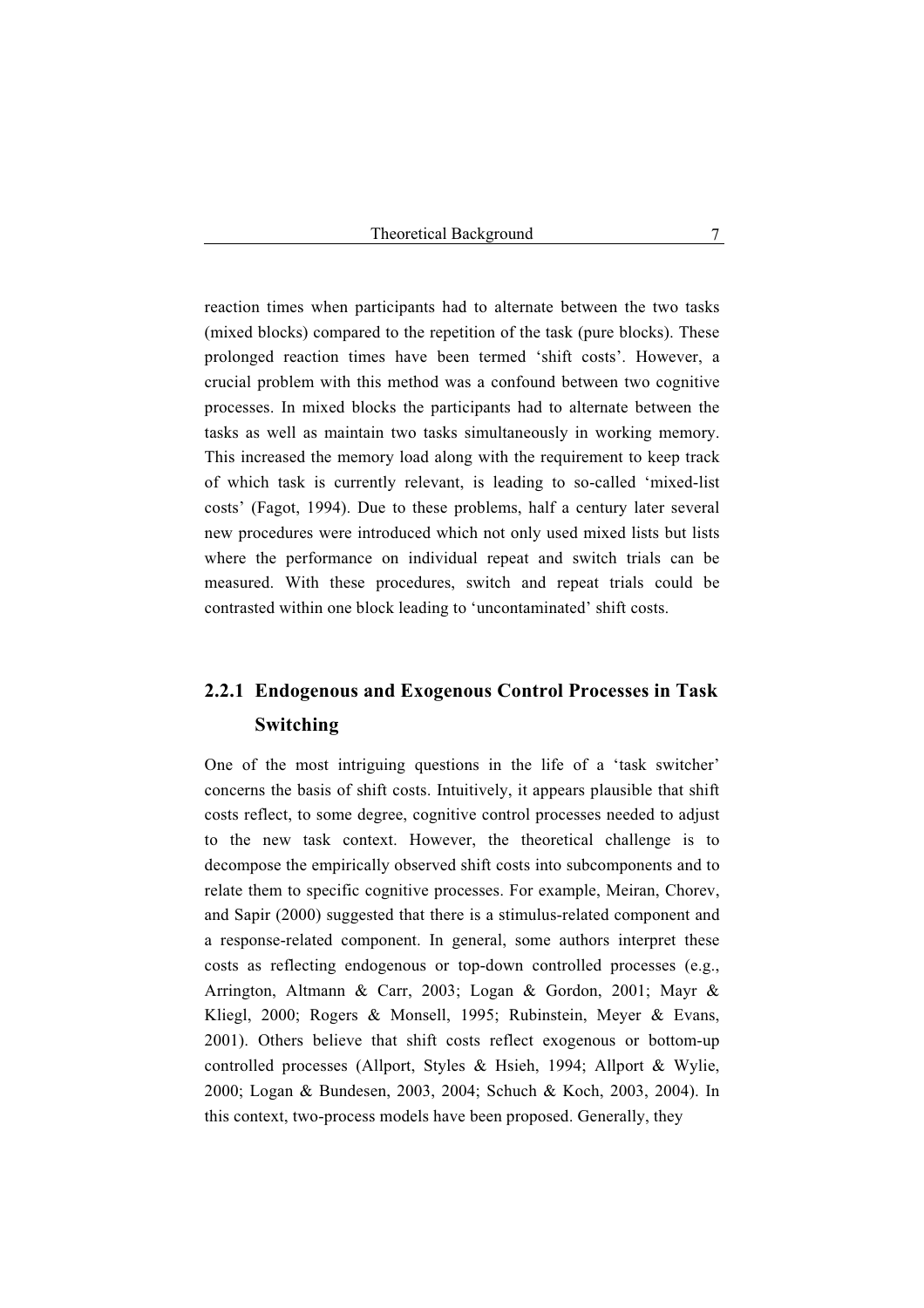assume endogenously controlled processes to be related to the retrieval of the task goal (e.g., 'goal setting', Fagot, 1994; 'goal shifting', Rubinstein, Meyer & Evans, 2001; 'advance reconfiguration', Rogers & Monsell, 1995; 'cue-based preparation', Koch & Allport, in press; 'retrieval of task rules', Mayr & Kliegl, 2003). In addition, there are exogenously controlled processes, which come into play when participants actually perform the task. The latter processes have been interpreted as 'task readiness' (Fagot, 1994), 'stimulus-cued completion of reconfiguration' (Rogers & Monsell, 1995), 'rule activation' (Rubinstein, Meyer & Evans, 2001), 'response set' (Meiran, Chorev & Sapir, 2000; Schuch & Koch, 2003), or, more generally, as an 'application stage' (Mayr & Kliegl, 2003).

The present thesis will elaborate on the two-stage models from Mayr and Kliegl (2000) as well as Rubinstein, Meyer and Evans (2001). More specifically, the present thesis set out to further elucidate the role of the first stage, namely the goal setting/shifting stage (see Fig. 2.1).



*Figure 2.1: Two-stage model of task switching with distinct executive control and task processes (adapted from Rubinstein, Meyer and Evans, JEP:HPP, 2001).*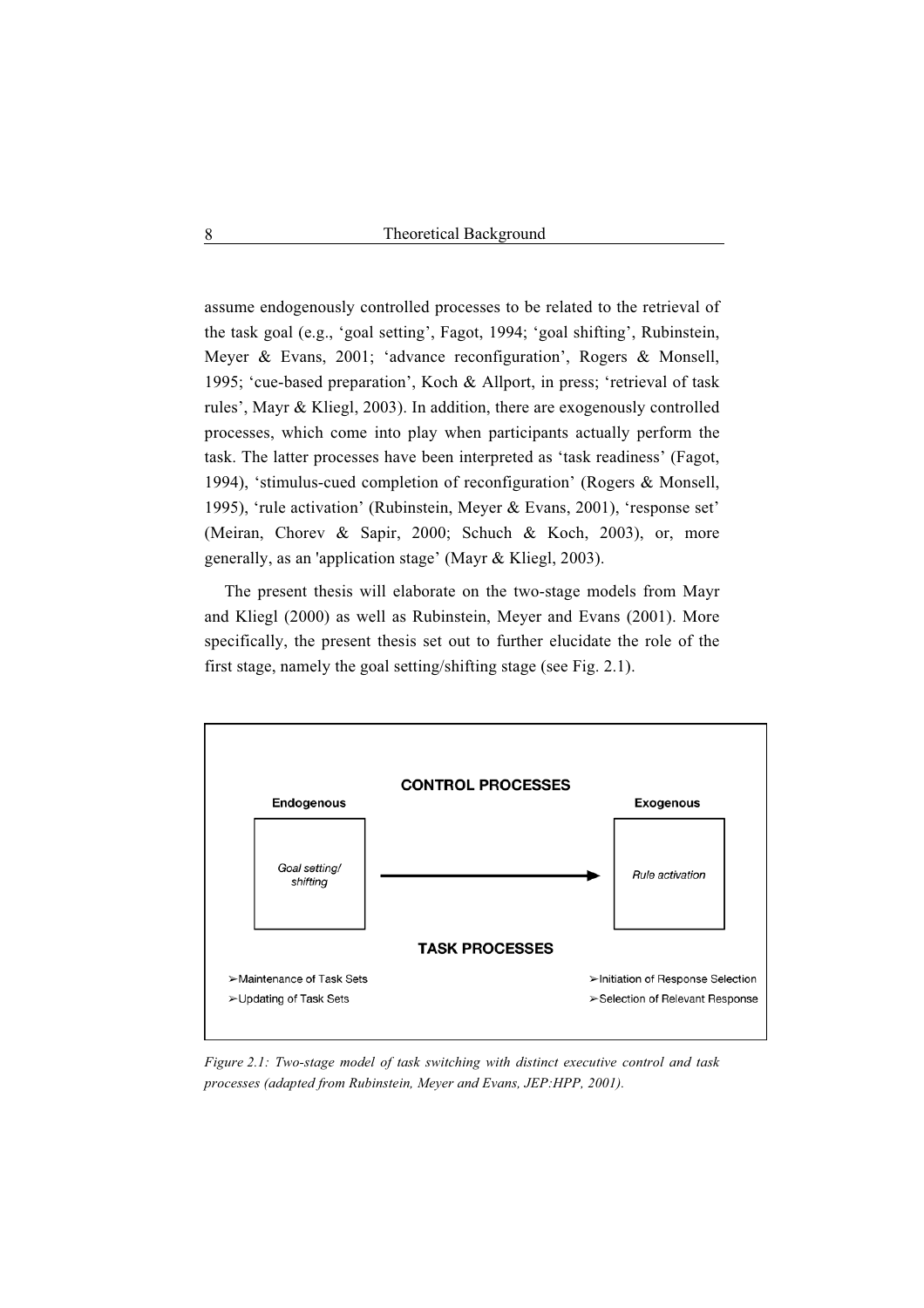In Rubinstein´s et al. model, a distinction between endogenous, i.e. goaldirected, processes and exogenous, i.e. stimulus-based, control processes is introduced (see also Mayr & Kliegl, 2000; Rogers & Monsell, 1995). According to these control processes, task processes are assigned. The *goal-shifting stage* keeps track of current and future tasks and, in case of a task switch, involves an updating of the contents in working memory through production rules. Most importantly, in this model working memory processes and task switching are tightly intermingled. In a very similar vein, Mayr and Kliegl (2000) propose that memory retrieval constitutes a large share, if not all, of what participants can do to prepare for a task set before the stimulus arrives. An important function of working memory is the temporary storage of information during ongoing processing until it becomes relevant again. Comparably, in task switching usually two task sets have to be maintained within working memory. In this view, because the updating of information in working memory is generally not required on repetitions, repetitions of tasks are faster than alternations.

The *rule activation stage* is triggered exogenously by the stimulus and takes place during an interval between the end of stimulus identification and the beginning of response selection for the current task, after goal shifting has finished (Rubinstein, Meyer, & Evans, 2001, p. 771). Two functions, namely the selection of the current task's response and disabling the rules for selecting the prior task's response, are essential for the rule activation.

#### **2.2.2 Summary**

There are different lines of evidence to explain the behavioral effects of task switching. Both endogenous and exogenous control processes are held responsible to cause shift costs. So far, it seems conceivable that an interplay of both endogenous as well as exogenous control processes is needed to account for the wealth of data. Some authors have suggested to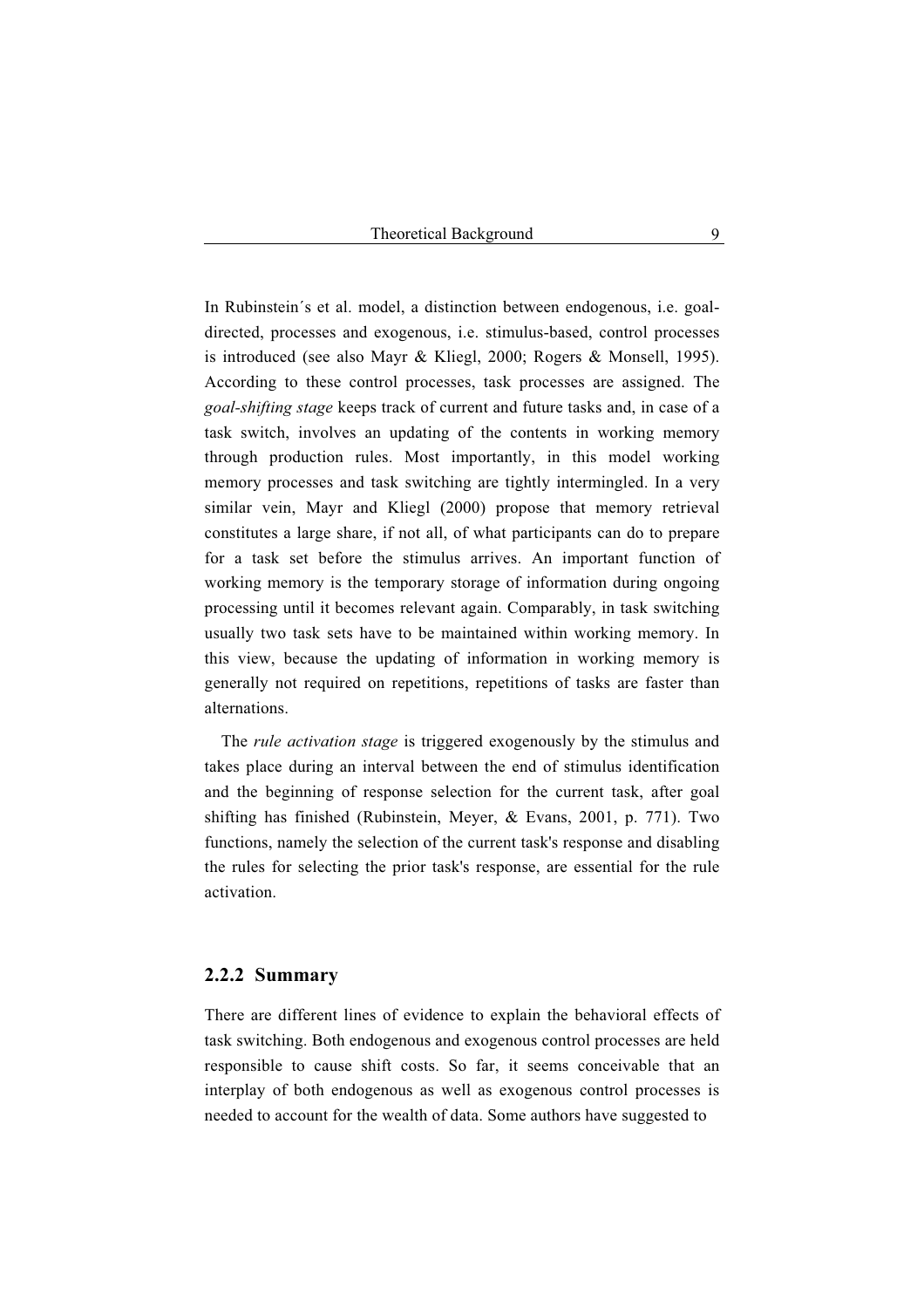conceptualize the interplay as a continuum between endogenous and exogenous processes (see, e.g. Goschke, 2000). This might be a good compromise, yet one leaving open to what extent the different procedures of the task-switching paradigm require either one of these processes.

### **2.3 Task-Switching Procedures**

#### **2.3.1 The Alternating-Runs Procedure**

This procedure was first introduced by Rogers and Monsell (1995) who used two different tasks. These were presented in a predictable sequence of alternating tasks or runs (e.g., AABBAABB..., where A denotes one task and B denotes the other). Thereby, it is possible to compare performance on each task in trial N as a function of whether the same task was carried out in trial N-1 (repeat trials; e.g., AA or BB) against performance when the tasks on trials N-1 and N differed (switch trials; e.g., AB or BA). With this design, the maintenance as well as the alternation between the two task sets is held constant throughout the experimental blocks. Furthermore, it allows to vary the time between the given response and the presentation of the next stimulus, the so-called response-stimulus interval (RSI).

Within the alternating-runs procedure, different versions were investigated. Rogers and Monsell (1995) provided visual cues (in this case, the location in which the stimuli appeared) to indicate the currently required task. Other versions abandoned external visual cues to guide behavior (see, e.g., Kray & Lindenberger, 2000) so that participants had to recollect the N-1 task in order to retrieve the now relevant task set in working memory. Other approaches manipulated the length of the predictable task sequences in separate trials (e.g., ABA; Allport, Styles & Hsieh, 1994; Mayr & Keele, 2000a).

In sum, the alternating-runs procedure provides a tool to measure the effect on the magnitude of shift costs when manipulating the RSI.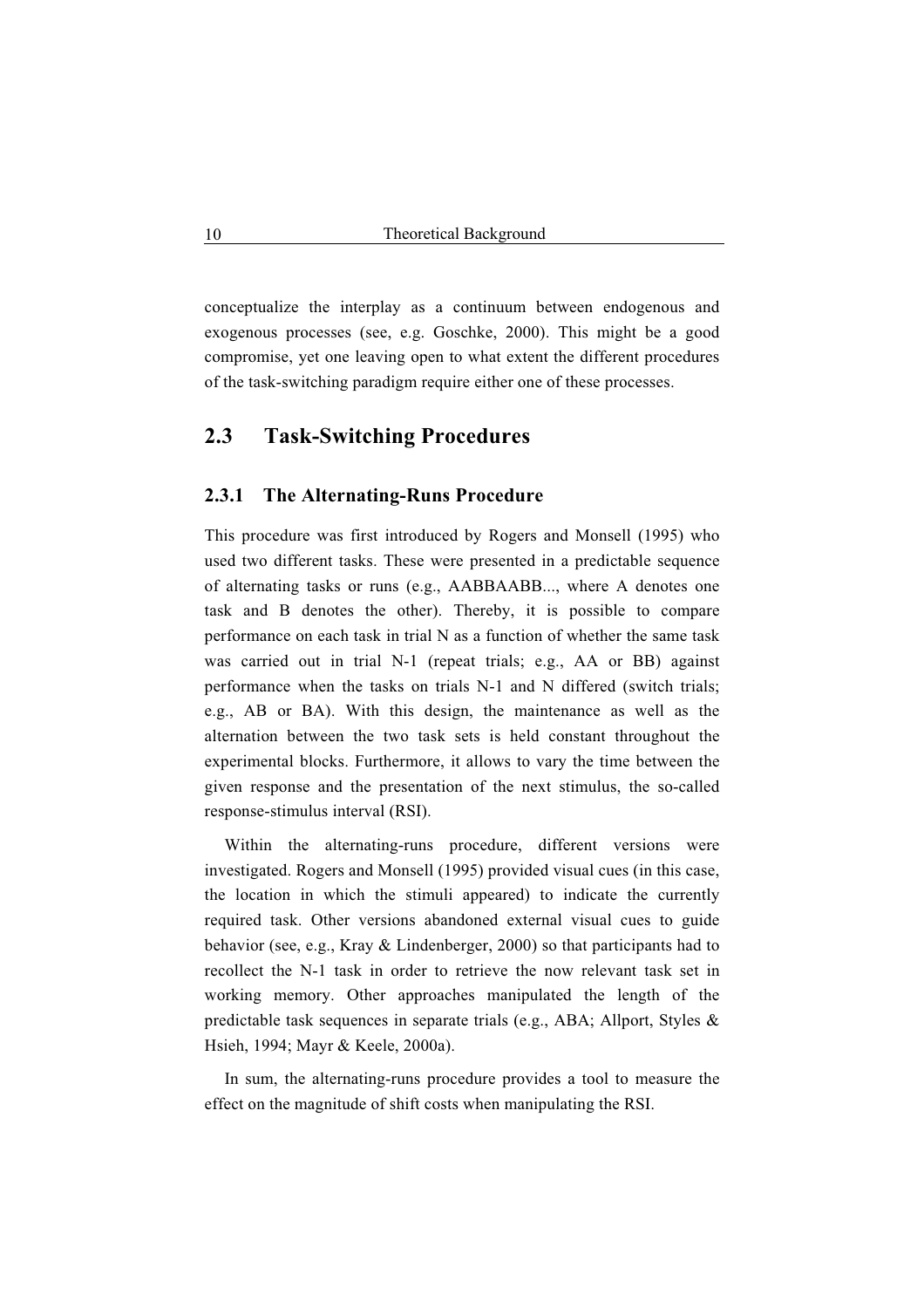Furthermore, this can be done without confounding the maintenance of two tasks while alternating between these two.

#### **2.3.2 The Explicit Task-Cueing Procedure**

The manipulation of the RSI is an experimental feature which allows the investigation of processes relevant for the alternation of tasks. However, one disadvantage of the alternating-runs procedure is that participants may begin to prepare for the required task in trial N before they have completed their response in trial N-1. This complicates the exact measure and evaluation of the preparation time (Meiran, 1996).

In the explicit task-cueing procedure, participants have to perform different tasks indicated by explicit task cues (e.g., Meiran, 1996; Sudevan & Taylor, 1987). These are presented in random order with a task cue preceding the target stimulus. This offers the opportunity to manipulate the so-called cue-target interval (CTI) and allows to determine the point in time when task preparation may occur (see also Meiran 2000a). Moreover, the response-cue interval (RCI) can be manipulated and the functional decay of the previous task set can be controlled. There are various versions of the explicit task-cueing procedure which differ with respect to the cue types. For example, Goschke (2000) used semantic cues, whereas others used spatial (e.g., Meiran, 1996, 2000a), arbitrary (e.g., Mayr & Kliegl, 2003), or probability cues (Dreisbach, Haider & Kluwe, 2002).

The explicit task-cueing procedure has the advantage of permitting an experimenter to manipulate separately the cue-target interval and the response-cue interval. Thus, task preparation and task decay can be dissociated. The manipulation of the CTI is of special interest for functional magnetic resonance imaging studies which will be thoroughly discussed in Chapter 3.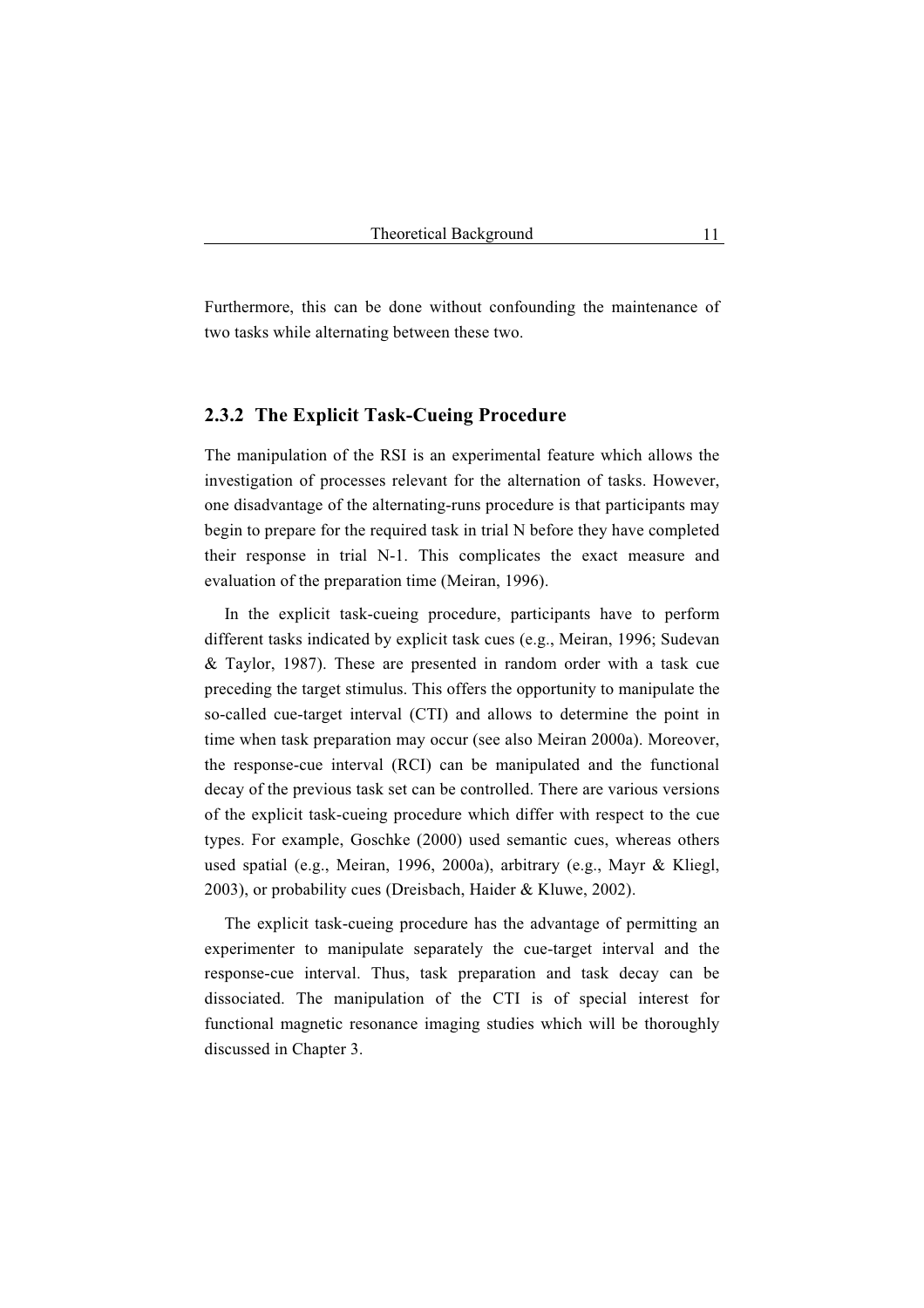### **2.3.3 Summary**

Table 2.1 summarises the core features of both the alternating-runs and the explicit task-cueing paradigm.

*Table 2.1: Core features of the alternating-runs and explicit task-cueing procedures* 

|                                     | <b>Task-Switching Procedures</b> |                             |  |
|-------------------------------------|----------------------------------|-----------------------------|--|
| Features                            | <b>Alternating Runs</b>          | <b>Explicit Task-Cueing</b> |  |
| Cue                                 | usually no                       | yes                         |  |
| Task Sequence                       | predictable                      | unpredictable               |  |
| Response-Stimulus<br>Interval (RSI) | manipulable                      | manipulable                 |  |
| Cue-Target Interval<br>(CTI)        | non-manipulable                  | manipulable                 |  |
| Response-Cue Interval<br>(RCI)      | non-manipulable                  | manipulable                 |  |

# **2.4 Neuroimaging Results of the Task-Switching Paradigm**

#### **2.4.1 The Alternating-Runs Procedure**

There are only a few neuroimaging studies examining the alternating-runs procedure. These revealed a very heterogeneous data pattern. One of the first neuroimaging studies of task switching was conducted by Meyer et al. (unpublished data). In this PET study, participants performed 'pure' blocks of trials in which only a single task was carried out (e.g. color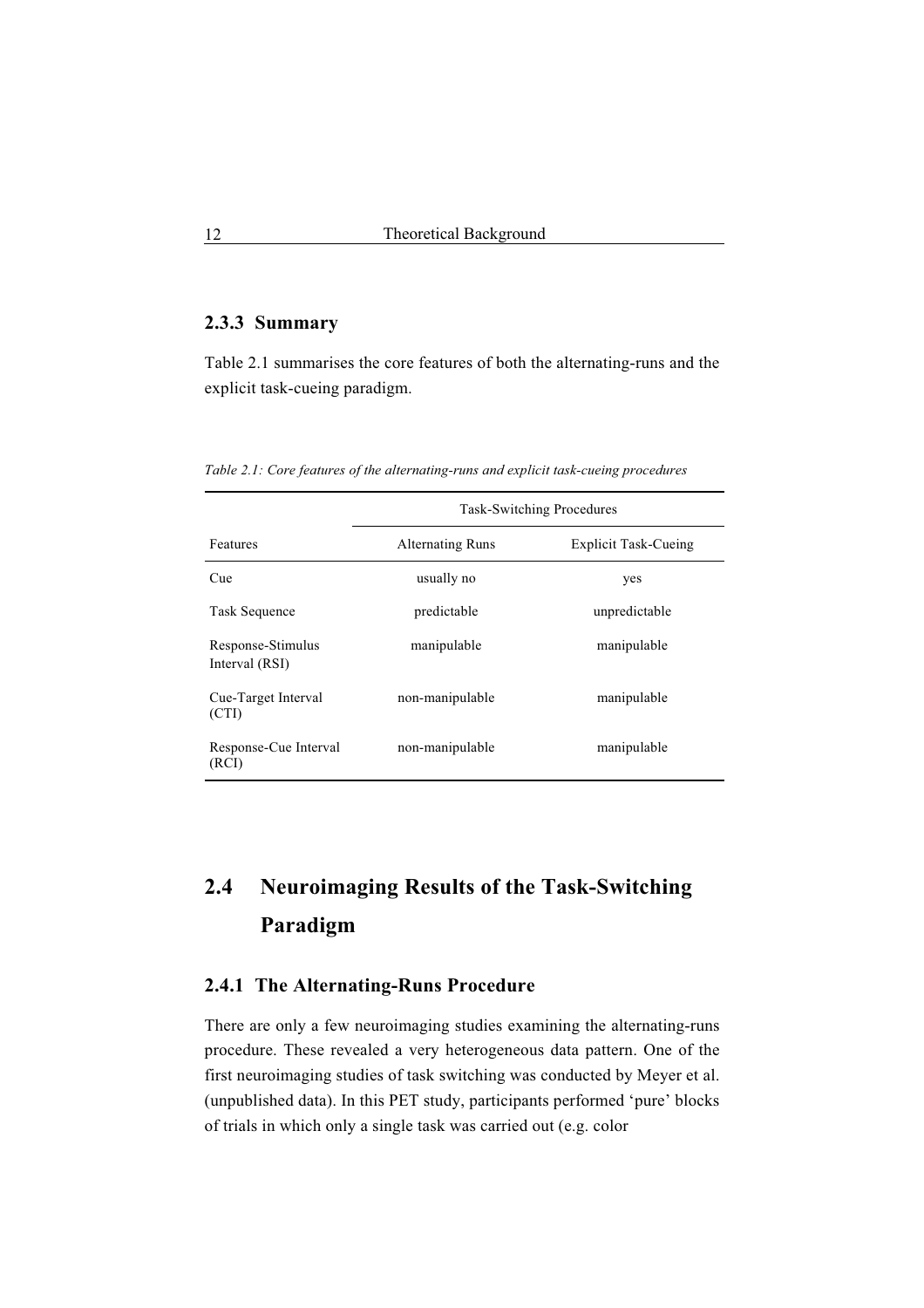discrimination task or shape discrimination task) or switch blocks in which the task alternated predictably. Several regions were more active in the switch blocks than in the 'pure' blocks, including the lateral prefrontal cortex (LPFC), posterior parietal cortex (PPC), anterior cingulate cortex (ACC), and premotor cortex. Interestingly, the LFPC activation was in a more anterior direction, namely along the inferior frontal sulcus (IFS), compared to the activation found in the studies using explicit task cues. This might be due to the requirement to keep two tasks in working memory which is not relevant in pure blocks (see, e.g., Fletcher & Henson, 2001).

Sohn et al. (2000) conducted an event-related fMRI study examining the alternating-runs procedure. In this study, half of the blocks were socalled 'foreknowledge' conditions, so that information about task repetition or task switch was available. A right lateralized prefrontal activation around the IFS among parietal and subcortical activations was found for the foreknowledge condition compared to the unpredictable condition. Dreher et al. (2002) also examined preparation-related activation by contrasting blocks in which trials alternated in a predictable manner against blocks in which the task switched randomly. Interestingly, the data revealed that the anterior medial prefrontal cortex and the left frontopolar cortex (FPFC) were related to the endogenous preparation of the task set, being activated when knowing which task was going to occur. The lateral PFC was involved with cognitive control processes in relation to external events. These findings suggest that regions more anterior situated in the prefrontal cortex come into play when the need for endogenous control is increased (Dreher et al., 2002).

#### **2.4.2 The Explicit Task-Cueing Procedure**

Several neuroimaging studies used the explicit task-cueing procedure (Brass & von Cramon, 2002, 2004; Derrfuss, Brass & von Cramon, 2004; Dove et al., 2000; Kimberg et al., 2000; Luks et al., 2002; Ruge et al.,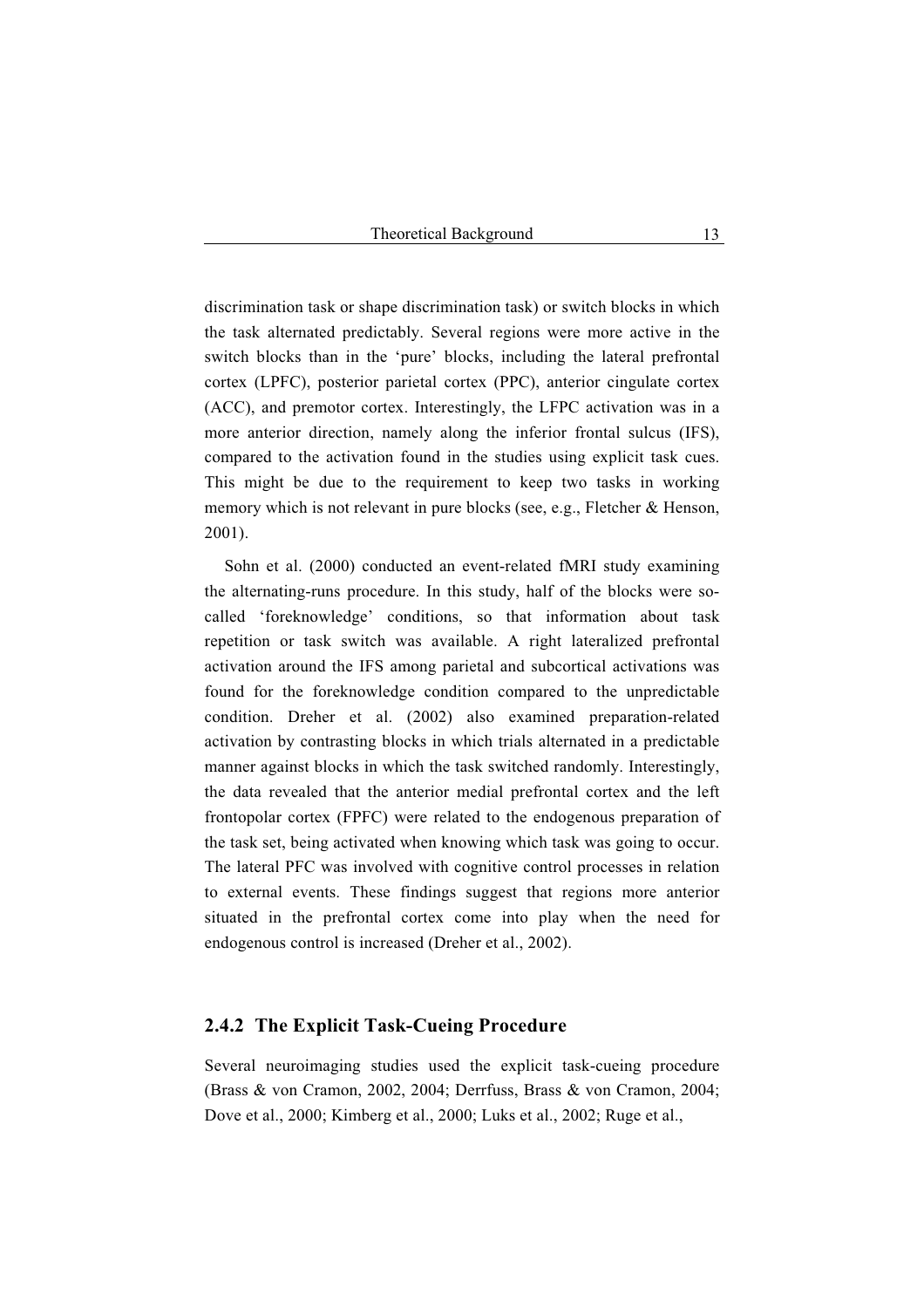2005). The initial studies were focusing on the anatomical locus of shift costs (e.g., Dove et al., 2000; Pollmann et al., 2000) whereas many other researchers were interested in preparation-related activation (e.g., Brass and von Cramon, 2002, 2004; Derrfuss, Brass & von Cramon, 2004; Luks et al., 2000; Ruge et al., 2005; Sakai & Passingham, 2003).

Dove et al. (2000) and Pollmann et al. (2000) used event-related fMRI to examine the neural basis of shift costs. On each trial they presented a red or green '+' or '-' to indicate the response mapping. The arithmetic symbols were assigned to either the right or left response button depending on the colors. The colors indicated to repeat or switch the response mapping of the previous task. It is important to note that Dove et al. (2000) presented more repeat trials than switch trials. Furthermore, cue (color) and target (arithmetic symbol) appeared simultaneously so that task preparation and task execution were not separable. The results revealed a fronto-parietal network associated with a task switch compared to a task repetition.

Brass and von Cramon (2002, 2004) and Ruge et al. (2005) examined preparation-related activation. In these studies the interval between cue and target was manipulated in order to dissociate the preparation-related activation from response-related activation. The results revealed that a frontal network involving an area in the vicinity of the inferior part of the left precentral sulcus and the inferior frontal sulcus, the so called inferior frontal junction area, IFJ, and the pre-supplementary motor area (pre-SMA) are crucial components in task preparation. Moreover, Derrfuss et al. (2004) investigated an overlap of three different cognitive control tasks, task-switching, Stroop color-word task, and verbal N-back task. In this study they could corroborate the essential role of the IFJ for the updating of task sets.

The fMRI results with the explicit task-cueing paradigm reveal a crucial role for the posterior part of the lateral prefrontal cortex (LPFC) for the updating of task sets. Furthermore, studies which failed to find stronger frontal activations for the contrast of switch and repeat trials with a long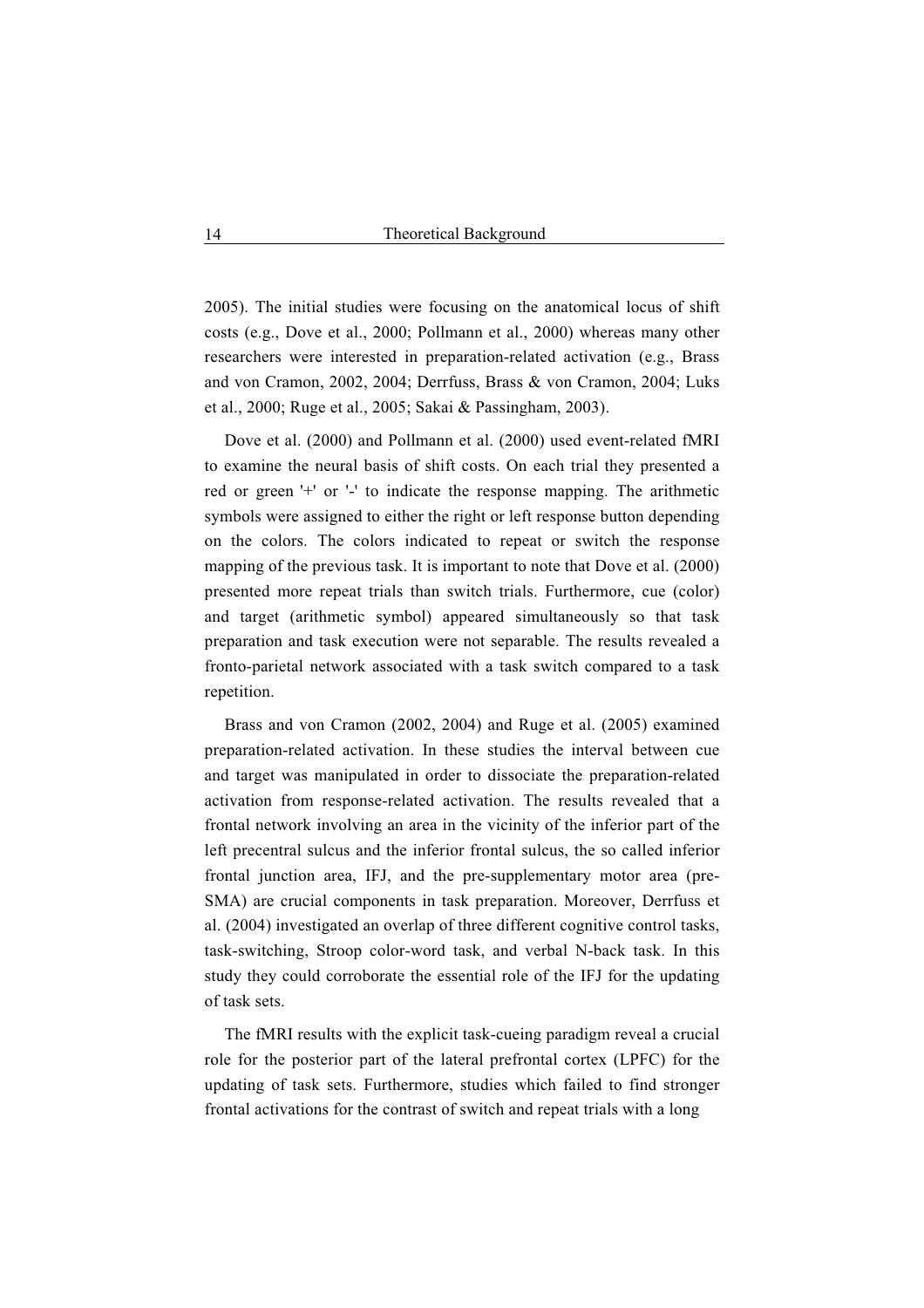CTI used an equal likelihood of switch and repetition trials (Brass & von Cramon, 2002, 2004; Ruge et al., 2005). It is suggested that the necessity and demand of exerted cognitive control might be equivalent for both trial types (for further discussion see Ruge, 2004; Ruge et al., 2005).

#### **2.4.3 Summary**

There are several neuroimaging studies which either used the explicit taskcueing version, in which the task set is externally induced through a direct task cue, or followed the alternating-runs logic, where the task set is not directly triggered by an external cue. The neural data pattern with the cueing procedure revealed a consistent frontal network including the IFJ and the pre-SMA. However, with the alternating-runs procedure, the data pattern is rather heterogeneous, revealing activations in more anterior PFC regions compared to studies using the explicit task-cueing procedure.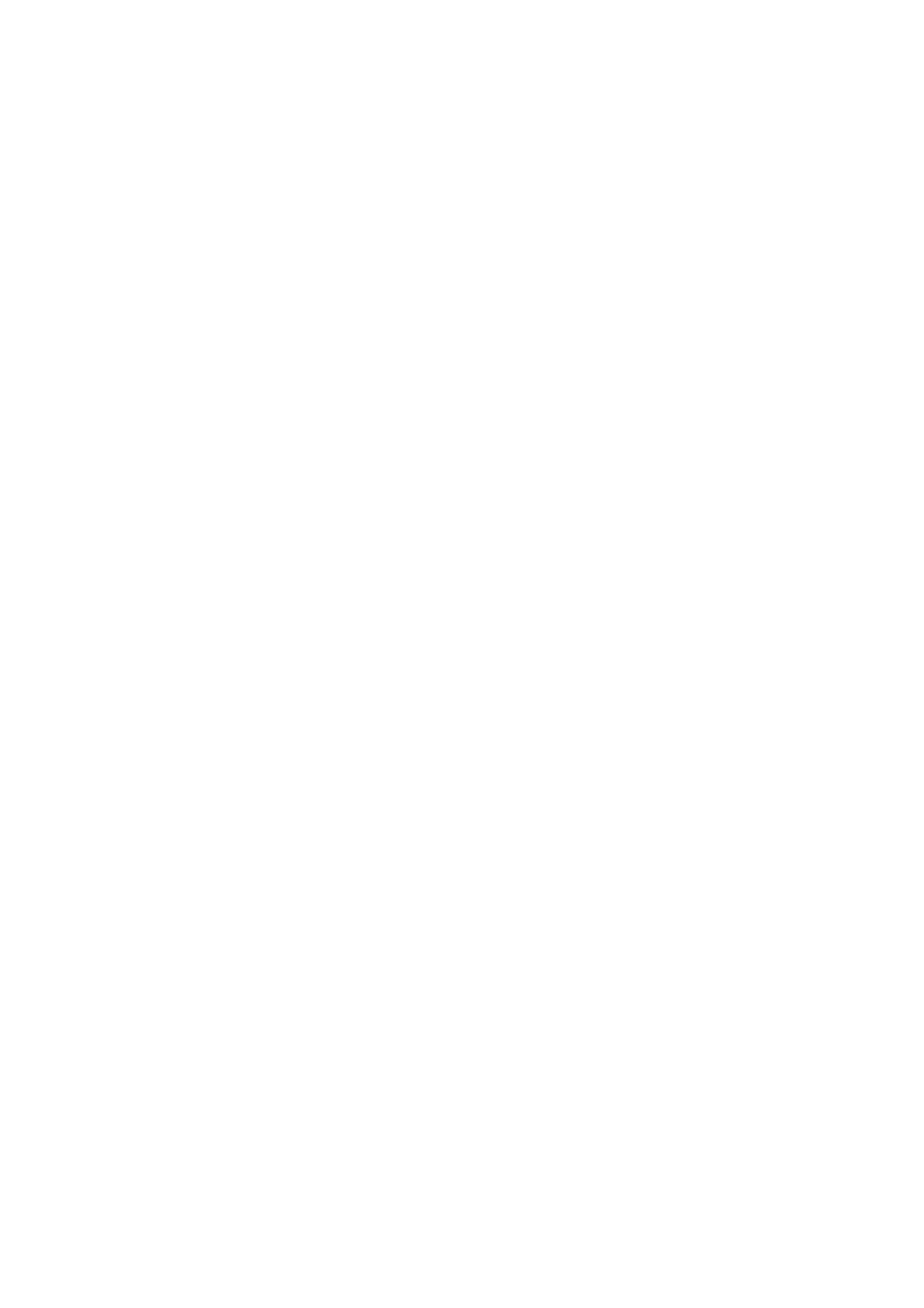# **3 Experimental Approach**

Several previous studies on task switching followed the initializing work from Rogers and Monsell (1995). Most notable are the behavioral studies by Kray and Lindenberger (2000) and Koch (2003) who conducted a modified alternating-runs version without using external cues. In general, it is an important feature to abandon external cues, as one might argue that external cues minimize the need for 'endogenous control processes' (see, e.g., Logan & Bundesen, 2003, 2004). This might be due to the direct association between the external task cue and a task set. Thus, one might argue that previous task-switching procedures reveal limitations with respect to the investigation of endogenous control processes. More precisely, in most task-switching paradigms, cues are used which directly indicate the relevant task. Furthermore, in these paradigms, participants cannot choose the task by their own and are explicitly instructed which task to perform. Both the manipulation of the directness of the cue-task association and the opportunity to voluntarily select a task set are thought to play an important role for the investigation of endogenous control in task switching.

The experiments presented in this thesis were designed to investigate endogenous control processes in task switching. Two central questions were asked: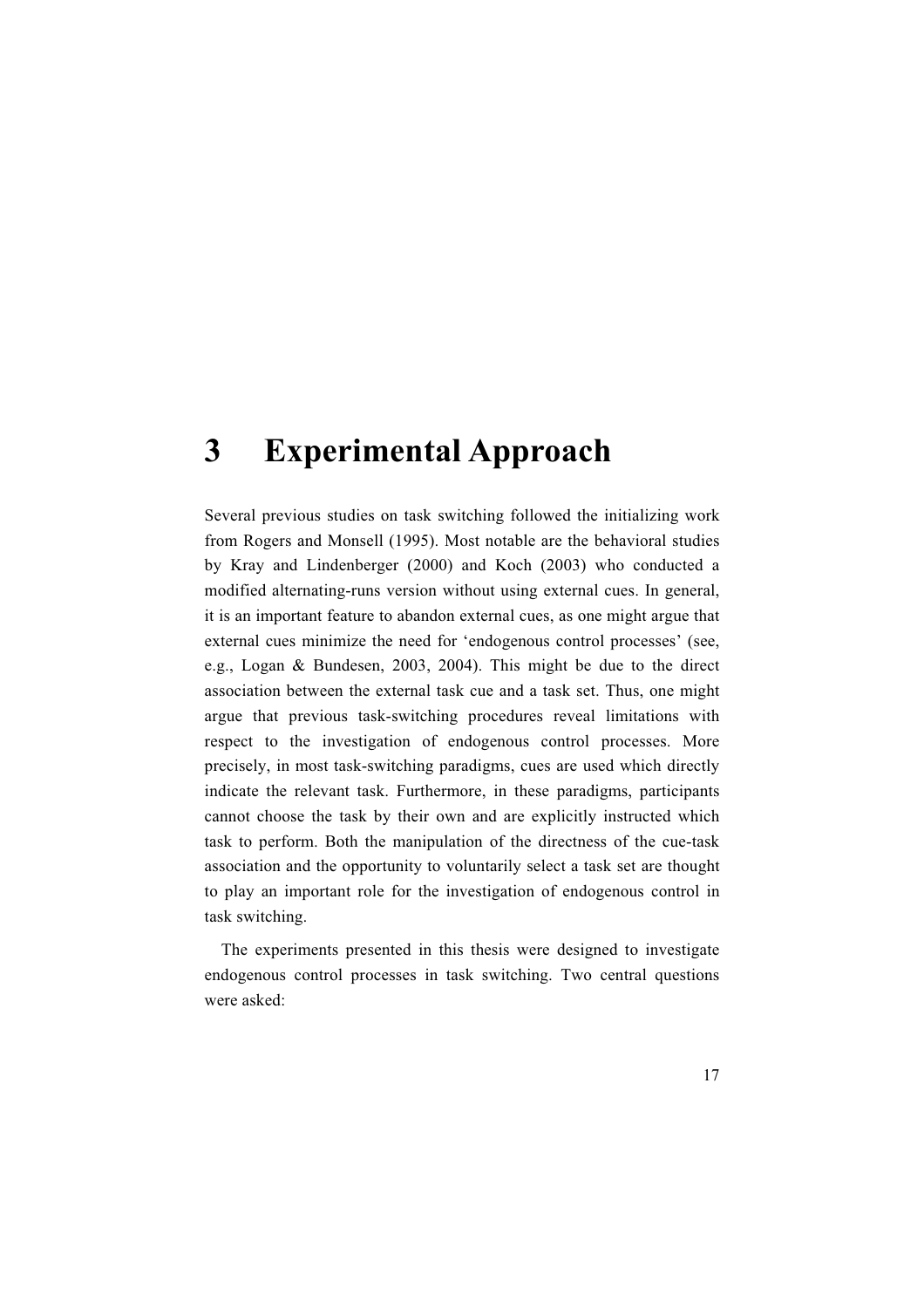- 1. What happens if the external cue does not directly indicate the relevant task set (Chapter 5)?
- 2. What happens if participants are not explicitly told what to do but can voluntarily select the task set by their own (Chapter 6)?

To answer these questions, several prerequisites had to be fulfilled. With respect to the first question, a new task-switching procedure had to be developed. This paradigm should allow to manipulate the cue-task association thereby circumventing several shortcomings of previous taskswitching procedures. Moreover, it should be possible with this paradigm to investigate behavioral and neural correlates of the memory-based internal generation of task sets.

With respect to the second question, an extension of classical cueing procedures was necessary. Hence, a new variable, the 'degrees of freedom (DF) in choice' variable was introduced. Thus, purely internally driven processes like the voluntary selection of task sets could be investigated.

### **3.1 Development of a Novel Paradigm**

#### **3.1.1 The Transition-Cueing Paradigm**

The rationale behind introducing transition cues was to devise a synthesis of both the alternating-runs and the explicit-cueing paradigm in order to obtain a contrast between relatively more internally generated and relatively more directly cued task sets. Therefore, two different types of external cues were used (see Fig. 3.1).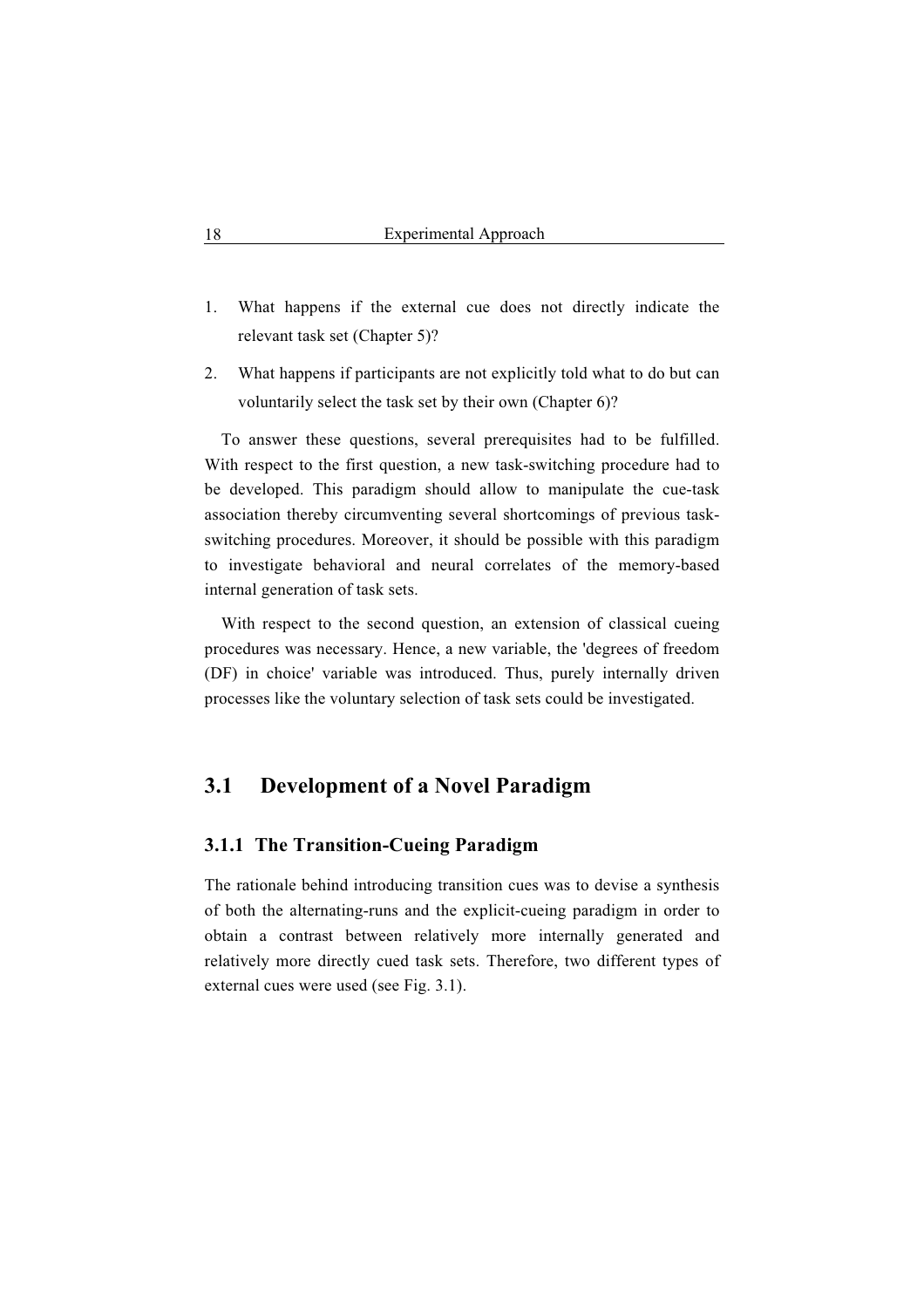

*Figure 3.1: Transition-cueing paradigm: a) Two different cue types (transition cue and task cue). The transition cue indicates whether the N-1 task should be repeated or switched whereas the task cue is directly associated with either task A or task B. b) The two cue types were presented in pseudo-randomized order.* 

The *transition cue* reveals an indirect association between cue and task. That is, this cue type informs the participants about repeating or switching the task but not about the task identity (see, e.g., Rushworth et al., 2002). The characteristic feature of the alternating-runs paradigm, namely the need to relatively stronger *internally* generate the task set, because of the lack of a strong direct task set information, could be realized with the transition cue type. Concurrently, it was possible to use unpredictable task sequences comparable to the task cueing procedure. Contrary to that, the *task cue* is comprised of a direct association between cue and task, thus being identical to the task cues used in cueing versions of previously adopted task-switching studies (see, e.g., Brass & von Cramon, 2002; Koch, 2003). Participants had to shift between two numerical judgement tasks either deciding whether a given digit is greater or smaller than 5 (magnitude task) or whether it is odd or even (parity task). Each of the two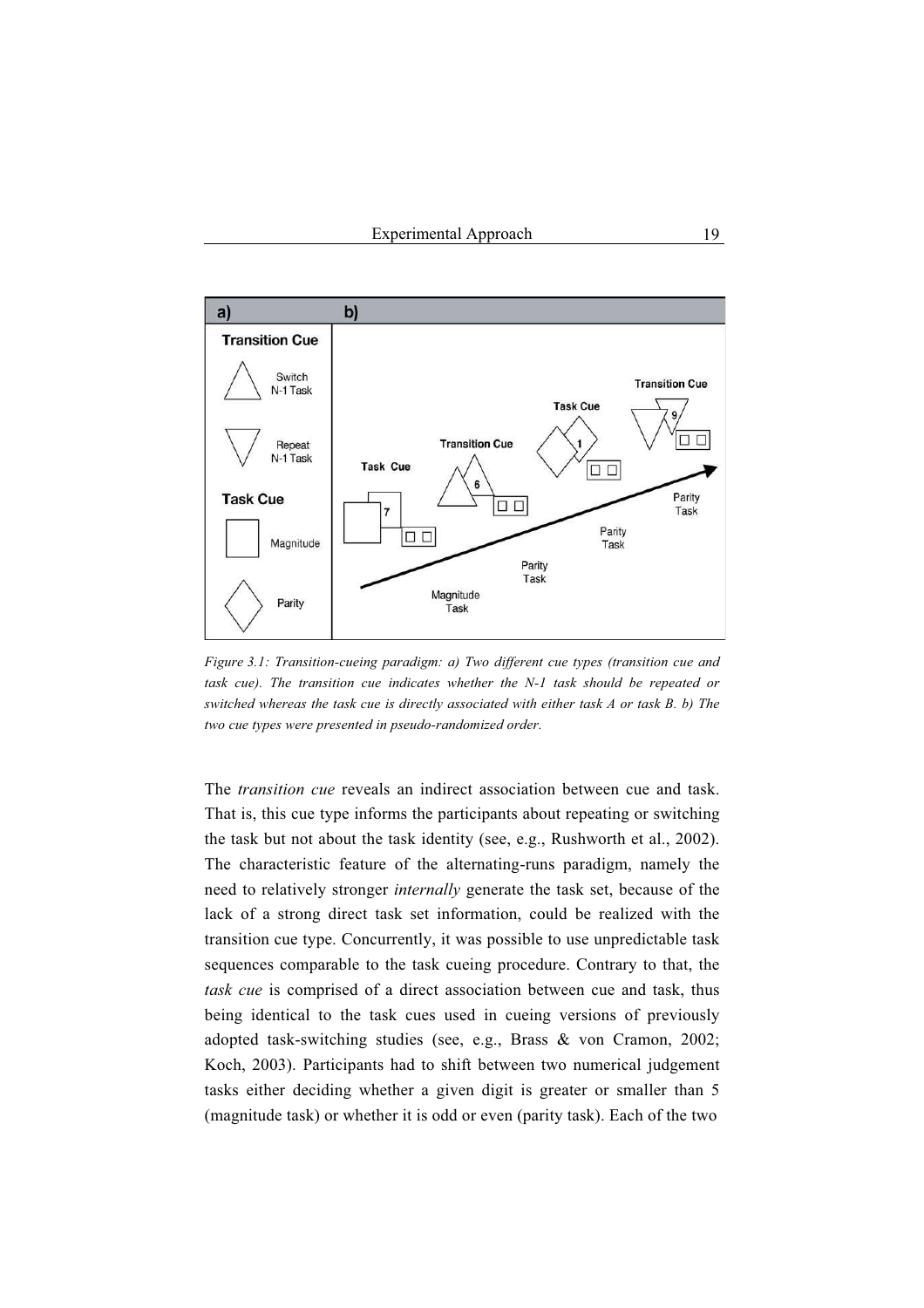task cues was directly associated with either the magnitude task or the parity task, respectively, whereas transition cues instructed a switch or repeat of the task, thereby requiring the participants to infer the now relevant task identity.

The transition cue offers several methodological advantages compared to previously adopted task-switching procedures. One is concerned with the opportunity to investigate the internal generation of task sets while using an external cue type. Most importantly, this allows to determine the point in time when the internal generation process occurs (see Meiran, 2000b for a discussion). A second advantage is the opportunity to adopt a design in which transition cues can be mixed with task cues, hence allowing an event-related fMRI analysis of an mixed design.

#### **3.1.2 Empirical Section I: Hypotheses**

#### **Behavioral Hypotheses**

With the manipulation of the directness of the cue-task association we aimed at investigating the memory-based retrieval of task sets as potentially underlying process of endogenous control. Transition cues presumably afford a higher memory-based retrieval demand compared to task cues. Therefore, we assume that transition cues lead to higher reaction times and shift costs compared to task cues. This is based on the assumption that the N-1 task set and the transition cue rule have to be integrated in working memory to internally generate the now relevant task set. Finally, we expect to find a preparation effect for both cue types as well as a cue-specific preparation effect for the performance on transition cues. The latter finding would provide evidence for participants to access the task representations within working memory.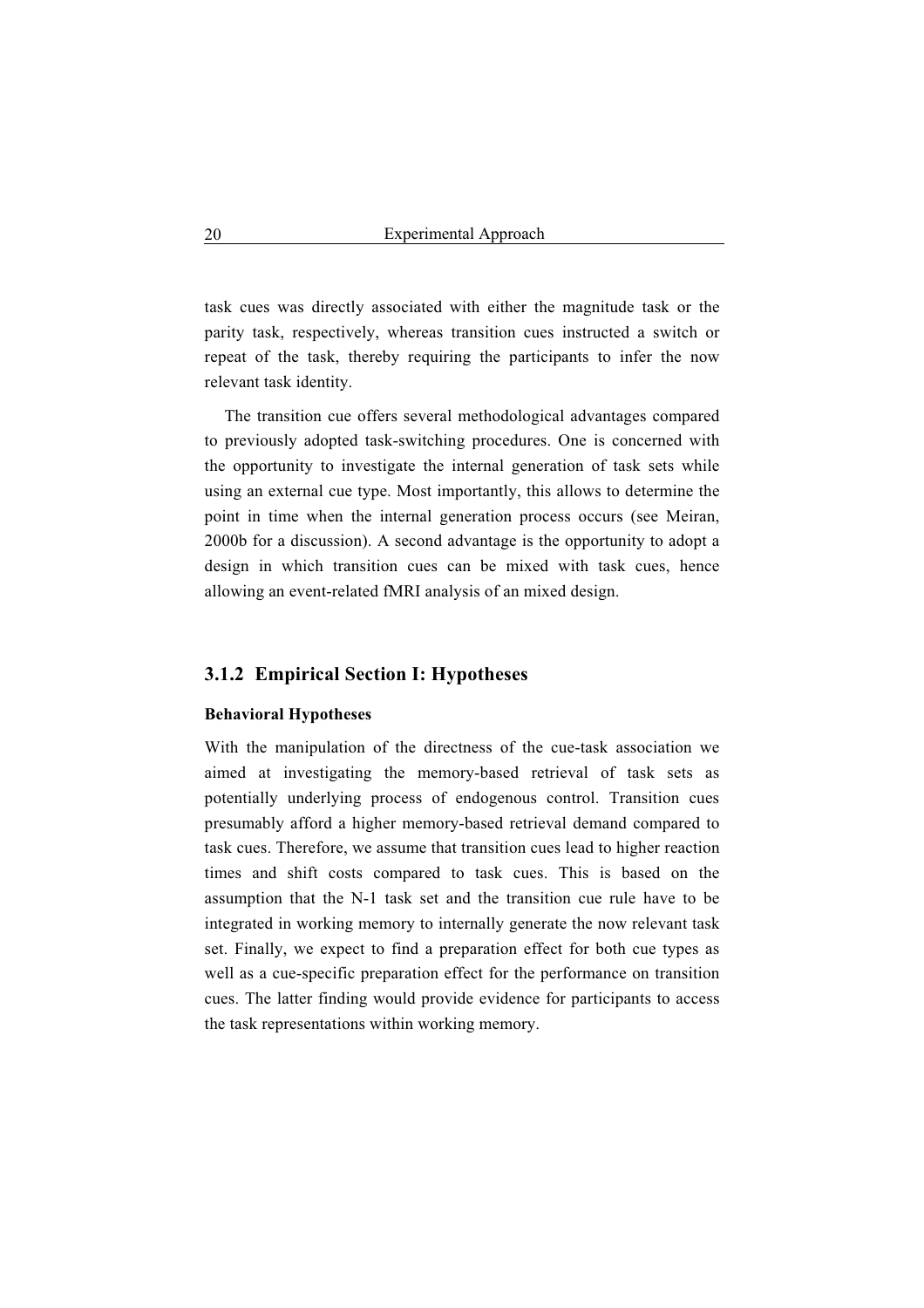#### **Neural Hypotheses**

For fMRI Experiment 1, our main focus was on the contrast between both cue types (transition cues vs. task cues). Contrary to the behavioral experiments, the CTI was held constant for 800 ms to provide sufficient time for preparation.

- 1. For the contrast between cue types, we expected to find relatively stronger activations for the transition cues compared to the task cues in a fronto-parietal network also found in studies using explicit task cues. This would provide evidence that the performance on transition cues is comparable to the performance on task cues, however, requiring the relevant processes to a higher degree.
- 2. We expected to find an activation shift in anterior direction for the frontolateral and frontomedian cortex. In a previous task-switching study following the alternating-runs logic, Dreher et al. (2002) could show that the anterior medial prefrontal cortex and the left frontopolar cortex were more related to endogenous control processes, being activated when knowledge about which task was available, while the lateral PFC was more involved with cognitive control processes in relation to external events. These findings suggest that regions more situated anteriorly in the prefrontal cortex come into play when the need for endogenous control is increased (Dreher et al., 2002).

#### **3.2 Extension of Explicit Task-Cueing Procedures**

#### **3.2.1 The Voluntary Selection of Task Sets**

A second goal of this thesis was to investigate the voluntary selection of task sets with a modified and extended cueing procedure (see also Empirical Section II). The idea stems partly from the results of fMRI Experiment 1. Here we could show that the posterior frontomedian cortex (pFMC) plays a crucial role for the internal generation of task sets.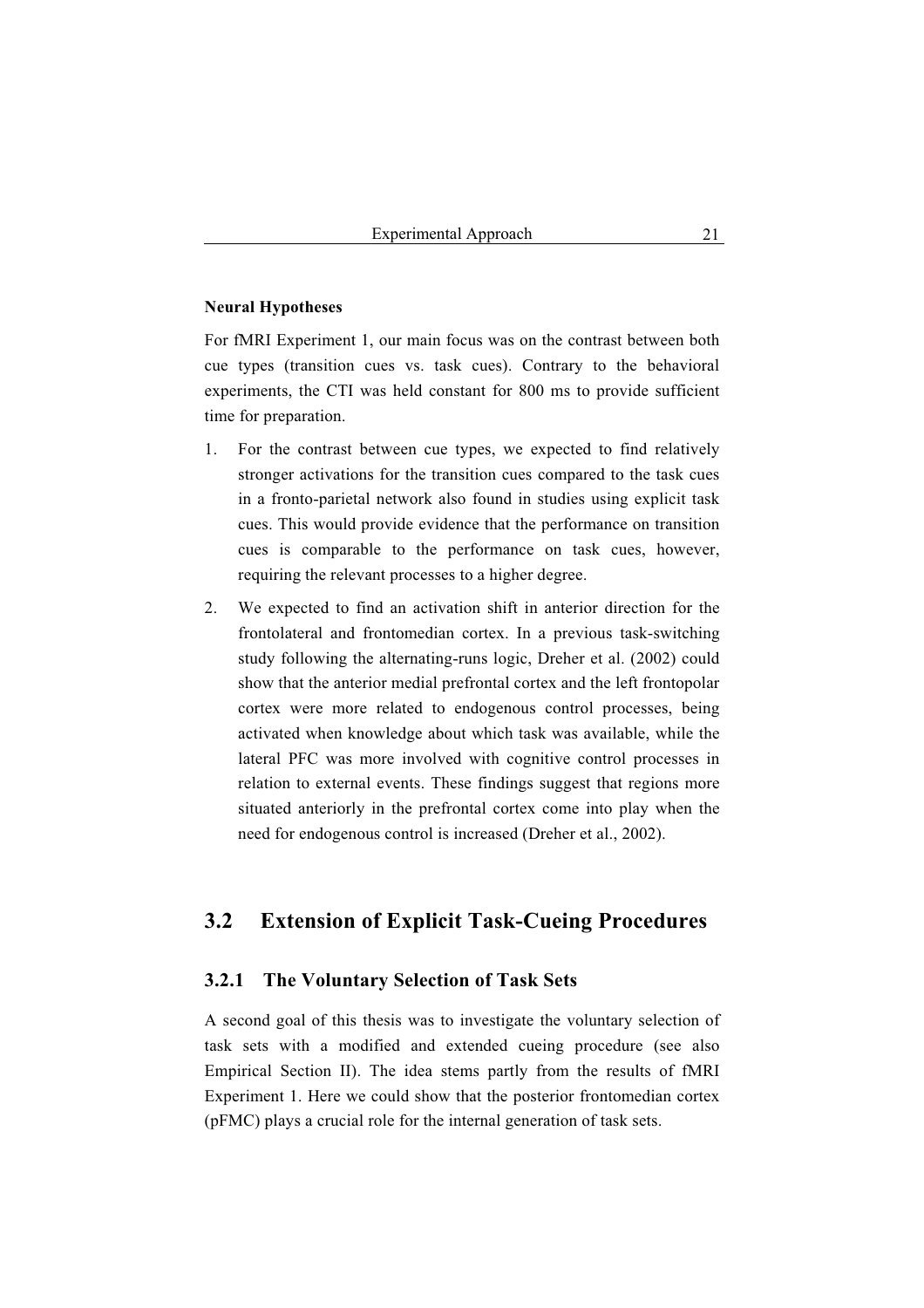However, one might argue that even with transition cues, participants are always unequivocally told which task to perform and cannot deliberately select the task set by their own.

Thus, the question remained, what would happen if the participant was not explicitly told what to do. Previous task-switching procedures have in common that participants were explicitly told what to do and could not deliberately decide which task to perform. This leads to the question whether previously adopted task-switching procedures are optimally suited to investigate endogenous control processes.

In fact, in a recent behavioral study by Arrington and Logan (2004), a task-switching procedure was adopted in which participants could voluntarily choose and perform one of two tasks. The results revealed higher reaction times with a voluntary task switch which was interpreted to reflect endogenous rather than exogenous processes. This suggests that the voluntary selection of task sets might be a viable procedure to investigate active processes.

There is currently only one fMRI study reported in the literature which investigated voluntary selection processes with a response-switching paradigm. This study was conducted by Walton and colleagues (2004) who investigated the voluntary selection of response sets. Contrary to a task set, a response set refers to the association between only one stimulus dimension, e.g., shape, with different responses, e.g., press left when circle, press right when square. Participants had to shift or repeat the response set while in some cases they could voluntarily choose the response set by their own. The results revealed that the midcingulate cortex (MCC) is crucial for the free selection of responses. However, up to now it is unclear which cortical regions subserve the voluntary selection of task sets. Furthermore, it remains open whether activity in these cortical regions might be modulated by the number of choices. It is conceivable that a higher number in choices leads to a higher effort in selecting a task set. This might be due to more task sets concurrently activated in high choice conditions compared to low choice conditions.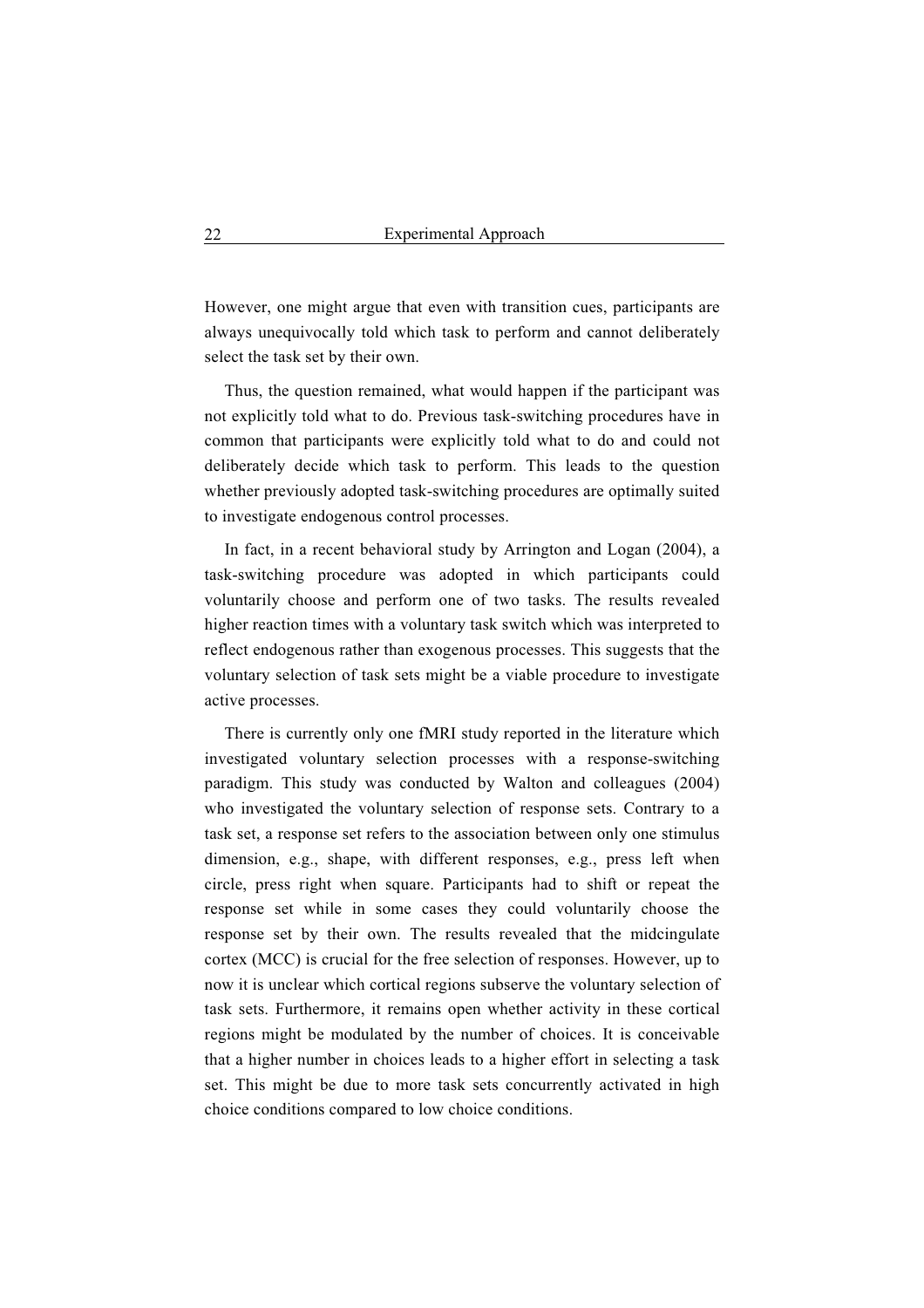The aim of fMRI Experiment 2 was to investigate the voluntary selection of task sets with a modified task-cueing paradigm. The number of tasks to choose from was varied between a forced condition (no-choice) and two voluntary conditions (2 or 3 choices). Participants always had to switch between task sets. That is, the task that was chosen on the present trial was never a valid option for choice on the next trial. To achieve this constraint, four simple discrimination tasks were introduced. A trial always started with a cue indicating which task(s) could potentially be chosen. After selecting a task, a target stimulus was presented requiring participants to respond according to their preceding task selection. Finally, a probe stimulus appeared and participants should now indicate with a second response which task they had actually selected and responded to with their first response.

#### **3.2.2 Empirical Section II: Hypotheses**

Two hypotheses were formulated in the present study.

- 1. We expected to find activation within the MCC for the contrast between the choice conditions versus the no-choice condition. This would provide further evidence for the MCC to play a crucial role in voluntary selection processes on a more abstract level than the mere selection of movements or response sets.
- 2. The activations from the main contrast of choice were expected to be higher for the condition with three choices compared to the condition with two choices. We presumed that with three task sets, a higher effort is needed to activate a task set above threshold. This finding would speak in favor of an effort-related selection process.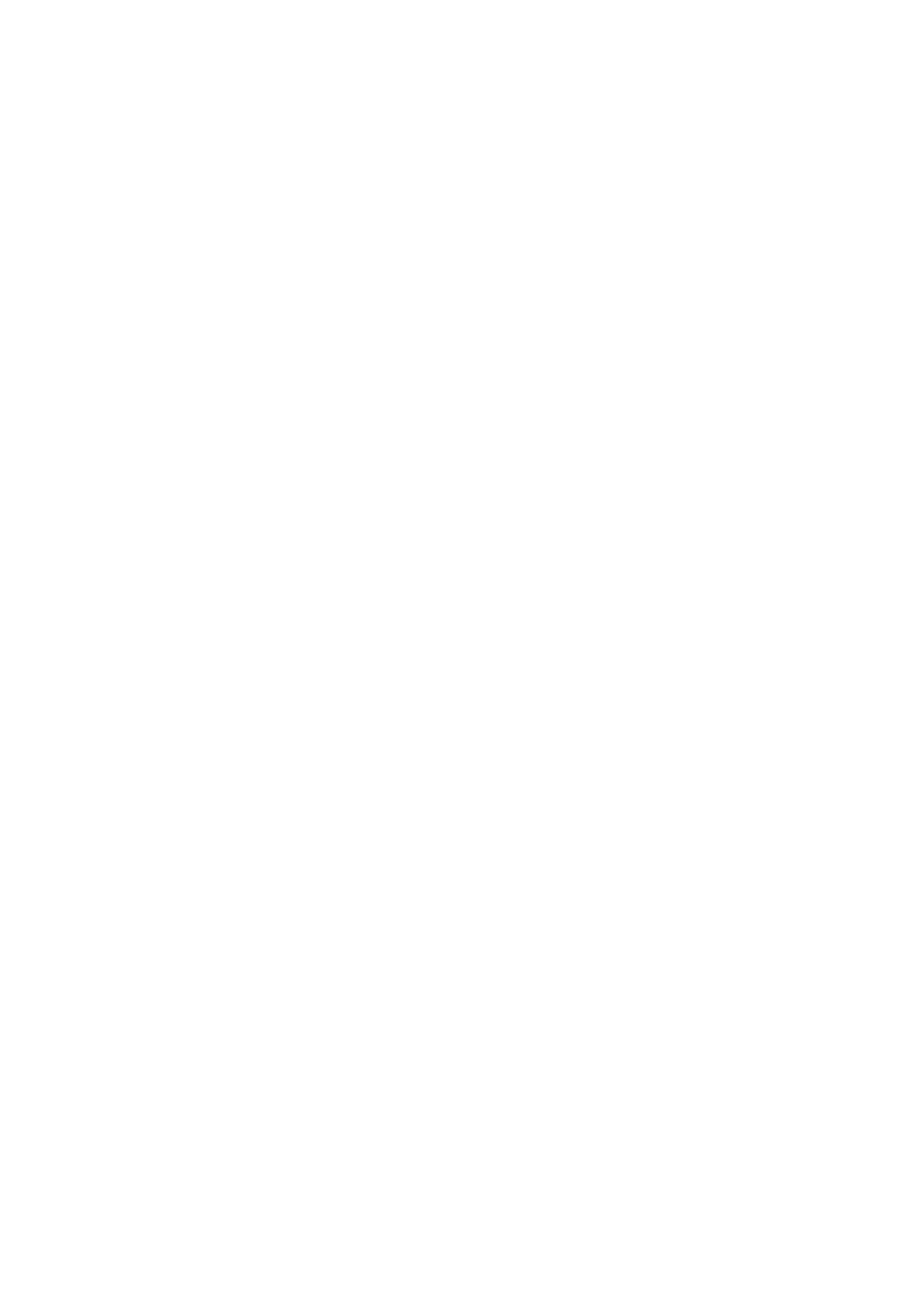# **4 Functional Magnetic Resonance Imaging**

Functional Magnetic Resonance Imaging (fMRI) provides a powerful tool to investigate the functional organization of the human brain. Over the last years, starting with first reports by Ogawa et al. (1990, 1993), there has been an ever growing interest in this method. One reason is its noninvasiveness. A second reason is an unsurpassed spatial resolution compared to other neuroimaging modalities such as Electroencephalography (EEG) and Positron Emission Tomography (PET). Thus, with the advent of fMRI as a tool for mapping brain activity, the neuroscience field has experienced a boost due to the possibility to study human brain function in a non-invasive manner. How brain activity can be detected in magnetic resonance images and the physiological basis of fMRI are further described below.

### **4.1 Physical Parameters**

Magnetic resonance (MR) arises from the interaction of atomic nuclei, which have a magnetic moment, with an applied magnetic field. In the case of brain measurements, the MR signal originates from the hydrogen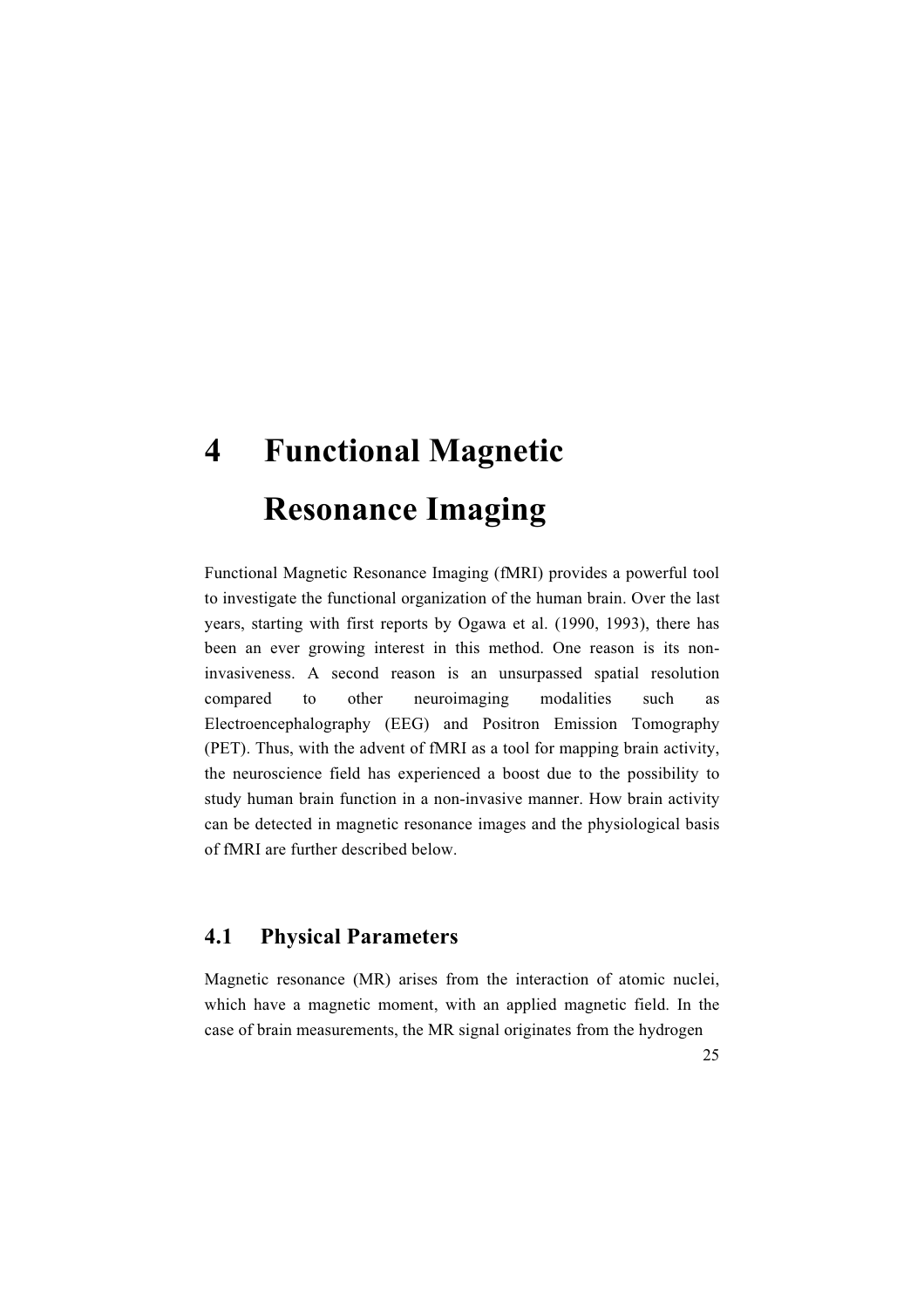nuclei in water, which are the only dipoles with a concentration to support measurements at high spatial resolution.

The hydrogen nuclei achieve an organized low-energy state when exposed to a static magnetic field  $B_0$ . This  $B_0$  field is present in an MR scanner and causes the magnetic moment of the hydrogen nuclei to align parallel or antiparallel to the  $B_0$  field.

With the application of a radio frequency (RF) pulse, the nuclei are excited away from their resting state into a higher-energy state. This excitation pulse is only effective at a resonance frequency known as the Larmor frequency which is specific to each nucleus. The essential information about the nearby tissue is derived from the rate at which the atomic nuclei return to the lower-energy state following the excitation. This relaxation can be described in two dimensions. These are the longitudinal re-growth *(T1)* and the transverse relaxation *(T2/T2\*)* which exhibit two exponential processes with time constants. The *T1* constant measures the longitudinal re-growth and thus the relaxation in the direction of the  $B_0$  magnetic field. The  $T2$  constant measures the transverse relaxation time of the nucleus in the x-y plane which is perpendicular to the  $B_0$  field. It is important to note that the transverse relaxation time is essential for functional magnetic resonance imaging. Finally, to get spatial information of the atomic nuclei, it is possible to vary the magnetic  $B_0$ field by superimposing a magnetic field gradient which codes for the spatial properties of these nuclei. With a gradient superimposed on the magnetic  $B_0$  field, it is possible to select a slice for imaging by applying the proper excitation pulse. Thus, the nuclei within a slice are excited and therefore contribute to the signal. However, to derive a signal in threedimensional space, two more gradients are required. One is used to alter the precession frequency of the nuclei, whereas the other one is used for phase encoding. In the end, a signal is received which codes for information of one slice which is characterized by particular frequencies and by a particular phase. To reconstruct an image from the signal emitted by the precessing nuclei this phase and frequency information can be used.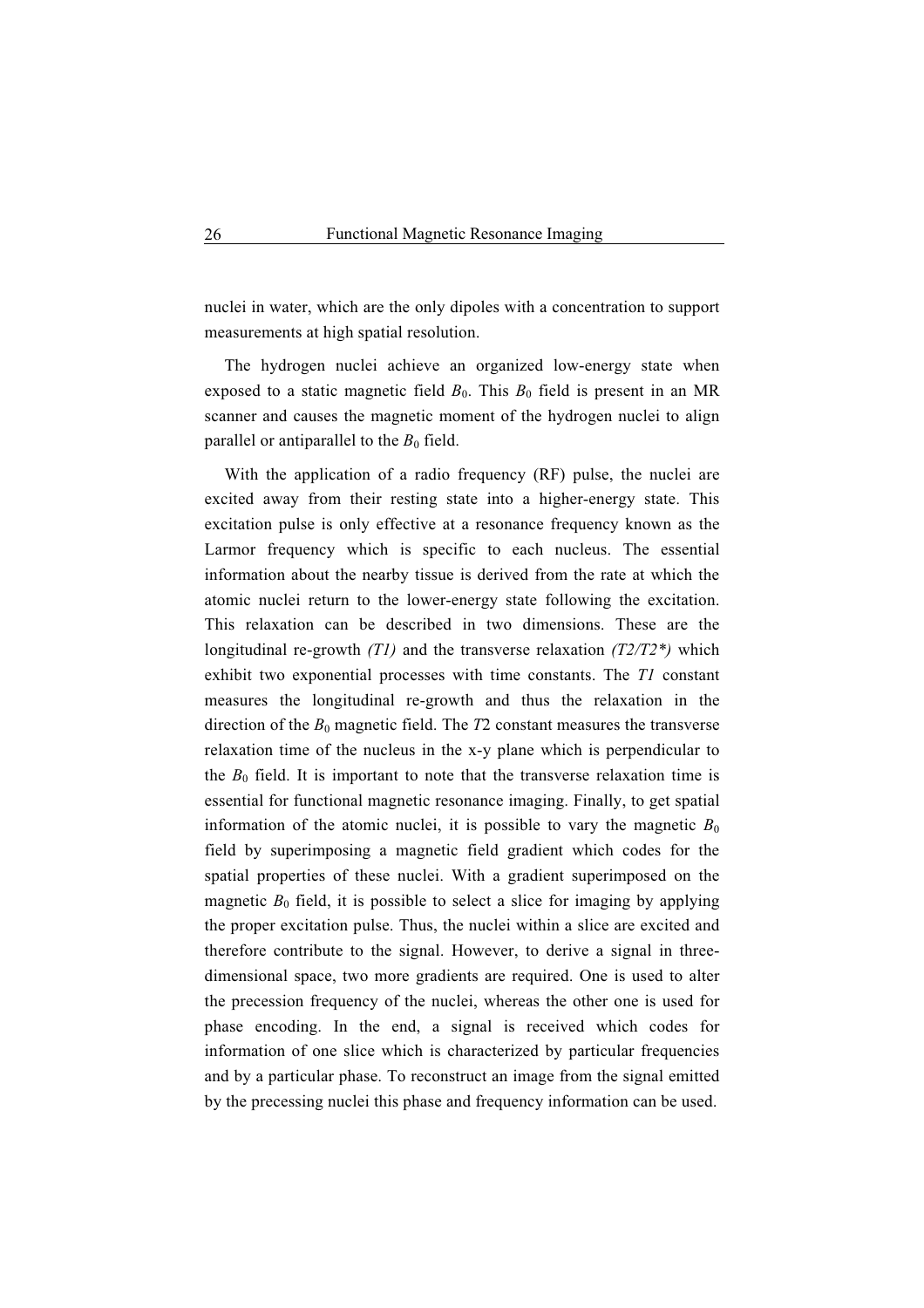### **4.2 Physiological Parameters**

In principle, fMRI studies are set out to localize cognitive processes in the brain in a non-invasive manner. This localization can be based on the socalled blood oxygenation level-dependent (BOLD) contrast mechanism (Ogawa & Lee, 1990; Ogawa et al., 1990). Ogawa and colleagues could show that the oxygenation of blood is a highly interesting marker due to its contrast properties.

The neurons in the brain consume oxygen. The oxygen is attached to hemoglobin molecules in the blood and the flow of blood continuously provides new oxygen to the neurons. Thus, an increase of neuronal activity subsequently leads to an increase in the demand of oxygen. To meet this demand, an increased flow of blood is regionally supplied to the population of active neurons. The mechanisms underlying this very local regulation of blood flow are not yet fully understood. What is important, however, is that an excess of oxygen is supplied to the active neurons, leading to an increased concentration of oxygenated blood in the capillaries surrounding the active brain area.

The concentration of oxygenated blood can be measured due to the changing magnetic properties of hemoglobin. Hemoglobin is either referred to as oxyhemoglobin, i.e. carrying oxygen, or as deoxyhemoglobin, i.e. carrying no oxygen. Depending on whether it carries oxygen or not, it is either diamagnetic or paramagnetic, respectively. Paramagnetic deoxyhemoglobin leads to inhomogenities in the local magnetic field which diminish the transverse relaxation time *T*2, leading in turn to a decrease in signal intensity. During experimental stimulation more oxyhemoglobin is present during stimulation period compared to non-stimulation. In fact, the additional requirement of more oxyhemoglobin leads to an overcompensation which in turn increases the MR signal during the stimulation period. It is the difference in oxygenation concentration between a baseline state and an active state that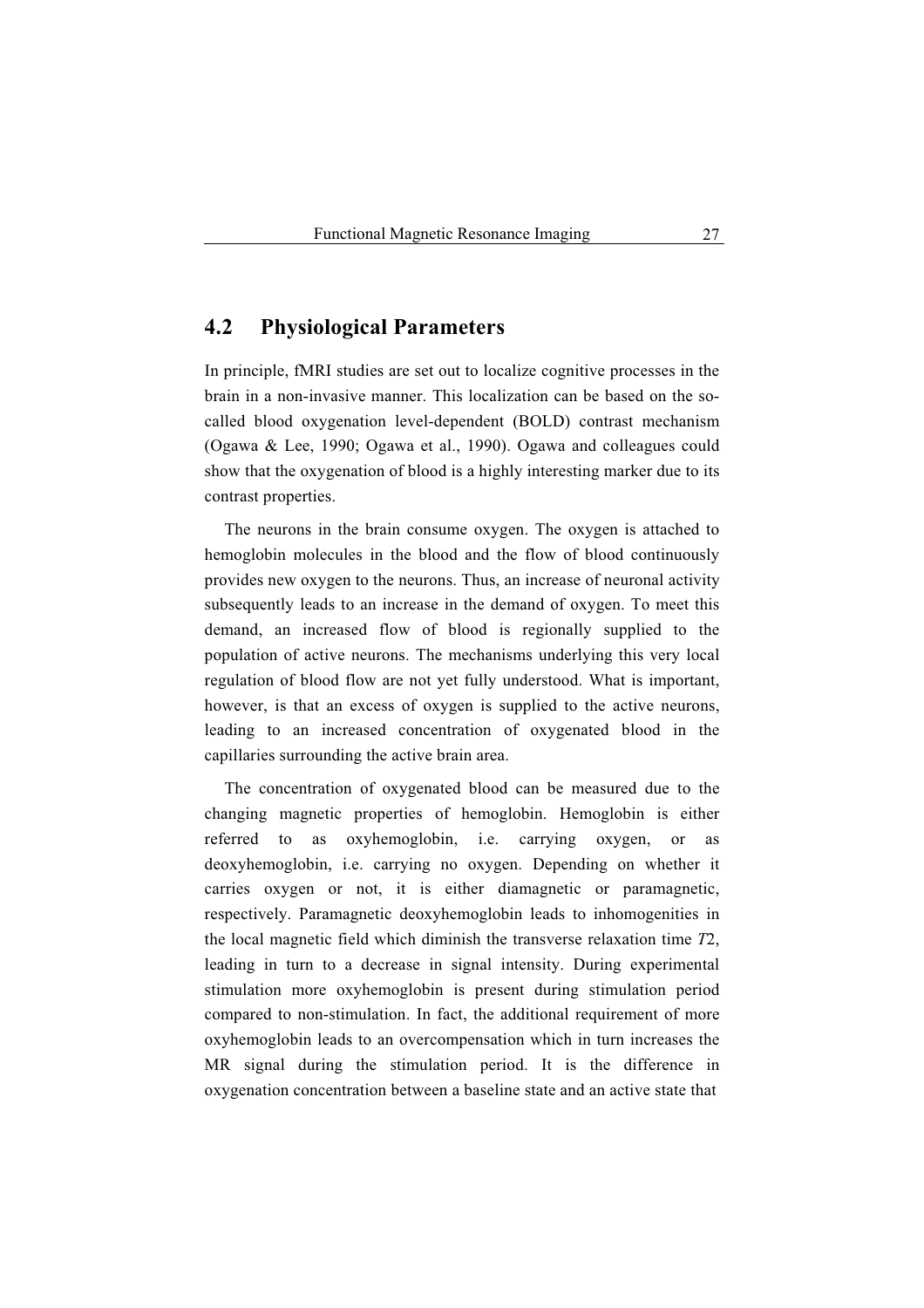can be measured with a MR scanner due to the different magnetic properties of oxygenated blood and deoxygenated blood.

## **4.3 Analysis of Functional Imaging Data**

In general, fMRI results in digital images displaying local changes in blood oxygenation, i.e., hemodynamic measures over time. The result of an fMRI study is a time sequence of images taken at predefined timeintervals. The time sequence is extracted for each voxel, i.e. volume element. The voxels of fMRI studies typically measure a spatial in-plane resolution of 3 x 3 mm in a matrix of 64 x 64 or 128 x 128 voxels, and a stack of 10 to 40 slices are generally acquired. Around 100 to 200 such image volumes are then repeatedly collected during the examination with a sampling period usually between 1 and 5 seconds. For a detailed description of the scanning parameters used in fMRI Experiments 1 and 2 see also Sections 5.4.1 and 6.1.1.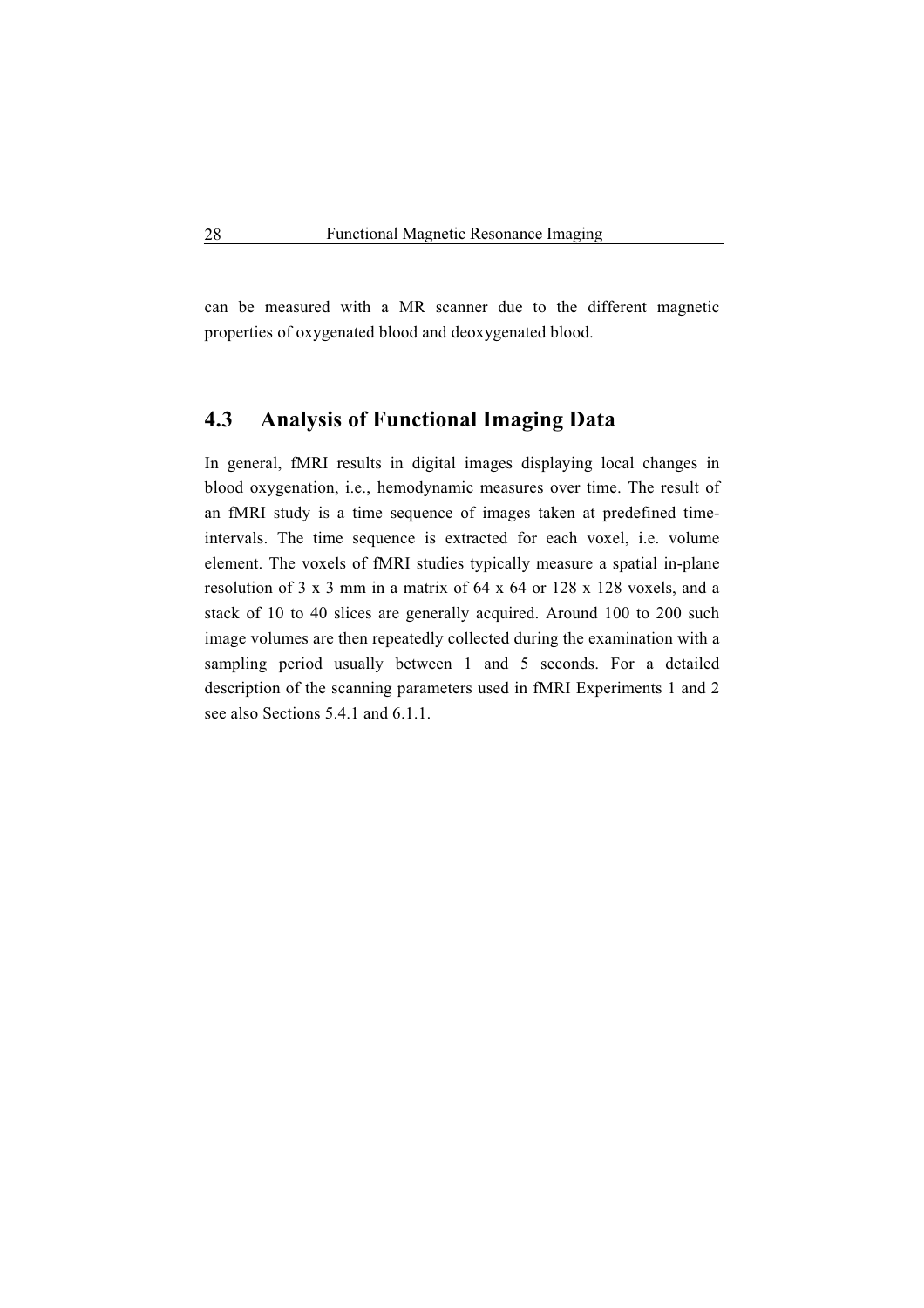

*Figure 4.1: Analysis of functional imaging data: Each analyzing step (roman numbered from I-III) comprises several substeps (alphanumeric from a-g; see also Lohmann et al., 2001).*

To summarize the analysis of functional imaging data, a flowchart with the different analysis steps is shown (see Fig. 4.1). For the analysis of the present functional data, the in-house software LIPSIA (Leipzig Image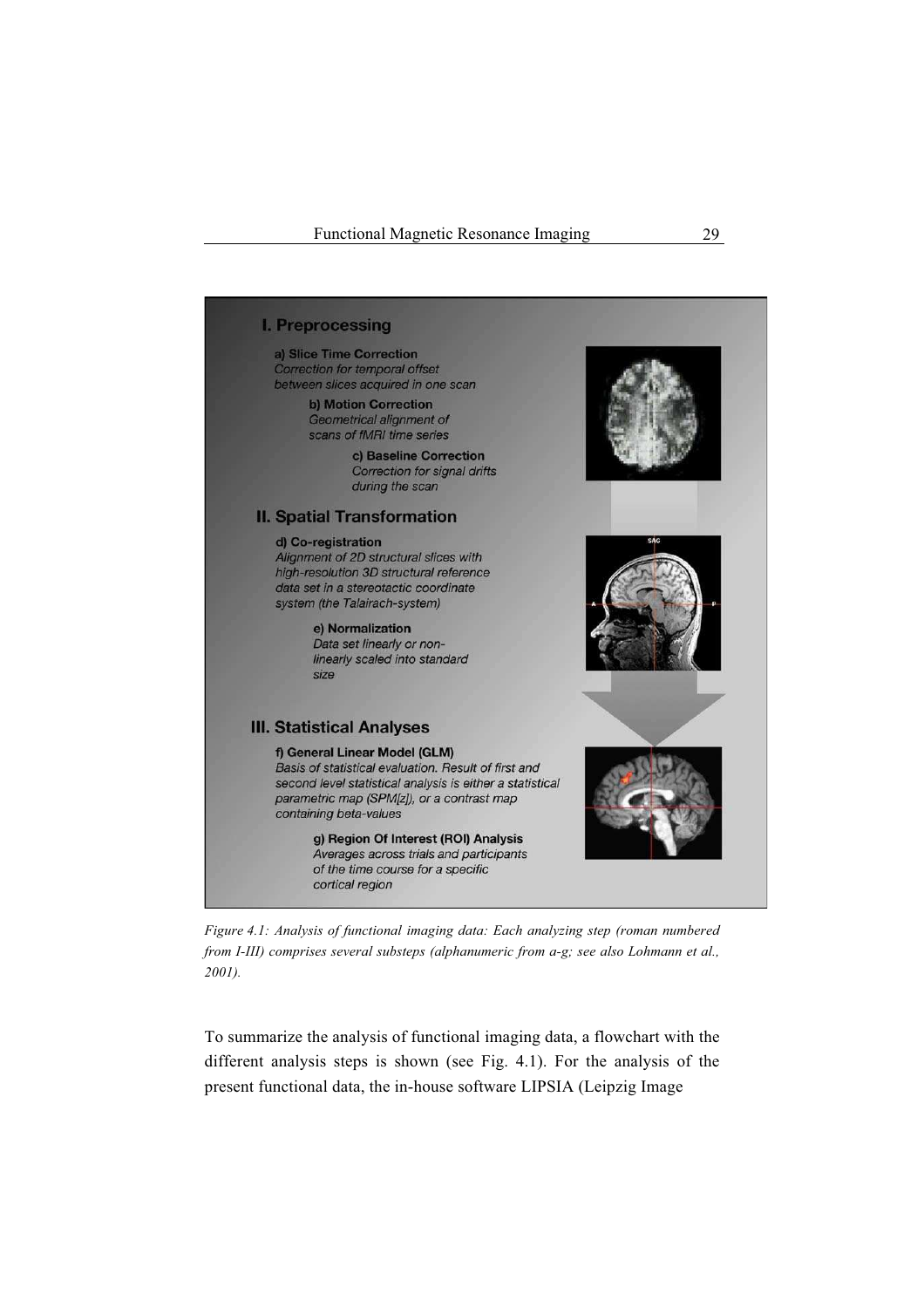Processing and Statistical Inference Algorithms) was used (Lohmann et al., 2001).

Several preprocessing steps are required prior to statistical evaluation of the measured data, in order to improve the data quality and remove artefacts. Artefacts are caused by motion and low frequency drifts which are due to physiological reasons, e.g. blood pulsation, respiration, or technical reasons, e.g. lower signal intensities at the beginning of a scan compared to the end.

Usually, image volumes have to be preprocessed so that they are geometrically aligned with each other and conform to a standard anatomical space, e.g., the Talairach stereotaxic space (Talairach & Tournoux, 1988). In order to compare image volumes of single participants and subsequently perform a group analysis, fMRI data of all participants have to be rotated and scaled such that the data sets are geometrically aligned with each other. In the experimental session 2D structural slices are acquired using a MDEFT (Modified Driven Equilibrium Fourier Transform) sequence. In a separate session 3D high resolution T1-weighted images have to be acquired for each subject. The 2D structural slices are then co-registered and linearly or non-linearly (Thirion, 1998) scaled with the 3D structural reference data set in the stereotaxic Talairach coordinate system.

In a last step, the statistical analysis is performed. This is based on the general linear model (GLM) to obtain Statistical Parametric Maps (SPM) or contrast maps containing beta-values. The beta-values provide an estimated measure of the signal change in the BOLD time course in relation to the stimulation. For multi-session analysis, the estimated model parameters for the specified conditions are tested by using a t-statistic. The resulting t-values are transformed into Z-scores resulting in an individual SPM[z] (Lohmann et al., 2001). The Z-score indicate whether the specified conditions significantly differ from each other on a voxel-wise basis. In a subsequent step, it is also possible to test for differences between groups. Thus contrast images of each group are tested by using a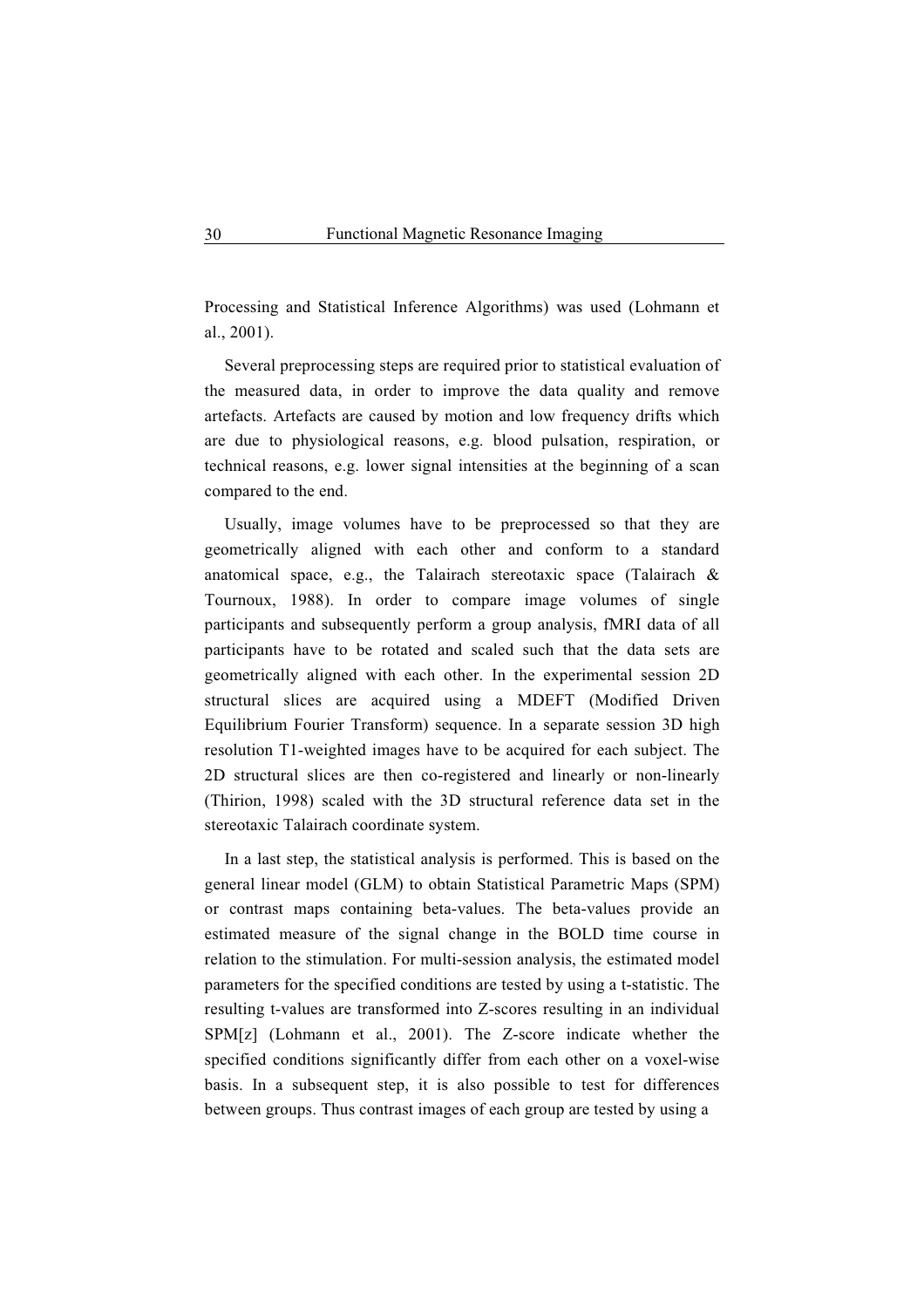two-sample t-test. To minimize the probability of false positives (type I error), exclusively voxels with a z-score greater than  $3.09$  ( $p<0.001$ , uncorrected) and with an adequate volume size are considered as activated voxels (Forman et al., 1995). Finally, to obtain information about the time course of pre-specified anatomical loci, regions of interest (ROI) analyses can be performed. It is possible to derive time courses from the preprocessed or modelled data so as to perform an average across trials and participants. Subsequently, this data can be submitted to statistical analysis.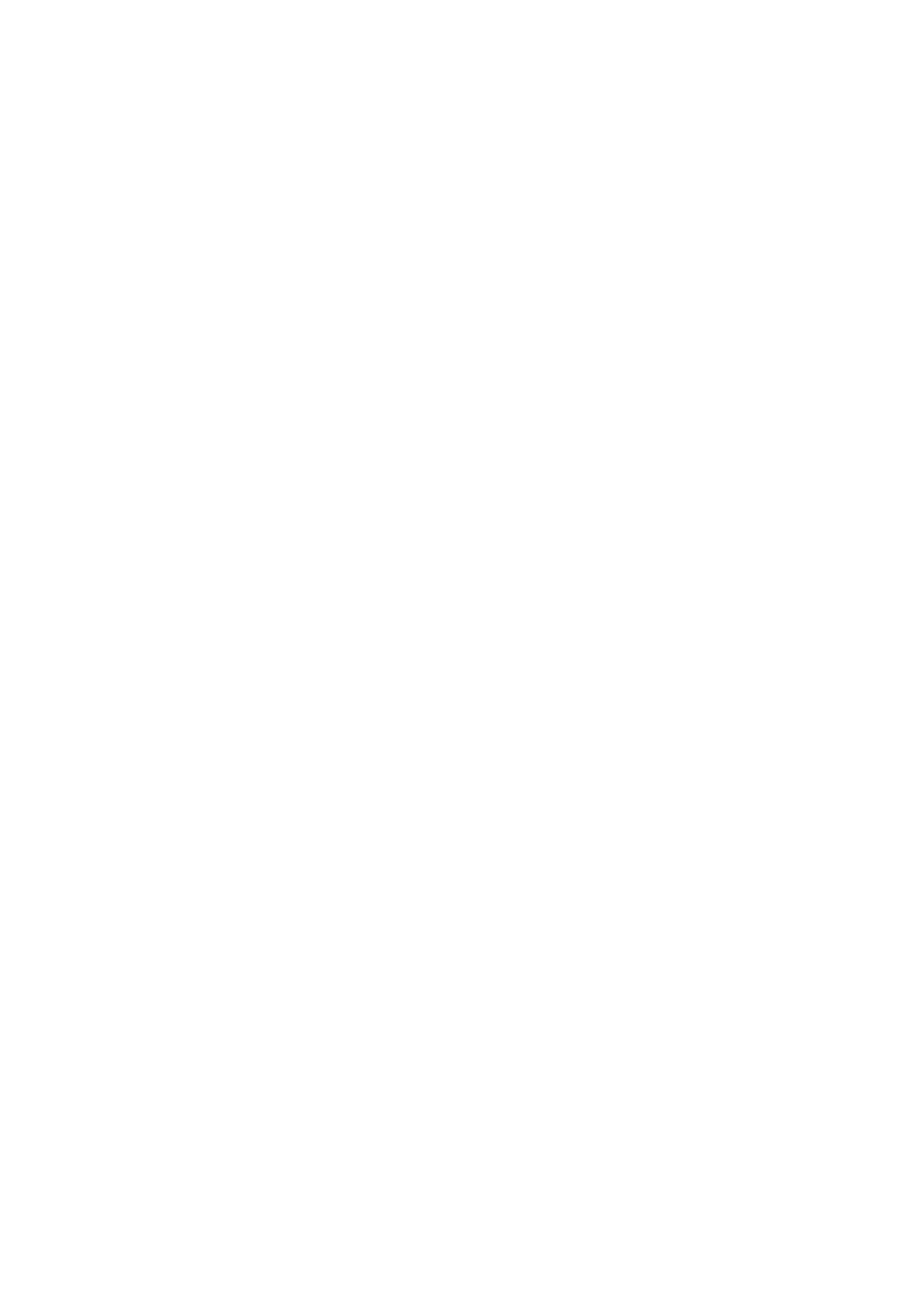# **5 Empirical Section I**

# **5.1 Behavioral Experiment 1**

The aim of the first behavioral experiment was twofold: on the one hand, the study set out to replicate the results commonly found with task cues. This is a shift-specific preparation effect, i.e. reduced shift costs with prolonged preparation time. This would indicate the ability to reconfigure the system prior to stimulus presentation. On the other hand, it was the aim to show that with the transition cue, additional processes become relevant. This should be reflected in a larger preparation benefit for the transition cues compared to the task cues. It was expected to find larger shift costs for the transition cues compared to the task cues, because with indirect cue-task associations the task set has to be generated internally which is especially relevant in switch trials. In the present experiment, a pseudorandomized version with two cue types (task cues vs. transition cues) was used. Furthermore, two different preparation intervals were introduced in order to investigate preparation-related processes.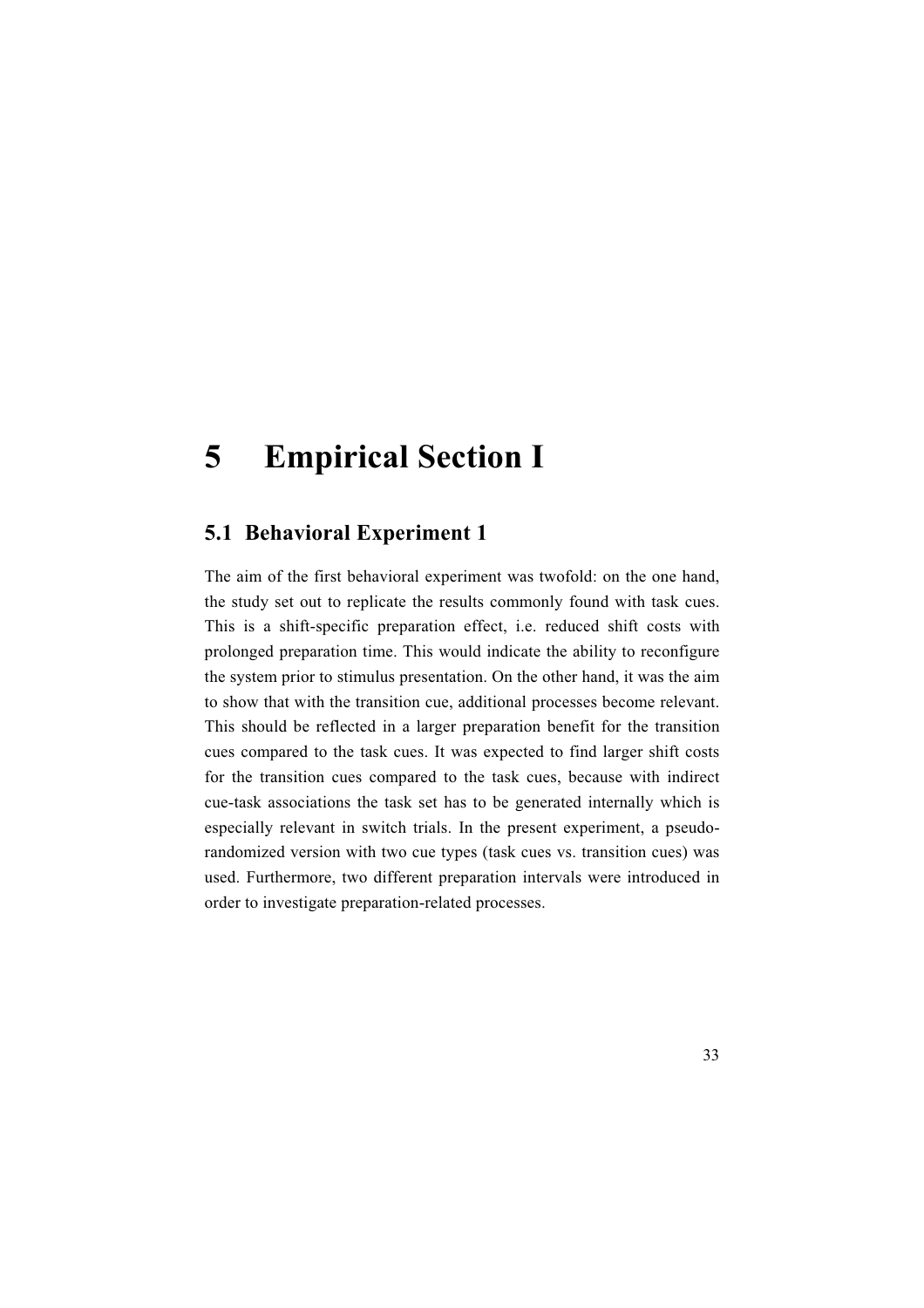# **5.1.1 Methods**

#### **Participants**

Fourteen participants (6 females, mean age =  $25.57$ , SD =  $2.89$ ) were tested in a 1h session. Five participants were recruited and tested at the Max Planck Institute for Human Cognitive and Brain Sciences, Department for Psychology, in Munich, and the remaining participants were recruited and tested at the Max Planck Institute for Human Cognitive and Brain Sciences, Department for Cognitive Neurology, in Leipzig. Participants received 8 Euro/h for participation. All participants were right-handed as assessed with the Edinburgh Handedness Inventory (Oldfield, 1971). All participants reported normal visual acuity.

#### **Stimuli and Tasks**

Visual stimuli were the digits 1 to 9, excluding 5. Their height was approximately 0.8 cm. They were centrally presented inside in one of four geometrical figures (see Fig. 3.1): a square, a diamond, a triangle on its tip, and a triangle on its base. The figures measured 3.8 x 3.8 cm on a computer screen (15'') connected to an IBM-compatible PC. Participants were placed in front of the screen with an approximate distance of 1 m. Thus, stimuli were foveally presented with a visual angle of  $2.1^\circ$ . Stimulus presentation and response registration were synchronized with the vertical refresh rate of the screen. Participants had to perform a two-choice reaction task deciding whether the digit was odd or even, or whether it was smaller or greater than 5. Stimulus order was random. Responses were made by pressing either the left or right button of an external response panel. Response keys measured 1.7 x 1.7 cm and were separated by 3.3 cm.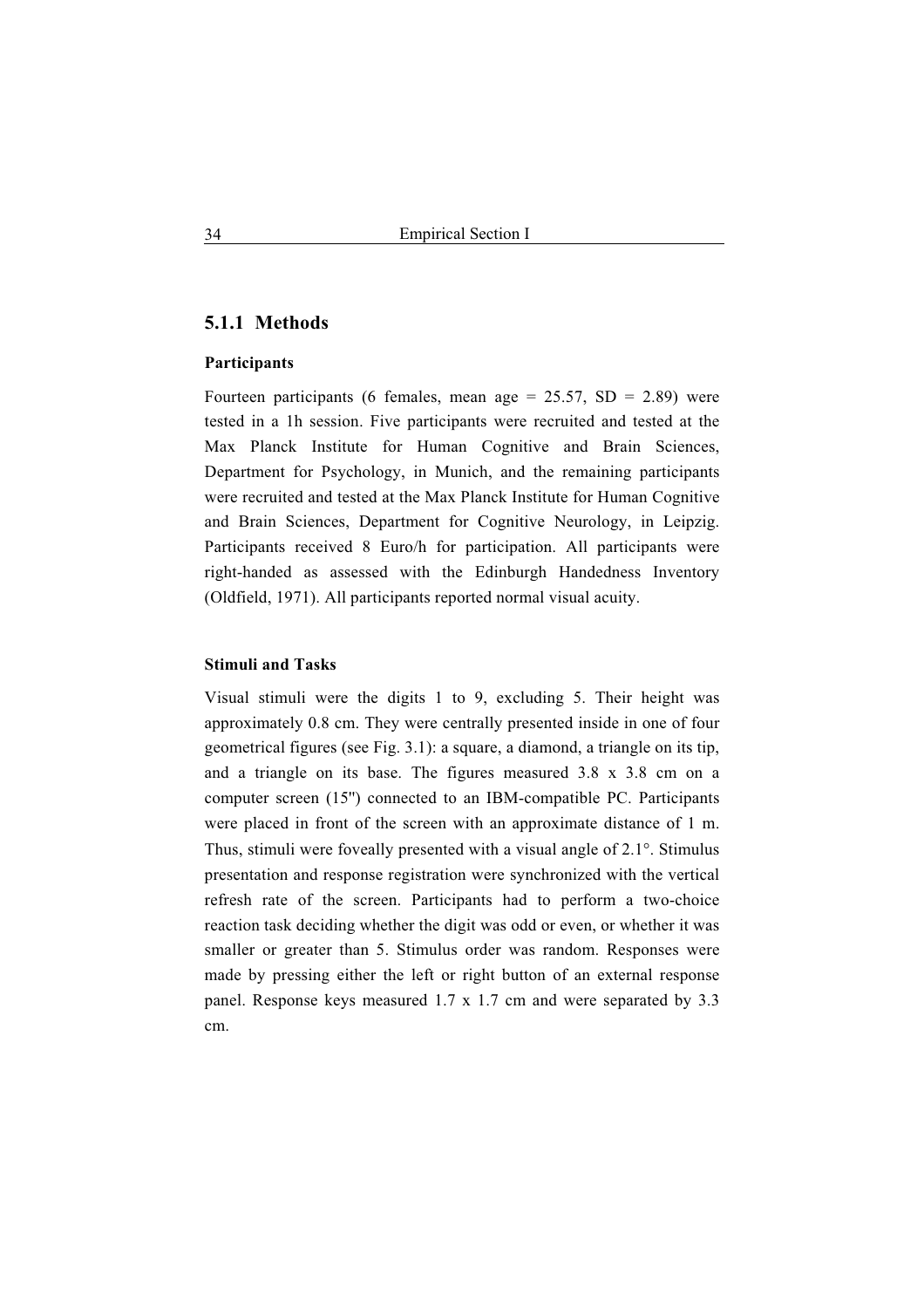## **Procedure**

Prior to the experimental procedure, participants were familiarized with the two cue types and the relevant cognitive operations to be performed. Furthermore, the stimulus-response mapping was introduced, which was counter-balanced across participants. Participants were then informed that stimuli would be individually presented in the centre of the cue (i.e., the corresponding geometrical figure). Three practice blocks (two blocks with only one of the cue types and one block with both cue types) each consisting of 16 trials preceded the experimental trials. The first trial of each block consisted of a semantic cue (there was either 'Grösse' [magnitude] or 'Parität' [parity] written in the centre of the screen), so that the second trial was not constrained to task cues only. Participants were given a schema of the S-R mappings for each task. This schema was placed beneath the screen. Visual error feedback was given for 500 ms on the bottom part of the screen, when participants pressed the wrong key. The experiment consisted of 20 blocks of 16 trials each ( $n = 320$  trials). In this experiment, we used a constant trial duration of  $5500 \text{ ms}^1$ .

#### **Design**

The design was 2 (cue type) x 2 (trial type) x 2 (CTI) factorial. Cue type (task cue vs. transition cue), trial type (repeat vs. switch), and CTI (100 ms vs. 1000 ms) were all within-subjects variables that were pseudorandomized, while the combinations of the factors were counter-balanced within blocks of trials. Significance level for statistical analyses was set to  $\alpha = 0.05$ .

<sup>&</sup>lt;sup>1</sup> This was done to allow a comparison of the results with the results obtained in a functional imaging experiment.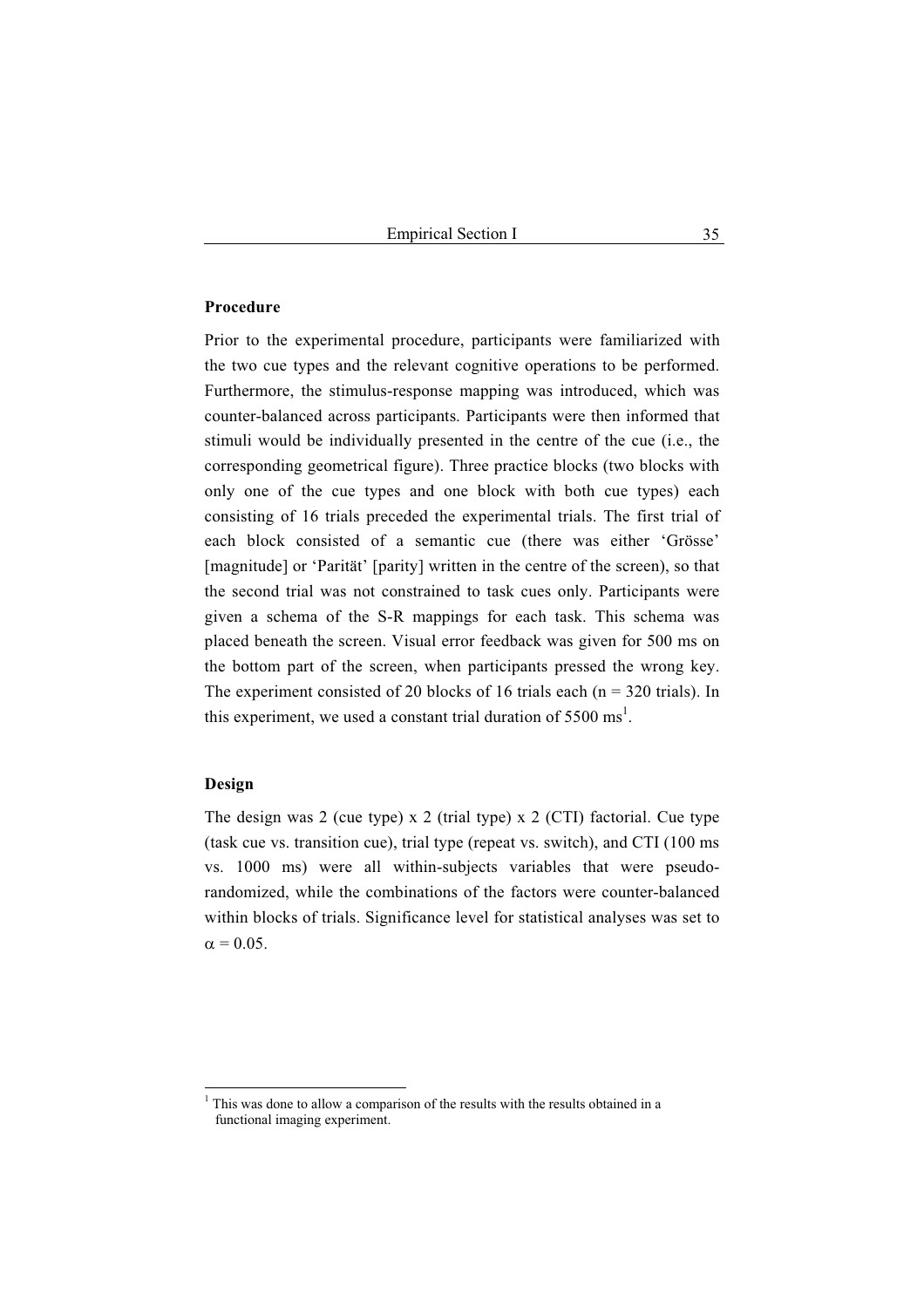# **5.1.2 Results**

*Reaction Time Analysis:* The first trial of each block was not analyzed, because it was associated with a semantic cue. Reaction times (RTs) were determined for each participant as a function of cue type, trial type, and CTI. For RT analysis, we discarded incorrect trials, those following them, as well as RTs above 3000 ms and below 300 ms (outliers: less than 1% on both sides). For the remaining RTs, we determined the mean for each participant as a function of cue type, trial type, and CTI. Table 5.1 shows these data averaged across participants.

*Table 5.1: Mean RT (in ms) in Experiment 1 as a function of trial type (switch vs. repeat), cue-target interval (CTI, short vs. long), and cue type (transition cue vs. .task cue).* 

|                          | Trial Type |        |                    |
|--------------------------|------------|--------|--------------------|
| Cue Type                 | Repeat     | Switch | <b>Shift Costs</b> |
| <b>Transition Cue</b>    |            |        |                    |
| $CTI = 100$ ms           | 1543       | 1706   | 163                |
| $CTI = 1000$ ms          | 900        | 1129   | 229                |
| Cue-specific preparation | 643        | 577    |                    |
| Task Cue                 |            |        |                    |
| $CTI = 100$ ms           | 1207       | 1321   | 114                |
| $CTI = 1000$ ms          | 740        | 870    | 130                |
| Cue-specific preparation | 467        | 451    |                    |

These data were submitted to an analysis of variance (ANOVA) with the independent variables cue type (task cue vs. transition cue), trial type (switch vs. repeat), and CTI (short vs. long). The results revealed a significant main effect of cue type  $F(1, 13) = 60.07$ ,  $p < .001$ , indicating that RTs for the transition cue type are higher than for the task cue type (1319 ms vs. 1034 ms). Also, the main effect of trial type was significant  $F(1, 13) = 49.87$ ,  $p < .001$ , indicating that RTs in switch trials were higher than for repeat trials (1256 ms vs. 1097 ms). Finally, the main effect of CTI was significant  $F(1, 13) = 662.96$ ,  $p < .001$ . This indicated higher RTs with the short CTI (1444 ms) than with the long CTI (909 ms). There were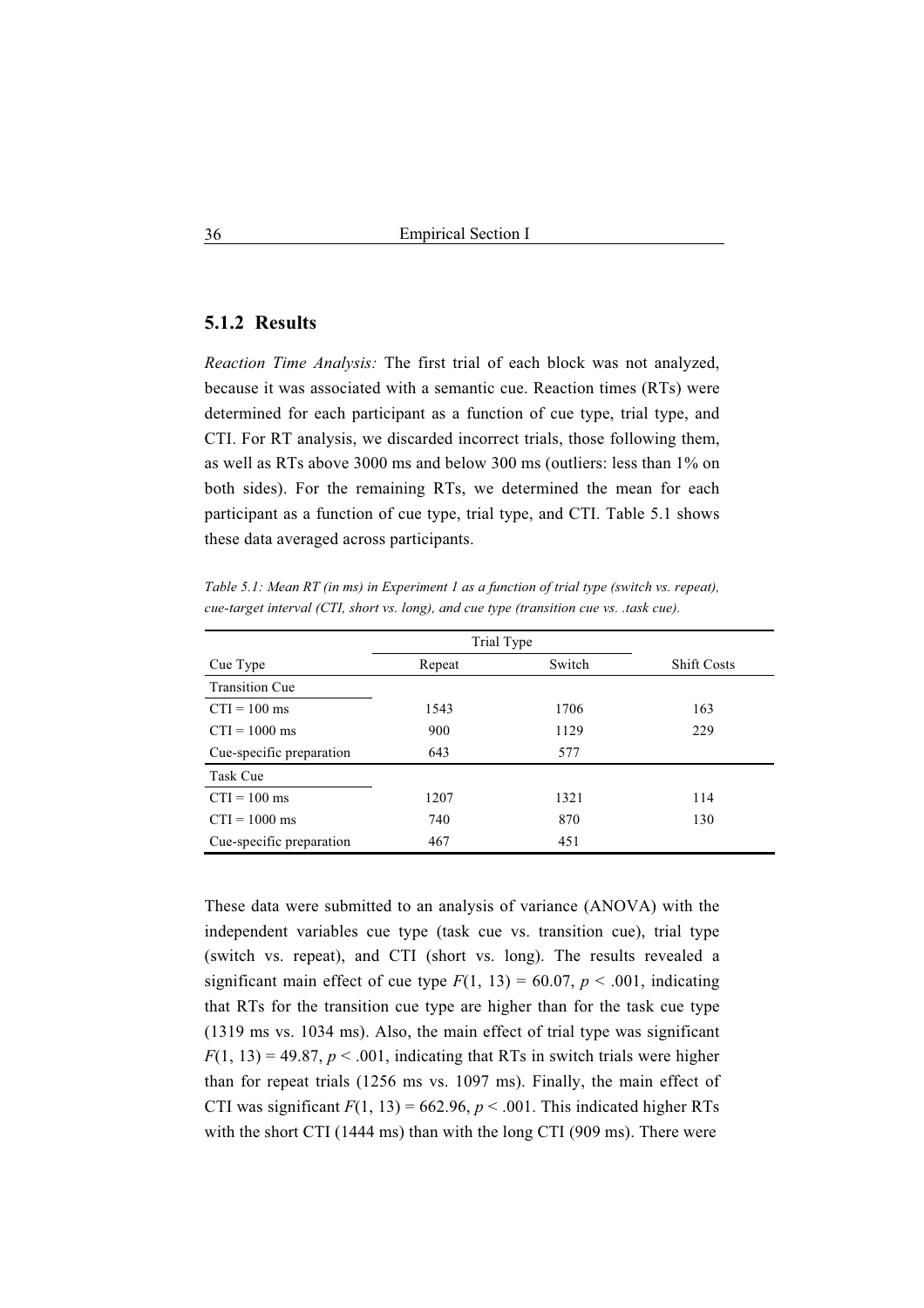two significant interactions. First, cue type interacted with trial type *F*(1, 13) = 12.34,  $p < 0.01$ , revealing larger shift costs for the transition cues (196 ms) than for the task cues (122 ms). Second, cue type interacted with CTI  $F(1, 13) = 43.52$ ,  $p < .001$ , indicating a larger cue-specific preparation effect for the transition cues (610 ms) than for the task cues (504 ms). The shift-specific preparation effect  $F(1, 13) = .12$ ;  $p = .27$ , as well as the three-way interaction  $F(1, 13) = .89$ ;  $p = .36$ , were not significant.

*Error Rates:* The overall accuracy was 95.7 %. Error rates were submitted to the same analyses as RTs. The ANOVA revealed a significant main effect for cue type  $F(1, 13) = 7.40$ ,  $p < .05$ , indicating more errors with transition cues (5.5%) than with task cues (3.2%). No further effects reached significance (*F*s < 1).

#### **5.1.3 Discussion**

The goal of Experiment 1 was to investigate the role of memory-based task set retrieval with a new variant of the task-switching paradigm. This was done by comparing performance for two different cue types, namely transition cues with task cues. The results revealed higher RTs with transition cues than with task cues. Furthermore, shift costs as well as the cue-specific preparation effect were larger with transition cues than with task cues. These new findings are in line with the hypotheses and are discussed in more detail in Section 5.3.

Furthermore, both cue types led to a very substantial, general preparation effect with a prolonged cueing interval. However, this preparation effect was nearly equivalent for both repeat and shift trials, which is contrary to many other studies using the cueing version (e.g., Meiran, 1996). Usually, a shift cost reduction with a prolonged preparation interval is found in studies with a manipulation of the cueing interval at least in within-subject designs (see, e.g., Altmann, 2004; Koch, 2001) and is interpreted as evidence for a strategic reconfiguration mechanism in anticipation of the stimulus (Rogers & Monsell, 1995; Meiran, 1996).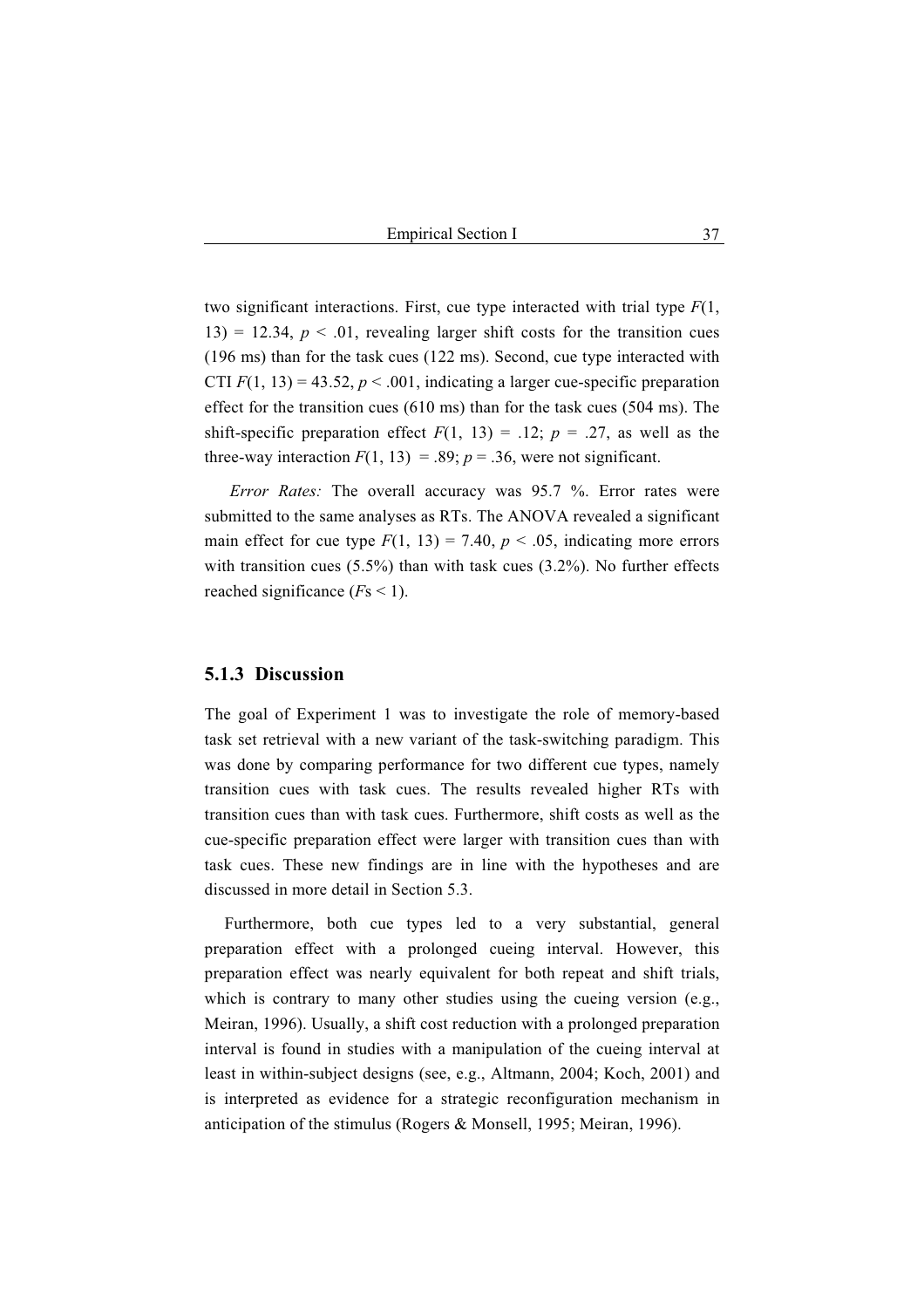There are several explanations for the missing shift-specific task preparation effect. One is provided by the length of the response-cue interval (RCI) which is about twice as long (about 2500 ms) as compared to other cueing studies (see, e.g., Meiran, 2000). This may have induced passive dissipation of the previous task set compared to cueing versions with shorter RCIs (see Allport, Styles & Hsieh, 1994, for a discussion). Thus, priming effects of the previous task set may have played a less critical role in the present experiment at least for the performance on task cues (cf. Allport & Wylie, 1999; Allport & Wylie, 2000). However, a recently published study by Koch et al. (2003a) casts doubt on this explanation. The study by Koch et al. (2003a) investigated performance in a spatial cueing paradigm with an RCI that was comparable to the RCI in the present study, but there were clear shift-specific preparation effects in that study. Interestingly, the spatial cueing version used by Koch et al. (2003a) was the same as the one investigated by Meiran (2000) with a short RCI. The comparison of both studies revealed an equivalent data pattern concerning the shift-specific preparation effect. This equivalence of preparation effects across studies advises a subordinate role of the length of the RCI for the explanation of the missing shift-specific preparation effect in the present experiment.

In fact, there is a more plausible explanation with respect to the missing shift-specific preparation effect in the present experiment. This may be caused by a potential carry-over effect between both cue types. Thus, participants did not only have to shift between different task sets but also between varying degrees of directness of the association between cue and task. Since a randomized task-sequence was used, participants could not predict whether a direct task cue or an indirect transition cue would appear. Hence, participants did not know whether a direct cue-task association or an indirect cue-task association would be present in the upcoming trial. This lack of pre-knowledge required the participants to maintain the N-1 task set between given response and appearance of the next cue. However, in task-cueing procedures it is usually not necessary for participants to retain the previous task set for performing on the present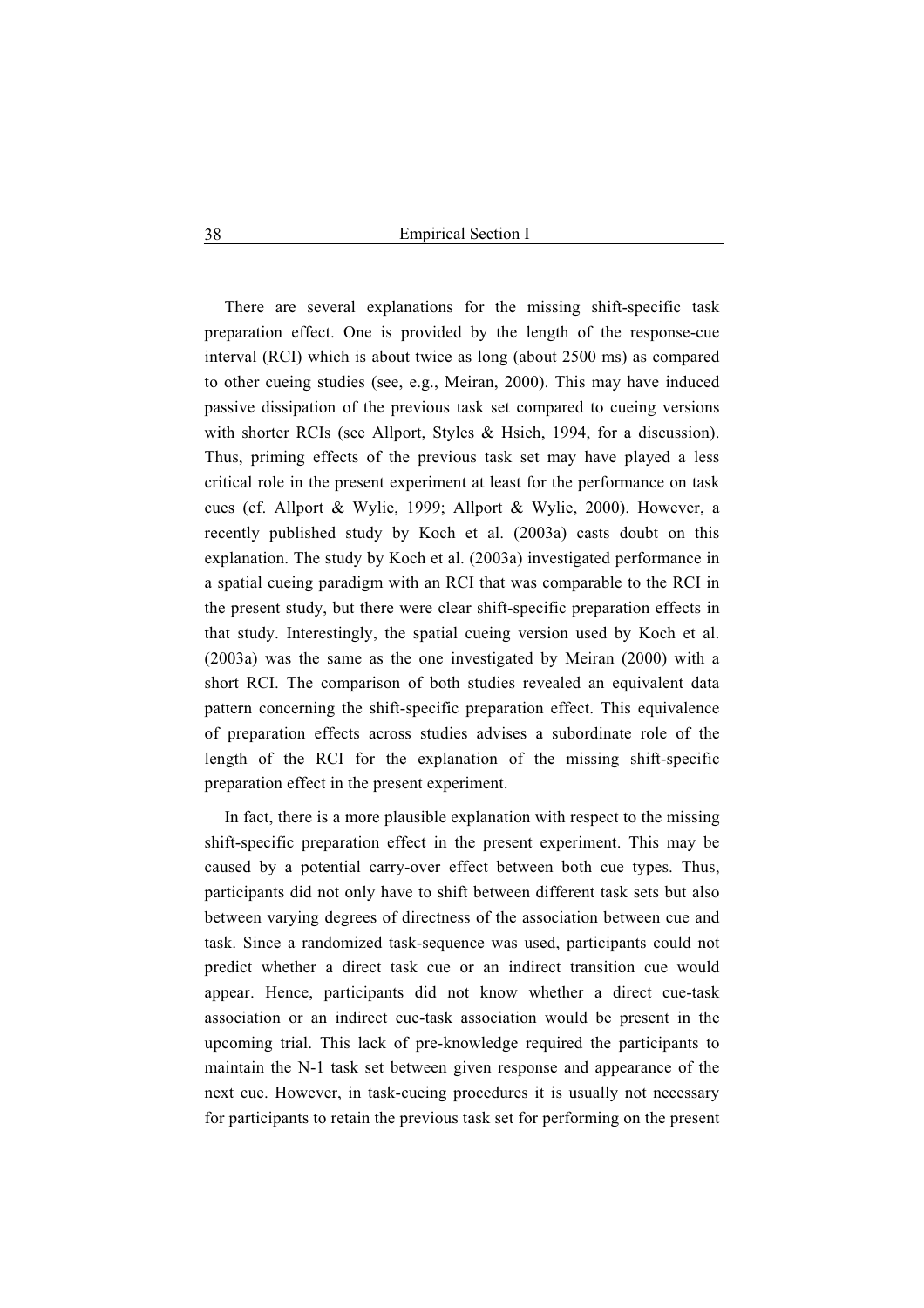trial. As a consequence, this could have introduced a particularly large retrieval burden that might have prevented the recruitment of shift-specific preparatory processes (see, e.g., Baddeley, 2003).

To exclude the potential for carry-over effects between both cue types and to replicate the main effects as well as the interaction between cue type and trial type, Experiment 1 was replicated with Experiment 2 now using a between-subjects manipulation of the cue type. One group of participants performed the tasks exclusively on the basis of task cues, while another group of participants performed the tasks on the basis of transition cues. The aim of using this design was to investigate whether the randomized presentation of both cue types can account for the missing shift-specific preparation effect. Two expectations were formulated for Experiment 2: First, we expected to replicate the RT data pattern of Experiment 1 and second, we expected to find a shift-specific preparation effect.

# **5.2 Behavioral Experiment 2**

Experiment 2 was designed to be comparable to Experiment 1. However, in this experiment both cue types were treated as a between-subjects variable. This is, a factor 'group' was introduced separating both cue types into a task cue group and a transition cue group. This was done in order to circumvent long-term interference effects between both cue types.

## **5.2.1 Methods**

#### **Participants**

Thirty-two participants (13 female, mean age =  $23.8$  years, SD =  $2.34$ ) were tested in a 1h session. Sixteen participants were randomly assigned to each of two independent groups: 'task cue group' and 'transition cue group'. All participants were recruited and tested at the Max Planck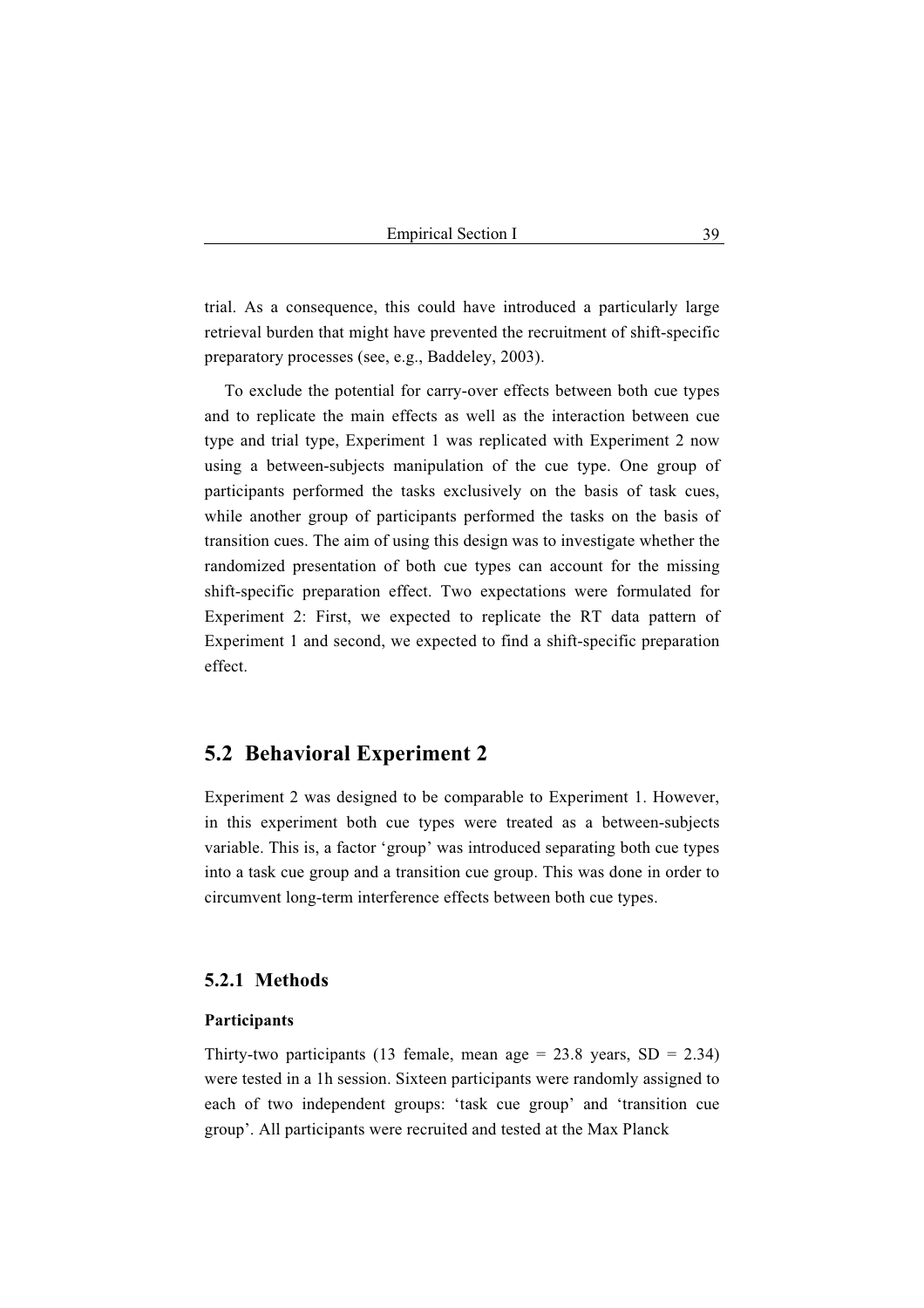Institute for Human Cognitive and Brain Sciences, Department for Cognitive Neurology, in Leipzig. They received 8 Euro/h for participation. All participants were right handed as assessed with the Edinburgh Handedness Inventory (Oldfield, 1971). All participants reported normal visual acuity.

#### **Stimuli, Task, Procedure and Design**

Stimuli and tasks were identical to those of Experiment 1. The participants of the 'task cue group' performed 20 blocks of 16 trials with only the task cue. The participants of the 'transition cue group' performed 20 blocks of 16 trials but with the transition cue. The trial duration was equivalent to that of Experiment 1.

The experiment started with three practice blocks. At the beginning of each block, a semantic cue was presented. This was especially important for the 'transition cue group' in order for participants to know which task to start with. The independent variables were trial type (repeat vs. switch) and CTI (100 ms vs. 1000 ms) as within-subject variables and group ('task cue group' vs. 'transition cue group') as between-subject variable.

#### **5.2.2 Results**

*Reaction Time Analysis:* RT data were submitted to an ANOVA with the independent within-subject variables trial type (repeat vs. switch), CTI (100 ms or 1000 ms), and the between-subject variable group (task cue group vs. transition cue group). The first trial of each block was not analyzed because it was associated with a semantic cue. For RT analysis, we discarded incorrect trials, those following them, as well RTs above 3000 ms and below 300 ms (outliers: less than 1% on both sides). Table 5.2 depicts the RT data as a function of trial type and CTI for the 'task cue group' and for the 'transition cue group'.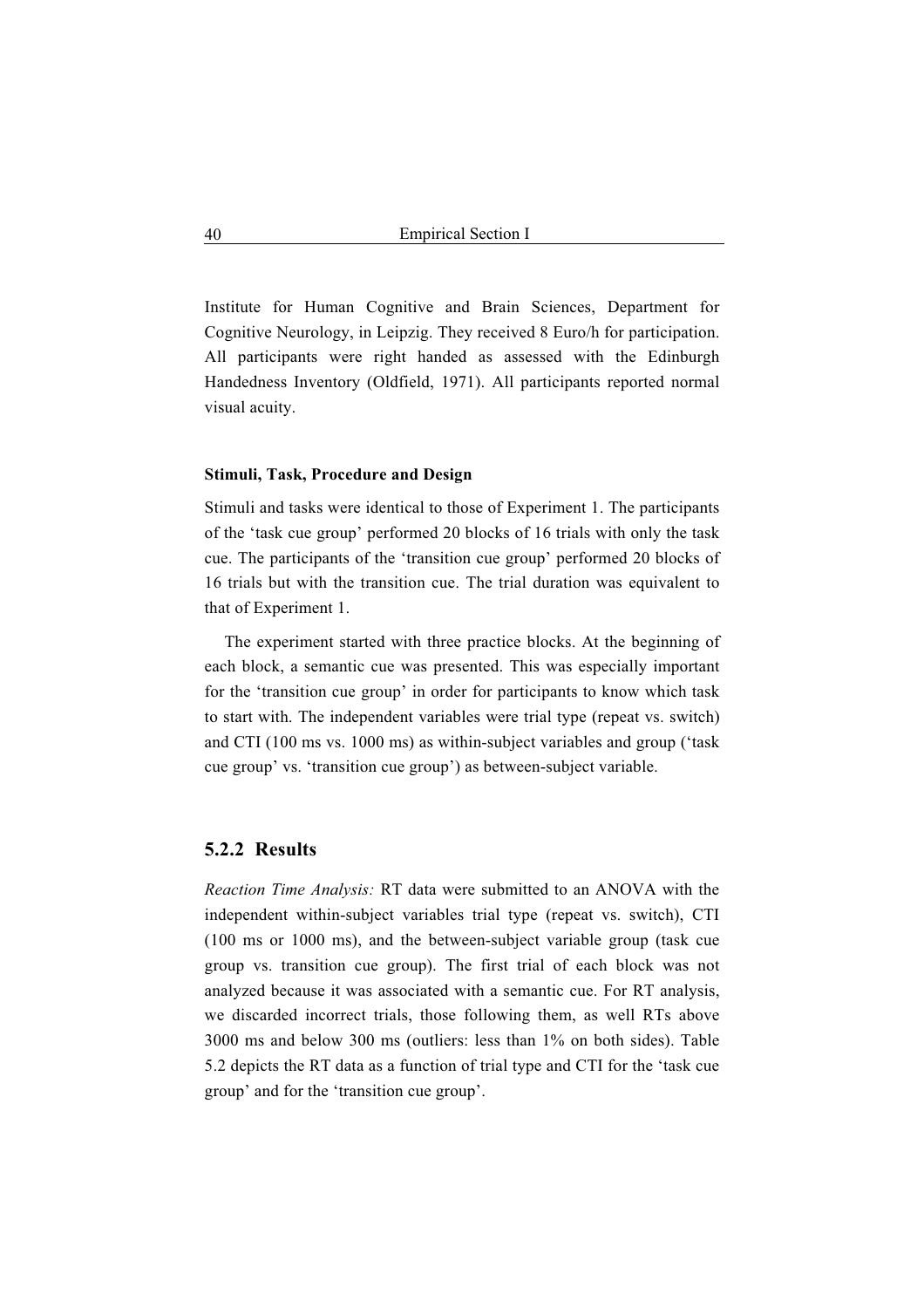|                             | Trial Type |        |                    |
|-----------------------------|------------|--------|--------------------|
| Group                       | Repeat     | Switch | <b>Shift Costs</b> |
| <b>Transition Cue Group</b> |            |        |                    |
| $CTI = 100$ ms              | 1232       | 1547   | 315                |
| $CTI = 1000$ ms             | 781        | 1034   | 253                |
| Cue-specific preparation    | 451        | 513    |                    |
| Task Cue Group              |            |        |                    |
| $CTI = 100$ ms              | 907        | 1081   | 174                |
| $CTI = 1000$ ms             | 685        | 759    | 74                 |
| Cue-specific preparation    | 222        | 322    |                    |

*Table 5.2: Mean RT (in ms) in Experiment 2 as a function of trial type (switch vs. repeat), cue-target interval (CTI, short vs. long), and group (task cue vs. transition cue).* 

The RT data analysis revealed a significant main effect of trial type *F*(2,  $30$ ) = 173.32,  $p < .001$ , showing that RTs for switch trials were higher than for repeat trials (1105 ms vs. 901 ms). Also, the main effect of CTI was significant  $F(2, 30) = 419.70$ ,  $p < .001$ , indicating that RTs in the short CTI were higher than in the long CTI (1192 ms vs. 814 ms). Finally, the main effect of group was significant  $F(2, 30) = 13.35$ ,  $p < .001$ , indicating that RTs in the 'transition cue group' were generally higher than in the 'task cue group' (1148 ms vs. 858 ms).

There were also significant interactions. CTI interacted with group *F*(2,  $30$ ) = 32.48,  $p < .001$ , indicating a larger cue-specific preparation effect for the 'transition cue group' (482 ms) than for the 'task cue group' (272 ms). Also, group interacted with trial type, revealing higher shift costs for the 'transition cue group' (284 ms) compared to the 'task cue group' (124 ms). The three-way interaction between group, CTI and trial type was not significant  $(Fs < 1)$ .

Importantly, Experiment 2 was conducted to test whether we observed a shift-specific preparation effect when the cue-type manipulation was between-subject rather than within-subject as in Experiment 1. In fact, we found that CTI interacted with trial type  $F(2, 30) = 20.11$ ,  $p < .01$ . This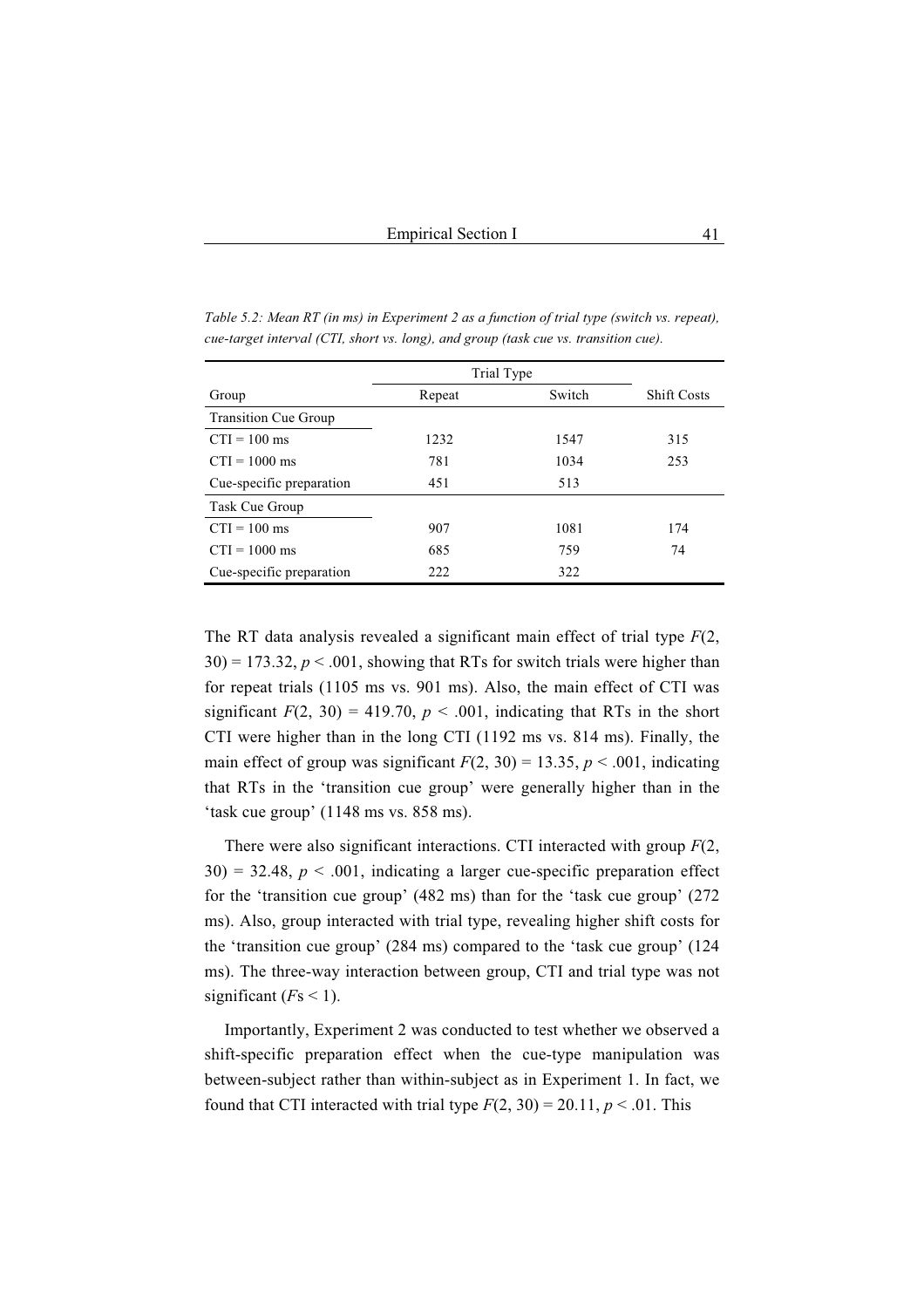interaction indicates a shift-specific preparation effect where shift costs are higher in the short CTI (245 ms) compared to the long CTI (164 ms).

*Error Rates:* The overall accuracy was 95.9%. Error rates were submitted to the same analysis as RTs. The ANOVA revealed a significant effect of CTI  $F(2, 30) = 8.81$ ,  $p < .01$ , indicating more errors with the short CTI (4.7%) than with the long CTI (3.4%). Furthermore, the main effect for trial type was significant  $F(2, 30) = 17.12$ ,  $p < .001$ . Participants made more errors in switch trials  $(5.1\%)$  compared to repeat trials  $(3.1\%)$ . Neither the group main effect nor an interaction between group, CTI, and trial type were significant  $(F<sub>S</sub> < 1)$ .

## **5.2.3 Discussion**

The results of Experiment 2 first replicated the basic finding of Experiment 1, namely that the performance on transition cues leads to higher shift costs and a larger cue-specific preparation effect compared with the performance on task cues. The overall RT level was lower in the present experiment than in Experiment 1, indicating that participants were faster when attending to only one cue type within a block rather than shifting between the two cue types as in Experiment 1. However, the main effects for cue type, trial type and CTI as well as the interactions between cue type and CTI and cue type and trial type were observed. Finally, the shift-specific preparation effect was found for both cue groups, whereas this effect was not observable in Experiment 1. We therefore attribute the lack of shift-specific preparation in Experiment 1 to the mixing of cue types, which presumably increased the retrieval burden within working memory.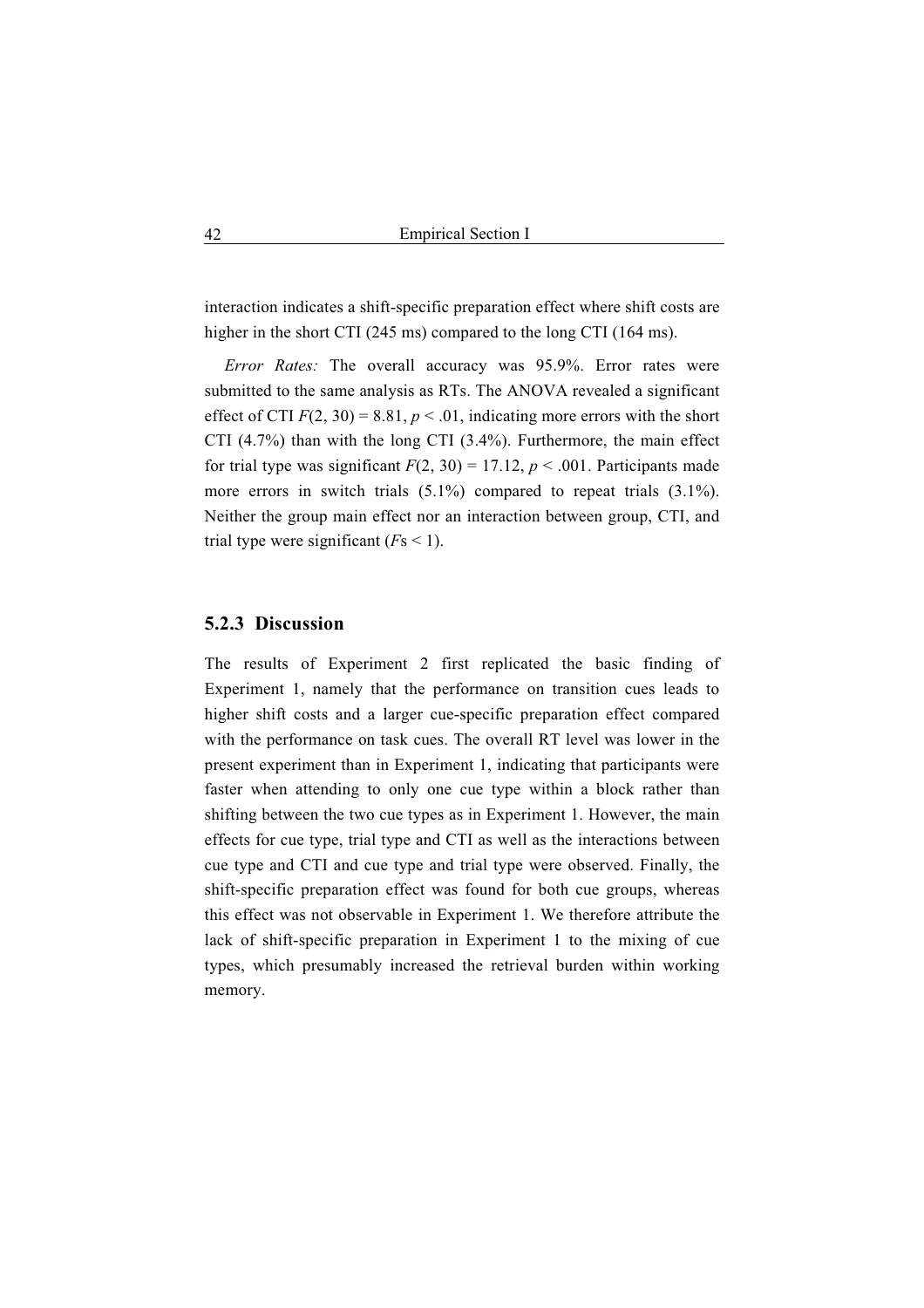# **5.3 General Discussion of Behavioral Experiments**

The behavioral experiments aimed at investigating the role of memorybased retrieval in task-switching by manipulating the directness of the association between cue and task. To do this, a new variant of the taskswitching paradigm called the *transition-cueing paradigm* was developed. This paradigm can best be characterized as a synthesis of the cueing paradigm (Meiran, 1996; Sudevan & Taylor, 1987) and the alternatingruns paradigm (Rogers & Monsell, 1995). Thus, introducing the transition cue type allowed us to investigate cue-locked task set retrieval without directly indicating the relevant task set.

The present findings replicate the results of previous studies insofar as the unpredictable switching between two simple cognitive tasks results in large shift costs (see, e.g., Monsell, 2003 for a review). Furthermore, the long CTI resulted in a strong preparation effect for both cue types in Experiment 1 and in Experiment 2. Finally, Experiment 2 revealed a significant reduction of shift costs with a prolonged preparation interval for both cue groups. That is, not only the data of the 'task cue group' in Experiment 2 but also that of the 'transition cue group' revealed a significant reduction of shift costs with prolonged preparation time. Thus, the ability to prepare the cognitive system for an upcoming task shift seems to be possible with direct as well as indirect external cues.

The core feature of the transition-cueing paradigm is the manipulation of the directness of the cue-task association. The results of both experiments revealed a reliable main effect for the transition cue. That is, the performance on transition cues led to substantially higher RTs as compared to the performance on task cues. At first glance, it seems to be obvious that acting on the transition cue is more 'difficult' than acting on the task cue, since participants had to constantly recollect the N-1 task set. Therefore, one might argue that it is merely the act of maintaining the previous task set in working memory that accounts for cue-specific effects.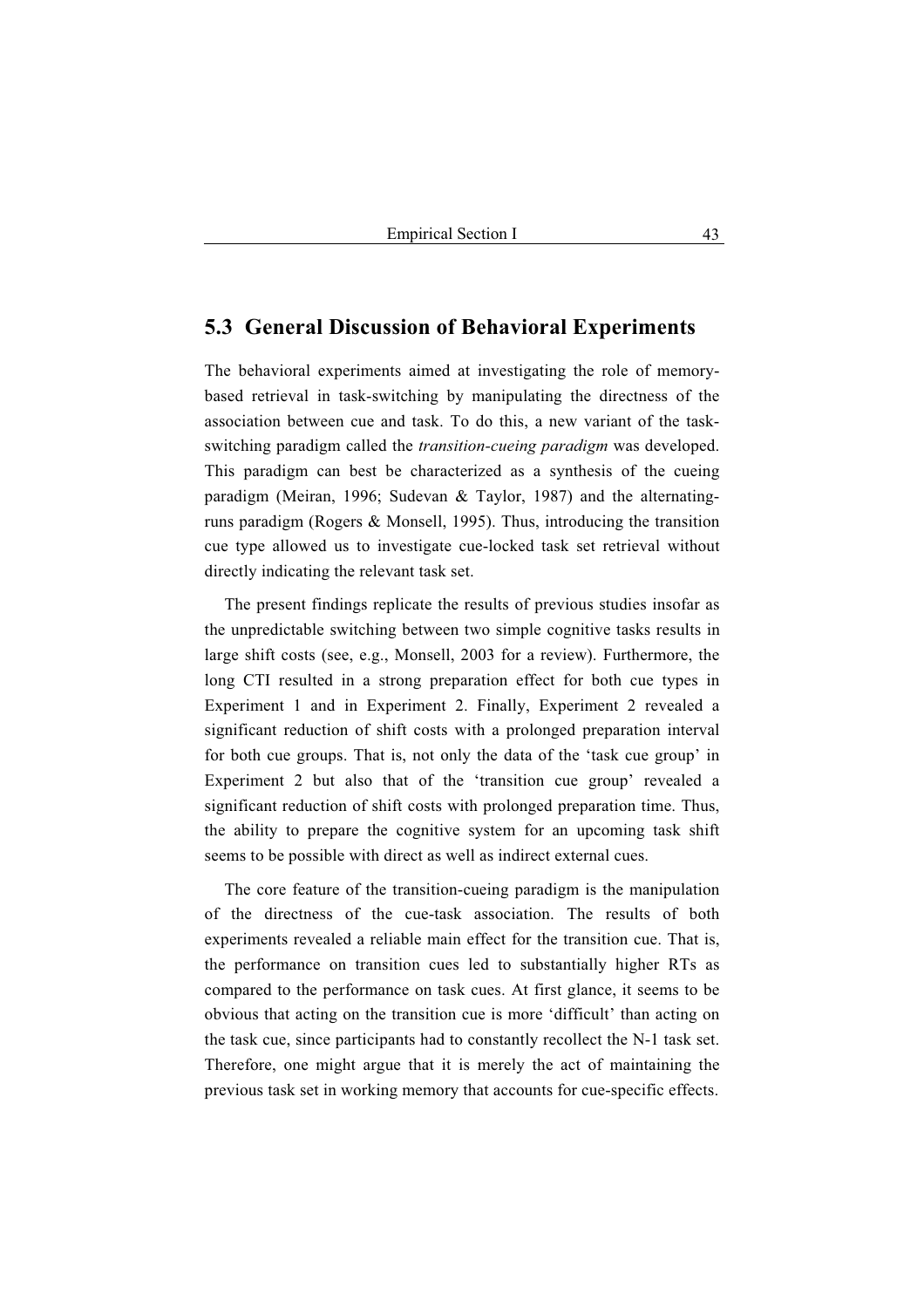However, in Experiment 1, both cue types were presented in a randomized task-sequence. Here, the retention of the preceding task set was obligatory for the performance on both the task cue as well as the transition cue, because participants could not anticipate which cue type would be presented on the next trial. Hence, if memory load alone was responsible for the main effect of cue type, we would expect to find no difference between task cues and transition cues in Experiment 1. Nevertheless, we found an RT difference of 285 ms. To account for this effect as well as higher shift costs associated with transition cues, which were replicated in Experiment 2, we refer to the retrieval demand and not the maintenance of memory load which differs between both cue types. With the transition cue, participants have to retrieve the N-1 task set, whereas this is not relevant for the task cue. Proceeding with a task analysis for the performance on transition cues, we suggest that an integration process becomes relevant to produce a task name for the current trial. And finally, the current stimulus has to be interpreted in terms of that task name to select a response. In the sequence of these processes there is a locus of additional shift costs. This is the integration of information to internally generate the now relevant task set. This process could take the N-1 task information as input, along with the current transition cue, and if the transition cue is 'repeat', simply use the N-1 task for the current trial, whereas if the transition cue is 'switch', conduct an additional retrieval to produce the other task name and use that for the current trial.

It should be noted that the stimulus compound account proposed by Logan and Bundesen (2003) does not provide an explanation for the integration and additional retrieval of the relevant task set. However, the present findings might be reconciled with this account, if the interpretation of the task analysis consisted of a retrieval of the correct response, cued jointly by task name and target stimulus. Thus, the stimulus compound account would need an extension, if this account was to explain that one part of the 'compound' can apparently reside in memory and thus does not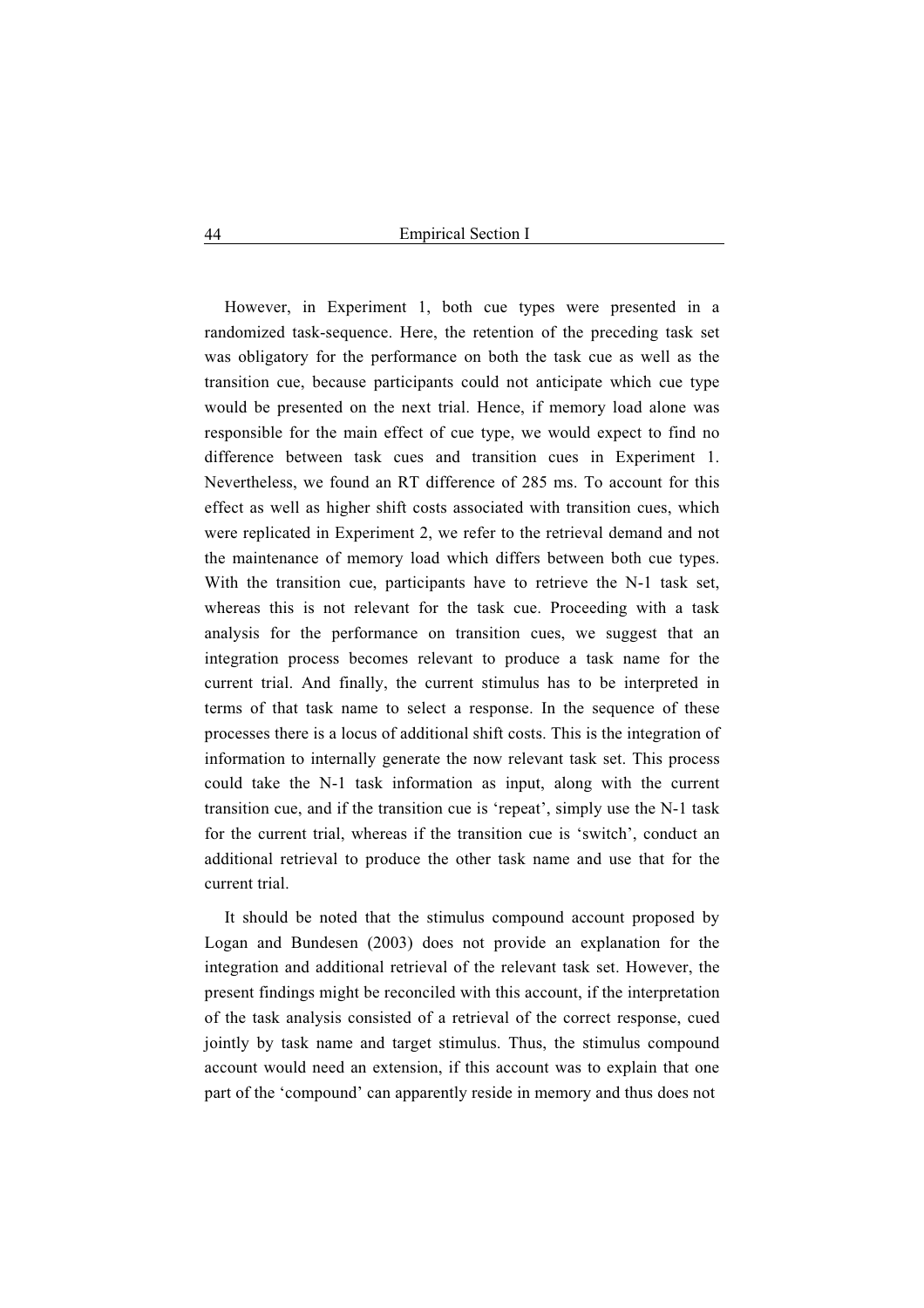necessarily have to be present in the environment (see also Mayr & Kliegl, 2003).

The retrieval of the previous task set is also of importance for the strong preparation effect with transition cues compared to task cues. It is assumed that with the short CTI, participants are not able to retrieve and integrate the contextual information needed to internally generate the correct task set during the CTI. As a consequence, the benefit of the prolonged preparation interval is stronger for transition cues than for task cues. Hence, it is assumed that this memory-based retrieval step with the subsequent integration of different sources of information within working memory can be accomplished with more preparation time, while leading to prolonged RTs in the short interval.

In sum, the present findings provide evidence for memory-based retrieval processes with indirect cue-task associations compared to direct cue-task associations. Furthermore, the integration of cue- and task-related information in working memory seems most likely to be the locus of shift costs with indirect cue-task associations.

# **5.4 FMRI Experiment 1**

FMRI Experiment 1 was designed to investigate the neural basis of the internally generated processes which are linked to indirect cue-task associations. Two behavioral experiments revealed that the performance on transition cues leads to higher RTs as well as higher shift costs compared to the performance on task cues. However, shift-specific preparation effects were only observed for a between-subjects design. Since these designs are accompanied with several major problems using fMRI (e.g. greater sample size, large interindividual variance, etc.), the CTI manipulation was abandoned for the present experiment.

The major focus in the fMRI experiment was the contrast of indirectly and directly cued task sets in a task-switching context (see also Forstmann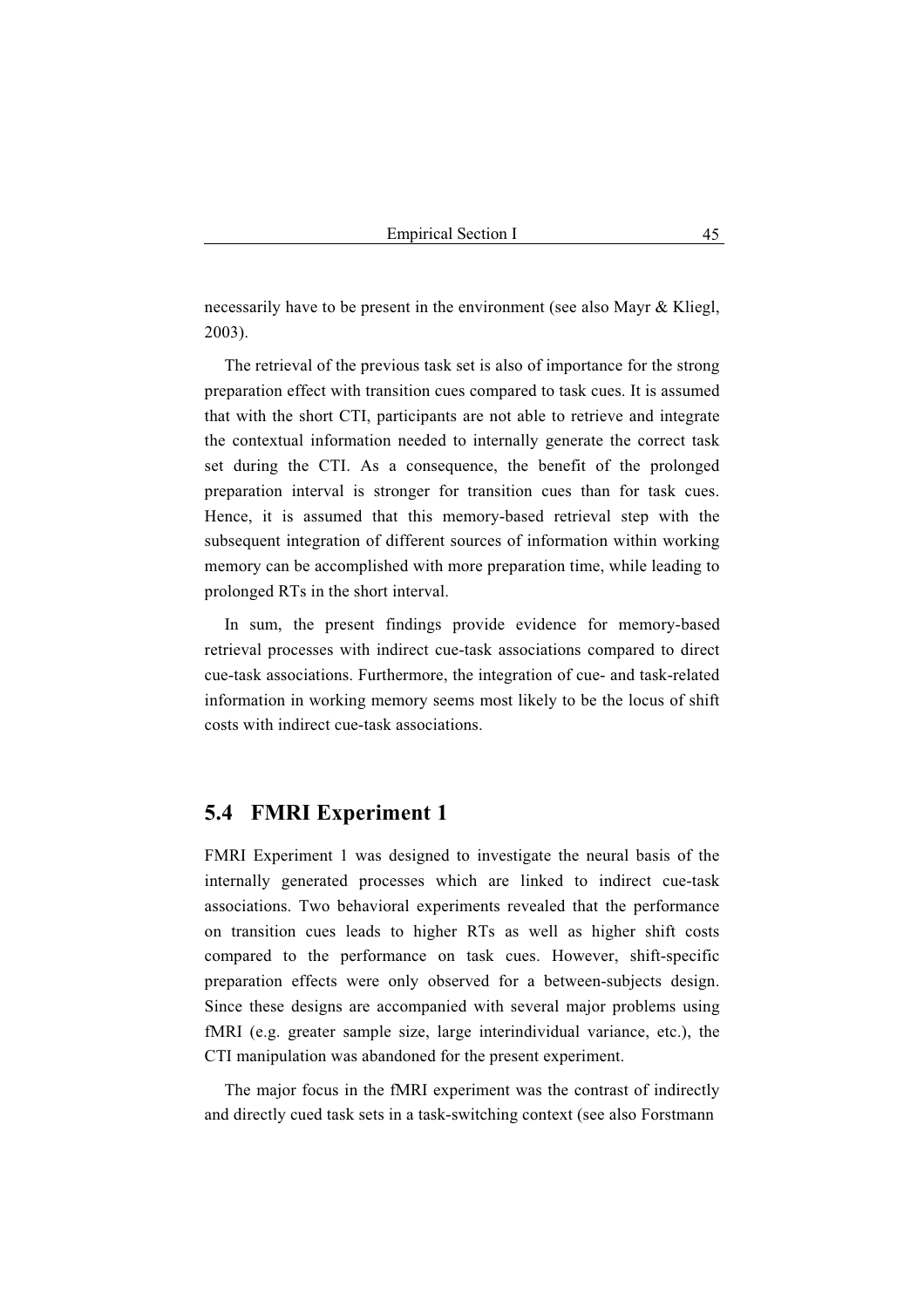et al., 2005). Hence, the essential experimental manipulation pertained to the variation of the association between cue and task in a within-subjects design.

## **5.4.1 Methods**

#### **Participants**

Sixteen healthy volunteers were recruited and tested at the Max Planck Institute for Human Cognitive and Brain Sciences, Department for Cognitive Neurology, in Leipzig. We obtained written consent from all sixteen participants prior to the scanning session. All participants had normal or corrected-to-normal vision. No subject had a history of neurological, major medical, or psychiatric disorder. The data of two participants were excluded from the analysis due to nausea of one participant during the scanning procedure and technical problems with the headphones in the other case. The remaining fourteen participants were 6 females and 8 males (mean age = 23.6,  $SD = 2.81$ ) who were all right handed as assessed by the Edinburgh Inventory (Oldfield, 1971). They received 8 Euro/h for participation.

#### **Stimuli, Task, Procedure and Design**

Stimuli and tasks were identical to those of the behavioral Experiment 1 and 2 (see Fig. 3.1). Cue and stimulus order were random. The crucial difference to the behavioral Experiments pertained to the length of the CTI which was held constant (800 ms).

Prior to the experimental procedure in the scanner, participants were familiarized with the two cue types and the relevant cognitive operations to be performed. Furthermore, the stimulus-response mapping was introduced which was counter-balanced across participants. Participants were then informed that stimuli would be individually presented in the centre of the cue (i.e., the corresponding geometrical figure). Also, two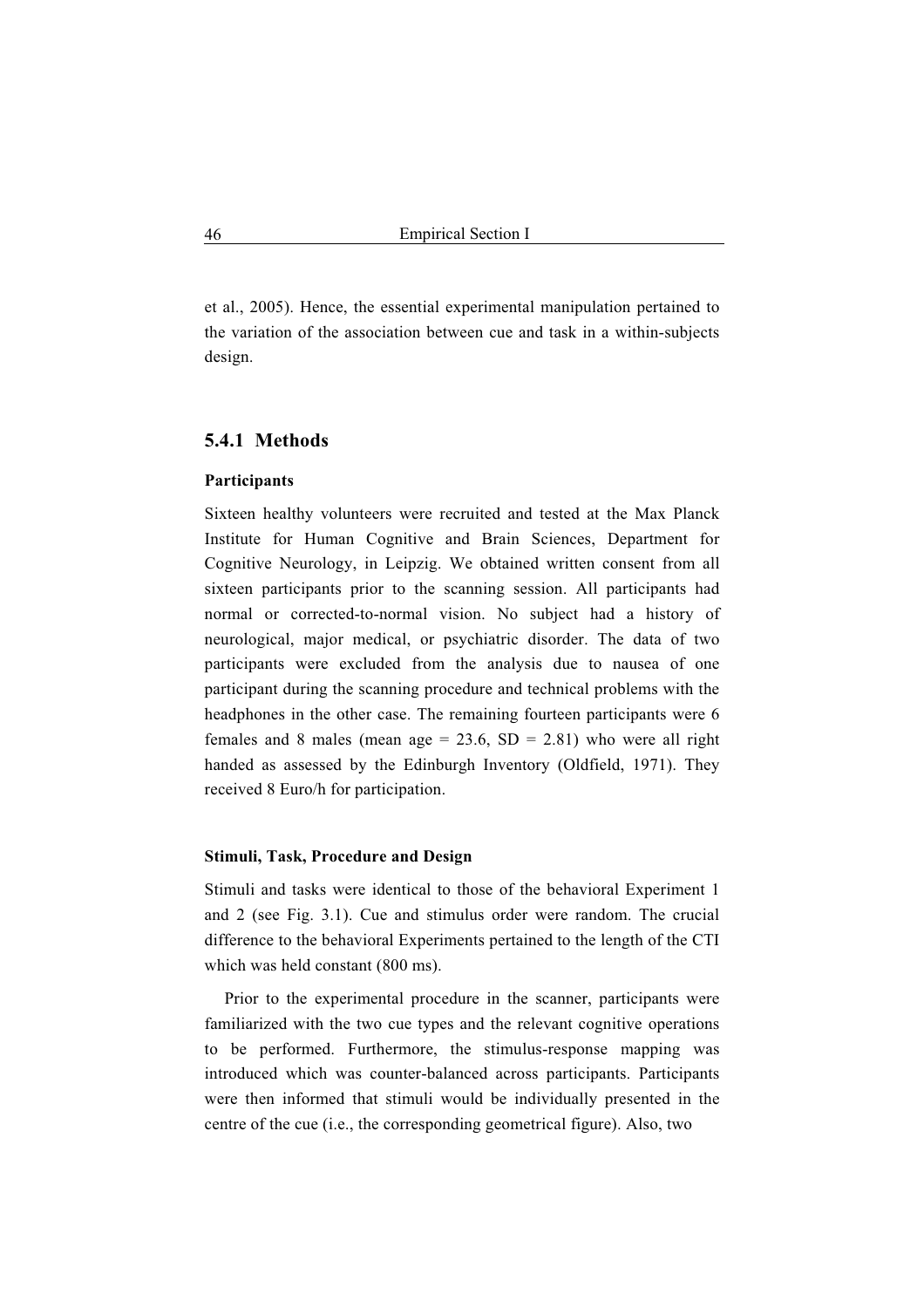pure blocks with only one of the cue types and three mixed blocks with both cue types each consisting of 16 trials preceded the experimental blocks in the scanner. The pre-experimental procedure lasted for about 15 min before participants were placed in the scanner.

The timing of the sequence of trials was triggered from the MRI control every 6 seconds. Image acquisition started with a variable oversampling interval of 0, 500, 1000, or 1500 ms to obtain an interpolated temporal resolution of 500 ms (Miezin et al., 2000). Then, a fixation cross was presented for 50 ms followed by one of the four cues, which were always presented for 800 ms (constant CTI). While the cue remained on the screen, the digit was presented in the centre of the cue. Cue and digit together remained on the screen until a response was made or the response time interval of 3000 ms was exceeded. Responses were made with the right index or middle finger by pressing either the left key, if a digit was smaller than 5 or odd, or the right key, if a digit was larger than 5 or even.

The experiment consisted of two blocks with 160 experimental trials each, resulting in approximately 80 trials for the combinations of the two factors cue type (transition cue vs. task cue) and trial type (switch vs. repeat). Trials were presented in a pseudo-randomized order to equal the number of switch and repetition trials and the transition probabilities of the different conditions and cue types. We also included 40 null events, which were pseudo-randomly interspersed. The null events were included to compensate the overlap of the BOLD response between adjacent trials. The experiment lasted for about 50 min. Stimuli were displayed using VisuaStim (Magnetic Resonance Technologies, Northridge, USA), consisting of two small TFT-monitors placed directly in front of the eyes, simulating a distance to a normal computer screen of about 100 cm with a resolution of 1024 x 768 and a refresh rate of 60 Hz. A  $TR<sup>1</sup>$  of 2 seconds was used, resulting in 540 time steps for each block. Every block started out with two dummy trials which were excluded from further analysis.

<sup>&</sup>lt;sup>1</sup> Repetition Time (TR) The time interval between successive excitation pulses, usually expressed in seconds.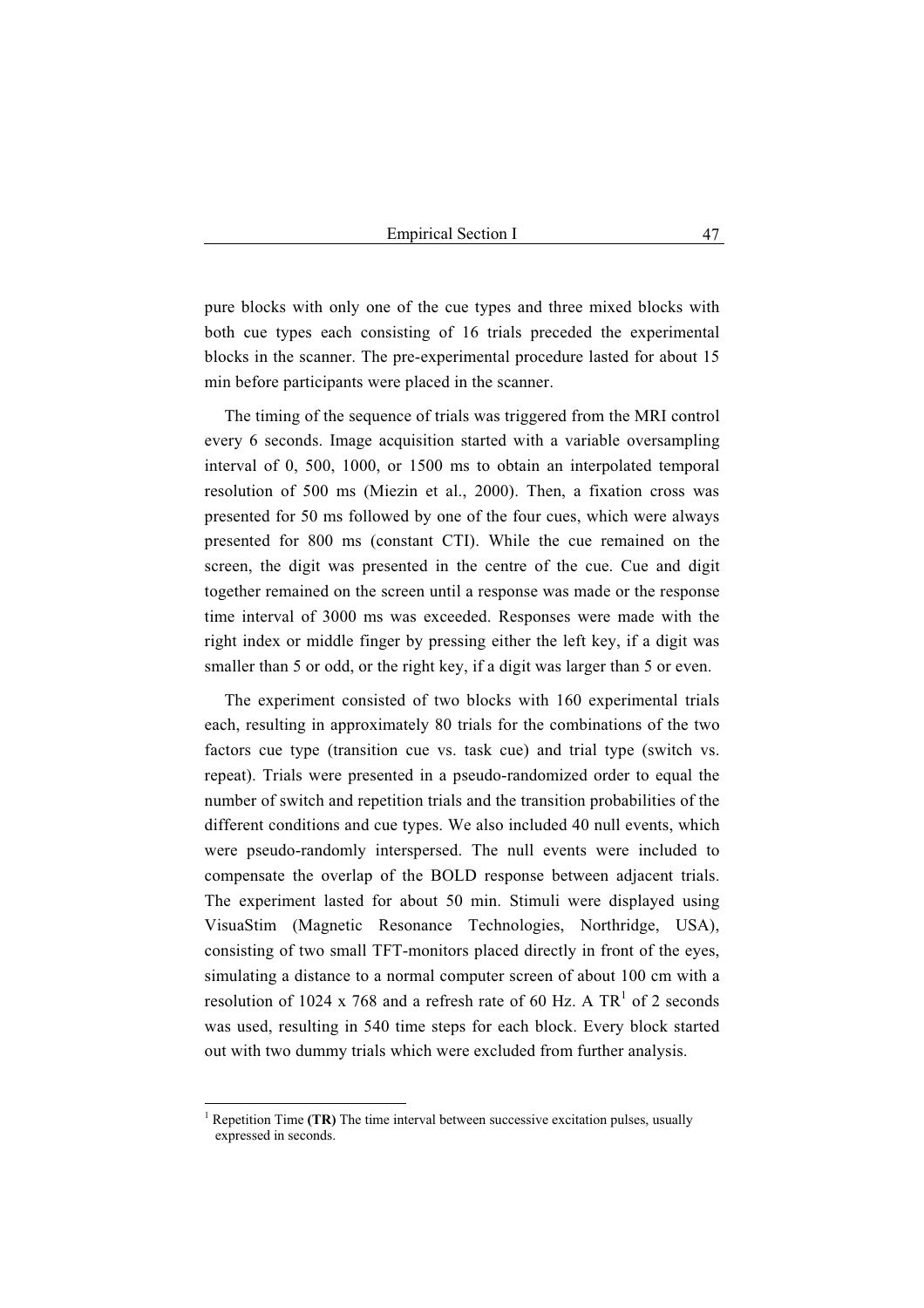#### **MRI Scanning Procedure**

The experiment was carried out on a 3T scanner (Medspec 30/100, Bruker, Ettlingen). 20 axial slices were acquired (19.2 cm  $FOV<sup>2</sup>$ , 64 by 64 matrix, 4 mm thickness, 1 mm spacing) parallel to the AC-PC plane and covering the whole brain. Slice gaps were interpolated to generate output data with a spatial resolution of  $3 \times 3 \times 3$  mm. We used a single shot, gradient recalled EPI<sup>3</sup> sequence (TR 2 s,  $TE^4$  30 ms,  $90^{\circ}$  flip-angle). Prior to the functional runs, corresponding 20 anatomical MDEFT-slices and 20 EPI-T1 slices were acquired.

# **5.4.2 Data Analysis**

#### **Preprocessing of fMRI Data**

The analysis of the fMRI data was performed using the LIPSIA software package (Lohmann et al., 2001). The functional data were first corrected for movement artefacts. Further, the temporal offset between the slices acquired in one scan was corrected using a sinc-interpolation algorithm. Data were filtered using a spatial Gaussian filter with sigma = 0.6. A temporal highpass filter with a cut-off frequency of 1/100 Hz was used for baseline correction of the signal. All functional data sets were individually registered into stereotaxic Talairach space using the participants` individual high-resolution reference image. These 3D reference data sets were acquired during a previous scanning session. The 2D anatomical MDEFT slices, geometrically aligned with the functional slices, were used to compute a transformation matrix containing 6 degrees of freedom (3

<sup>2</sup> Field of View **(FOV)** The total extent of an image along a spatial dimension.

<sup>&</sup>lt;sup>3</sup> Echo Planar Imaging **(EPI)** A technique that allows collection of an entire two dimensional image by changing spatial gradients rapidly following a single electromagnetic pulse from a transmitter coil.

<sup>4</sup> Echo Time **(TE**) The time interval between an excitation pulse and data acquisition, usually expressed in milliseconds.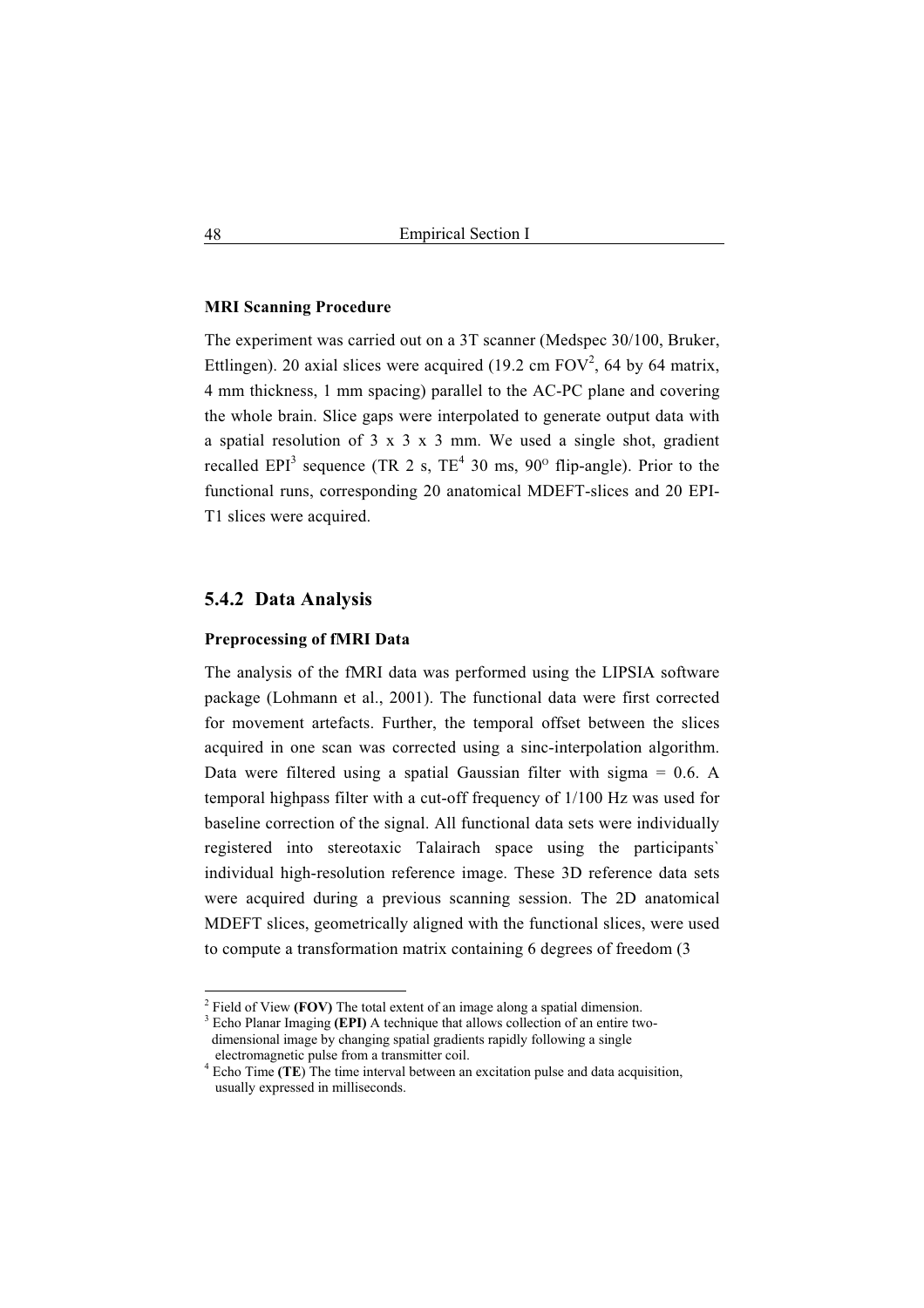rotational, 3 translational) that registered the anatomical slices with the 3D reference image. These transformation matrices were normalized to the standard Talairach brain size (Talairach & Tournoux, 1988) by linear scaling, and finally applied to the individual functional data.

#### **Statistical Evaluation**

For the computation of whole-brain contrasts, we used the General Linear Model for serially autocorrelated observations (Friston et al., 1995). The design matrix for event-related analysis was created using a model of a synthetic BOLD function (Friston et al., 1998). Event onsets were synchronized with the presentation of the cue. Only correct trials were included in the analysis. The model equation, including the observation data, the design matrix, and the error term, was convolved with a Gaussian kernel with a dispersion of 4 s FWHM to deal with the temporal autocorrelation (Worsley & Friston, 1995). In the following, contrast maps, i.e. estimates of the raw-score differences between specified conditions, were generated for each participant. A one-sample Student's ttest of contrast maps across participants (random-effects-model considering participants as a random variable) was computed to indicate whether observed differences between specified conditions were significantly different from zero. Subsequently, t-values were transformed into Z-scores. To protect against false positive activations, only regions with a Z-score higher than  $3.09$  ( $p < 0.001$ , uncorrected) and with a volume greater than  $450 \text{ mm}^3$  (10 adjacent voxels) are reported (Forman et al., 1995).

Furthermore, we were interested in obtaining regions of interest (ROI) x cue type interactions between three frontolateral and two frontomedian regions of interest for both cue types in order to test for a functional gradient in anterior direction for the transition cue. The underlying signal time courses were obtained for the most activated voxel of the frontopolar PFC (FPFC), the mid-part of the left middle frontal gyrus (mid-MFG), and the IFJ on the frontolateral side for each participant. On the frontomedian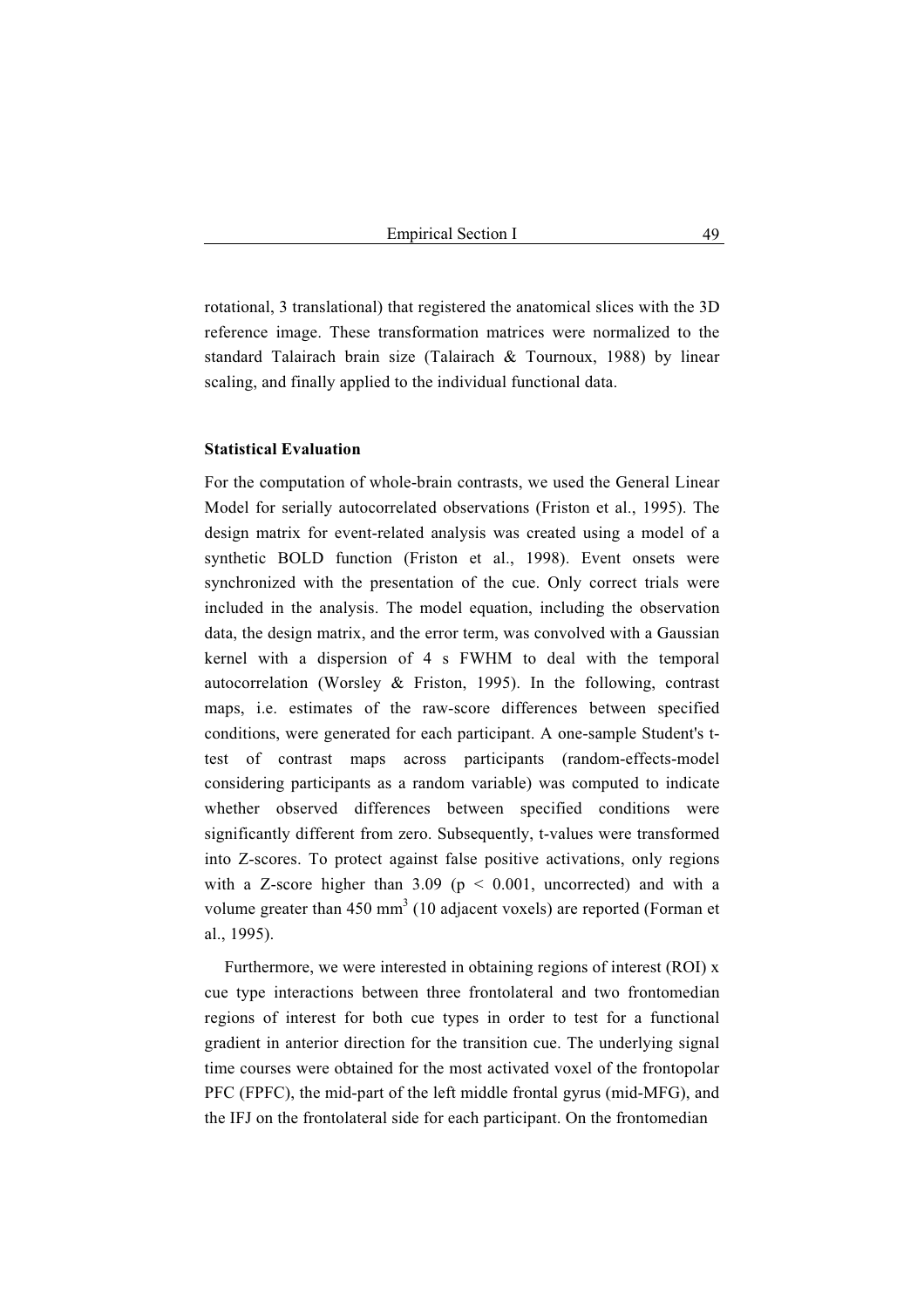side, we obtained the signal time course for the most activated voxel in BA 8 and for a mean coordinate in the pre-SMA/SMA  $(x = 1, y = 5, z = 53)$ . While the latter coordinate was derived from the study of Brass and von Cramon (2002), all other ROIs were determined from the random effects analysis of the main contrast between both cue types (see Table 5.3). On the lateral prefrontal cortex, the coordinate of the mid-MFG and the coordinate of the FPFC were chosen, because it has been argued by several authors that these areas are important for the relational integration of information in working memory (D'Esposito et al., 1999; Fletcher & Henson, 2001; Koechlin et al., 1999). On the medial side, BA 8 has been argued to be important for uncertainty in decision making (see, e.g., Volz, Schubotz & von Cramon, 2003). The more posteriorly situated ROIs on the lateral and medial PFC, i.e. IFJ and pre-SMA, belong to a cortical network commonly found with explicit task cues (see, e.g., Brass & von Cramon, 2002; Ruge et al., 2005).

To compute the signal change of the hemodynamic response, we determined the most activated voxel of the relevant contrast in the mean Zmap. We then extracted the time course of the signal underlying this voxel for each participant from the preprocessed data. The percent signal change was calculated in relation to the mean signal intensity across all timesteps for this voxel. For each condition the signal change was averaged for 12 seconds beginning with the presentation of the cue at the start of a trial. We then subtracted the time course of the null event from the time course of the relevant conditions to compensate for the overlap of the BOLD response (Burock et al, 1998). The logic behind this is that null events are (at least on average) embedded within the same past and future trial conditions as a regular event, and thus have the same preceding and succeeding average BOLD signal. By subtracting the null event from the relevant condition, one assumes that the brain area, i.e. voxel, exhibits no activation for the null event so that the remaining BOLD signal is solely caused by the experimental manipulation. The largest value of the signal was searched in the time window between 4 to 8 seconds. This value was then averaged across participants. Finally, the maximum signals of three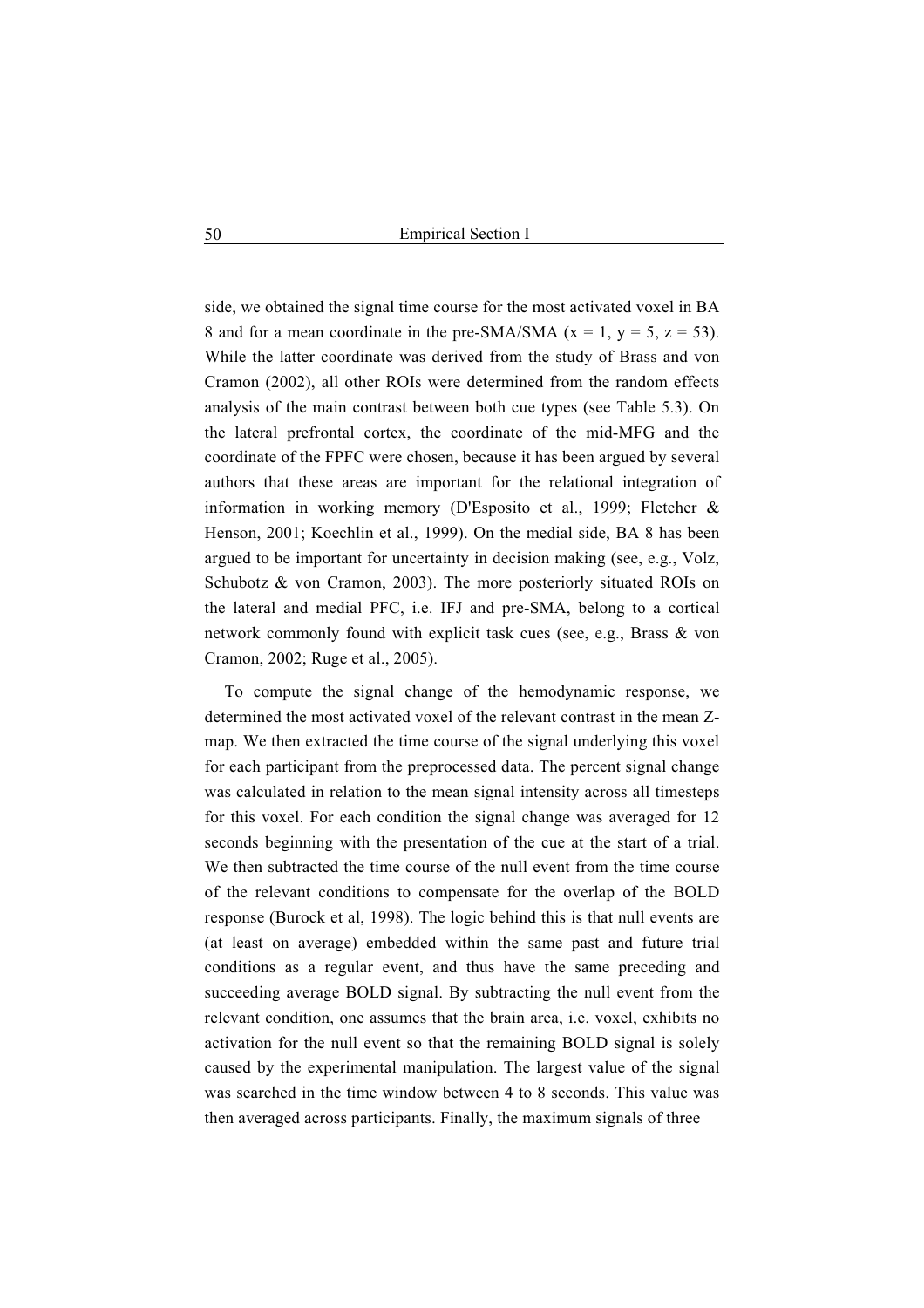lateral and two medial ROIs were submitted separately to an ANOVA. For the ROI analysis, effects were considered significant at  $\alpha$ =0.05.

For the visualization of a functional-anatomical gradient in the posterior-anterior direction, we masked the estimated beta-values, i.e. measure of the signal change in the BOLD response, of each difference of cue type and null event separately with the Z-map resulting from the main contrast (transition cue versus task cue) with a Z-score higher than 3.1 ( $p$  < 0.001, uncorrected). This assured us that only voxels being significantly activated in the random effects analysis for the main contrast of cue type were chosen, except for the coordinate in the pre-SMA which was derived from the study from Brass and von Cramon (2002).

## **5.4.3 Results**

*Reaction Time Analysis:* The behavioral results (Fig. 5.1a and 5.1b) revealed a significant main effect for the cue type  $F(1,13) = 56.6$ ;  $p < .001$ , indicating that RTs for the transition cue were higher than for the task cue (1124 ms vs. 907 ms). In addition, the main effect for trial type was significant  $F(1,13) = 25.38$ ;  $p < .001$ , indicating that RTs in switch trials were higher than in non-switch trials (1060 ms vs. 971 ms). The interaction of cue type and trial type was significant  $F(1,13) = 6.00$ ;  $p \le$ .05, indicating higher shift costs for the transition cue in switch trials compared to the task cues (138 ms vs. 40 ms).

*Error Rates:* The overall accuracy was 94.7%. Error rates were submitted to the same analysis as RTs. The ANOVA revealed a significant main effect for cue type  $F(1, 13) = 31.08$ ;  $p < .01$ , showing higher error rates for the transition cues (8 %) compared to the task cues (3 %). No further main effect or interaction reached significance (*F*s < 1).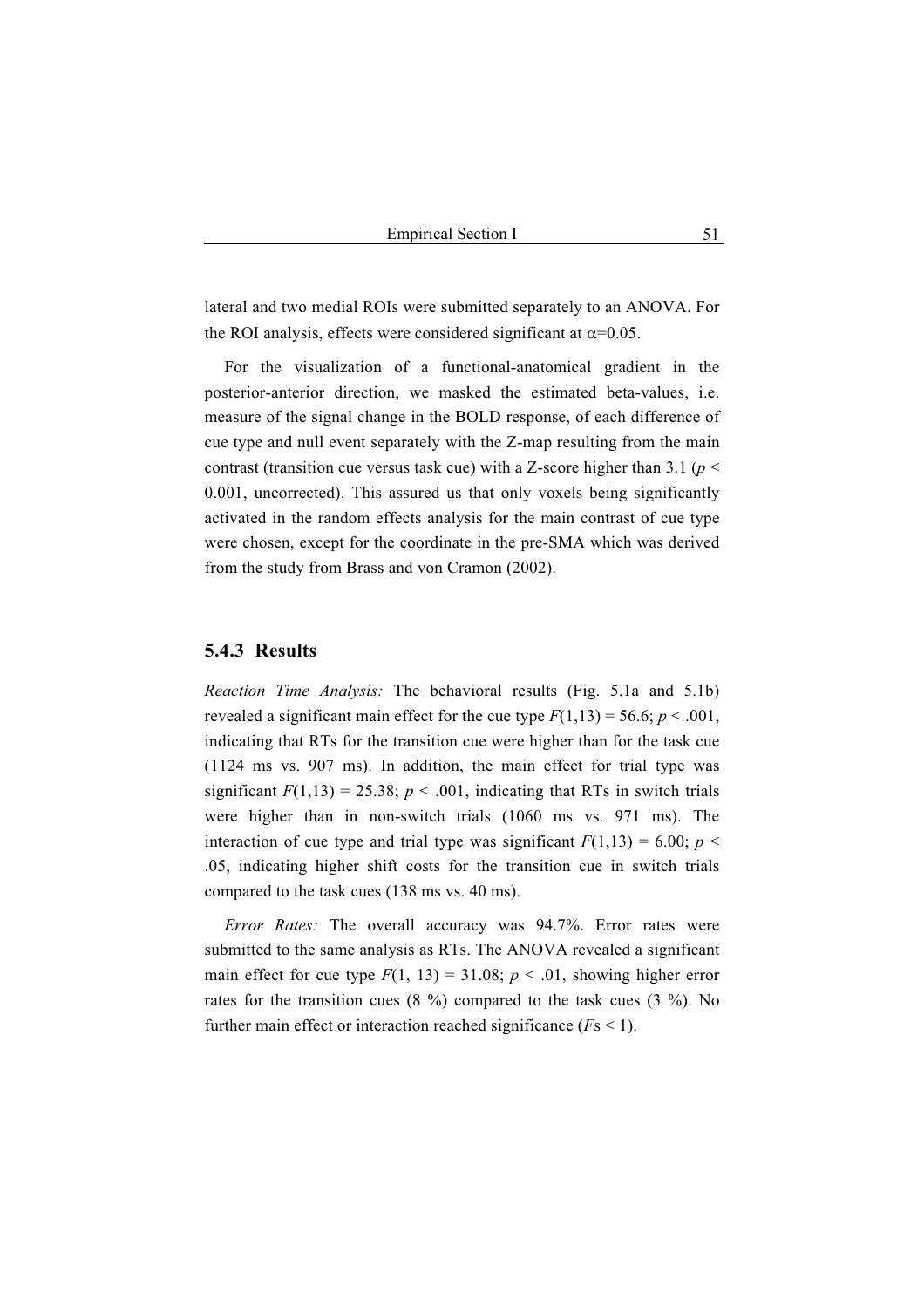

*Figure 5.1: a) Mean RT in ms as a function of cue type (transition cue vs. task cue) and trial type (switch vs. repeat). b) Mean error rates in % as a function of cue type (transition cue vs. task cue) and trial type (switch vs. repeat).* 

## **Neuroimaging Data**

The first question we addressed in the analysis of the fMRI data was whether brain activation associated with the internal generation of task sets would significantly differ from directly cued task sets. The random effects analysis for the main contrast of transition cues versus task cues revealed several activation foci along the left inferior frontal sulcus (Fig. 5.2 and Table 5.3). There was an activation in the mid-part of the left middle frontal gyrus (mid-MFG) which extended in posterior and anterior direction of the middle frontal gyrus (posterior MFG and anterior MFG) and reached the IFJ. Furthermore, bilateral activation was found in the posterior part of the inferior frontal gyrus, namely at the tip of Boca's area (BA 44). The frontopolar PFC (FPFC) as well as the ventral premotor cortex revealed exclusive activation in the right hemisphere. Medially, activation was found in the dorsal part of BA 8 extending into the pre-SMA. In the following sections we will refer to this activation as medial BA 8. Furthermore, the anterior insula was activated bilaterally. The parietal lobe revealed activation along the ascending branch of the intraparietal sulcus (IPS), in the supramarginal gyrus (SMG) bilaterally,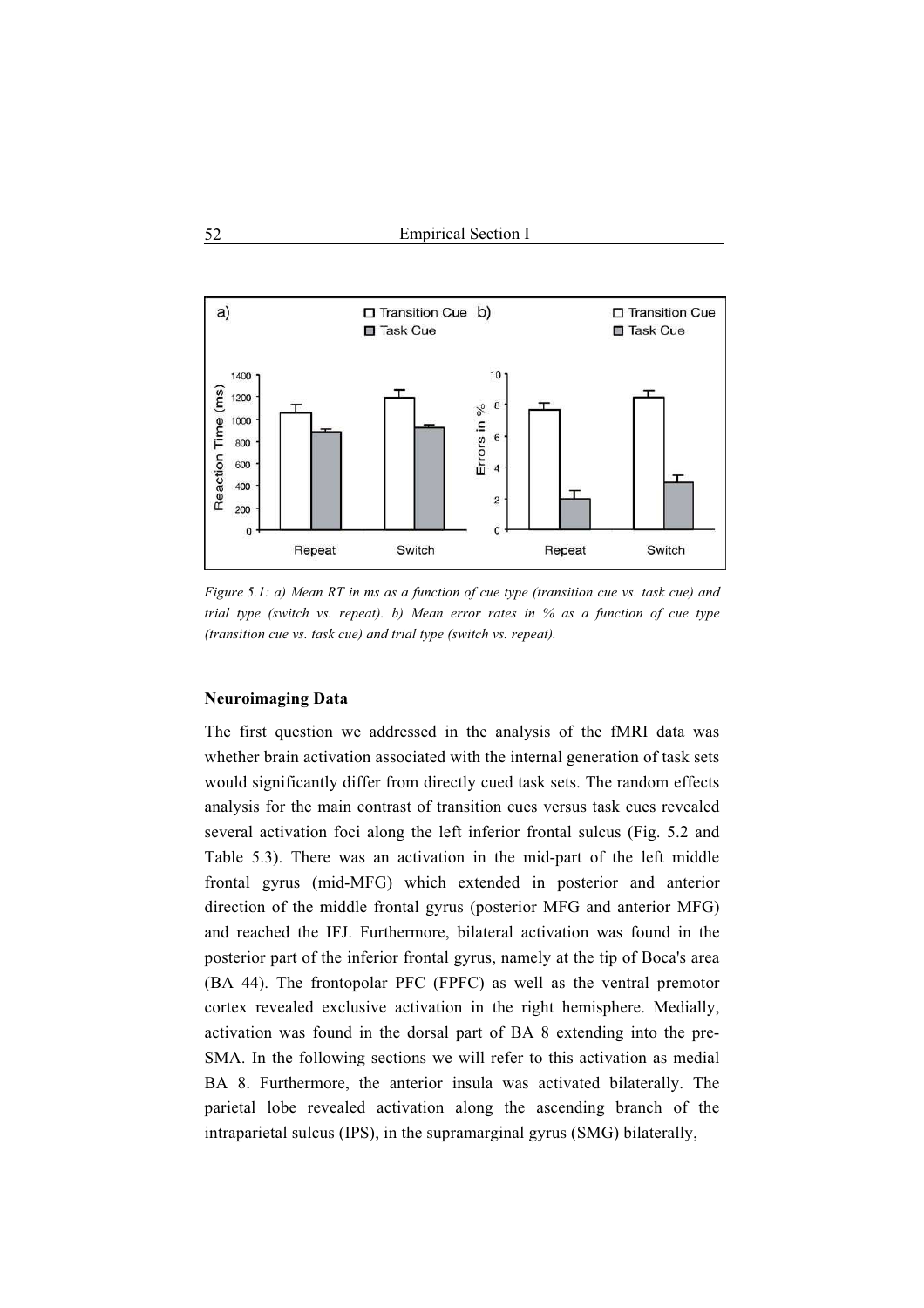and in the superior parietal lobule (SPL) of the right hemisphere. Finally, the right thalamus was significantly activated.

A further analysis was conducted to test for frontal areas subserving the (re)-configuration of task sets, namely areas elicited in switch trials. Therefore, we calculated the main effect of trial type (switch vs. repeat) thereby applying the defined threshold criteria derived from the main effect of cue type. The results revealed no significant prefrontal activation for the main effect of trial type. However, we obtained parietal and subcortical activations which will not be further addressed, because we were only interested in frontal activations. The results of the whole brain interaction between cue type and trial type revealed also no prefrontal activation. Hence, in all subsequently following analyses, we focused on activations obtained from the whole brain contrast between both cue types.

The second question of this study was concerned with a functional gradient in posterior-anterior direction for the transition cue compared to the task cue. Therefore, we calculated ROI x cue type interactions for three lateral prefrontal ROIs (FPFC, mid-MFG and IFJ) and both cue types (transition cue vs. task cue; see also Fig. 5.3) as well as two frontomedian ROIs (BA 8 and pre-SMA) and both cue types, respectively. The results revealed a significant interaction between the frontolateral ROIs and cue type  $F(2,12) = 7.36$ ;  $p < .01$ . In post-hoc analyses, we then calculated the percent signal change difference between transition cues and task cues for each lateral ROI and adopted three two-sided Student's t tests with effects to be considered significant at an alpha of 0.05. The results revealed a significant difference between mid-MFG and IFJ  $t(13) = 3.79$ ,  $p = 0.002$ , indicating a larger cue type effect for the mid-MFG compared to the IFJ. All other lateral ROI x cue type effects were not significant (*F*s > 1). For the frontomedian wall, the ROI x cue type interaction was significant  $F(1,13) = 9.11$ ;  $p \le 0.01$ , indicating a larger percent signal change difference in BA 8 compared to the percent signal change in the pre-SMA for the transition cue compared to the task cue. In Figure 5.3, the activation shift on the lateral PFC along the left inferior frontal sulcus and medial PFC is shown by the estimated beta-values for each cue type which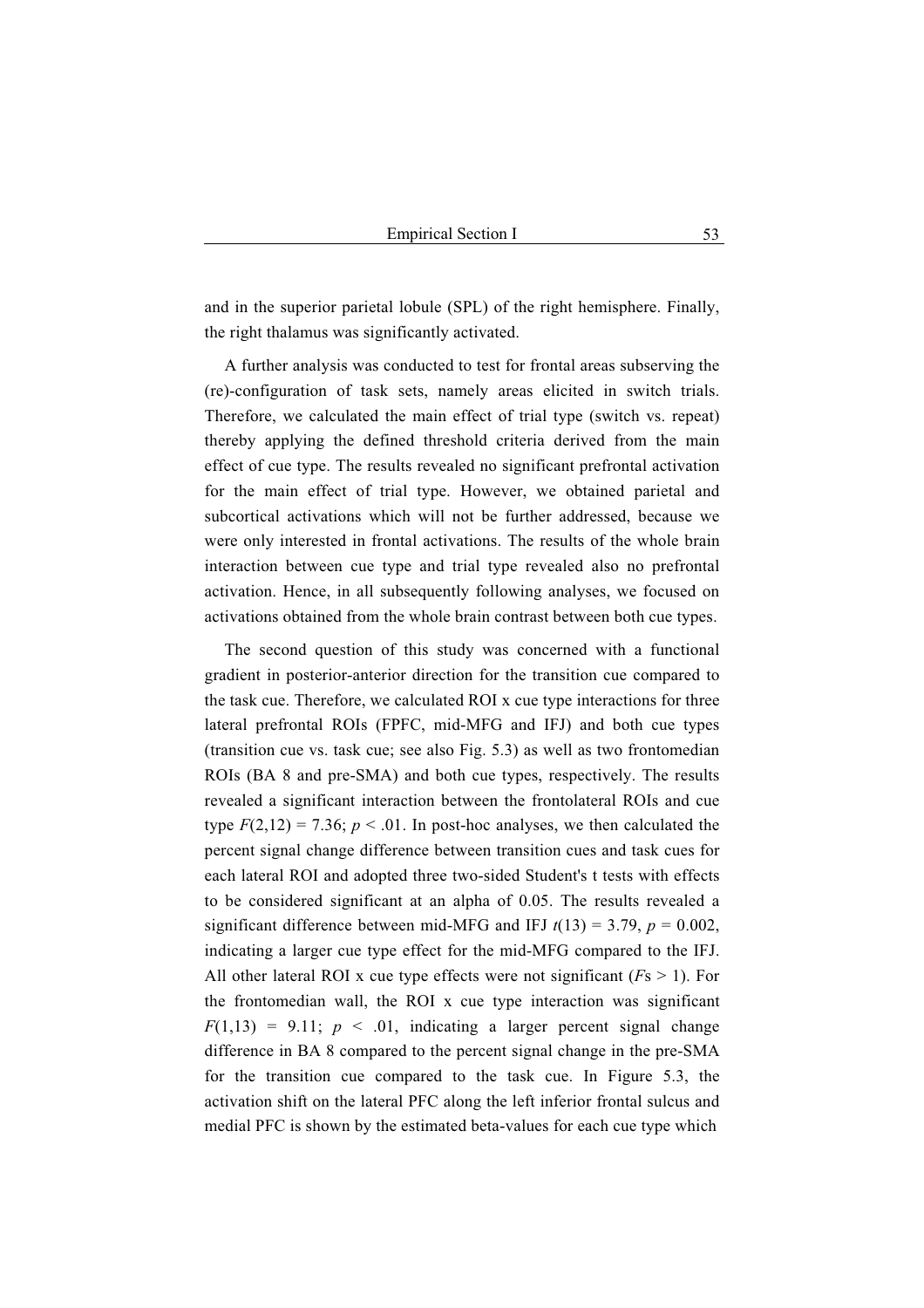are higher than 0.2. Note that the mean coordinate in the pre-SMA derived from the study of Brass and von Cramon (2002) revealed no difference between both cue types for the estimated beta-values, which is consistent with the ROI analysis.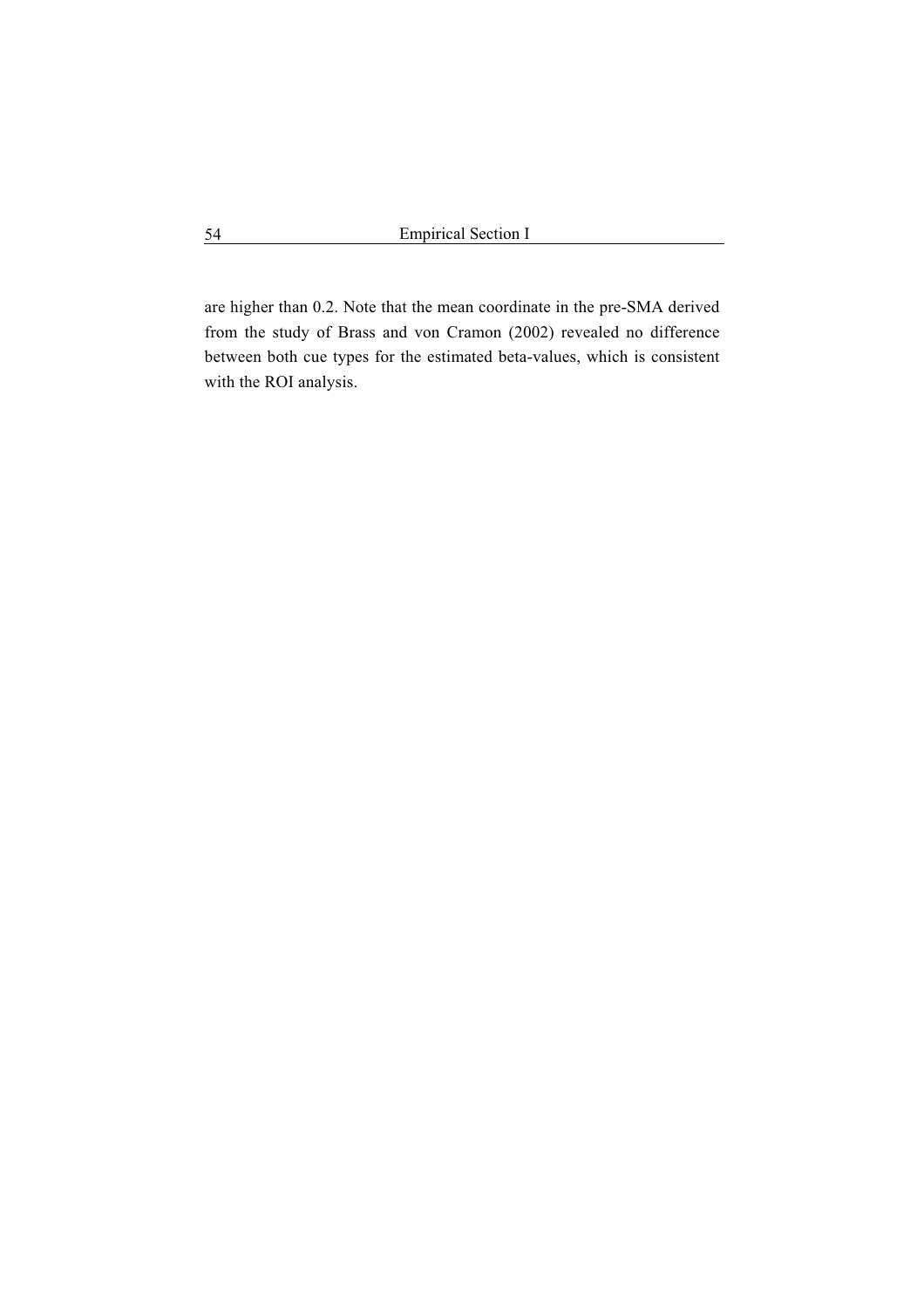*Table 5.3: Anatomical location and Talairach coordinates for the comparison of transition cues and task cues with Z > 3.09 (p = 0.001, uncorrected). Activated areas lie more than 1 cm apart. Activations with a minimum volume size of 450 mm<sup>3</sup> (10 adjacent voxels) are shown.* 

|                               | Left Hemisphere |       |      |      | Right Hemisphere |       |          |      |
|-------------------------------|-----------------|-------|------|------|------------------|-------|----------|------|
| Anatomical Area               | X               | y     | z    | Zmax | $\mathbf x$      | y     | Z        | Zmax |
| Frontal                       |                 |       |      |      |                  |       |          |      |
| <b>FPFC</b>                   |                 |       |      |      | 29               | 47    | 15       | 4.1  |
| <b>IFG</b>                    | $-52$           | 14    | 9    | 4.1  |                  |       |          |      |
| Posterior MFG                 | $-44$           | 8     | 41   | 4.1  |                  |       |          |      |
| Mid-MFG                       | $-44$           | 23    | 27   | 4.0  |                  |       |          |      |
| Anterior MFG                  | $-43$           | 35    | 6    | 4.0  |                  |       |          |      |
| IFJ                           | $-35$           | $-4$  | 32   | 3.9  |                  |       |          |      |
| Anterior insula               | $-29$           | 17    | $-3$ | 3.9  | 35               | 20    | $\theta$ | 4.7  |
| Premotor cortex               |                 |       |      |      | 32               | 5     | 50       | 3.8  |
| Frontomedian cortex<br>(BA 8) | $-5$            | 17    | 50   | 3.7  |                  |       |          |      |
| Parietal                      |                 |       |      |      |                  |       |          |      |
| <b>IPS</b>                    | $-37$           | $-52$ | 38   | 4.5  | 35               | $-46$ | 38       | 4.2  |
| <b>SMG</b>                    | $-46$           | $-46$ | 44   | 4.5  | 43               | $-43$ | 47       | 3.9  |
| <b>SPL</b>                    |                 |       |      |      | 8                | $-70$ | 47       | 4.2  |
| Subcortical                   |                 |       |      |      |                  |       |          |      |
| Thalamus                      |                 |       |      |      | 11               | $-10$ | 6        | 3.7  |

*Abbr.: FPFC = frontopolar prefrontal cortex, IFG = inferior frontal gyrus, MFG = middle frontal gyrus, IFJ = inferior frontal junction, IPS = intraparietal sulcus, SMG = supramarginal gyrus, SPL = superior parietal lobule.*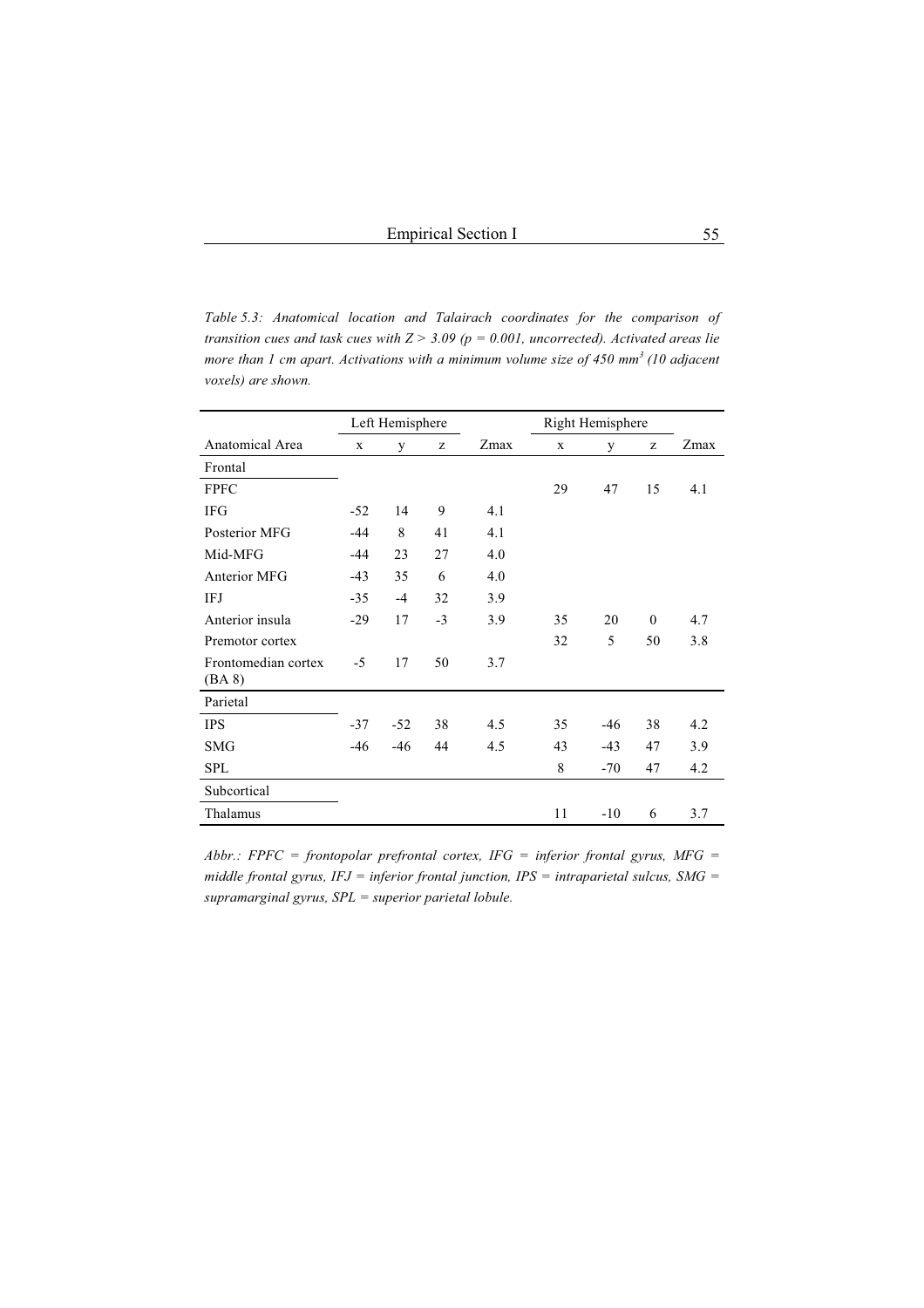

*Figure 5.2: Activation map averaged across all 14 participants (Z-threshold at Z = 3.09) mapped onto the mean brain of all participants. Shown is the sagittal view of the left lateral cortex (x = -43) and the frontomedian cortex (x = -5) for the mean contrast of transition cues versus task cues. Red labels indicate positive Z-values.*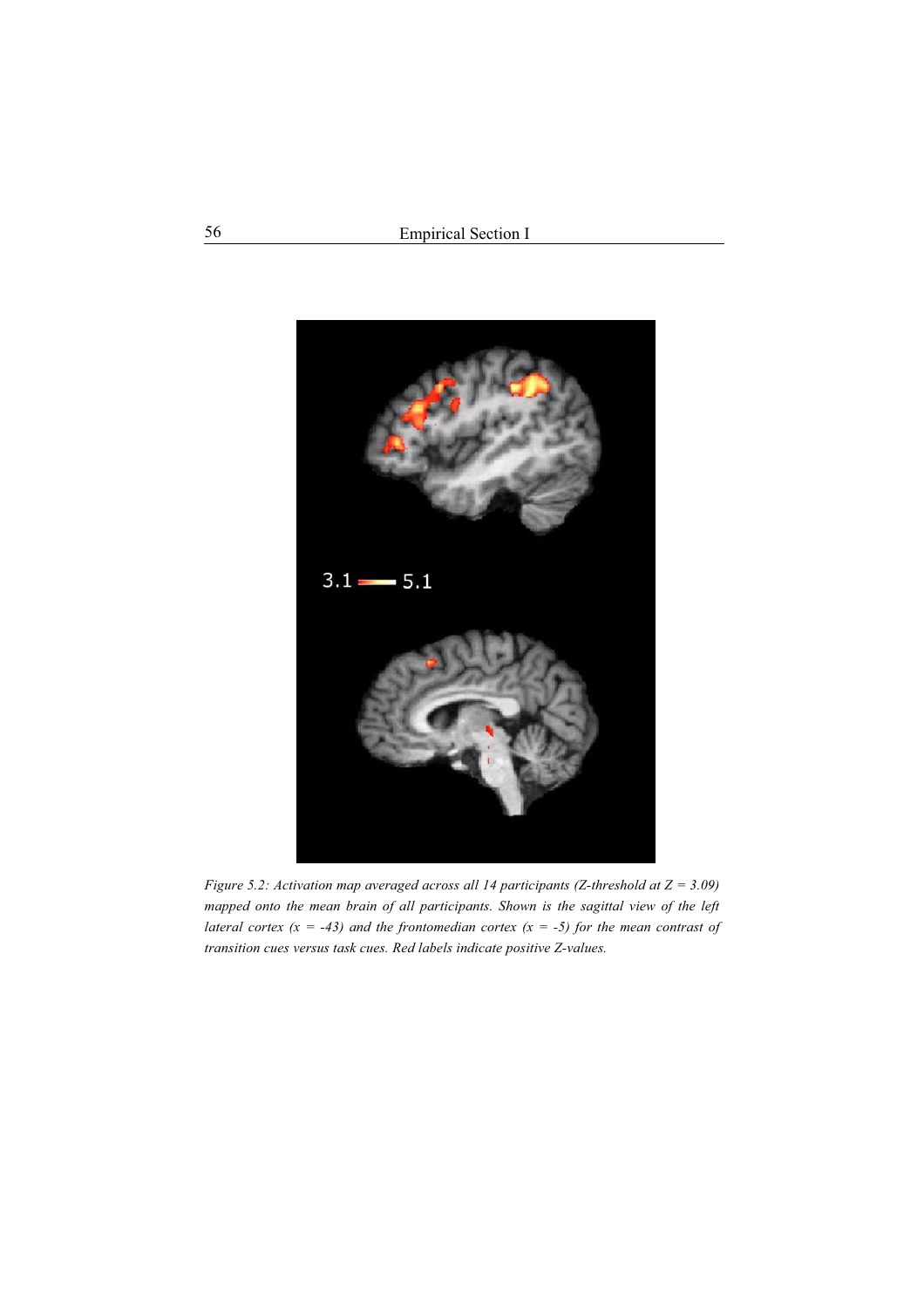

*Figure 5.3: Separately masked estimated beta-values for each random effects analysis of cue type and null event (i.e., transition cue vs. null event and task cue vs. null event) with the random effects analysis of the main contrast (transition cue vs. task cue) with a Zscore higher than 3.09 (p < 0.001, uncorrected). Only voxels being significantly activated and with a beta-value higher than 0.2 are displayed. Red labels indicate betavalues ranging from 0.2 – 0.6. Diagrams report the averaged percent signal change for both cue types (transition cue and task cue) for three frontolateral ROIs (FPFC x: 29, y: 47, z: 15; mid-MFG x: -44, y: 23, z: 27; IFJ x: -35, y: -4, z: 32) and two frontomedian ROIs (BA 8 x: -5, y: 17, z: 50; pre-SMA x: 1; y: 5; z: 53). Asterisks (\*) indicate the significant ROI x cue type interaction between two left lateral ROIs (mid-MFG and IFJ) and two frontomedian ROIs (BA 8 and pre-SMA) with the two cue types, respectively.*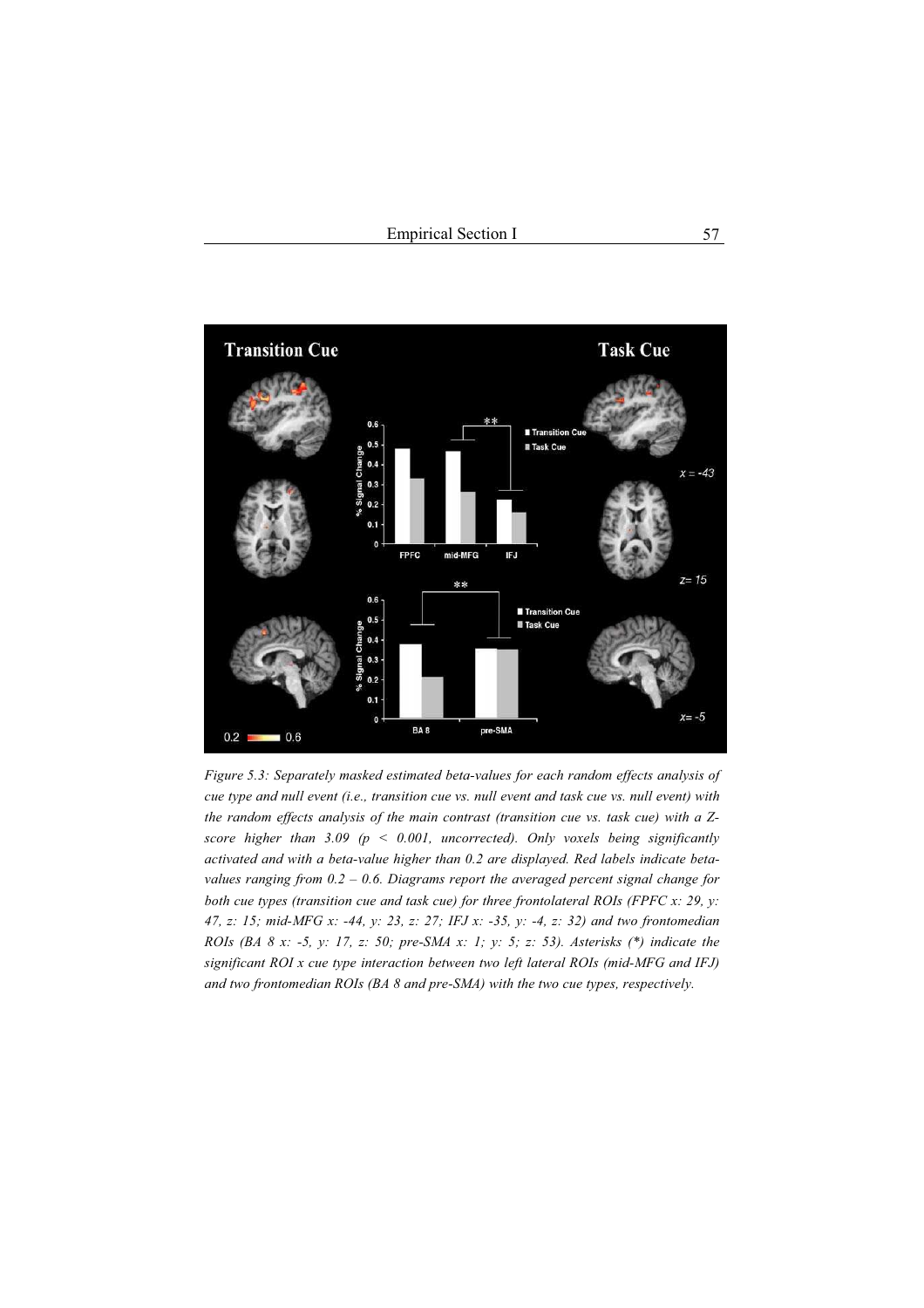## **5.4.4 Discussion**

FMRI Experiment 1 set out to investigate brain regions subserving the internal generation of task sets by contrasting transition cues which exhibit and indirect cue-task association with task cues which exhibit a direct cuetask association.

Several frontolateral activations and one frontomedian activation were found to be more strongly activated for the transition cue compared to the task cue. When comparing these results with previous findings from taskcueing paradigms, it becomes evident that the pattern of the frontal activations usually found with task cues shifted in an anterior direction (see, e.g., Brass & von Cramon, 2002, 2004; Ruge et al., 2005) on both the frontolateral cortex as well as the frontomedian wall. ROI x cue type interactions corroborated this finding.

The contrast between switch and repetition trials as well as for the interaction between cue type and trial type revealed no frontal activations. This finding is in accordance with a number of recent studies which failed to find stronger frontal activations for the contrast of switch and repeat trials with a long CTI (Brass & von Cramon, 2002, 2004; Ruge et al., 2005). They argued that the necessity and demand of exerted cognitive control might be equivalent for both trial types. This is especially the case for an experimental context in which there is an equal likelihood of switch and repetition trials. Therefore, the contrast between trial types may not be a suitable indicator of cognitive control processes (Brass & von Cramon, 2002, 2004).

# **The Role of the Lateral Prefrontal Cortex for Internally Generated and Directly Cued Task Sets**

In the present study, several frontolateral activations were obtained for the transition cue compared to the task cue. Among them is the left inferior frontal junction area (IFJ), the left mid-MFG extending along the upper bank of the inferior frontal sulcus, and the right frontopolar cortex (FPFC),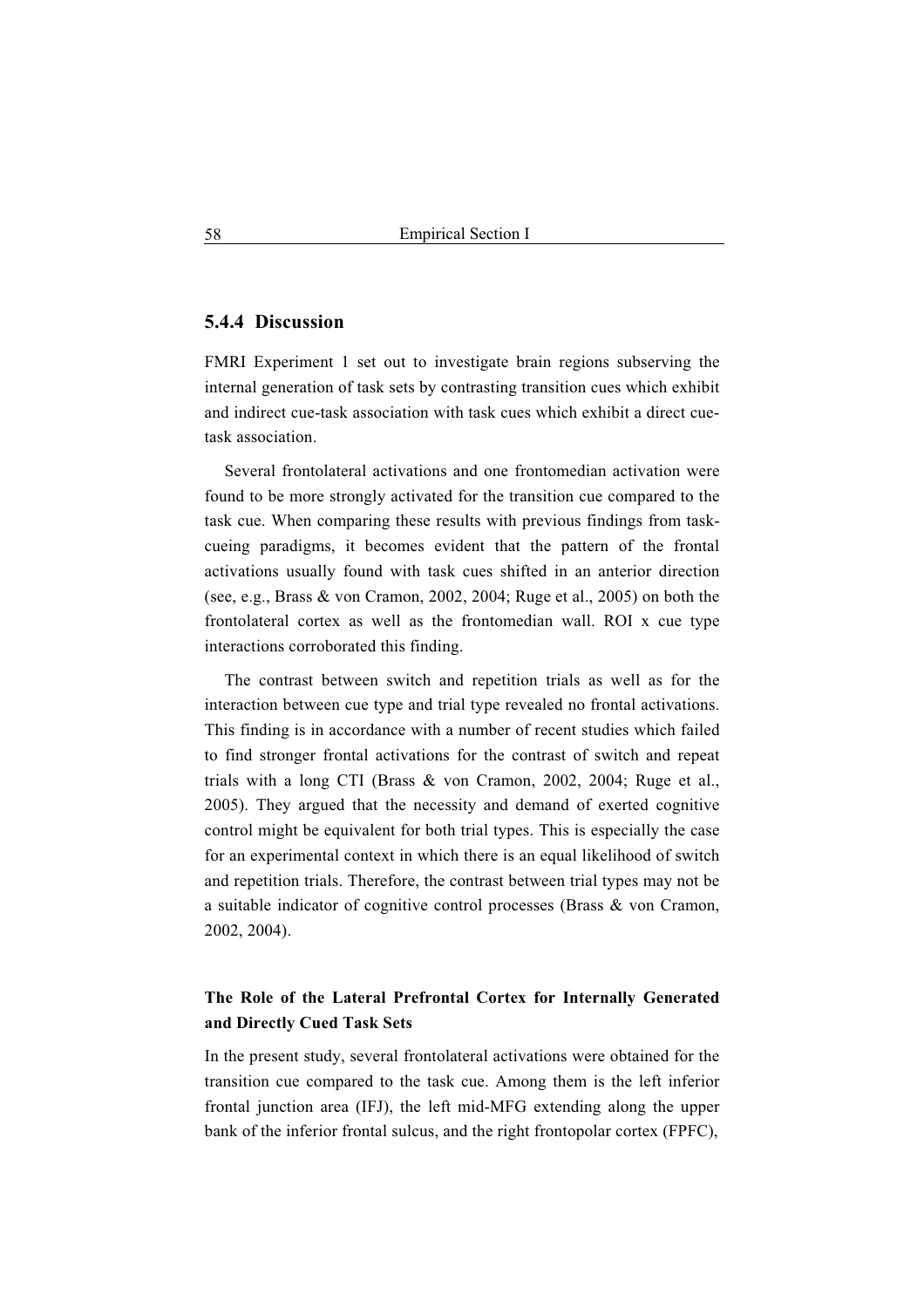which have been observed in a number of task-switching studies using both predictable task sequences or direct task cues (Brass & von Cramon, 2002, 2004; Dreher et al., 2002; Luks, 2002; Ruge et al., 2005; Sohn et al., 2001).

Several studies implicate that the IFJ area is relevant for context-related updating of general task representations, which has mainly emerged from task-switching studies using direct task cues (Brass & von Cramon, 2002, 2004; Dove et al., 2000; Sylvester et al., 2003) and Wisconsin Card Sorting studies (Konishi et al., 2002; Monchi et al., 2001; Nagahama et al., 2001).

Activations along the IFS, especially the mid-MFG, have been shown by a variety of tasks where a high degree of cognitive control was required in order to 'monitor', 'maintain', and 'integrate' information over a period of time (D´Esposito et al., 1999; Fletcher & Henson, 2001; Frith & Dolan, 1996; Owen et al., 1999). With the transition cue, different sources of contextual information (N-1 task set) and the present cue information have to be integrated. Therefore, we suggest that the left frontolateral activations reflect the integration of information within working memory.

Additionally, the right FPFC revealed higher activation for the transition cue compared to the task cue. The FPFC is said to be associated with a process that has been termed 'relational integration' (see also Christoff et al., 2001). In general, relational integration refers to planning processes characterized by a requirement to consider multiple relations simultaneously (Robin & Holyoak, 1995). Thus, the FPFC comes into play in complex tasks where a number of related dimensions, or sources of variation, have to be brought together in order to come to a solution. Interestingly, Christoff and Gabrieli (2000) proposed that the right FPFC may be selectively involved in active processing, such as manipulation or evaluation, performed upon self-generated information. In a similar vein, the mid-MFG is interpreted to play a crucial role in integrating different sources of information. However, one might speculate that a higher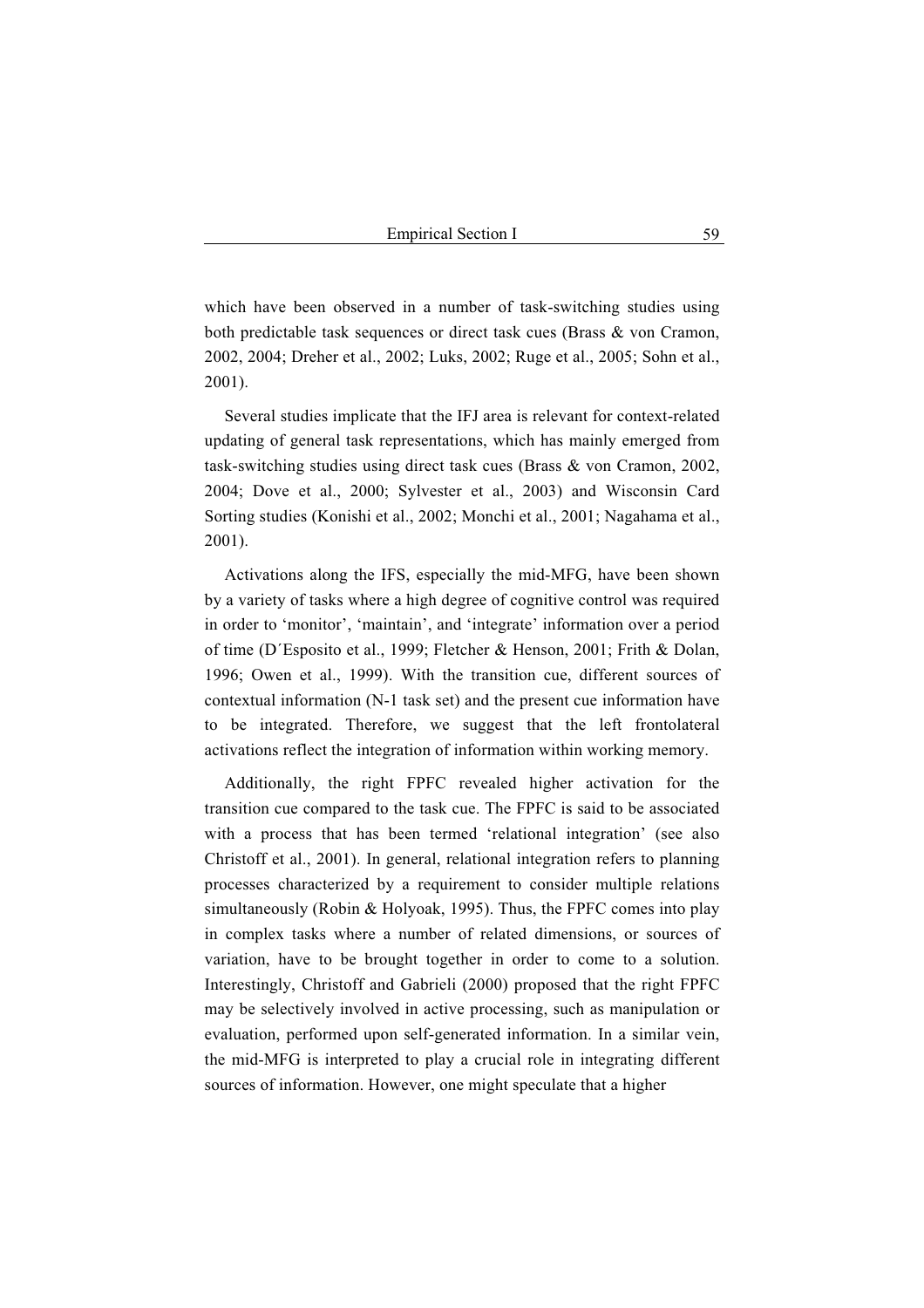relational complexity of tasks leads to an additional recruitment of frontopolar areas (see also Christoff & Gabrieli, 2000).

# **The Role of the Medial-Frontal Wall for Internally Generated and Directly Cued Task Sets**

The comparison of activations of both cue types revealed an activation peak in the medial BA 8 for the transition cues. Contrary to that, previous task-switching studies showed that the pre-SMA/SMA is involved in cuerelated processing (Brass & von Cramon, 2002; Dove et al., 2000; Luks et al., 2002; Rushworth et al., 2002). Furthermore, the pre-SMA is assumed to be important for the internal generation and preparation of motor activity (Lee et al., 1999; Picard & Strick, 1996; Picard & Strick, 2003). Regarding the present findings, it is conceivable that a functional gradient from the pre-SMA into the rostrally situated BA 8 is elicited by the indirect cue-task associations in which the external transition cue information does not determine the relevant task set. Evidence for the account of a functional gradient in anterior direction was also revealed by a ROI x cue type interaction of the medial BA 8 and a coordinate in the pre-SMA. Here we could show that the medial BA 8 compared to the pre-SMA plays a dominant role for the transition cue compared to the task cue.

However, it is necessary to specify the subprocesses relevant in indirect cue-task associations. Besides the memory aspect which requires the participants to integrate information over a period of time, it is necessary to internally generate the now relevant task set representation due to the indirect cue-task association. We presume that the medial BA 8 is subserving this internally driven process. This is further corroborated by studies investigating the internal generation of synonyms (Nyberg et al., 2003), uncertainty in decision making (Volz, Schubotz & von Cramon, 2003) as well as during rule application (Goel & Dolan, 2000), serial event prediction in increasingly complex stimulus trains (Schubotz & von Cramon, 2002), and response competition (Ullsperger & von Cramon, 2004).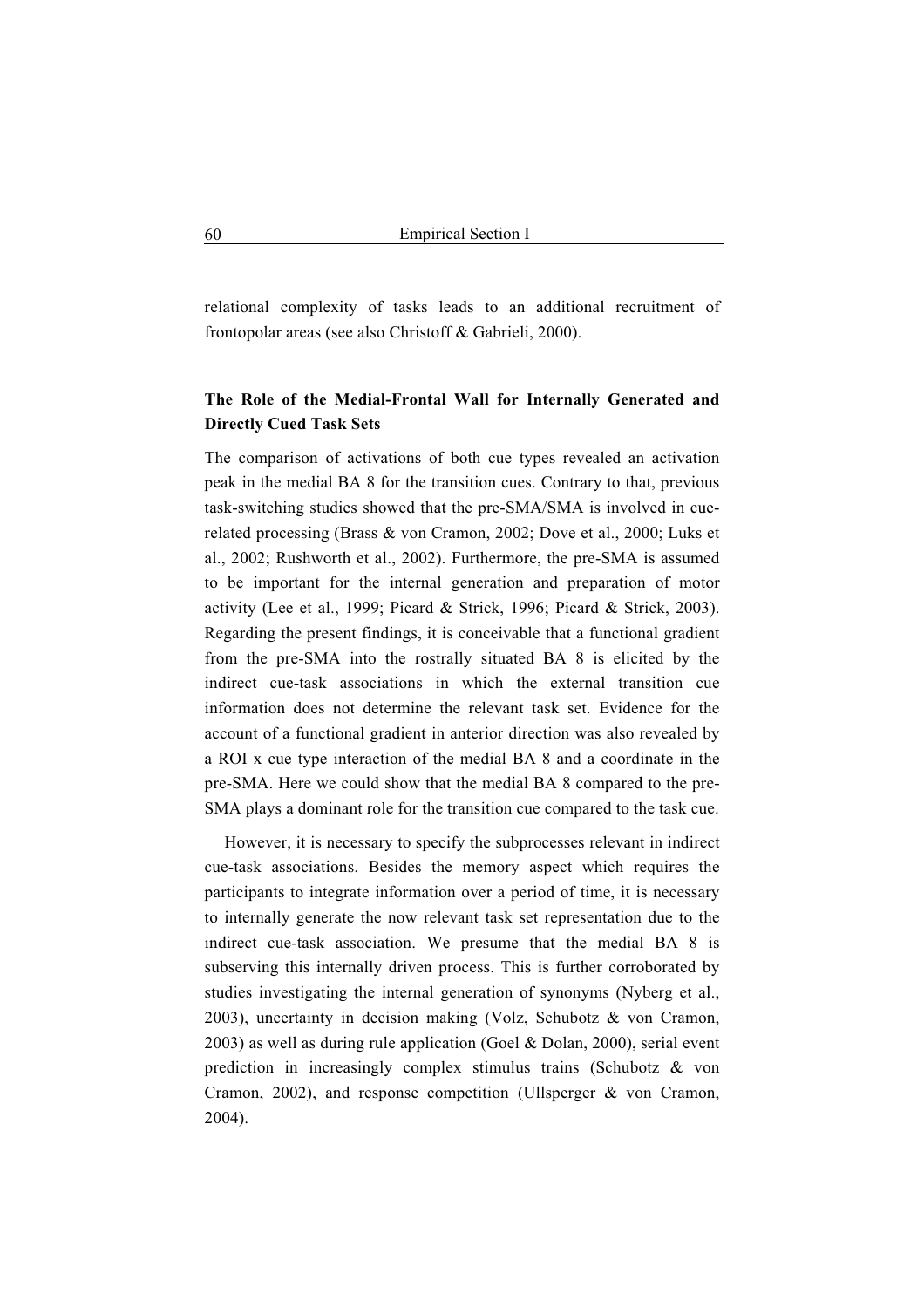Finally we suggest that the medial BA 8 is important for the internal generation of task sets which becomes relevant for solving environmental ambiguity. This is in accordance with the view that less determined action contexts require a higher demand of endogenous control compared to directly cued task sets.

#### **Other Frontolateral Activations Revealed by the Transition Cue**

Besides the activations along the dorsal bank of the inferior frontal sulcus, we also obtained left-sided activation in the posterior part of the inferior frontal gyrus, namely the tip of Broca (BA 44). There is broad evidence for BA 44 to be involved in phonological rehearsal processes (see, e.g., Fletcher & Henson, 2001). It seems conceivable that the present activation might reflect the phonological rehearsal of the contextual information facilitating the coordination process within working memory.

# **5.4.5 Conclusion**

In fMRI Experiment 1, the newly developed transition-cueing paradigm was investigated. Two cue types, the transition cue and the task cue, were contrasted to reveal neural correlates of endogenous control processes. The results revealed higher activations for the transition cue compared to the task cue in several frontal, parietal, and subcortical areas. This is in line with findings of studies using solely explicit task cues. Moreover, the results revealed a functional gradient in posterior-anterior direction along both the left frontolateral and frontomedian cortex when comparing an indirect with a direct cue-task association. ROI x cue type interactions showed that the mid-MFG and the medial BA 8 play an essential role when the action context is less determined. We suggest that the activation in the mid-MFG subserves the integration of external information and internally represented information in working memory revealing a higher demand of cognitive control compared to directly cued task set representations. The activation in the medial BA 8 is associated with the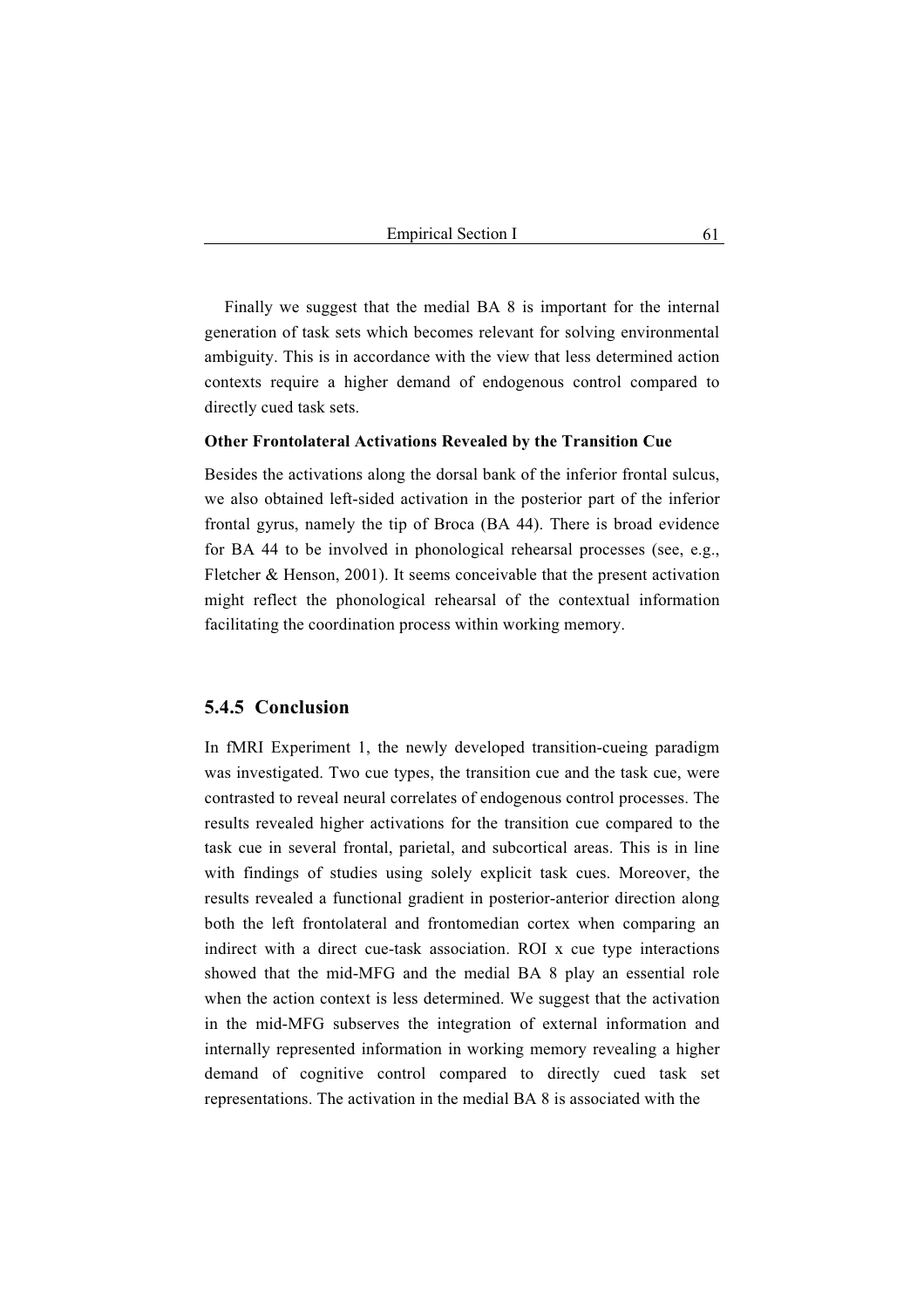requirement to internally generate the task set representation, reflecting an act of endogenous control.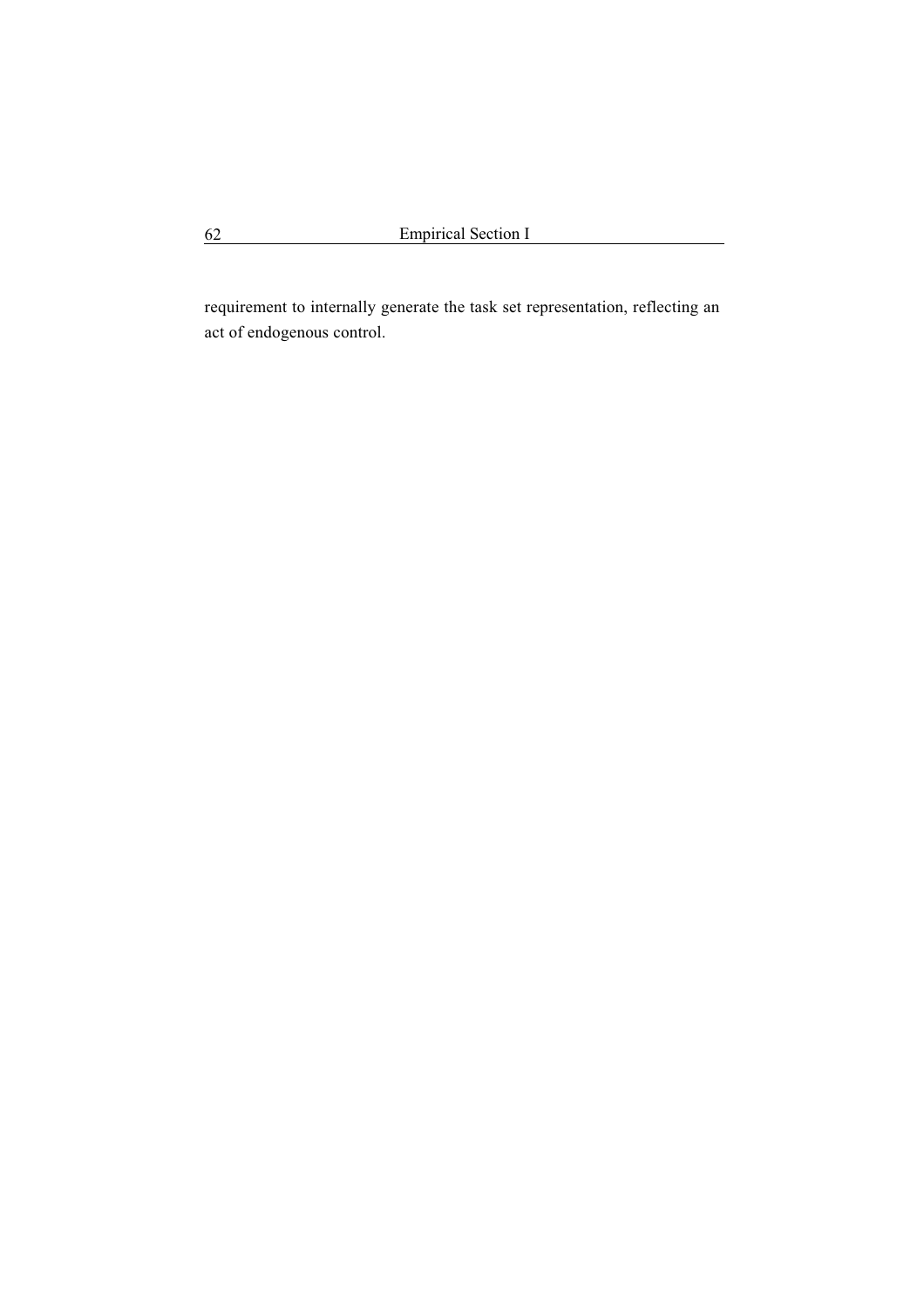# **6 Empirical Section II**

The prospect of functional MRI Experiment 2 was to go one step ahead in investigating endogenous control processes. In fact, one might argue that with indirect cue-task associations, the relevant task set is still determined by the experimental context. That is, participants are still explicitly instructed which task to perform on. Therefore, one interesting question is: What happens, if participants are not explicitly told what to do but can voluntarily choose the task by their own? FMRI Experiment 2 was designed to investigate processes that are relevant when participants can select the task set by their own (Forstmann et al., 2006).

# **6.1 fMRI Experiment 2**

## **6.1.1 Methods**

#### **Participants**

Twenty-three healthy volunteers were recruited and tested at the Max Planck Institute for Human Cognitive and Brain Sciences, Department for Cognitive Neurology, in Leipzig. We obtained written consent from all 23 participants prior to the scanning session. All participants had normal or corrected-to-normal vision. No subject had a history of neurological, major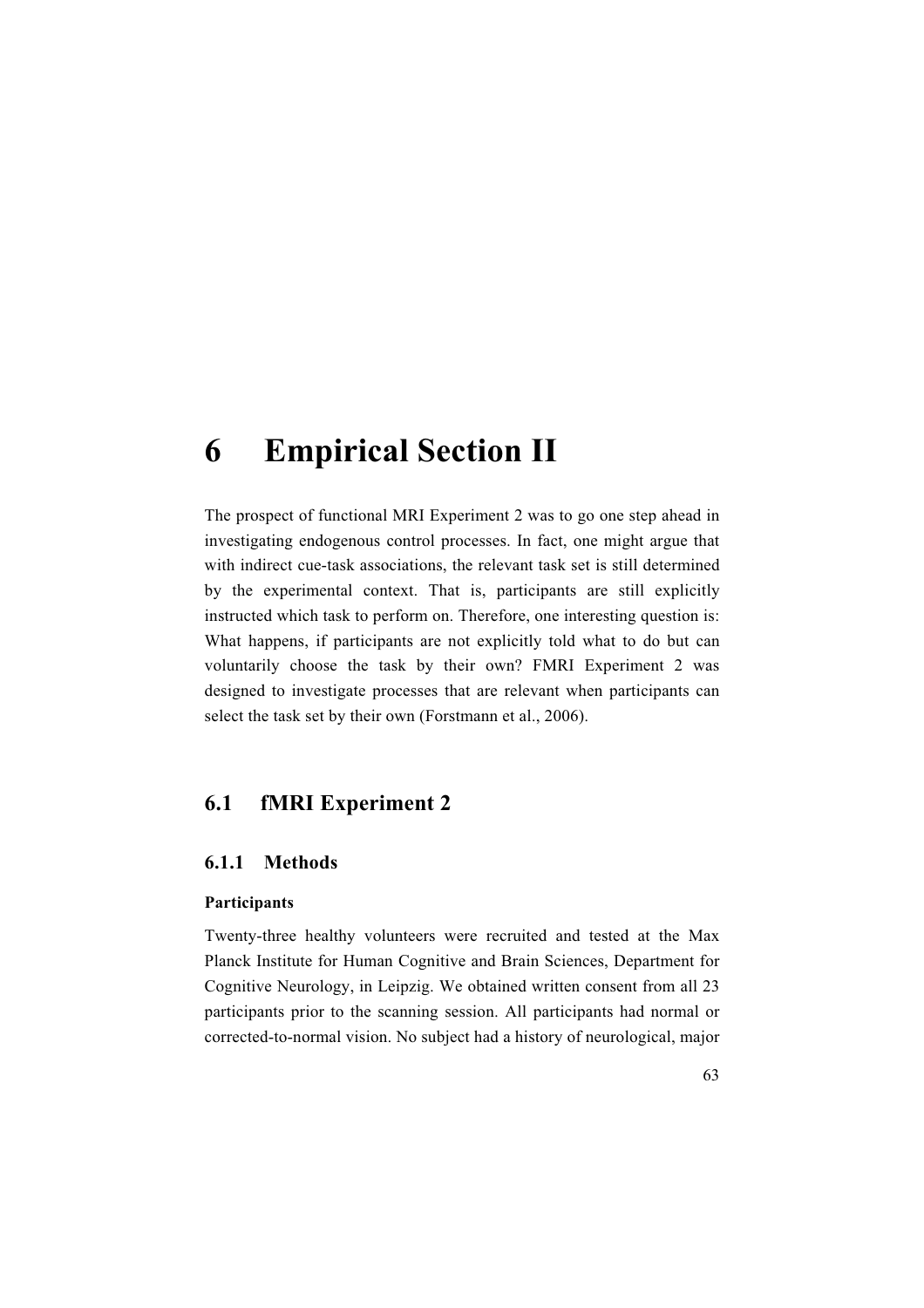medical, or psychiatric disorder. The data of one subject was excluded from the analysis due to high error rates  $(> 10\%$  error). The remaining 22 participants were 12 females and 10 males (mean age  $= 24.2$  years, SD  $=$ 2.76) who were all right handed as assessed by the Edinburgh Inventory (Oldfield, 1971). Participants received 8 Euro/h for participation.

#### **Stimuli and Tasks**

Four cues each associated with one of four simple discrimination tasks, i.e. color, orientation, size, and line task, were introduced. The cues were foveally presented in a 2x2 grid at the beginning of each trial with a visual angle of  $2.8^\circ$  (see Fig. 6.1). Each quadrant of the grid contained a semantic abbreviation for one of the four tasks, i.e. 'FAR' for 'Farbe' which corresponds to color, 'SPI' for 'Spitze' which corresponds to tip, 'GRÖ' for 'Grösse' which corresponds to size, and 'LIN' for 'Linie' which corresponds to line. The locations of the cues were balanced across participants. There were 16 possible 'cue location mappings' which were randomly assigned to the participants so that each mapping was presented at least once. In order to instruct the participants which task set could be chosen, the quadrants were either presented in a bold frame, indicating that this task could be chosen, or not, indicating that this task is not available for choice. After a constant cue-target interval the target was presented. This target was multivalent, i.e. the target contained one value of each discrimination task. There were 16 possible values of a target. Corresponding to their choice of task, participants had to respond to the target with either the index or the middle finger of the right hand.

In order to check for accuracy and to give valid feedback, the four semantic abbreviations of the four tasks were presented again. This time, they were horizontally aligned in pseudo-randomized order. Pressing a spatially compatible key with their left hand, participants should now indicate which task they had actually chosen and responded to with their first response. In the following, the horizontally aligned cues are referred to as the probe stimuli. The randomization of the probe stimuli assured us that participants did not prepare for the second response during the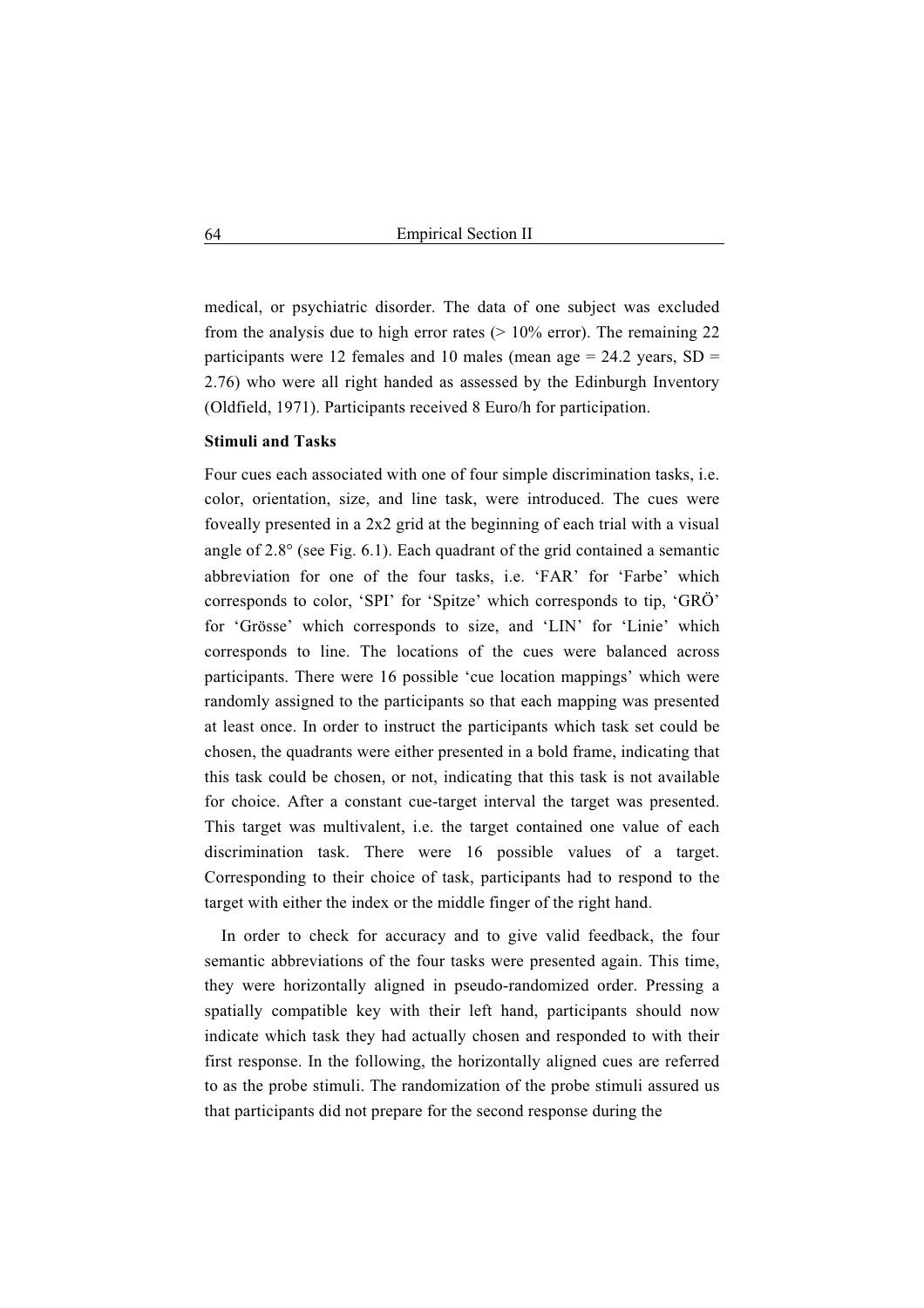decision time. Finally, a feedback for wrong, miss, or correct responses was presented.



*Figure 6.1: Schematic drawing of the different conditions. Degrees of freedom in choice were varied between forced condition (DF 1) and choice conditions (DF 2 and DF 3). These were indicated by bold lines. Tasks were instructed by German abbreviations in the 2x2 grid with 'FAR' (color),'SPI' (tip),'GRÖ' (size), and 'LIN' (line). Target and probe stimulus were presented until a response was given or an interval of 2500 ms or 3000 ms was exceeded, respectively.* 

*Abbr.: FB = Feedback* 

#### **Scanning Procedure**

The design consisted of one independent variable, the 'degrees of freedom in choice', shortly referred to as degrees of freedom (DF), which varied from 1 to 3. The timing of the sequence of trials was triggered from the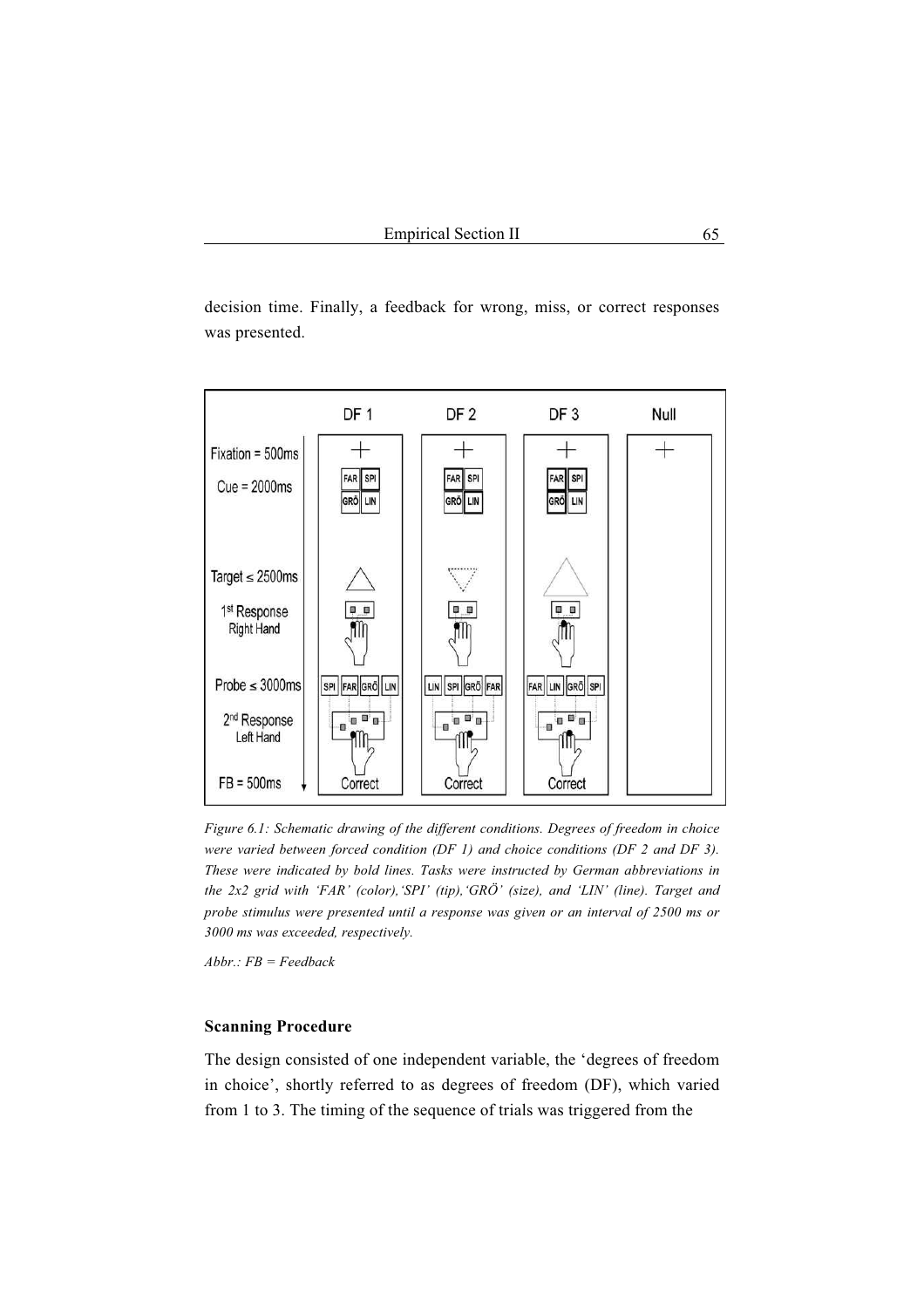magnetic resonance imaging (MRI) control every 10 seconds. Image acquisition started with a variable oversampling interval of 0, 500, 1000, or 1500 ms to obtain an interpolated temporal resolution of 500 ms. Then, a fixation cross was presented for 50 ms followed by the 2x2 grid, which was always presented for 2000 ms. Thus, the cue-target interval was held constant. Then the target was presented until a response was made with the right hand or until the response interval exceeded 2500 ms. After the first response was given, the probe stimuli were presented. These remained on the screen until the second response was made with the left hand or until the response interval exceeded 3000 ms. Finally, feedback was presented for 500 ms. One trial lasted for 10 s.

The experiment consisted of two blocks with 180 experimental trials each, resulting in approximately 13 trials of the combination of the task and the degrees of freedom (1-3 DF). There were 14 different combinations of tasks and DF (DF  $1 = 4$  combinations; DF  $2 = 6$ combinations; DF  $3 = 4$  combinations). Even though we could not introduce pre-randomized task sequences due to the manipulation of free choice, we defined subsets of each combination of tasks and the DF. Trials were pseudo-randomly chosen from each subset. This assured us that each combination was presented with approximately equal frequency. Furthermore, it is important to note that the subsequent trial of the DF 3 condition was not constrained to the one task which was not valid for choice.

We also included 40 null events, which were pseudo-randomly interspersed. The null events were included to compensate the overlap of the BOLD response between adjacent trials. The experiment lasted for about 60 min. Every block started out with two dummy trials which were excluded from further analysis.

## **MRI Scanning Procedure**

The experiment was carried out on a 3T scanner (Siemens, Erlangen, Germany). 20 axial slices were acquired (19.2 cm field of view, 64 x 64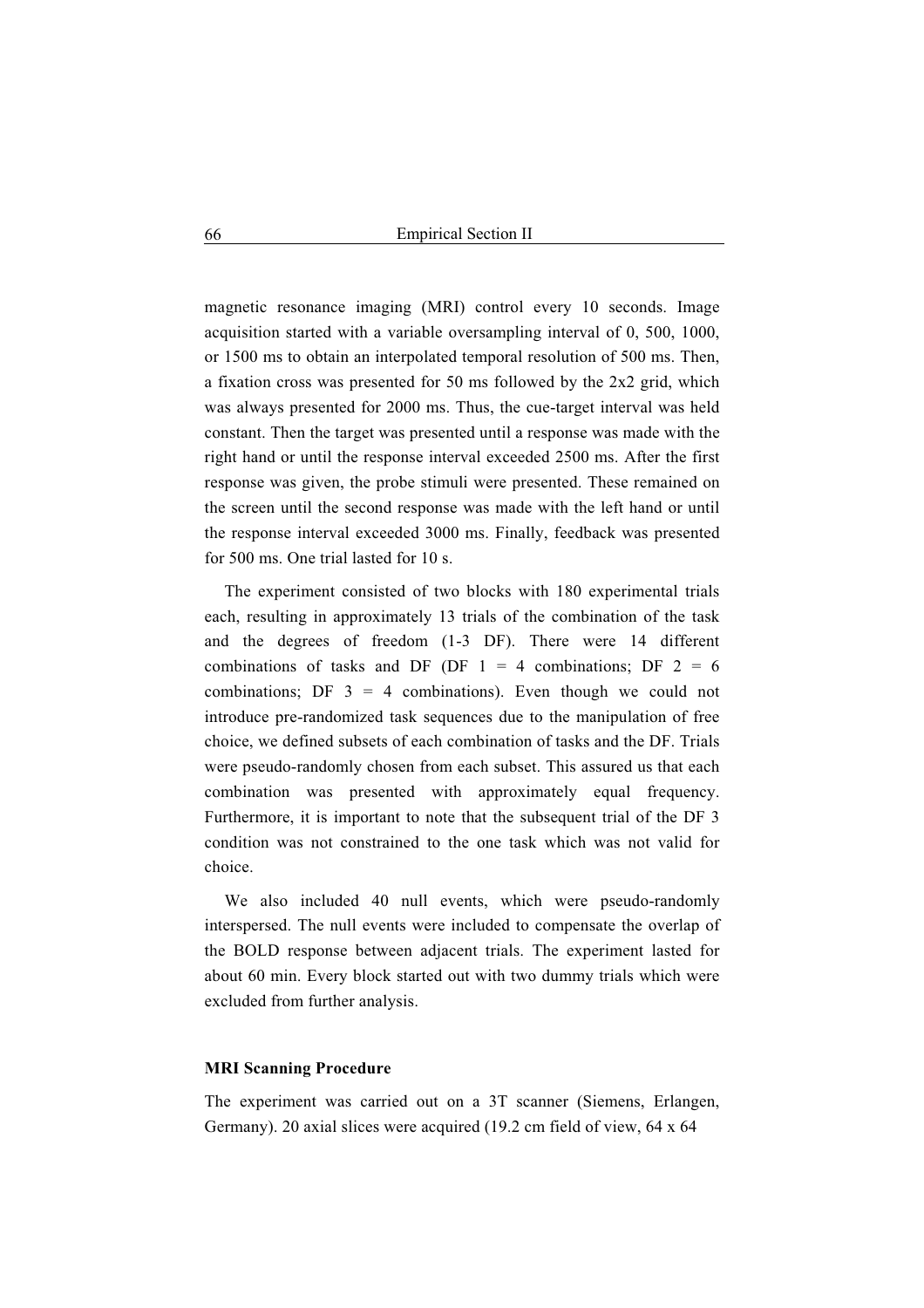matrix, 4 mm thickness, 1 mm spacing) parallel to the AC-PC plane and covering the whole brain. Slice gaps were interpolated to generate output data with a spatial resolution of  $3 \times 3 \times 3$  mm. We used a single shot, gradient recalled EPI sequence  $(TR \ 2000 \text{ ms}, TE \ 30 \text{ ms}, 90^\circ \text{ flip-angle})$ . Prior to the functional runs, corresponding 20 anatomical MDEFT slices and 20 EPI-T1 slices were acquired. Stimuli were displayed using VisuaStim (Magnetic Resonance Technologies, Northridge, USA), consisting of two small TFT-monitors placed directly in front of the eyes, simulating a distance to a normal computer screen of about 100 cm with a resolution of 1024 x 768 and a refresh rate of 60 Hz.

## **6.1.2 Data Analysis**

#### **Preprocessing and Statistical Evaluation of fMRI Data**

The preprocessing and statistical evaluation of fMRI Experiment 2 was comparable to that of fMRI Experiment 1 (see also Section 5.4.2). Designspecific differences of the statistical analysis pertained to the onsets for the event-related analysis. These were set to the presentation of the 2x2 grid at the beginning of each trial. Moreover, only cortical areas with a Z-score higher than 3.1 ( $p < 0.001$ , uncorrected) and with a volume greater than 180 mm<sup>3</sup> (5 adjacent voxel) are reported. Finally, the computation of the signal change of the hemodynamic response was equivalent for fMRI Experiment 1 and 2, however, here the onset was again set to the presentation of the 2x2 grid at the start of a trial.

## **6.1.3 Results**

*Reaction Time Analysis:* For the analyses of error rates and reaction times (RTs), two-tailed Student's t tests for the relevant comparisons were used. Error rates and reaction times are displayed in Figure 6.2.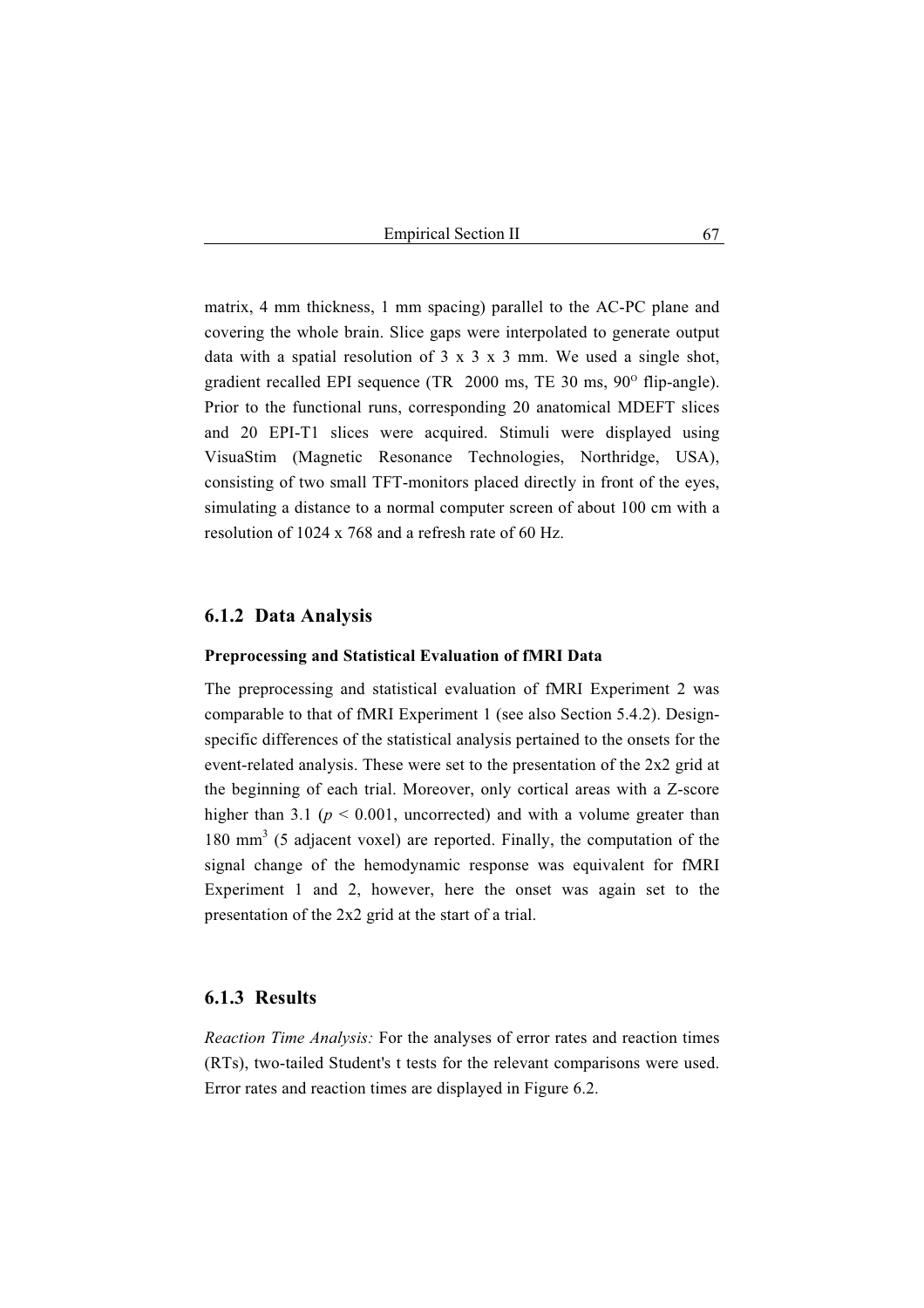The RTs for the target response revealed a significant effect for the degrees of freedom (DF) 2 condition vs. the DF 1 condition (867 ms vs. 829 ms),  $t(21) = 4.1$ ;  $p < .001$ , and the DF 3 condition vs. the DF 1 condition (881 ms vs. 829 ms),  $t(21) = 3.2$ ;  $p < .001$ , indicating higher RTs for the conditions in which participants could voluntarily choose a task compared to the no-choice condition (DF  $2 \cup$  DF  $3 = 874$  ms vs. DF 1 = 829 ms). There was no significant difference between choice conditions (DF 3 vs. DF 2),  $t(21) = 1.18$ ;  $p > 0.25$ . Since participants were instructed that the response to the probe stimuli was unspeeded and only relevant for giving valid feedback, the RTs were not analyzed.

*Error Rates:* The overall accuracy was 96.47%. The error rates revealed no significant effects (*t*s < 1) between conditions.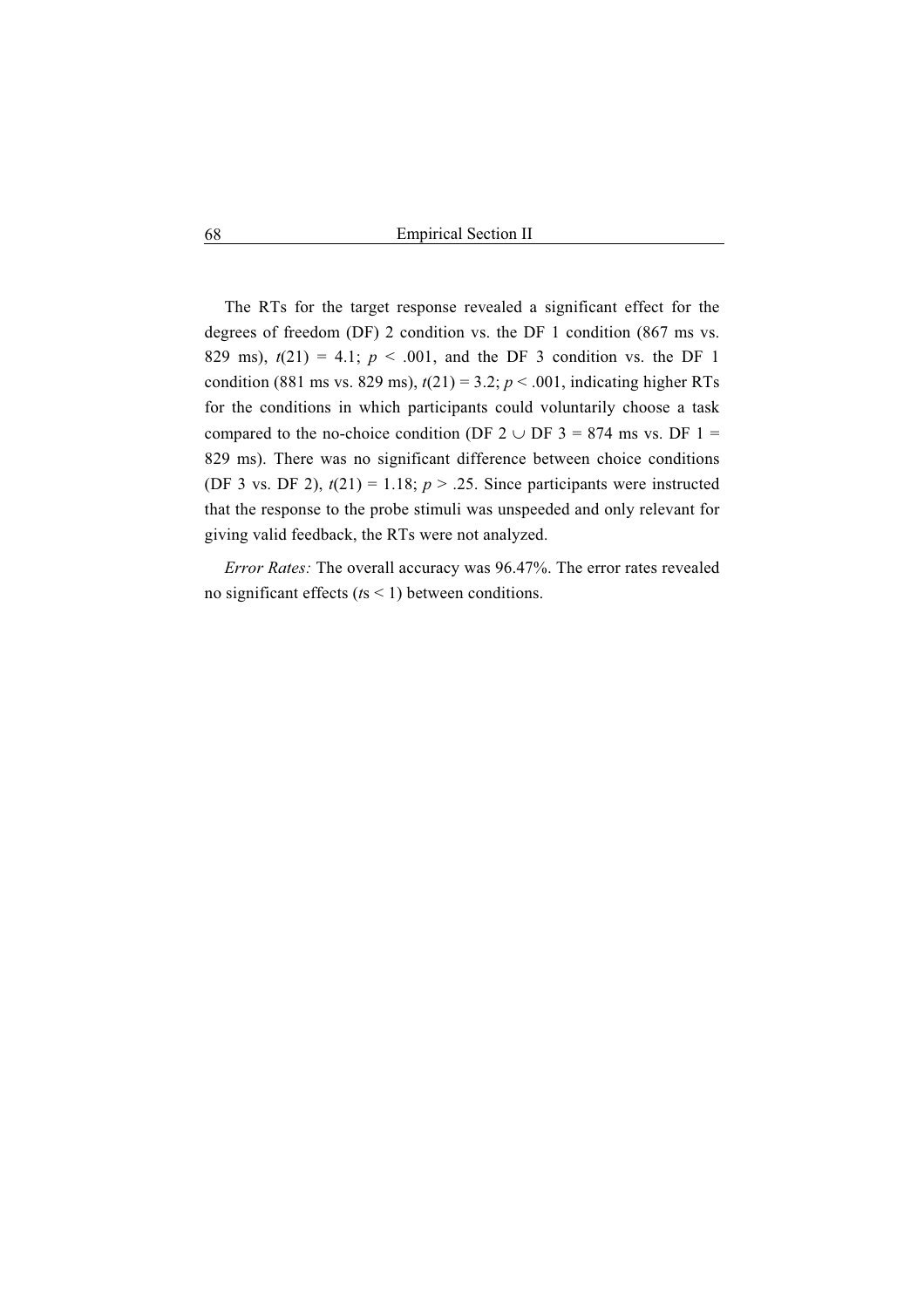

*Figure 6.2: A) Mean reaction time of the target response, and percent errors as a function of degrees of freedom in choice (DF 1, DF 2, DF 3). B) Number of congruent and incongruent trials, and mean reaction time of congruent and incongruent trials as a function of the degrees of freedom (DF 2 and DF 3). Note that both incongruency cases of the DF 3 condition are averaged.* 

### **Selection Strategies**

Since we tried to equalize the frequency of task types in combination with the degrees of freedom, it is important to note that the interpretation of specific selection strategies is highly constrained (see also method section). Furthermore, participants always had to switch between task sets so that the task set that was chosen on the present trial was never valid for choice on the next trial.

However, to test for the potential occurrence of specific selection strategies, several post-hoc analyses were performed. The dependent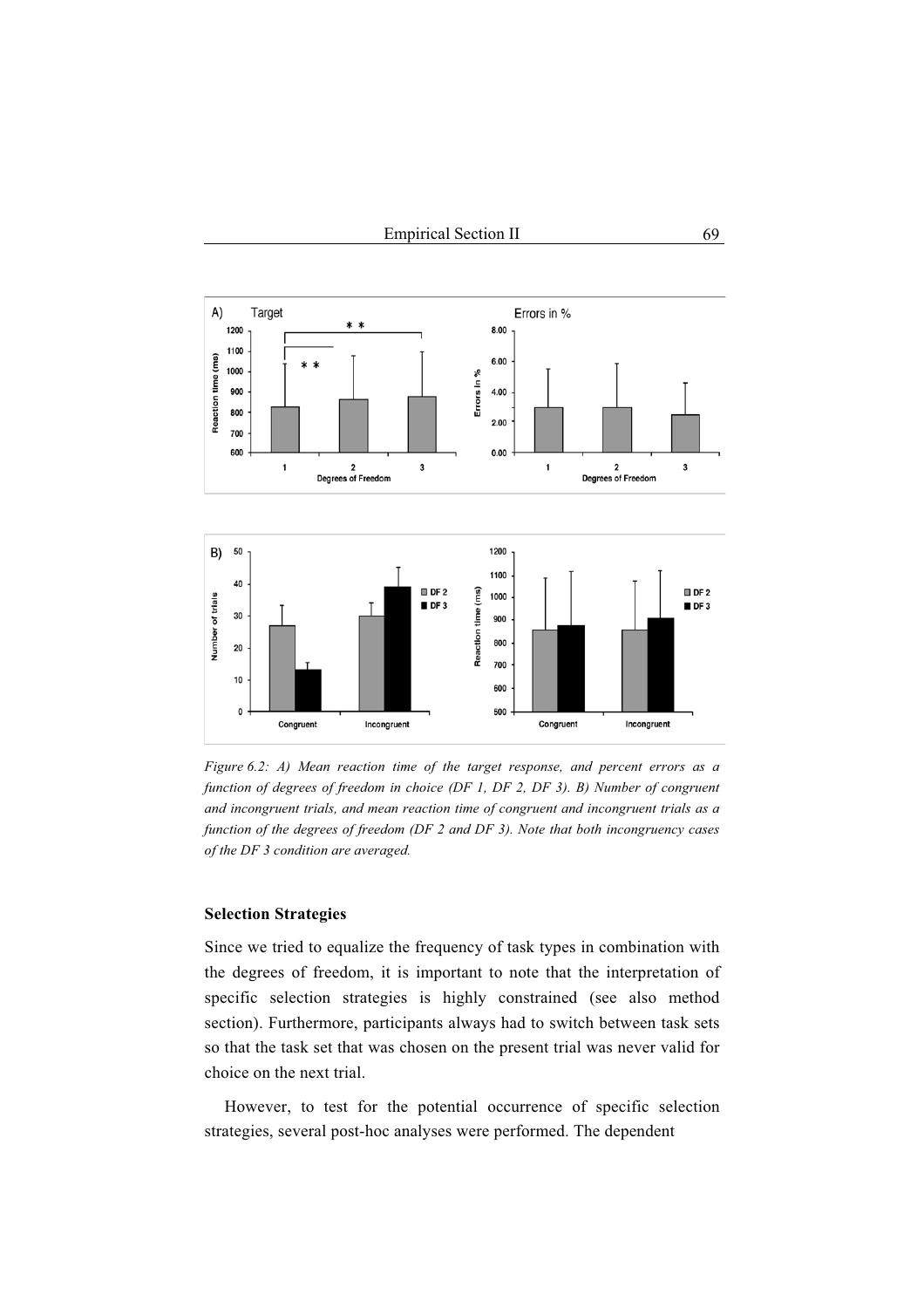measure was the number of trials that were chosen for each particular task. The independent variables were a) the task type to account for a preference in 'task selection' and b) the cue location to account for a preference in 'location selection'. Both analyses revealed no significant effect (*t*s < 1).

## **Neuroimaging Data**

### **Whole Brain Analysis**

The first question we addressed in the analyses of the fMRI data was whether choice conditions would significantly differ from the condition in which no-choice was required. The random effects analysis for the main contrast of choice conditions (DF 2  $\cup$  DF 3) versus the no-choice condition (DF 1) revealed activation in the anterior midcingulate cortex (aMCC) of the left hemisphere. Furthermore, there was an activation in the superior parietal lobule (SPL) and the posterior part of the intraparietal sulcus (pIPS) in the right hemisphere (see Fig. 6.3 and Table 6.1).

*Table 6.1: Main contrast of choice (DF 2*  $\cup$  *DF 3 vs. DF 1). Anatomical location and Talairach coordinates with Z > 3.09 (p = 0.001, uncorrected). Activated areas lie more than 0.5 cm apart. Activations with a minimum volume size of 180 mm<sup>3</sup> are shown.* 

|                 | Left Hemisphere |    |    |      | Right Hemisphere |       |    |      |
|-----------------|-----------------|----|----|------|------------------|-------|----|------|
| Anatomical Area | $\mathbf X$     | v  | z  | Zmax | X                | V     | Z  | Zmax |
| Frontal         |                 |    |    |      |                  |       |    |      |
| aMCC            | $-5$            | 23 | 38 | 3.7  |                  |       |    |      |
| Parietal        |                 |    |    |      |                  |       |    |      |
| pIPS            |                 |    |    |      | 31               | $-73$ | 35 | 3.7  |
| <b>SPL</b>      |                 |    |    |      | 8                | $-70$ | 46 | 3.9  |

*Abbr.: aMCC = anterior midcingulate cortex, SPL = superior parietal lobule, pIPS = posterior intraparietal sulcus.*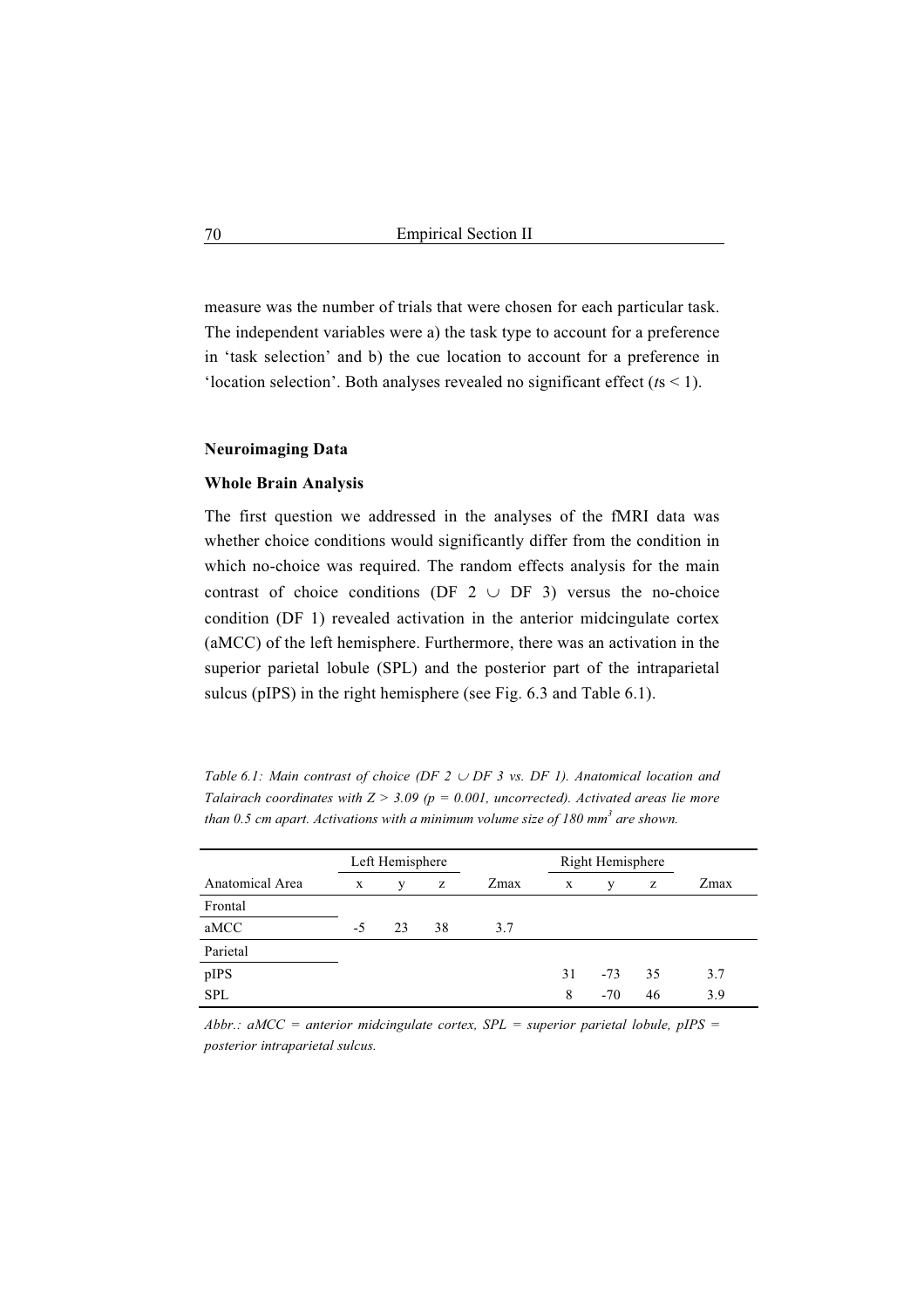## **Selection-Specific Analysis**

Selection-specific analyses were calculated for regions of interest extracted from the whole brain contrast of choice conditions (DF  $2 \cup DF$ 3) versus the no-choice condition (DF 1; see Fig. 6.3, right panel). For the analyses of the percent signal change differences between conditions, twotailed Student's t tests were calculated. Most importantly, the results revealed no significant percent signal change difference between choice conditions (DF 3 vs. DF 2) for the aMCC. Moreover, a significant percent signal change difference for the aMCC was found for both the DF 2 condition versus the DF 1 condition,  $t(21) = 4.13$ ;  $p < .001$ , and for the DF 3 condition versus the DF 1 condition,  $t(21) = 4.23$ ;  $p < .001$ , indicating a higher percent signal change in choice conditions compared to the nochoice condition.

A comparable data pattern was also found for the pIPS and the SPL. Again, no significant percent signal change difference was obtained between the choice conditions (DF 3 vs. DF 2). A significant percent signal change difference for the pIPS was found for the DF 2 condition versus the DF 1 condition  $t(21) = 4.88$ ;  $p < .001$ , and for the DF 3 condition versus the DF 1 condition  $t(21) = 5.57$ ;  $p < .001$ , indicating a higher percent signal change difference for the choice conditions compared to the no-choice condition. Finally, the SPL revealed a significant percent signal change difference for the DF 2 condition versus the DF 1 condition  $t(21) = 4.85$ ;  $p < .001$ , and the DF 3 condition compared to the DF 1 condition  $t(21) = 3.98$ ;  $p < .001$ , indicating a higher percent signal change difference for the choice conditions compared to the no-choice condition.

#### **Congrueny of S-R Mappings**

As is shown in Figure 6.4, the activation located in the aMCC might also be referred to as a region called the rostral cingulate zone (RCZ; see, e.g., Picard & Strick, 1996). Because the RCZ has been argued to play a crucial role in conflict monitoring (see, e.g., Botvinick et al., 1999), we were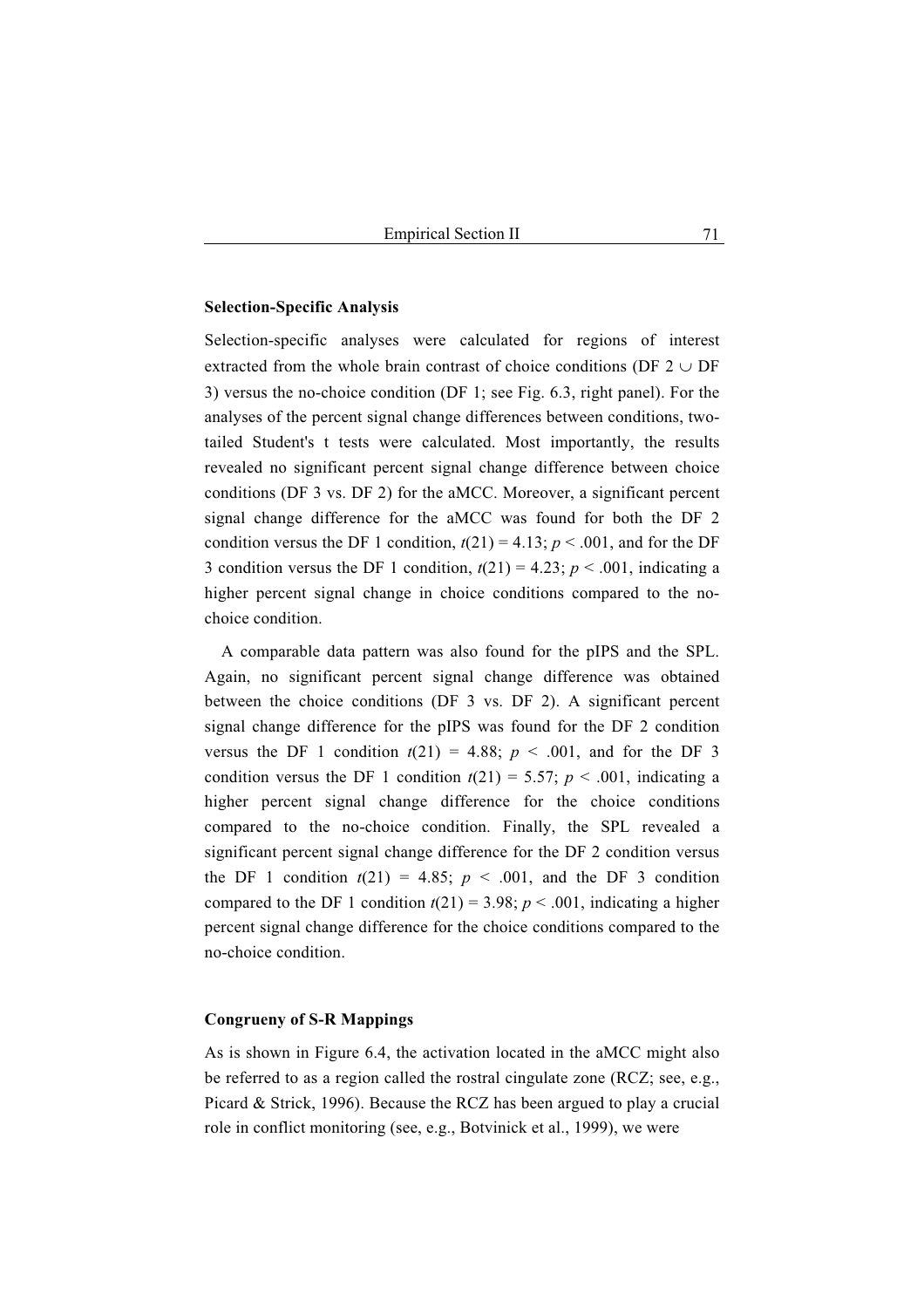interested in whether incongruent stimulus-response mappings in the DF 2 and DF 3 conditions might have elicited the present data pattern. In choice conditions, it is possible that the stimulus dimensions which are mapped onto different responses (incongruent trials) elicit higher response conflict compared to stimulus dimensions which are mapped onto the same response (congruent trials). In particular, one might argue that the S-R mappings of valid tasks in choice conditions are automatically co-activated by the bold cue in the 2x2 grid. This would lead to a higher response competition for the valid S-R mappings compared to the S-R mappings of all tasks. However, with the present design, it was not possible to control for S-R congruency beforehand. Furthermore, the present design does not allow to test congruency for all S-R mappings, i.e. for all four tasks independently of the degrees of freedom, because of too few trials for all conditions.

We conducted a post-hoc analysis to test for the influence of congruency effects only for the choice conditions (see Fig. 6.3). Thus, congruency for the choice conditions was defined for a given trial with respect to the valid tasks in that particular trial. In a first step, we defined trials as congruent or incongruent for the DF 2 condition and the DF 3 condition, respectively. In the DF 2 condition, the number of incongruent trials and congruent trials was approximately equalized. Note, however, that there are two different cases of incongruent trials for the DF 3 condition. That is, the chosen S-R mapping could either be incongruent with one or two of the other relevant S-R mappings. Both cases of incongruency were averaged for further analyses. This led to an unequal distribution of incongruent and congruent trials in the DF 3 condition (incongruent =  $73.3\%$ ; congruent =  $26.7\%$ ), so that a non-parametric Wilcoxon test for two paired samples was computed. Finally, we computed a ROI analysis with the peak activated voxel in the aMCC for congruent and incongruent trials for the DF 2 condition and the DF 3 condition.

The results revealed no main effect for congruency or the degrees of freedom for both the reaction times and the percent signal change. This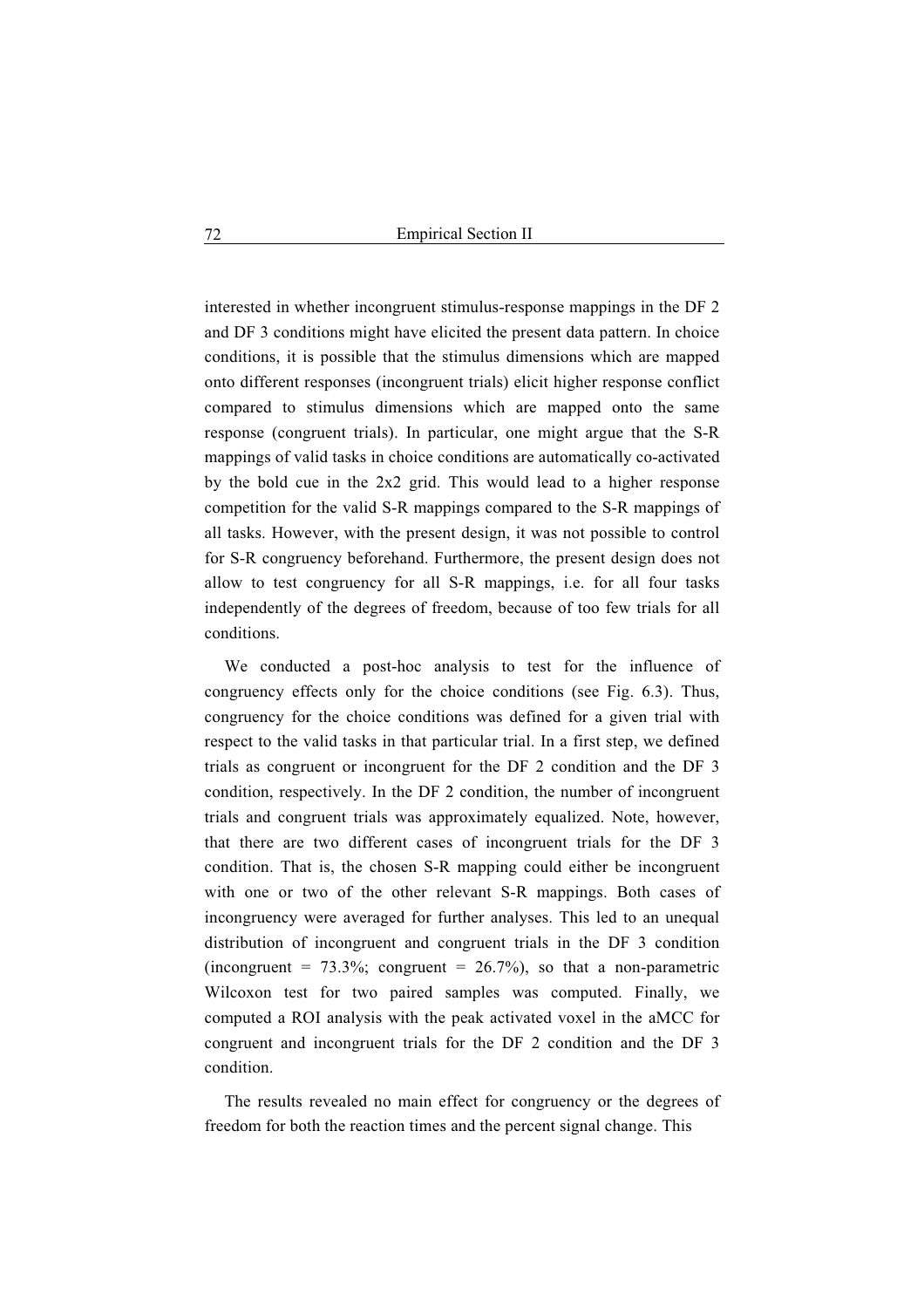was also the case for the interaction between congruency and the degrees of freedom for both RTs and the percent signal change. In sum, the results indicate that congruency of valid S-R mappings is unlikely to explain the present data pattern.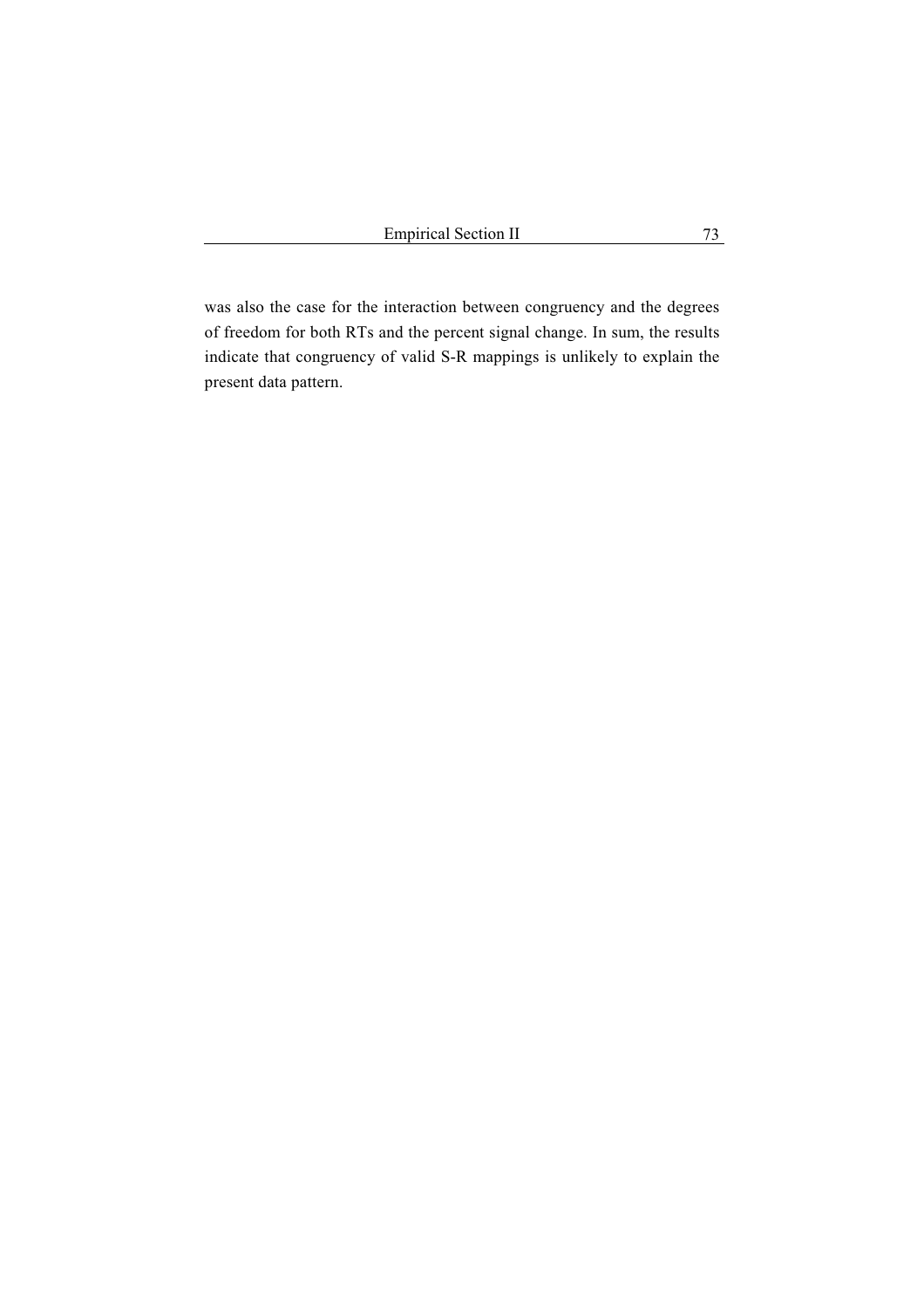

*Figure 6.3: Main contrast of choice (DF 2*  $\cup$  *DF 3 > DF 1). Activation map averaged over 22 participants (Z-threshold at Z = 3.09, uncorrected) mapped onto an individual brain from the inhouse database. Red labels indicate positive Z-values. i) Sagittal plane showing activity in the left aMCC (-5, 23, 38); ia) the corresponding percent signal change for DF 1-3; ib) percent signal change difference for the DF 2 and DF 3 condition for incongruent versus congruent trials; ii) Coronal plane showing activation in the right SPL (8, -70, 46) and the right pIPS (31, -73, 35); iia) corresponding percent signal change for the SPL for DF 1-3; iib) corresponding percent signal change in the right pIPS for the DF 1-3.*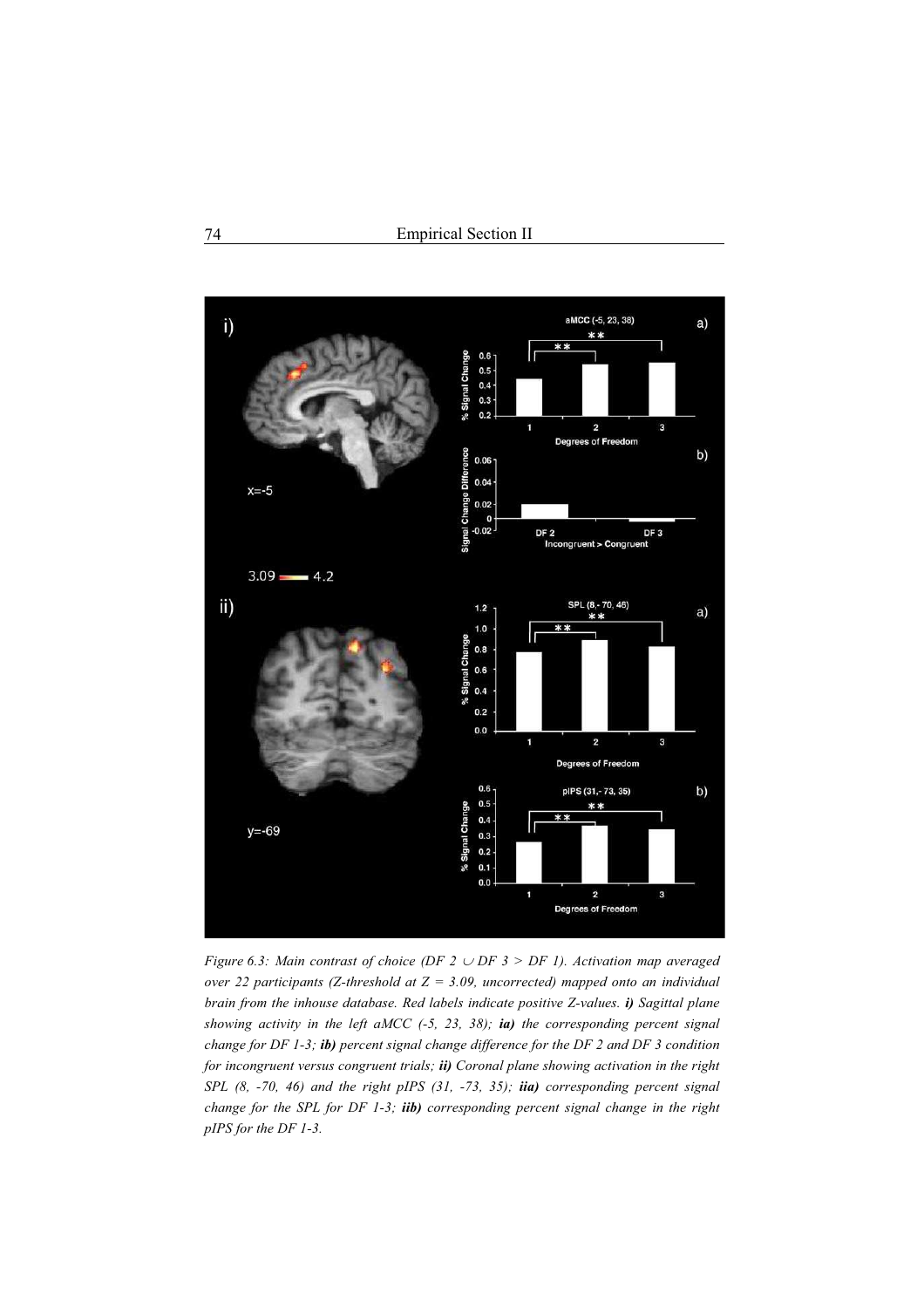

*Figure 6.4: Sagittal view of the frontomedian cortex: a) Schematic drawing of the frontomedian cortex (adapted from Ridderinkhof et al., 2005). The yellow area denotes the rostral cingulate zone (RCZ). Numbers denote Brodmann areas. b) Anatomical slice adapted from Vogt (Nat Rev Neurosci, 2005). aMCC = anterior midcingulate cortex, pACC = pregenual anterior cingulate cortex, sACC = subgenual anterior cingulate cortex, pMCC = posterior midcingulate cortex, VCA = vertical plane at the anterior commissure, cgs = cingulate sulcus, irs = inferior rostral sulcus, pcgs = paracingulate sulcus.* 

# **6.1.4 Discussion**

The present study aimed at investigating neural correlates of the voluntary selection of task sets. Previous task-switching studies used external task cues which were directly or indirectly indicating the relevant task set (see, e.g., Brass & von Cramon, 2002, 2004; Forstmann et al., 2005; Rushworth et al., 2002), or they relied on predictable task sequences (Dreher et al., 2002; Sohn et al., 2000). Here we investigated brain regions subserving the voluntary task-set selection by manipulating the 'degrees of freedom in choice'. That is, participants could voluntarily choose between two or three task sets. Furthermore, we were interested in whether brain regions obtained from the whole-brain contrast of choice would be sensitive to selection-specific differences between choice conditions.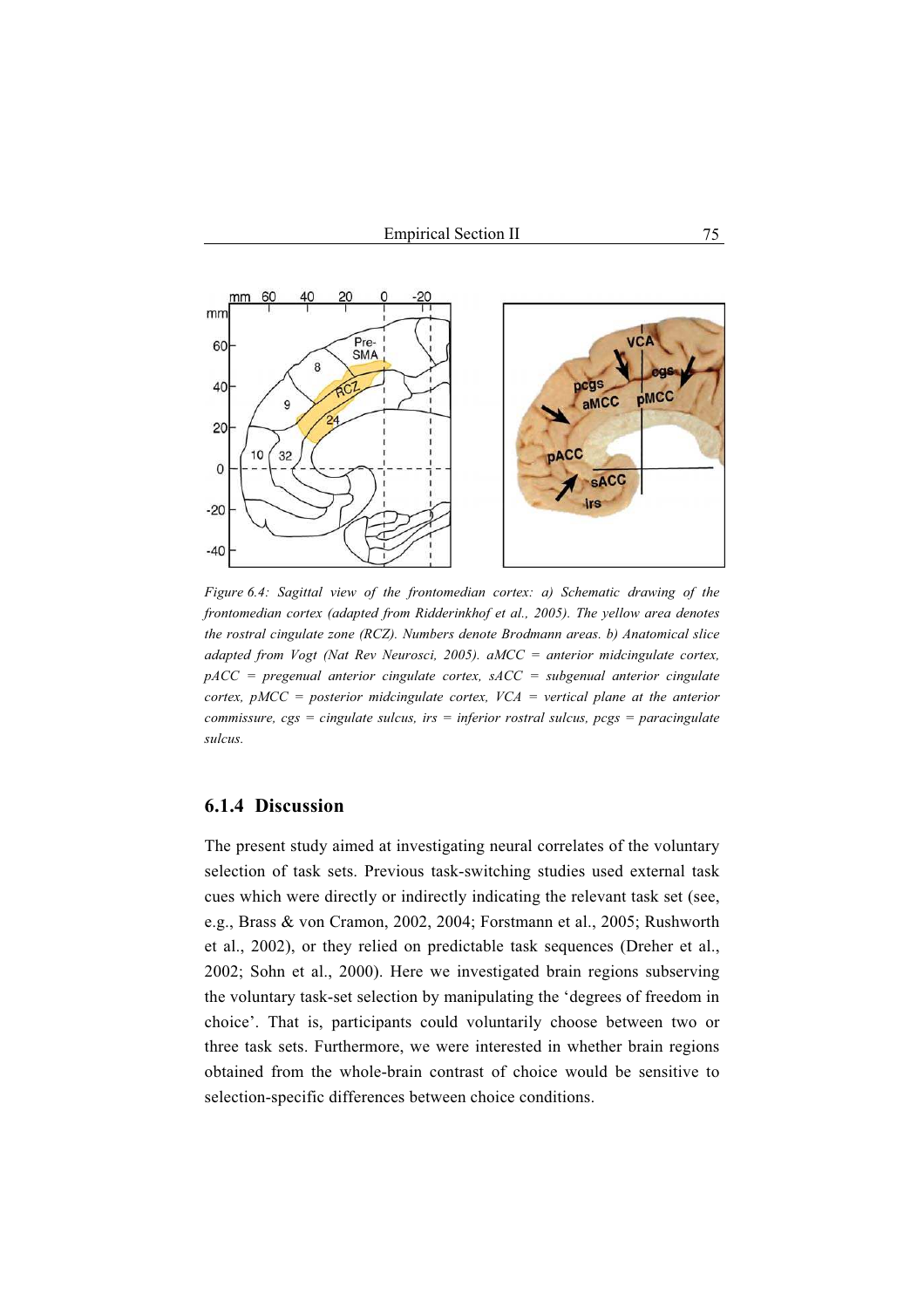The results of the contrast of the choice conditions versus the no-choice condition (DF 2  $\cup$  DF 3 versus DF 1) revealed a fronto-parietal network associated with the voluntary selection of task sets. An activation was found in the left anterior midcingulate cortex (aMCC) in a region corresponding to the rostral cingulate zone (RCZ; see, e.g., Picard & Strick, 1996). Furthermore, activation was found in the right superior parietal lobule (SPL) and the right posterior intraparie-

tal sulcus (pIPS). Subsequent selection-specific ROI analyses revealed activation differences between choice conditions and the no-choice condition in these cortical regions (DF 3 vs. DF 1; DF 2 vs. DF 1). However, no activation difference between choice conditions (DF 3 vs. DF 2) was obtained.

Finally, because the MCC is said to play a crucial role in processing conflict, we were interested in whether incongruent S-R mappings might have elicited the present data pattern. Moreover, the results indicate that congruency between S-R mappings cannot account for the observed data pattern.

## **The Voluntary Selection of Task Sets**

The MCC has been shown to subserve various cognitive processes (see also Ridderinkhof et al., 2004; Rushworth et al., 2004; Ullsperger & von Cramon, 2004) like the resolution of response conflict (Botvinick et al., 1999; Carter et al., 1998), or the detection of errors (Coles, Scheffers, Holroyd, 2001; Falkenstein et al., 2000; Ullsperger & von Cramon, 2001). Moreover, it has recently been shown that the MCC is involved in decision making processes, too (see, e.g., Lau et al., 2004; Walton, Devlin & Rushworth, 2004). In these studies, MCC activation was found in conditions where participants could voluntarily select a movement or response set.

We found activation in the aMCC for the conditions in which participants could voluntarily select a task set. This result corroborates the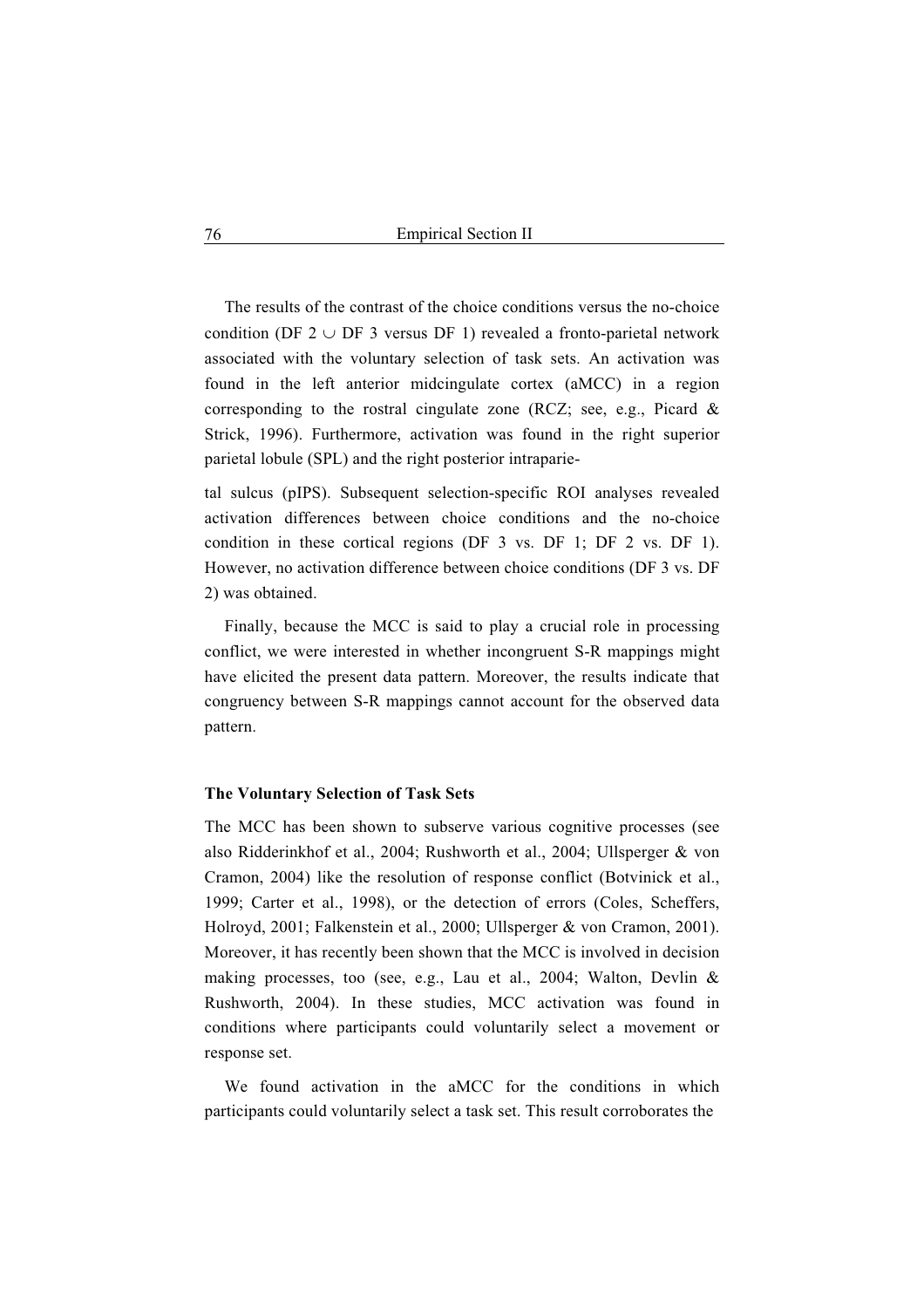findings of a recent study by Walton and colleagues (2004) using a response-switching paradigm (see also Rushworth et al., 2002). In their study, participants could voluntarily select one of two response sets which was compared with a no-choice condition. The results revealed an activation in the MCC for the choice condition compared to the no-choice condition. This activation is very similar to the coordinate found in the present study (Walton, Devlin & Rushworth: -6, 22, 36; present study: -5, 23, 38).

We were interested in whether the activation within the aMCC might be modulated by the number of degrees of freedom. In fact, we hypothesized that a higher number in degrees of freedom would lead to a significantly higher percent signal change. We presumed that with three task sets, a higher effort is needed to activate a task set above threshold. However, the present data indicate that there is no selection-specific difference between choice conditions. This finding is consistent with the idea that the activation within the aMCC reflects an all-or-none process which, however, has so far only been investigated for a maximum of three possible choices. In the context of the present study, we propose that this process can be best characterized as the voluntary selection of task sets.

However, one might ask what these findings imply in the light of recent meta-analyses which reveal that the MCC plays a crucial role in performance monitoring processes (see Ridderinkhof et al., 2004; Rushworth et al., 2004; Ullsperger & von Cramon, 2004)? In fact, there are two major theories associated with the RCZ. These are the error detection model (Coles, Scheffers & Holroyd, 2001; Falkenstein et al., 2000) and the conflict monitoring theory (Botvinick et al., 1999; Carter et al., 1998; Van Veen & Carter, 2002). While the error detection model proposes a specific error detection system, the response conflict hypothesis denies the necessity of a specific error detection system in favor of a more general unitary system evaluating response conflict (see, e.g., Ullsperger & von Cramon, 2001).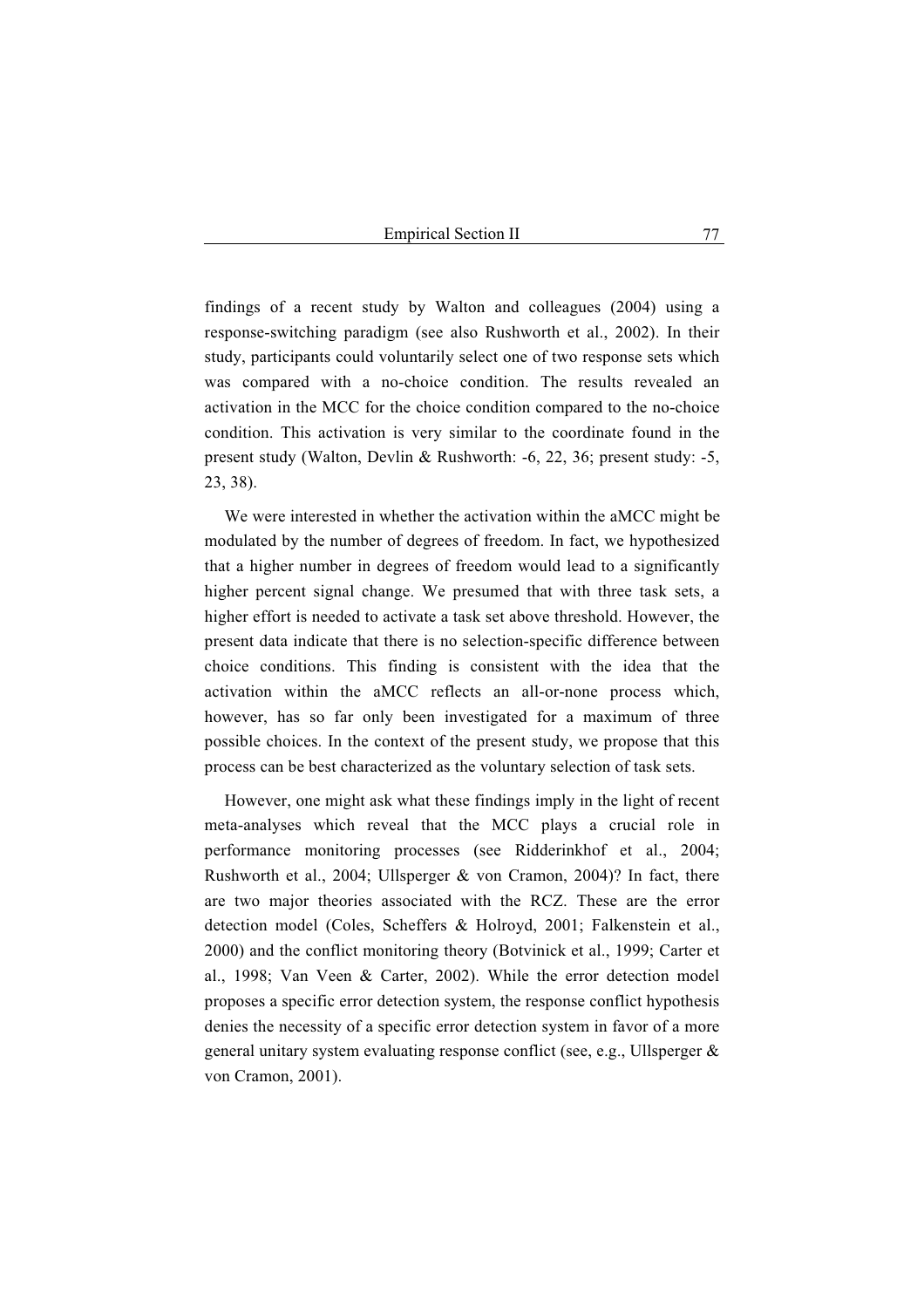Several authors proposed that the error detection system is activated when a comparison between representations of the appropriate (correct, intended) and the actual response yields a mismatch (e.g., Coles, Scheffers & Holroyd, 2001; Falkenstein et al., 2000; Gehring et al., 1993). As a consequence of the comparison process, errors are detected. With respect to the present data, higher error rates should have been obtained for the choice conditions compared to the no-choice condition. However, the analysis of the error rates revealed no significant effects.

With respect to the conflict monitoring theory, one might argue that response conflict is higher in choice conditions compared to the no-choice condition because more than one task set and hence S-R mapping might be activated. This can be tested by investigating the congruency between stimulus-response (S-R) mappings for the DF 2 and DF 3 condition. However, in doing so, different stimulus dimensions, e.g., color or size, have to be associated with different responses, e.g., press left when red and small; press right when green and big. Note that with the responseswitching or S-R reversal paradigms, it is not possible to test for S-R congruency, since there is only one stimulus set for which the S-R mapping is sometimes reversed.

With the present design, it was possible to distinguish between incongruent and congruent trials for both choice conditions. However, in contrast to the response conflict theory, which assumes long-lasting congruency effects between all S-R mappings, the present analysis allows to control for task-dependent response conflict on the present trial. Hence, if task-dependent response conflict could account for the present data, one would have expected that the incongruent trials lead to higher activation within the aMCC compared to congruent trials. Concerning the S-R congruency analysis of the present data, no difference for choice conditions between incongruent and congruent trials for the peak activated voxel in the RCZ was found.

A tentative explanation for the present findings might be that the possibility of voluntarily selecting between different alternatives is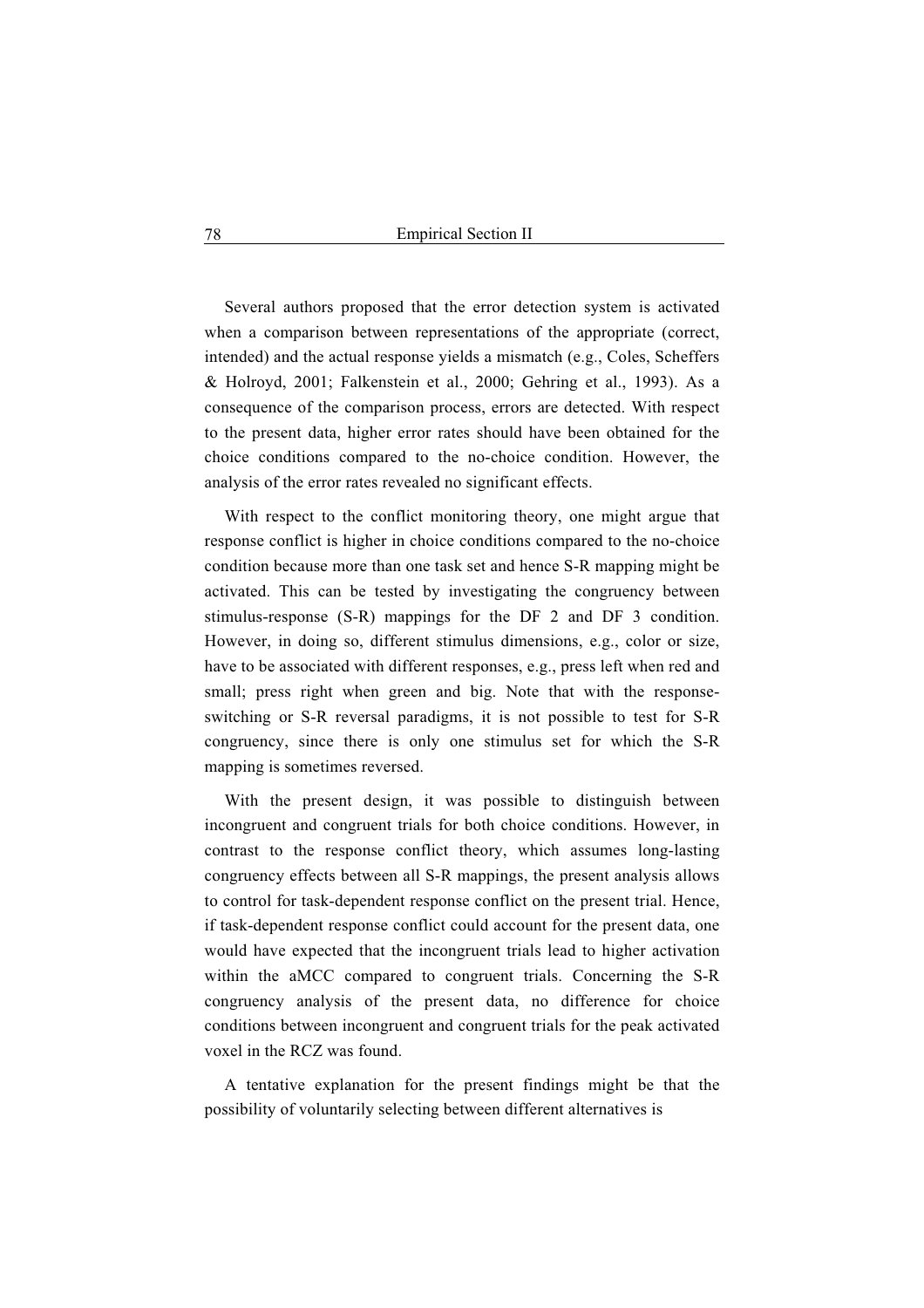accompanied with a higher degree of uncertainty. We presume that uncertainty arises from the lack of a specific goal to drive the choice. In this sense, uncertainty refers to a lack of perceived subjective controllability of the situation which is caused by a missing selection criterion (see, e.g., Jungermann, Pfister & Fischer, 1998; Volz, Schubotz & von Cramon, 2004). In fact, one might argue that the requirement to choose, without any valence in choosing, may set up a special form of decision-making conflict. Contrary to the response-conflict theory, the decision-making conflict refers to the competition between different task sets. However, it seems conceivable that a higher number of choices would lead to a higher conflict. Thus, a selection-specific difference between the DF 3 versus the DF 2 condition for the activation within the RCZ would have been expected. However, no selection-specific difference between choice conditions was obtained.

In sum, activation in the RCZ seems to be related to the voluntary selection of task sets in an all-or-none manner. However, with respect to the present study, this assumption is only valid for choice conditions with maximally three options in choice. At the same time, selecting between different alternatives might be accompanied with a higher degree of uncertainty due to the lack of explicit instructions on which task to select.

## **The Visual Attentional Selection of Task Sets**

The whole-brain contrast of choice conditions versus the no-choice condition revealed an activation in the posterior part of the intraparietal sulcus (pIPS) and the superior parietal lobule (SPL). That is, the DF 2 condition and the DF 3 condition both revealed a higher percent signal change difference compared to the DF 1 condition. Furthermore, no significant difference between choice conditions was found.

In general, activations in the intraparietal sulcus (IPS) and the SPL are reported by a number of studies investigating task-related control with the task-switching paradigm (Brass & von Cramon, 2002, 2004; Derrfuss, Brass & von Cramon, 2004; Forstmann et al., 2005; Ruge et al., 2005;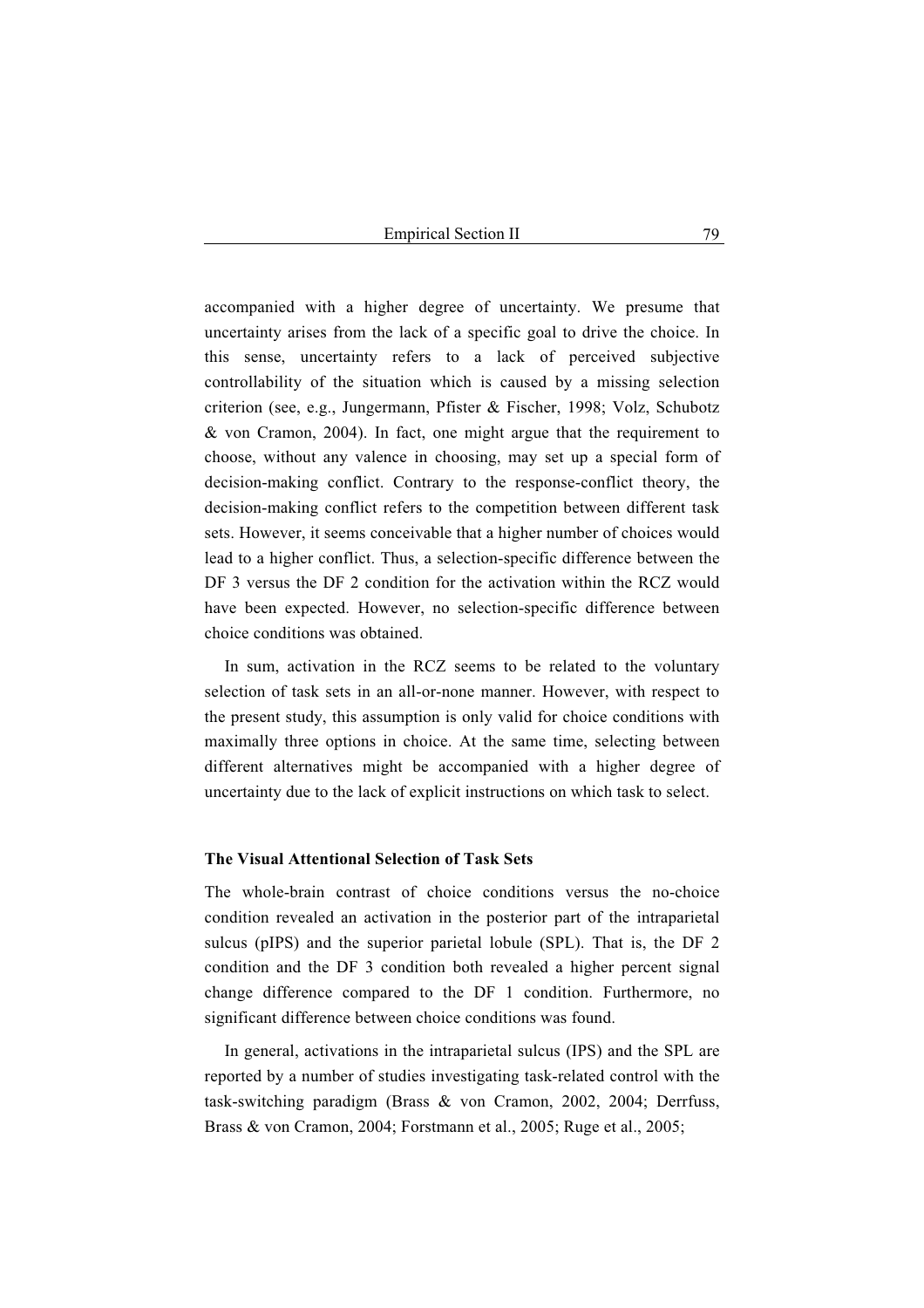Wylie, Javitt & Foxe, 2003). Furthermore, these areas have been consistently activated in various tasks involving spatially directed attention (Corbetta et al., 2000; Corbetta & Shulman, 2002; Fink et al., 1997). A common feature among the visuospatial tasks in the experiments revealing comparable posterior parietal activations is that participants were asked to direct their attention covertly to peripheral target locations in order to detect or discriminate a stimulus (Fink et al., 1997; Kastner et al., 1999; Nobre et al., 1997).

With respect to visual attentional selection processes in the pIPS, Rushworth et al. (2001) adopted two different procedures of the taskswitching paradigm and revealed evidence for a complementary role in pIPS and the adjacently situated anterior intraparietal sulcus (AIP) for visual attention and visuomotor transformation, respectively. The activation in pIPS was reported for a visual switch paradigm, where participants made an attentional shift between stimuli on the basis of either color or shape, whereas manual responses were only rarely required at the time of attentional switching.

Evidence for the SPL to be involved in attentional shifting comes from Yantis et al. (2002). In their study, participants covertly shifted attention between two peripheral spatial locations. The results revealed that both the SPL and the pIPS are associated with a discrete signal to shift spatial attention.

The activation found in pIPS and SPL might subserve the attentional selection of the task set. It is conceivable that they provide a biasing signal for the visual cortex that affects on-going processing to favor an attended location. With respect to the 2x2 grid at the beginning of each trial, it might be possible that a higher degree of visual attention was required for the selection of a specific task set in choice conditions.

As yet, both processes seem to be equally required in choice conditions independent of the number of degrees of freedom in choice. A tentative explanation might be that it is more efficient for the system to adopt to the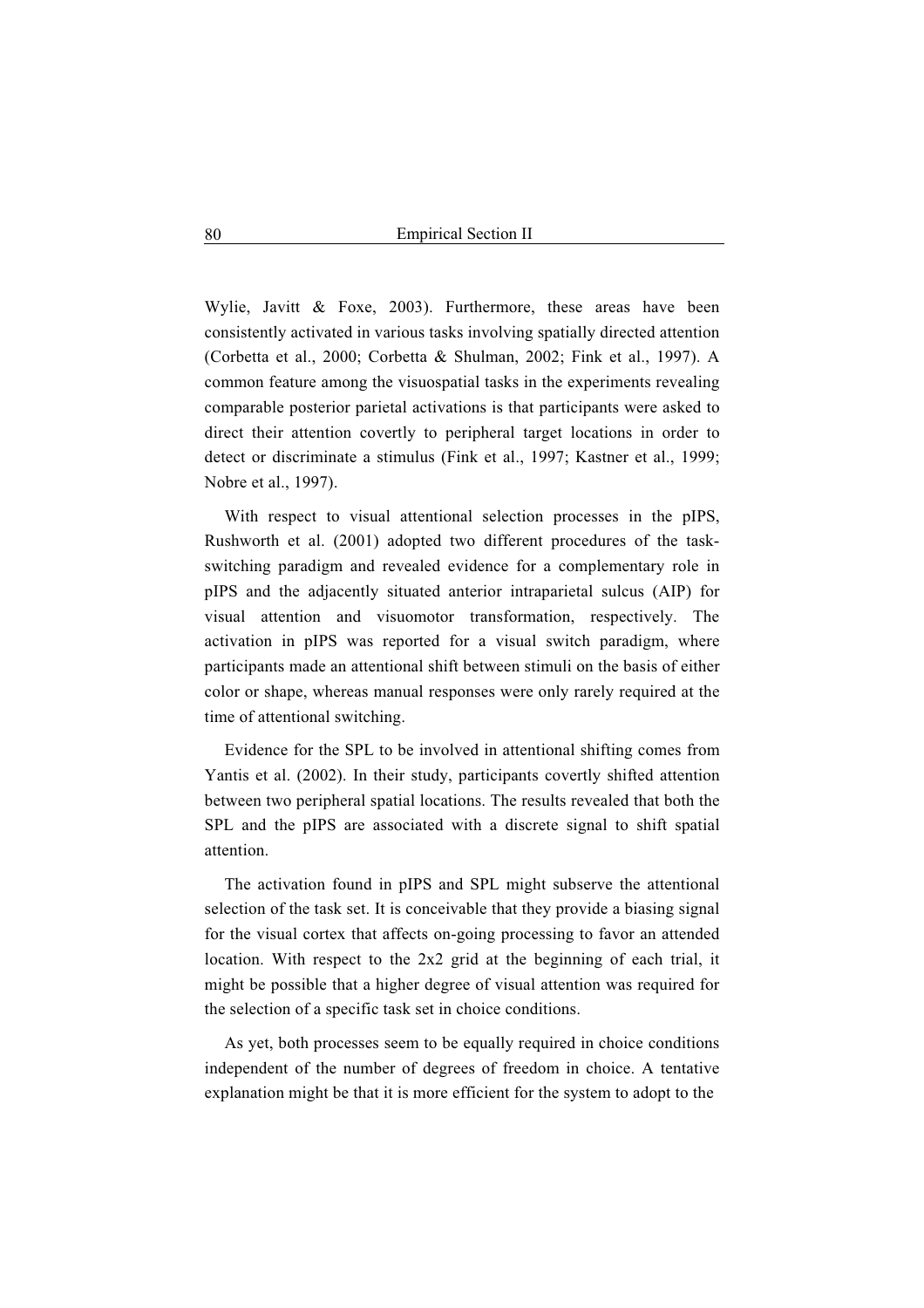category 'choice vs. no-choice' than 'different weights of alternatives in choice conditions'.

## **6.1.5 Conclusion**

The presented study aimed at investigating the voluntary selection of task sets with a modified task-switching paradigm. A second question was concerned with the number of task sets to choose from. The results revealed activations in a fronto-parietal network subserving the voluntary selection of task sets in an all-or-none manner. Activation in the RCZ is interpreted to reflect the voluntary selection of task sets, whereas activations in the posterior parietal cortex are presumed to subserve visual attentional selection processes.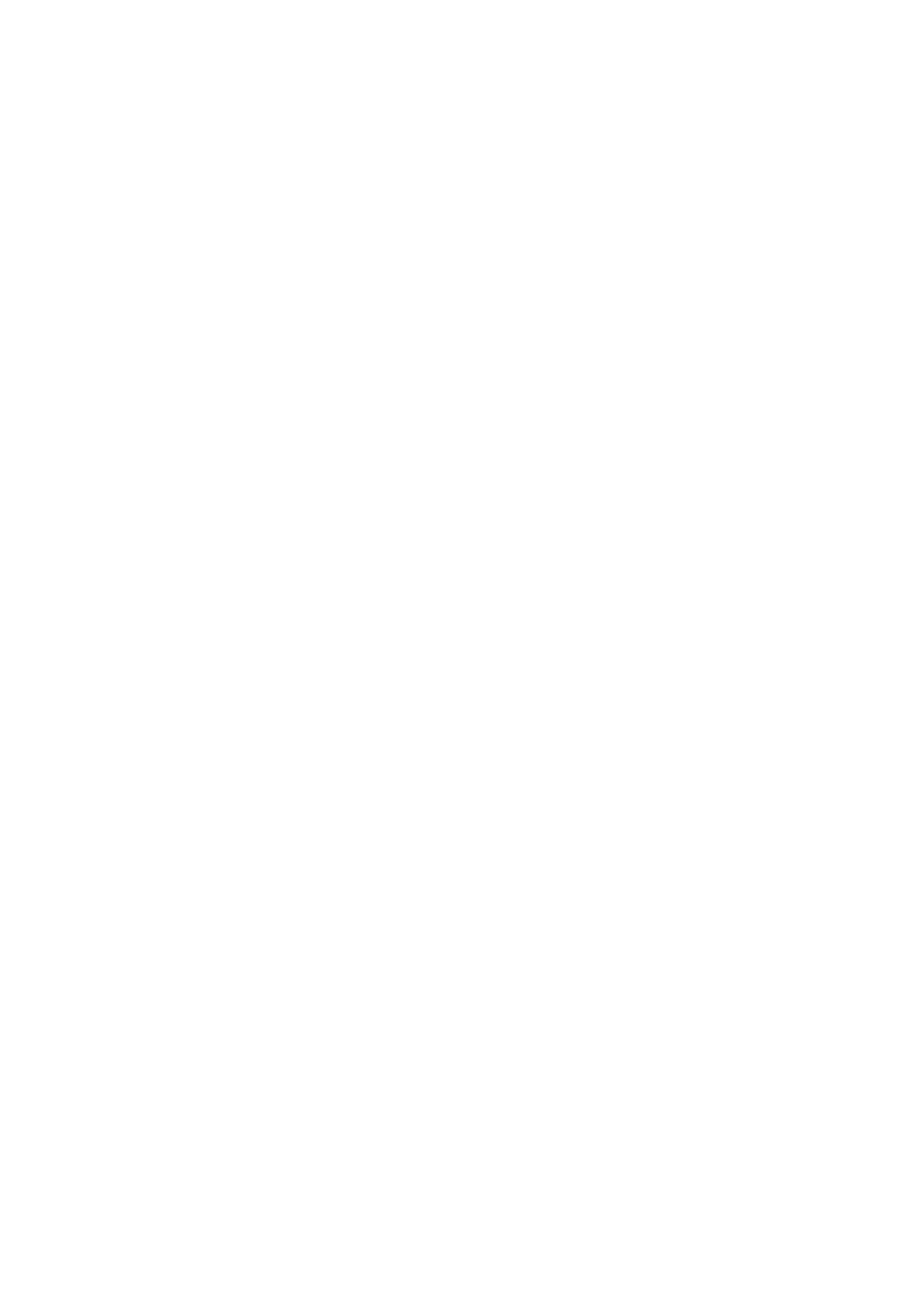# **7 General Discussion**

The experiments presented in this thesis were designed to investigate behavioral and neural correlates of endogenous control processes in task switching. The first aim was to devise a new cueing procedure, the transition-cueing paradigm, to manipulate the cue-task association. This was done to investigate the memory-based internal generation of task sets. Two behavioral experiments revealed results comparable to classical cueing versions of the task-switching paradigm. Most interestingly, we found prolonged reaction times and higher shift costs for transition cues compared to task cues. This was taken as evidence for the requirement to internally generate the task set due to indirect cue-task association. In a subsequent fMRI experiment, this behavioral finding could be replicated. The comparison of transition cues versus task cues revealed higher activations in frontolateral as well as posterior frontomedian regions. The frontolateral activations are assumed to reflect the integration of information within working memory, and the activation in the frontomedian cortex seems to reflect the internal generation of task sets. Furthermore, regions of interest analyses indicate an important role for several regions along the left IFS and the posterior frontomedian wall. This is suggested to reflect a functional gradient in posterior-anterior direction which is linked to the relative degree of required endogenous control.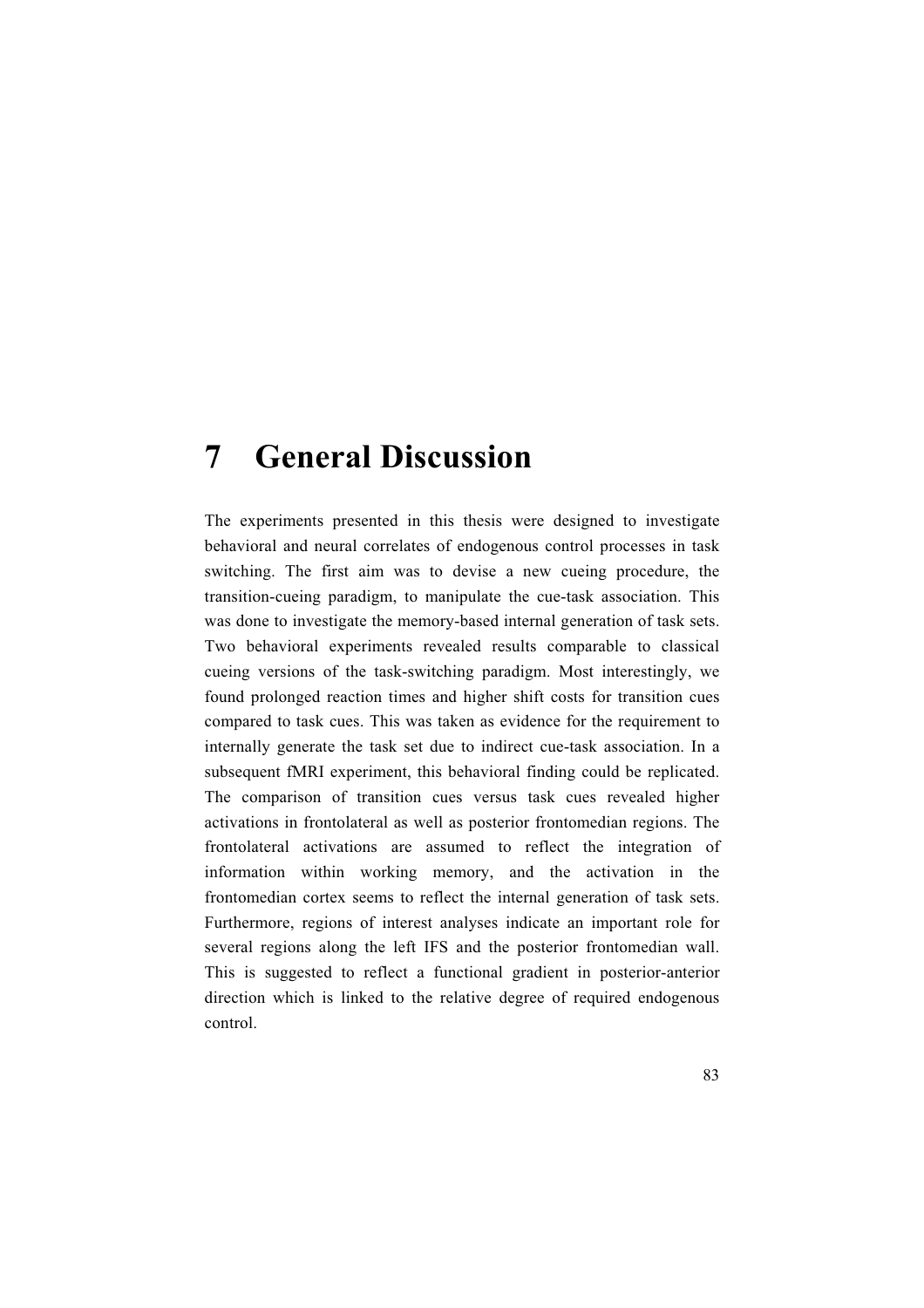The second aim of this thesis was to investigate neural correlates involved in the voluntary selection of task sets. In this context, we asked whether there are differences between choice and no-choice conditions. The results revealed activations within the anterior midcingulate cortex and the posterior parietal cortex for the choice conditions compared to the no-choice condition. No selection-specific differences between three and two choices could be found.

The General Discussion will focus on two remaining aspects of the presented data. The crucial findings of behavioral and imaging data of Empirical Section I will be integrated. Subsequently, endogenous control processes as revealed by fMRI Experiment 1 and 2 will be discussed in the light of recent theoretical frameworks about the functional architecture of the human PFC.

# **7.1 Integrating Behavioral and Neural Measures**

In cognitive neuroscience, it is common practice to infer the psychological structure of cognition from conjoint measures of behavior, e.g. reaction times, and brain activation, e.g. BOLD. This approach is especially interesting when developing a new experimental procedure as described in Empirical Section I. Furthermore, functional imaging can provide valuable insights into cognitive subprocesses which are otherwise not dissociable and detectable upon the reaction time data alone. This is especially interesting for experimental manipulations such as the cue-task association, because here several subprocesses are necessary to perform on indirect compared to direct associations.

In two behavioral experiments, a synthesis of two different procedures of the task-switching paradigm, called the transition-cueing paradigm, was tested. This allowed to investigate cue-locked task set retrieval without directly indicating the relevant task set. The results replicated the results of previous task-switching studies insofar as the unpredictable switching between two simple cognitive tasks resulted in large shift costs. Moreover,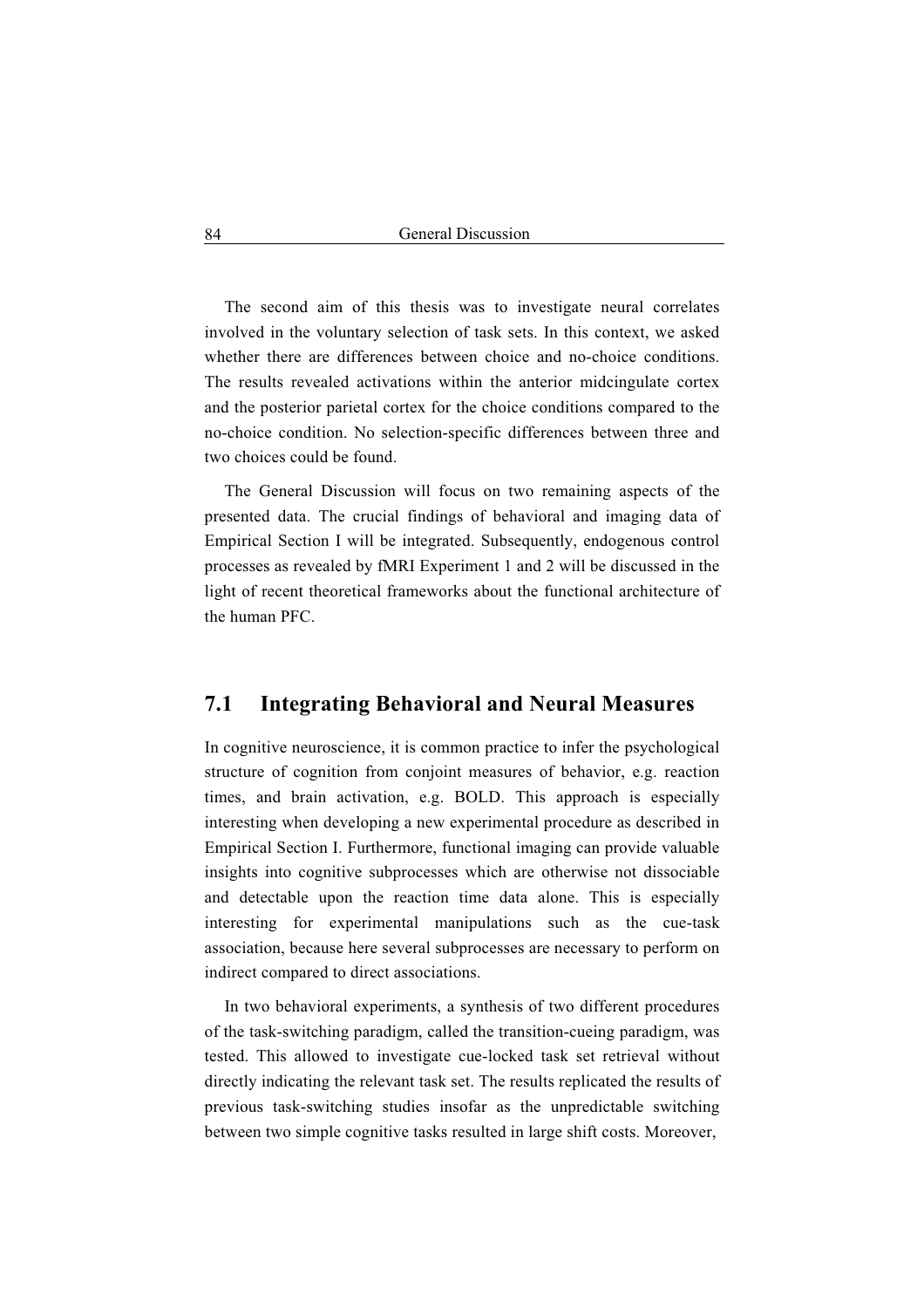the long CTI resulted in a strong preparation effect for both cue types in both experiments. Finally, in the second experiment a shift-specific preparation effect was found for both cue groups indicating the ability to reconfigure the cognitive system in advance for an upcoming task shift for both direct and indirect cue-task associations (Rogers & Monsell, 1995).

In general, the results obtained with the present studies using transition cues and task cues in one experimental session can be compared to studies using explicit task cues only. Thus, the findings support the idea that performance with transition cues can be compared to that with direct task cues. However, the crucial question of these experiments pertained to the investigation of the directness of the cue-task association. Transition cues indicate the upcoming task with reference to the preceding task. Thus, to activate the upcoming task set, participants need to maintain the identity of the preceding task in memory and integrate this information with the meaning of the current cue in order to determine the required task. It is evident that this kind of sequentially defined task cue differs markedly from the traditionally used task cues that directly indicate the task (see also Forstmann, Brass & Koch, 2006a). Direct task cues may lead to automatic activation of the associated task set (see also Koch, 2003; Koch & Allport, in press), whereas such direct stimulus-based automatic task-set activation is not possible when using transition cues. Interestingly, the behavioral results revealed prolonged RTs and higher shift costs for transition cues compared to task cues. This finding was interpreted to reflect the additional need to integrate different sources of information in working memory to internally generate the now relevant task set with indirect cuetask associations compared to direct cue-task associations.

In a subsequent fMRI experiment, we were interested in the neural correlates of the memory-based internal generation of task sets. Therefore, a highly comparable design to Behavioral Experiment 1 was chosen. Thus, the crucial manipulation pertained again to the comparison of both cue types. The fMRI results revealed higher activations in several frontal, parietal and subcortical areas for the transition cues compared to the task cues. Interestingly, a very similar network of activations was obtained in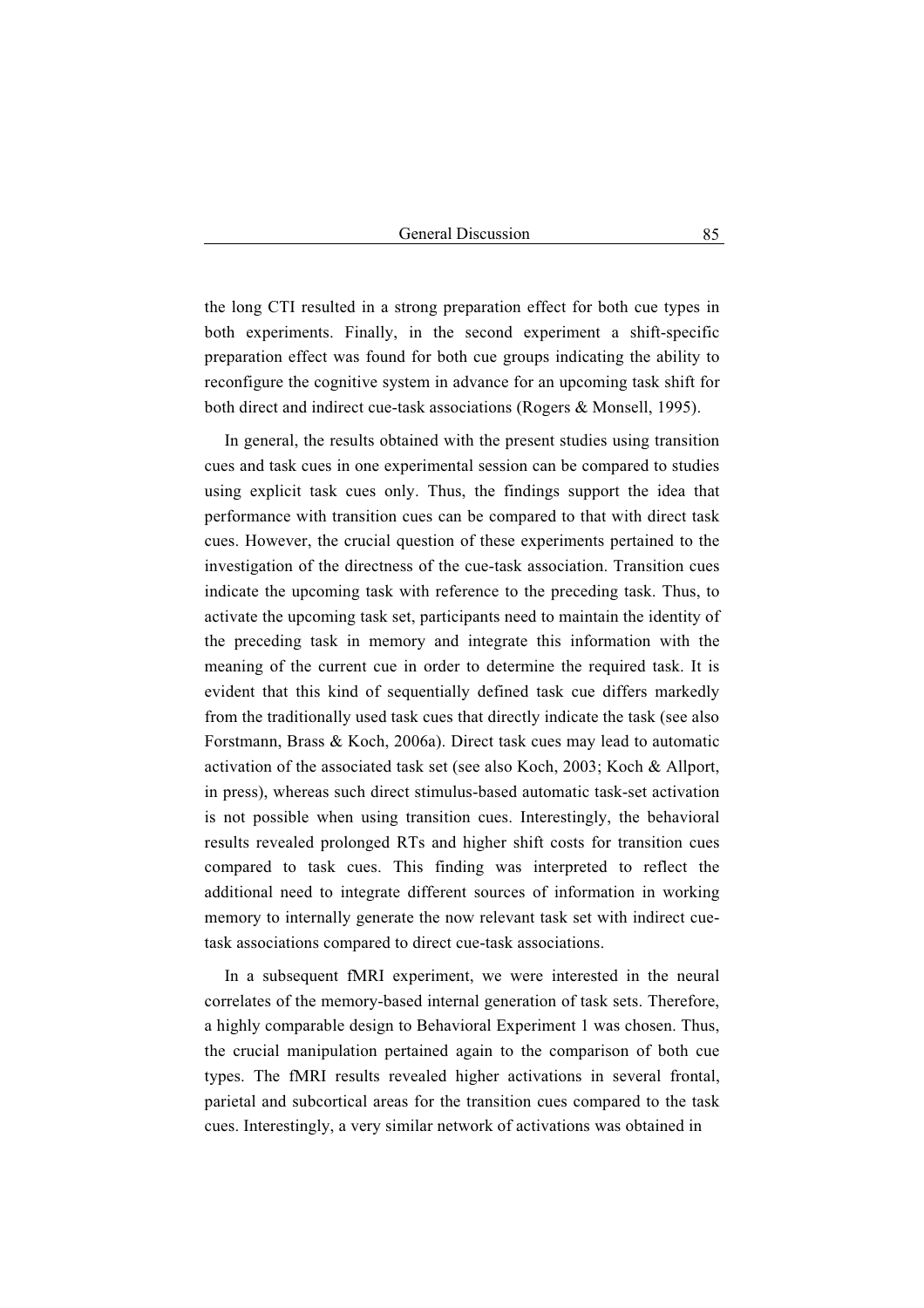studies using explicit task cues only (Brass & von Cramon, 2002; Ruge et al., 2005). Thus, it might be conceivable that the performance on both cue types is subserved by a comparable neural circuit which is activated more strongly for the performance on transition cues than on task cues. What does this finding reveal about the necessity to internally generate the task set with indirect cue-task associations indicated by the results of both behavioral experiments? A tentative explanation of the findings could be that transition cues do not require an additional generation process, but rather, a longer engagement of the same processes required for the performance on task cues. Evidence for such an explanation can be derived from the behavioral data pattern where the transition cues revealed prolonged RTs compared to the task cues. Hence, one might argue that systematic differences in response latencies between conditions contribute to the activation pattern in that they simply reflect a higher engagement rather than a novel process (see, e.g. Christoff et al., 2001; D´Esposito et al., 1997).

However, there are two arguments which make this explanation unlikely. Evidence for an additional process is, on the one hand, revealed by higher shift costs for transition cues compared to task cues reliably found in both behavioral experiments. Even though transition cues may require a higher memory-based retrieval demand compared to task cues, the higher shift costs for the former cue type cannot be explained by higher working-memory engagement. It is rather suggested that in switch trials, participants have to internally generate the now relevant task set due to the indirect cue-task association which is reflected in relatively higher shift costs for transition cues compared to task cues.

A second line of evidence for the assumption of an additional process required for the performance on transition cues comes from the neural data pattern. Even though a comparable cortical network was found for the transition cues compared to task cues, it is important to note that there are also differences in the localization of activations between studies using explicit task cues and fMRI Experiment 1 (see, e.g. Brass et al., 2005). The differences pertain to the extension of frontal activations on both the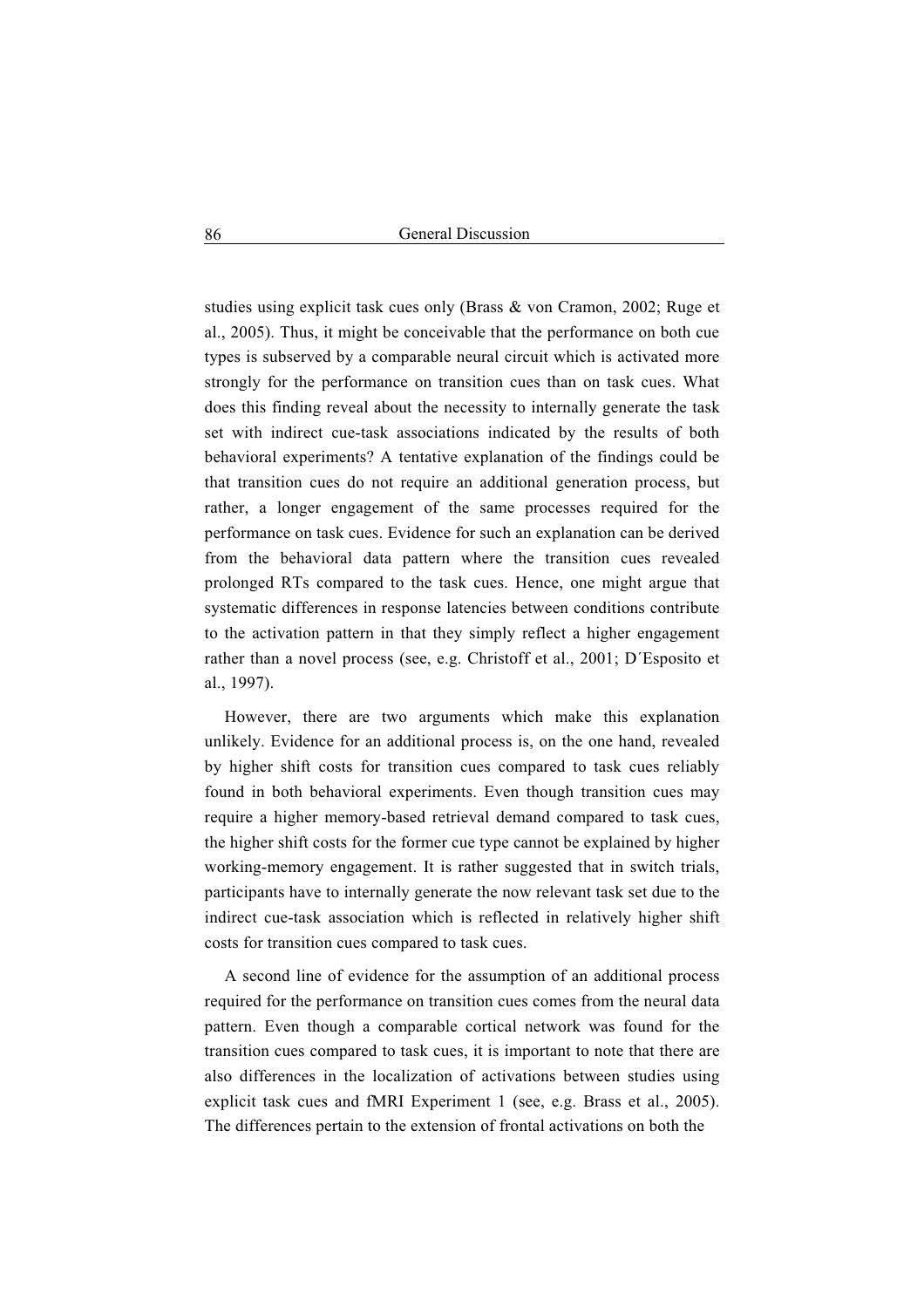frontolateral and frontomedian cortex in posterior-anterior direction. More specifically, the results revealed activations along the IFS as well as the posterior frontomedian wall (BA 8 bordering the pre-SMA) for the transition cues compared to the task cues.

Areas along the IFS, especially in the mid-MFG, have been associated with integration processes in working memory (see, e.g. Duncan & Owen, 2000; Fletcher & Henson, 2001). Moreover, activation within BA 8 has been shown in studies investigating the internal generation of synonyms (Nyberg et al., 2003), and uncertainty in decision making (Volz, Schubotz & von Cramon, 2004).

Thus, a tentative explanation for the present findings might be that the memory-based internal generation is subserved by both the frontolateral and frontomedian cortex. The former is believed to subserve the integration of information whereas the latter subserves the internal generation of task sets. Hence, both working-memory and the internal generation of task sets might reflect two sides of the same coin. In sum, both the behavioral and neural data of Empirical Section I provide evidence for sequential subprocesses relevant for the performance in less determined action contexts.

# **7.2 A Functional-Anatomical Framework of Endogenous Control Processes in Task Switching**

Several neuroimaging studies on cognitive control used the explicit taskcueing procedure in which a cue is directly associated with a task (Brass & von Cramon, 2002, 2004; Derrfuss, Brass & von Cramon, 2004; Dove et al., 2000; Kimberg et al., 2000; Luks et al., 2002; Ruge et al., 2004). However, what happens if the external cue is not directly indicating the relevant task set?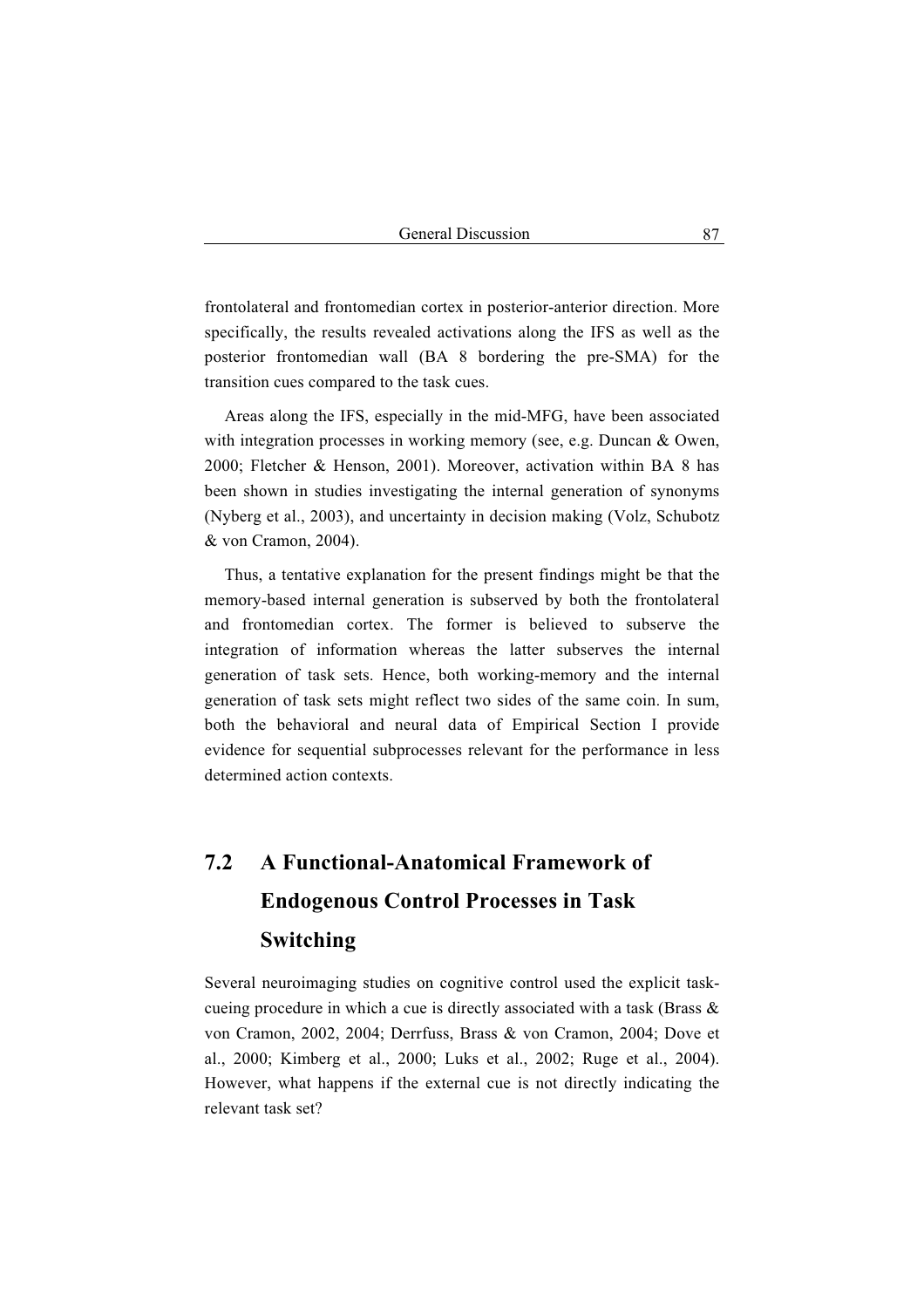The results of the fMRI experiment of Empricial Section I revealed extended activations along the IFS for the transition cue compared to the task cue. In fact, when comparing the present results with previous findings from task-cueing paradigms, it becomes evident that the pattern of the frontal activations usually found with task cues shifted in an anterior direction (see, e.g. Brass & von Cramon, 2002, 2004; Ruge et al., 2005). This finding was corroborated for both the frontolateral and the frontomedian wall.

Recently, several authors proposed a functional-anatomical gradient in the lateral PFC along a posterior-anterior dimension (Braver, Reynolds & Donaldson, 2003; Buckner, 2003; Christoff & Gabrieli, 2000; Dreher et al., 2002; Koechlin, Ody & Kouneiher, 2003). Evidence for a cytoarchitectonic gradient relies inter alia on studies conducted by Sanides (1962). However, the functional characterization of such a gradient remained open. Braver and colleagues (2003) suggested that the PFC might be organized according to the temporal duration of actively maintained representations, with the most anteriorly regions being recruited under conditions where active memory needs to be sustained.

Regarding the task-switching literature, Dreher et al. (2002) proposed a posterior-anterior axis as the task becomes more endogenously guided. In their study, anterior PFC activity was associated with improved performance under conditions where sustained endogenous preparation for task-switching could be achieved, i.e. when task switches were predictable across the block.

In Empricial Section I, the ROI x cue type interactions for the three frontolateral ROIs revealed a dominant role of the more anterior situated mid-MFG compared to the IFJ area for the integration of information in working memory compared to the directly cued task sets.

The results of fMRI Experiment 1 also revealed a dominant role of the anteriorly situated ROI in the posterior frontomedian wall (BA 8/pre-SMA) for the performance on the transition cues compared to the performance on task cues. This finding was interpreted to reflect the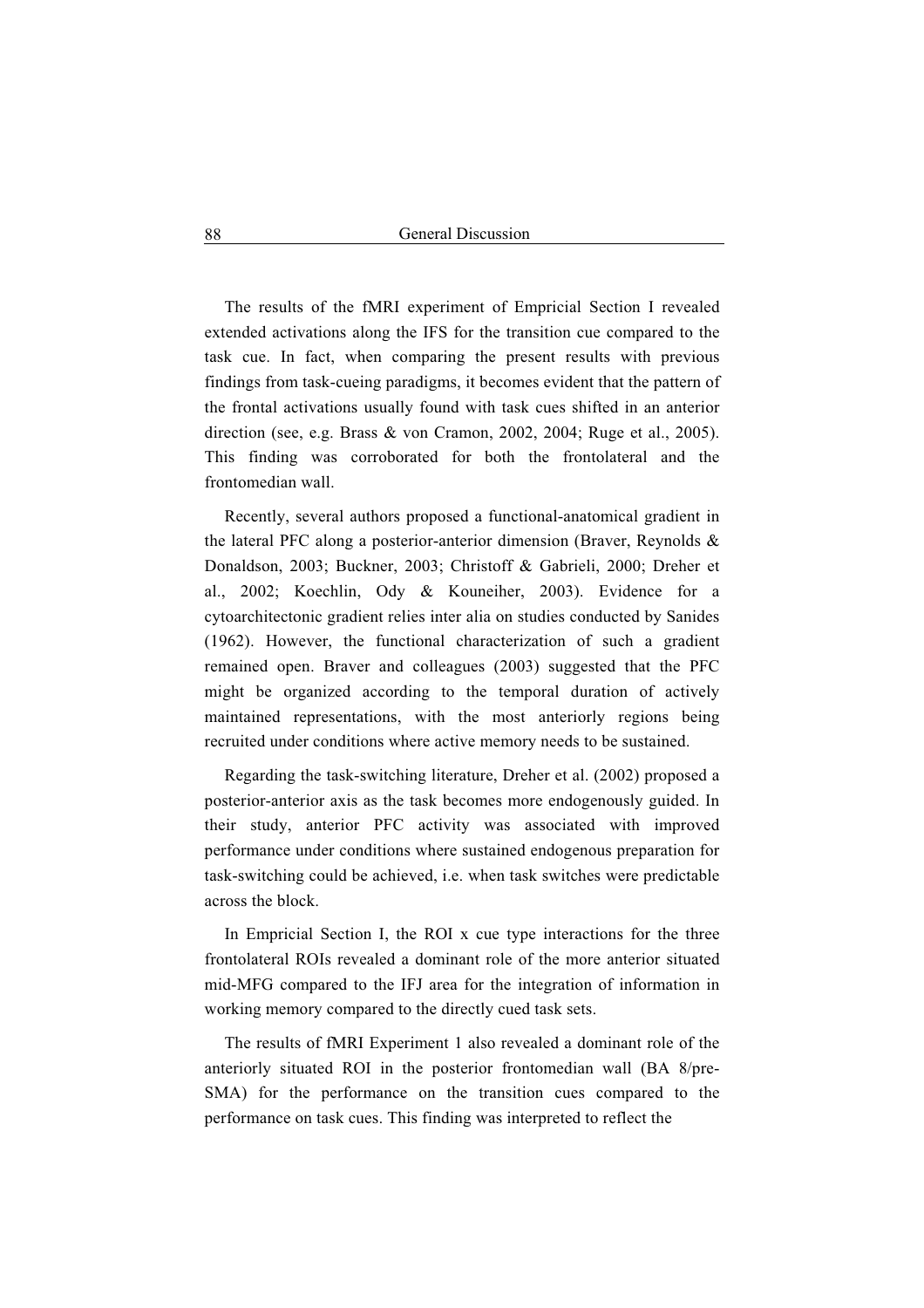internal generation of the task set due to the indirect cue-task association. In fact, previous task-switching studies revealed that the pre-SMA/SMA is involved in cue-related processing (see, e.g., Brass & von Cramon, 2002; Dove et al., 2000; Luks et al., 2002; Rushworth et al., 2002). Moreover, the pre-SMA is assumed to be important for the internal generation and preparation of motor activity (Lee, Chang, & Roh, 1999; Picard & Strick, 1996, 2003). With respect to the findings from fMRI Experiment 1, it is conceivable that a functional gradient from the pre-SMA into the rostrally situated BA 8 is elicited by the indirect cue-task association in which the external transition cue information does not determine the relevant task set. More specifically, the data provide evidence that in less determined action contexts a higher demand of endogenous control is required compared to directly cued task sets. A tentative explanation for a functional characterization of this posterior-anterior gradient in the PFC may be the complexity of relational integration of information in time (see, e.g., Koechlin et al., 2003). This is compatible with the view that in less determined action contexts, additional internally-guided subprocesses need to be carried out to establish goal-directed behavior.

However, what happens if the cue does not unequivocally instruct the participant what to do? One might argue that with indirect cue-task associations, the relevant task set is still determined by the experimental context. This was the reason for conducting fMRI Experiment 2, i.e. to investigate voluntarily initiated processes in task switching by letting participants choose the task by their own. Most importantly, this experimental manipulation reveals a higher ecological validity compared to previous task-switching studies in that many real life situations require the selection among different alternatives.

When participants could voluntarily select a task set, prefrontal activation was only found in the aMCC (see also Forstmann et al., 2006). This finding is in line with the results of recent fMRI studies investigating the voluntary selection of response sets (Walton, Devlin & Rushworth, 2005) and movements (Lau et al., 2004). Moreover, the results of fMRI Experiment 2 revealed no selection-specific difference between 3 and 2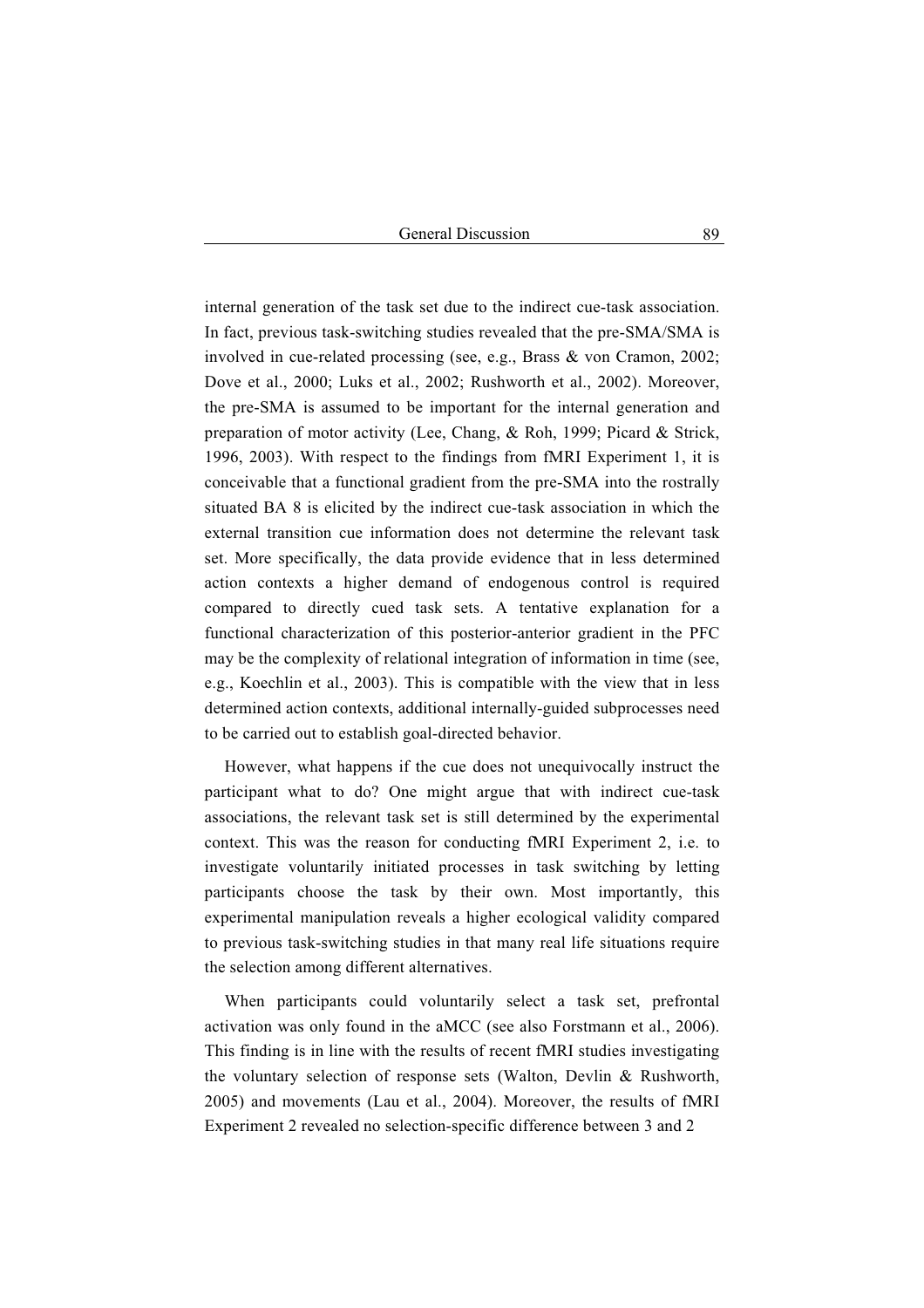choices. Thus, the activation in the aMCC might reflect the voluntary selection of task sets in an all-or-none manner.

In general, there is empirical evidence for an involvement of the MCC in willful acts (see, e.g., Frith et al., 1991; Zhu, 2004). Moreover, abnormal volition is encountered in e.g. depression, organic dementia, schizophrenia, and akinetic mutism (Zhu, 2004). Such disorders are characterized by inactivity, lack of ambitions, and a reduced motor and verbal output. In a recent study, Williams and colleagues (2004) reported on patients with obsessive compulsive disorder after surgical cingulotomy for the ablation of the dorsal portion of the midcingulate cortex but sparing the cingulate bundle. The results revealed that the dorsal portion of the MCC seems to play an essential role in the linkage of reward-related information with alternative actions. In fact, there is broad evidence for the MCC to play a crucial role for reward-based decision-making processes (see, e.g., Rushworth et al., 2004; Schall, Stuphorn & Brown, 2002). With respect to our fMRI Experiment 2, an activation was found in the anterior portion of the MCC although no reward was associated with voluntarily selecting a specific task set. A simple, yet straightforward answer is that the activation in the MCC reflects a 'willful' act in choosing between tasks without any explicit valence in making this choice. Thus, 'willful' acting and the anticipation of reward do not coincide in the present experiment compared to classical decision-making paradigms.

In conclusion, regarding former cueing versions, there might not only be a distinction in posterior-anterior direction along the frontolateral and posterior frontomedian cortex but also a lateral-medial distinction. The latter distinction refers to processes which are either externally determined by explicit environmental information like the updating of task representations (Brass et al., 2005), or internally initiated processes. As has been argued in the present thesis, these processes can either reflect the internal generation or the voluntary selection of task sets. Moreover, the assumption that internally initiated processes may be located in the frontomedian cortex is also corroborated by several studies where participants have to generate an action under limited or no constraints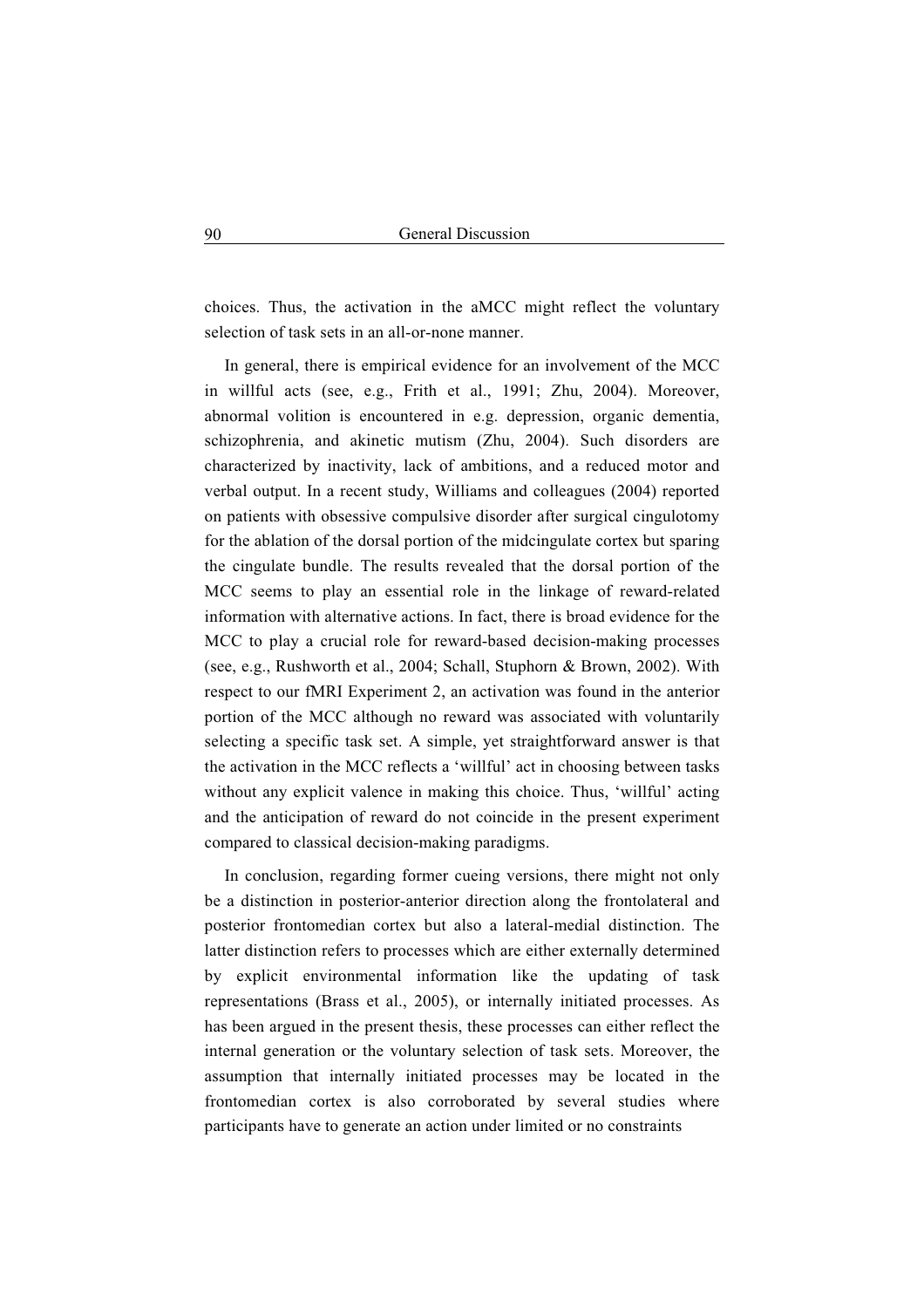(review by Posner & DiGirolamo, 1998; Carter, Botvinick & Cohen, 1999; Cunnington et al., 2002). In the end, there might be two distinctions, one in posterior-anterior direction (Koechlin, Ody & Kouneiher, 2003) and the other in lateral-medial direction, to account for the functional architecture of the human PFC.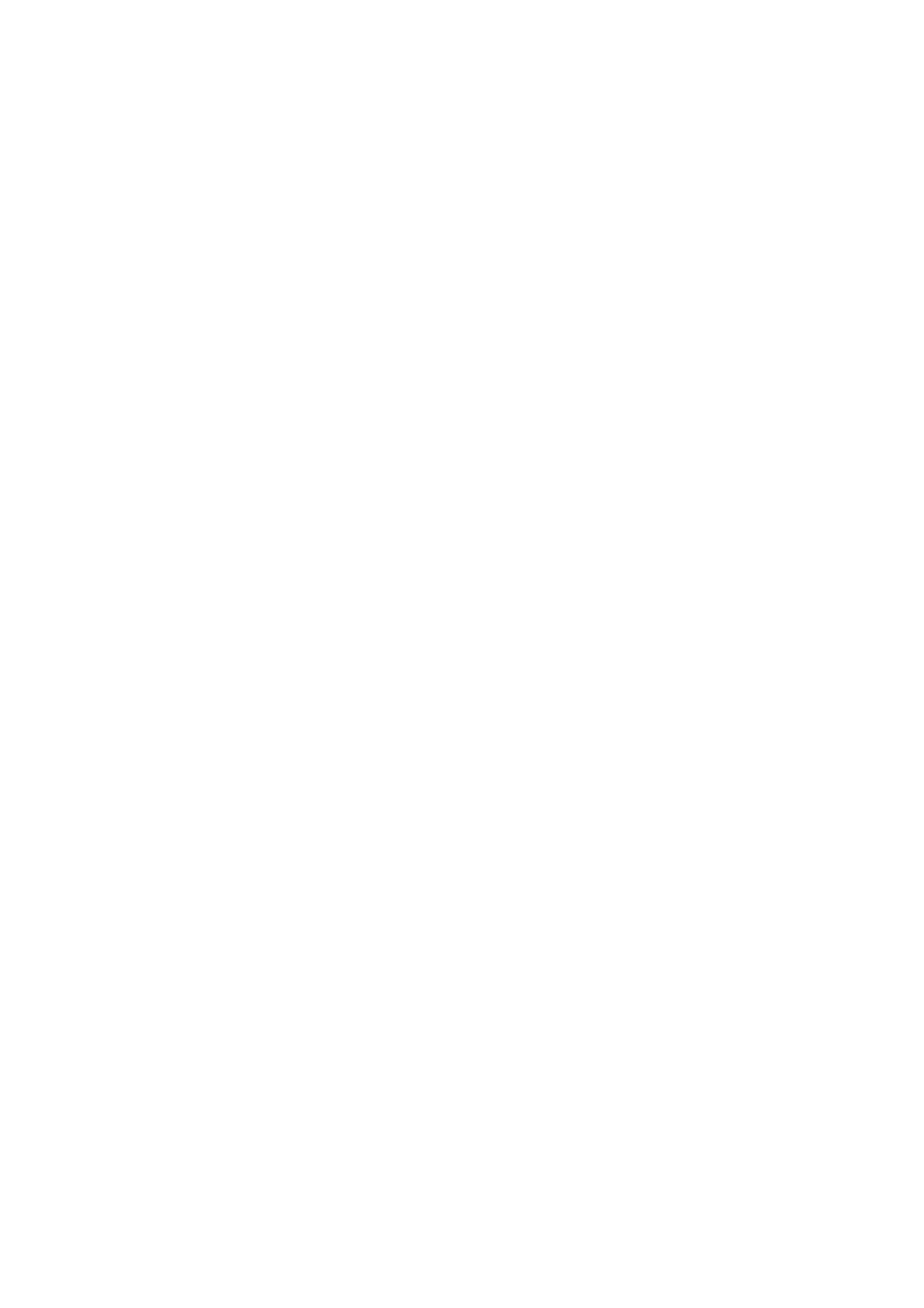# **References**

- Allport, A., Styles, E. A., & Hsieh, S. (1994). Shifting intentional set: Exploring the dynamic control of tasks. In C. Umiltá & M. Moscovitch (Eds.), *Attention and performance XV: Conscious and nonconscious information processing* (pp. 421-452). Cambridge, MA: MIT Press.
- Allport , A., & Wylie, G. (1999). Task-switching: Positive and negative priming of task-set. In G. W. Humphreys, J. Duncan, & A. M. Treisman (Eds.), *Attention, space and action: Studies in cognitive neuroscience* (pp. 273-296). Oxford: Oxford University Press.
- Allport, A., & Wylie, G. (2000). Task-Switching: stimulus-response bindings, and negative priming. In S. Monsell & J. S. Driver (Eds.), *Attention and performance XVIII: Control of cognitive processes* (pp. 35-70). Cambridge, MA: MIT Press.
- Altmann, E. M. (2004). The preparation effect in task switching: carryover of SOA. *Memory & Cognition, 32*, 153-163.
- Arrington, C. M., Altmann, E. A., & Carr, T. H. (2003). Tasks of a feather flock together: similarity effects in task switching. *Memory & Cognition, 31,* 781-789.
- Arrington, C. M., & Logan, G. D. (2004). The cost of a voluntary task switch. *Psychological Science*, *15*, 610-615.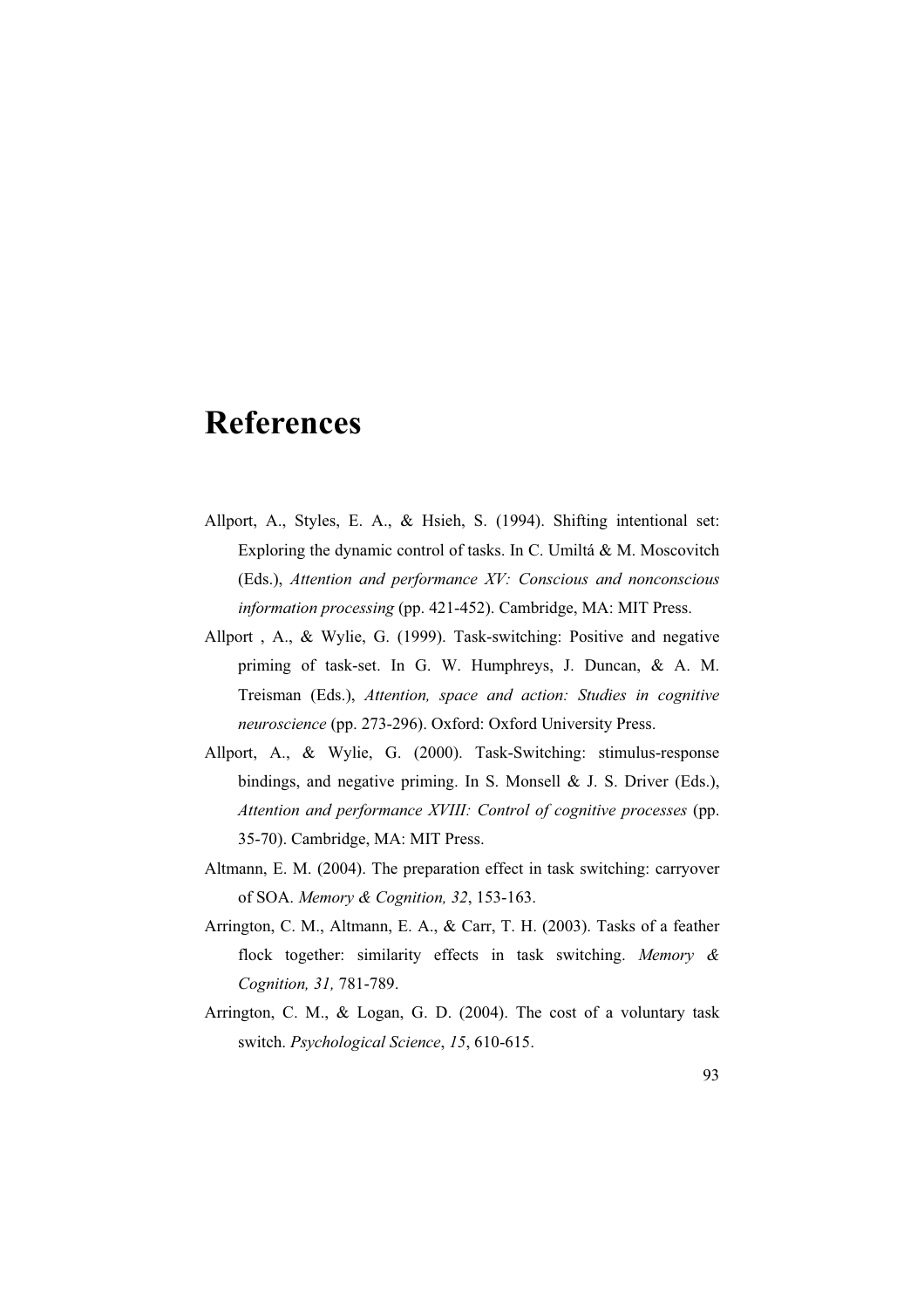- Baddeley, A. D., & Hitch, G. (1974). Working memory. In G. A. Bower (Ed.), *The psychology of learning and motivation* (pp. 47-89). New York: Academic Press.
- Baddeley, A. D. (1986). *Working memory*. Oxford: Oxford University Press.
- Baddeley, A. D. (2002). Fractionating the central executive. In D. T. Stuss & R. T. Knight (Eds.), *Principles of frontal lobe function* (pp. 246- 260). Oxford: Oxford University Press.
- Baddeley, A. (2003). Working memory: Looking back and looking forward. *Nature Reviews, 4*, 829-839.
- Botvinick, M. M., Nystrom, L. E., Fissell, K., Carter, C. S., & Cohen, J. D. (1999). Conflict monitoring versus selection-for-action in anterior cingulate cortex. *Nature, 402*, 179-181.
- Brass, M., & von Cramon, D. Y. (2002). The role of the frontal cortex in task preparation. *Cerebral Cortex, 12*, 908-914.
- Brass, M., & von Cramon, D. Y. (2004). Decomposing components of task preparation with functional MRI. *Journal of Cognitive Neuroscience, 16*, 609-620.
- Brass, M., Derrfuss, J., Forstmann, B., & von Cramon, D. Y. (2005). The role of the inferior frontal junction area in cognitive control. *Trends in Cognitive Sciences, 9,* 314-315.
- Brass, M., Ullsperger, M., Knoesche, T. R., von Cramon, D. Y., & Phillips, N. A. (2005a). Who comes first? The role of the prefrontal and parietal cortex in cognitive control. *Journal of Cognitive Neuroscience, 17*, 1367-1375.
- Braver, T. S., Reynolds, J. R., & Donaldson, D. I. (2003). Neural mechanisms of transient and sustained cognitive control during task switching. *Neuron, 39,* 713-726.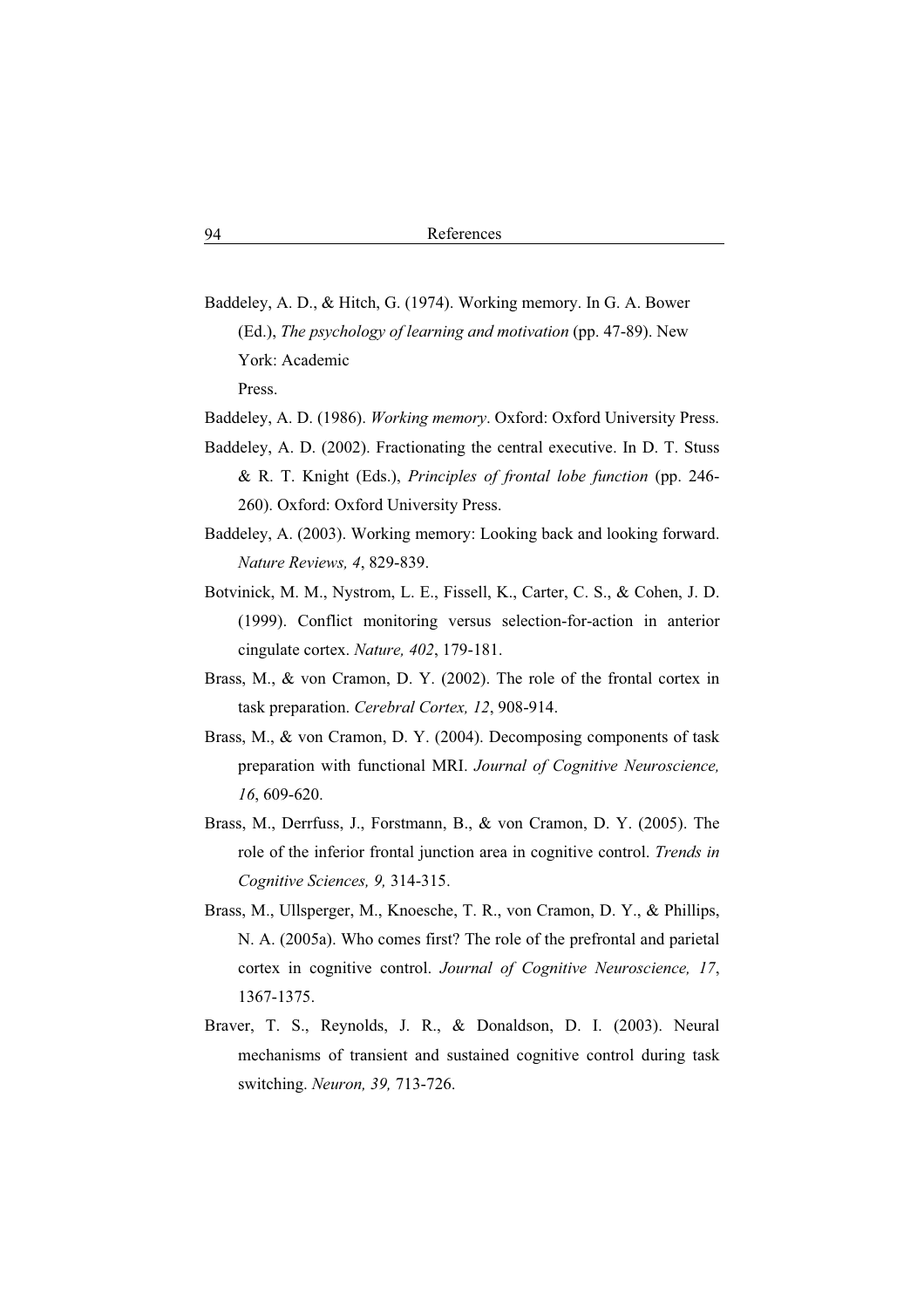- Brodmann, K. (1909). *Vergleichende Lokalisationslehre der Großhirnrinde in ihren Pinzipien dargestellt auf Grund des Zellenbaues.* Leipzig: Barth.
- Buckner, R. L. (2003). Functional-anatomic correlates of control processes in memory. *Journal of Neuroscience, 23,* 3999-4004.
- Burock, M. A., Buckner, R. L., Woldorff, M. G., Rosen, B. R., & Dale, A. M. (1998). Randomized event-related experimental designs allow for extremely rapid presentation rates using functional MRI. *NeuroReport, 9,* 3735-3739.
- Carter, C. S., Braver, T. S., Barch, D. M., Botvinick, M. M., Noll, D., & Cohen, J. D. (1998). Anterior cingulate cortex, error detection, and the online monitoring of performance. *Science, 280*, 747-749.
- Carter, C. S., Botvinick, M. M., & Cohen, J. D. (1999). The contribution of the anterior cingulate cortex to executive processes in cognition. *Reviews in Neurosciences, 10*, 49-57.
- Christoff, K., & Gabrieli, J. D. E. (2000). The frontopolar cortex and human cognition: evidence for a rostrocaudal hierarchical organization within the human prefrontal cortex. *Psychobiology, 28,* 168-186.
- Christoff, K., Prabhakaran, V., Dorfman, J., Zhao, Z., Kroger, J. K., Holyoak, K. J., & Gabrieli, J. D. (2001). Rostrolateral prefrontal cortex involvement in relational integration during reasoning. *Neuroimage, 14*, 1136-1149.
- Coles, M. G., Scheffers, M. K., & Holroyd, C. B. (2001). Why is there an ERN/Ne on correct trials? Response representations, stimulus-related components, and the theory of error-processing. *Biological Psychology, 56*, 173-189.
- Corbetta, M., Kincade, J. M., Ollinger, J. M., McAvoy, M. P., & Shulman, G. L. (2000). Voluntary orienting is dissociated from target detection in human posterior parietal cortex. *Nature Neuroscience, 3,* 292-297.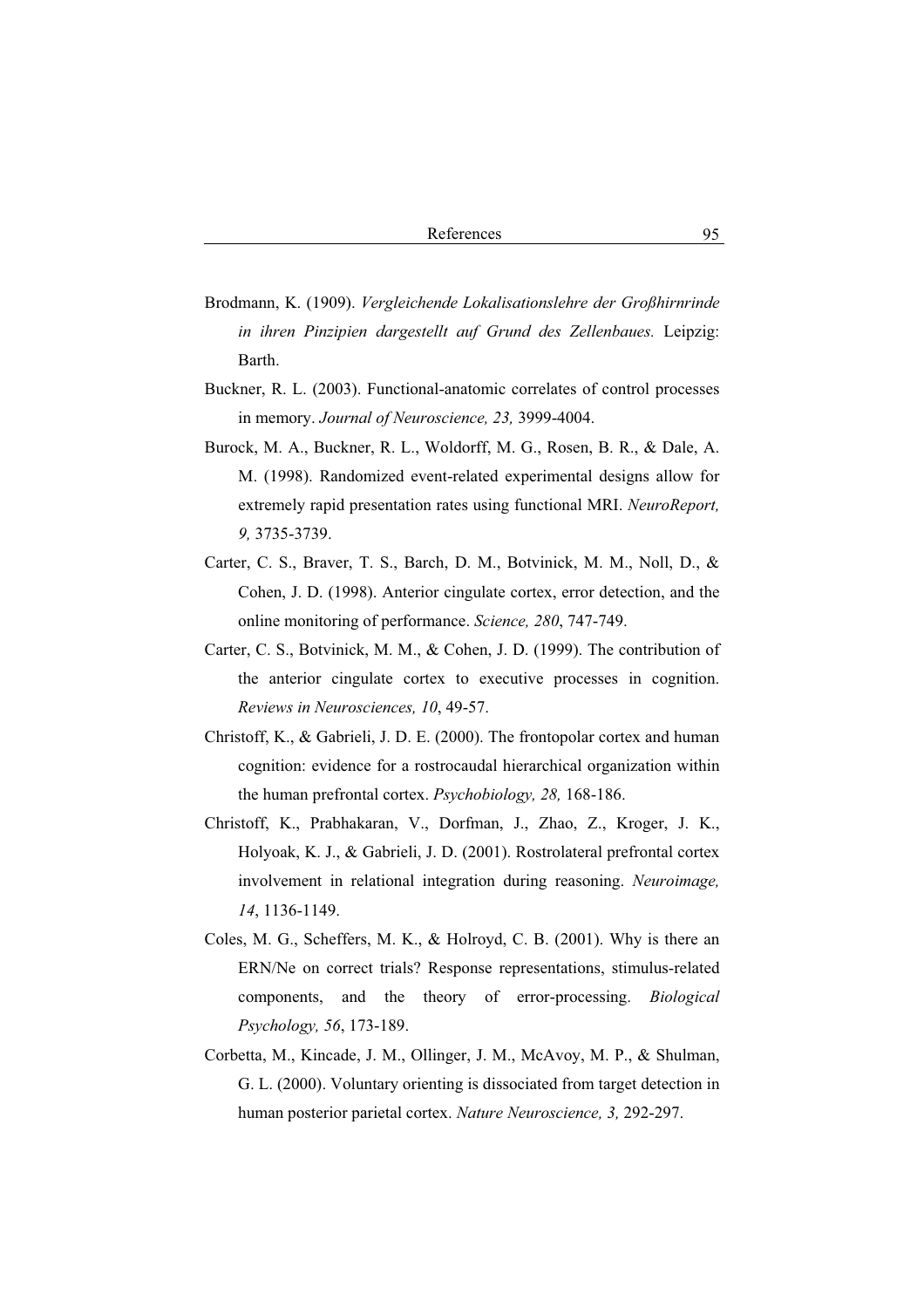- Corbetta, M., & Shulman, G. L. (2002). Control of goal-directed and stimulus-driven attention in the brain. Nature Reviews Neuroscience, 3, 201-215.
- Cunnington, R., Windischberger, C., Deecke, L, & Moser, E. (2002). The preparation and execution of self-initiated and externally-triggered movement: a study of event-related fMRI. *Neuroimage, 15*, 373-385.
- D'Esposito, M., Zarahn, E., Aguirre, G. K., Shin, R. K., Auerbach, P., & Detre, J. A. (1997). The effect of pacing of experimental stimuli on observed functional MRI activity. *Neuroimage, 6*, 113-121.
- D´Esposito, M., Postle, B. R., Ballard, D., & Lease, J. (1999). Maintenance versus manipulation of information held in working memory: an eventrelated fMRI study. *Brain and Cognition, 41,* 66-86.
- Derrfuss, J., Brass, M., & von Cramon, D. Y. (2004). Cognitive control in the posterior frontolateral cortex: evidence from common activations in task coordination, interference control, and working memory. *Neuroimage, 23,* 604-612.
- Derrfuss, J., Brass, M., Neumann, J., & von Cramon, D. Y. (2005). Involvement of the inferior frontal junction in cognitive control: metaanalyses of switching and Stroop studies. *Human Brain Mapping, 25*, 22-34.
- Dove, A., Pollmann, S., Schubert, T., Wiggins, C. J., & von Cramon, D. Y. (2000). Prefrontal cortex activation in task switching: an event-related fMRI study. *Brain Research Cognitive Brain Research, 9*, 103-109.
- Dreher, J. C., Koechlin, E., Ali, S. O., & Grafman, J. (2002). The roles of timing and task order during task switching. *Neuroimage, 17,* 95-109.
- Dreisbach, G., Haider, H., & Kluwe, R. H. (2002). Preparatory processes in the task-switching paradigm: evidence from the use of probability cues. *Journal of Experimental Psychology: Learning, Memory & Cognition, 28*, 468-483.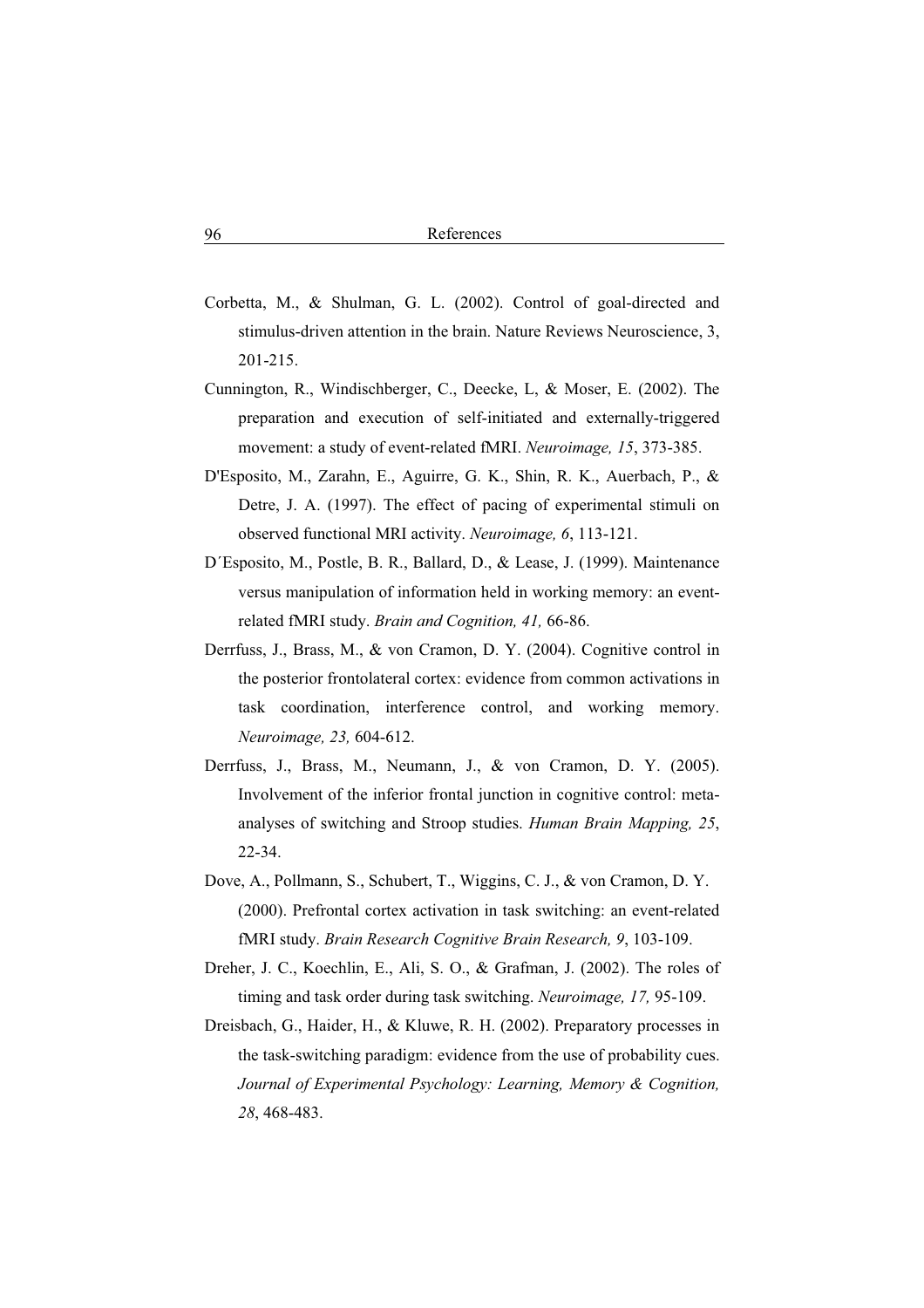- Duncan, J., & Owen, A. M. (2000). Common regions of the human frontal lobe recruited by diverse cognitive demands. *Trends in Neuroscience, 23,* 475-483.
- Fagot, C. (1994). *Chronometric investigations of task switching*. Unpublished Ph.D. Thesis, University of California, San Diego.
- Falkenstein, M., Hoormann, J., Christ, S., & Hohnsbein, J. (2000). ERP components on reaction errors and their functional significance: a tutorial. *Biological Psychology, 51,* 87-107.
- Fletcher, P. C., & Henson, R. N. A. (2001). Frontal lobes and human memory-Insights from functional neuroimaging. *Brain, 124,* 849-881.
- Fink, G. R., Dolan, R. J., Halligan, P. W., Marshall, J. C., & Frith, C. D. (1997). Space-based and object-based visual attention: shared and specific neural domains. *Brain, 120*, 2013-2028.
- Forman, S. D., Cohen, J. D., Fitzgerald, M., Eddy, W. F., Mintun, M. A., & Noll, D. C. (1995). Improved assessment of significant activation in functional magnetic resonance imaging (fMRI): use of a cluster-size threshold. *Magnetic Resonance in Medicine, 33,* 636-647.
- Forstmann, B. U., Brass, M., Koch, I., & von Cramon, D. Y. (2005). Internally generated and directly cued task sets: an investigation with fMRI. *Neuropsychologia, 43,* 943-952.
- Forstmann, B. U., Brass, M., Koch, I., & von Cramon, D.Y. (2006). Voluntary selection of task sets revealed by functional magnetic resonance imaging. *Journal of Cognitive Neuroscience, 18,* 388-398.
- Forstmann, B. U., Brass, M., & Koch, I. (2006a). Methodological and empirical issues when dissociating cue-related from task-related processes in the explicit task-cuing procedure. *Psychological Research, 6,* 1-8.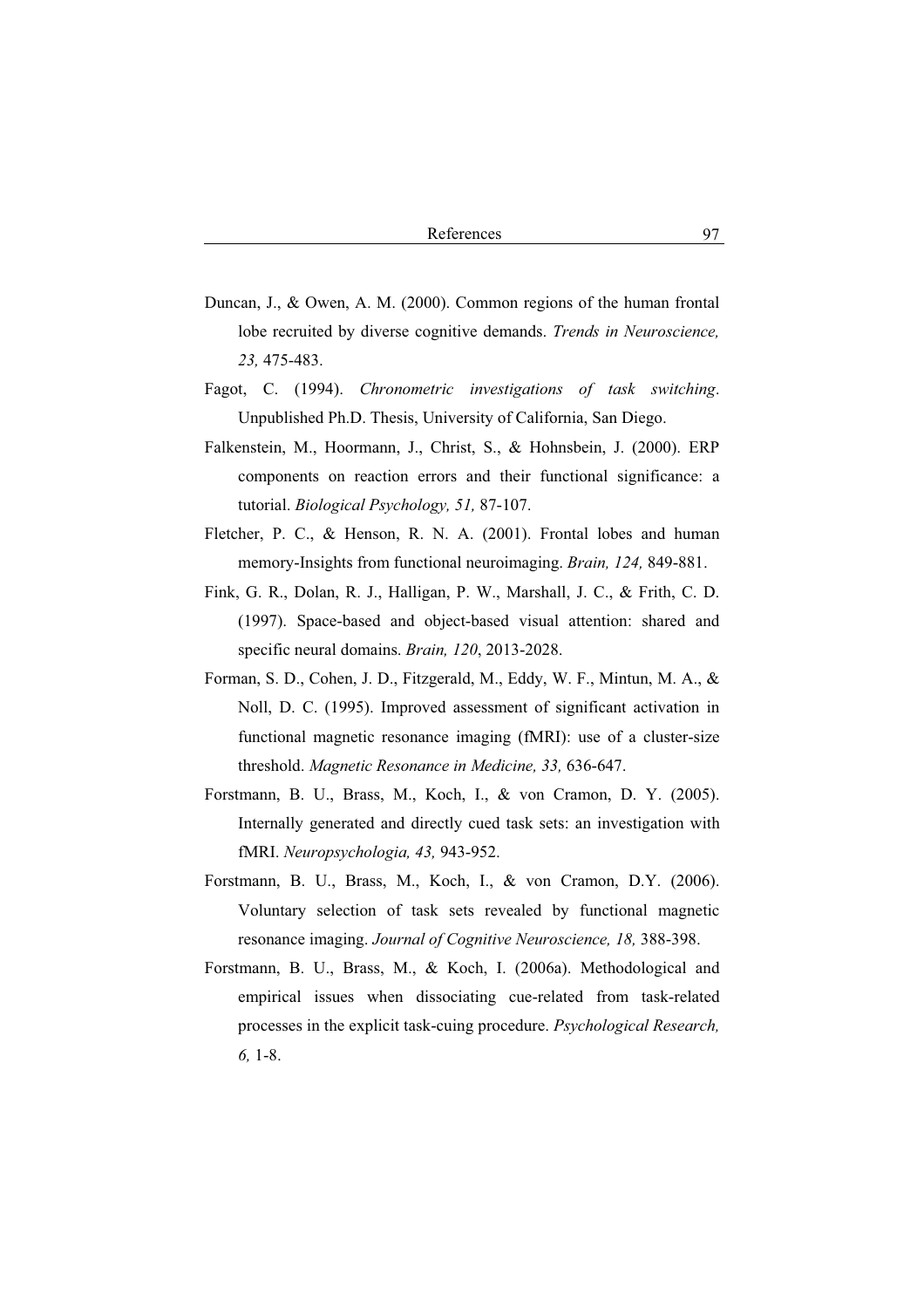- Friston, K. J., Holmes, A. P., Poline, J. B., Grasby, P. J., Williams, S. C., Frackowiak, R. S., & Turner, R. (1995). Analysis of fMRI time-series revisited. *Neuroimage, 2*, 45-53.
- Friston, K. J., Fletcher, P., Josephs, O., Holmes, A., Rugg, M. D., & Turner, R. (1998). Event-related fMRI: characterizing differential responses. *Neuroimage, 7*, 30-40.
- Frith, C. D., Friston, K., Liddle, P. F., & Frackowiak, R. S. (1991). Willed action and the prefrontal cortex in man: a study with PET. *Proceedings of the Royal Society London Series B Biological Science, 244,* 241-246.
- Frith, C., & Dolan, R. (1996). The role of the prefrontal cortex in higher cognitive functions. *Brain Research Cognitive Brain Research, 5,* 175- 181.
- Fuster, J. (2004). Upper processing stages of the perception-action cycle. *Trends in Cognitive Sciences, 8,* 143-145.
- Goel, V., & Dolan, R. J. (2000). Anatomical segregation of component processes in an inductive inference task. *Journal of Cognitive Neuroscience, 12,* 110-119.
- Gopher, D., Armony, L., & Greenshpan, Y. (2000). Switching tasks and attention policies. *Journal of Experimental Psychology: General, 129,* 308-339.
- Goschke, T. (2000). Intentional reconfiguration and involuntary persistence in task set switching. In S. Monsell & J. S. Driver (Eds.), *Attention and performance XVII. Control of cognitive processes.* Cambridge, MA: MIT Press.
- Harless, E. (1861). Der Apparat des Willens. *Zeitschrift fuer Philosophie und philosophische Kritik, 38,* 50-73.
- Hommel, B., Ridderinkhof, K. R., & Theeuwes, J. (Eds.) (2002). Cognitive control of attention and action. *Special issue of Psychological Research, 66,* Issue 4.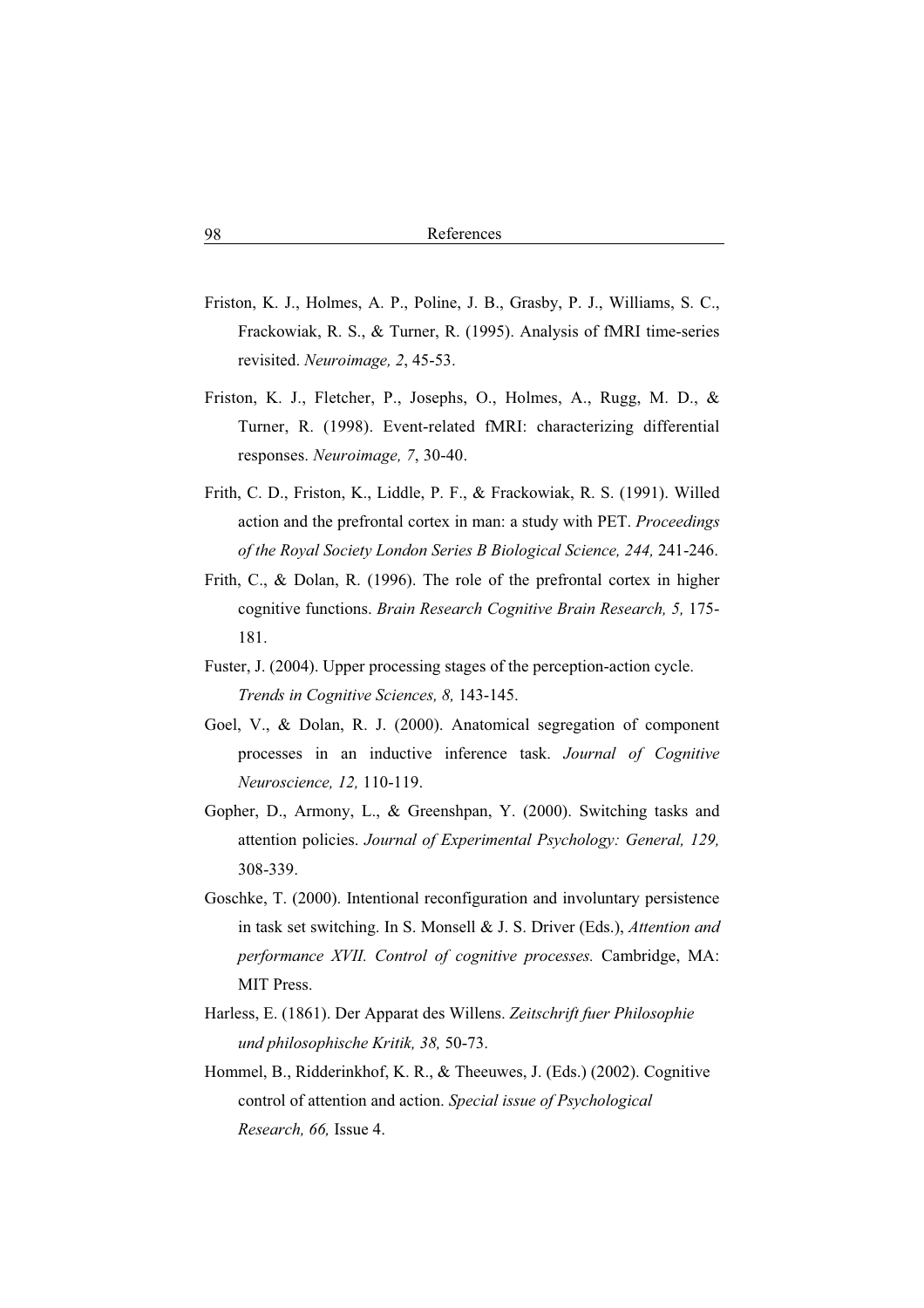- Jacoby, L. L. (1991). A process dissociation framework: Separating automatic from intentional uses of memory. *Journal of Memory and Language, 30,* 513-541.
- Jahanshahi, M., & Haggard, P. (1998). Willed action and its impairment. *Cognitive Neuropsychology, 15*, 483-533.
- James, W. (1890). *The principles of psychology, Vol. 2.* Cambridge, MA: Harvard University Press.
- Jersild, A.T. (1927). Mental set and shift. *Archives of Psychology* (whole No. 89).
- Jungermann, H., Pfister, H. R., & Fischer, K. (1998). *Die Psychologie der Entscheidung*. Heidelberg, Spektrum Akademischer Verlag GmbH.
- Kastner, S., Pinsk, M. A., De Weerd, P., Desimone, R., & Ungerleider, L. G. (1999). Increased activity in human visual cortex during directed attention in the absence of visual stimulation. *Neuron, 22,* 751-761.
- Kimberg, D. Y., Aguirre, G. K., & D'Esposito, M. (2000). Modulation of task-related neural activity in task-switching: an fMRI study. *Brain Research Cognitive Brain Research, 10,* 189-196.
- Koch, I. (2001). Automatic and intentional activation of task sets. *Journal of Experimental Psychology: Learning, Memory and Cognition, 27,* 1-16.
- Koch, I. (2003). The role of external cues for endogenous advance reconfiguration in task switching. *Psychonomic Bulletin & Review, 10,* 488-492.
- Koch, I., Ruge, H., Brass, M., Rubin, O., Meiran, N., & Prinz, W. (2003a). Equivalence of cognitive processes in brain imaging and behavioral studies: evidence from task switching. *Neuroimage, 20*, 572-577.
- Koch, I. (2005). Sequential task predictability in task switching. *Psychonomic Bulletin & Reviews, 12,* 107-112.
- Koch, I. & Allport, A. (in press). Cue-based preparation and stimulus-based priming of tasks in task switching. *Memory & Cognition.*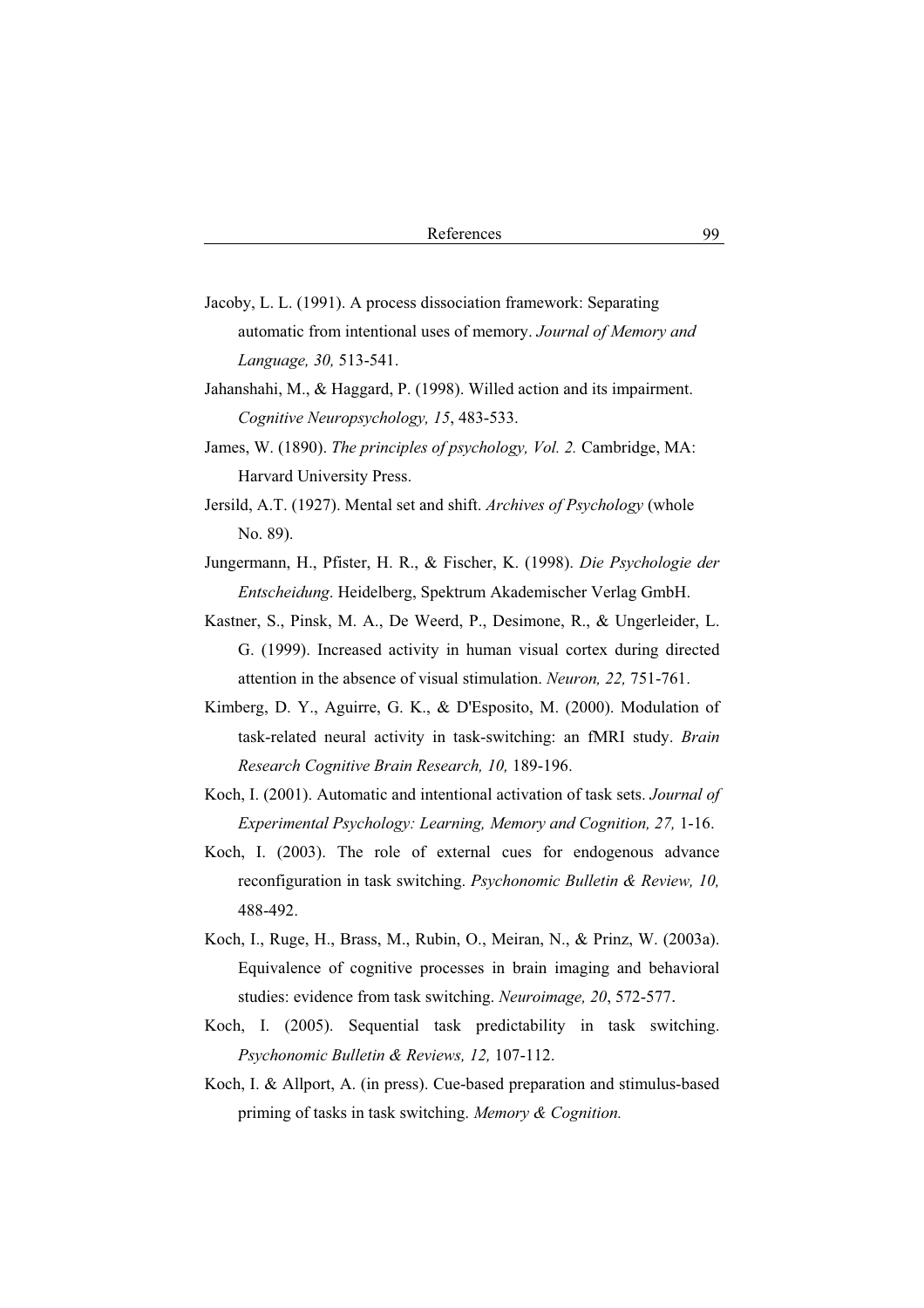- Koechlin, E., Basso, G., Pietrini, P., Panzer, S., & Grafman, J. (1999). The role of the anterior prefrontal cortex in human cognition*. Nature, 399,* 148-151.
- Koechlin, E., Ody, C., & Kouneiher, F. (2003). The architecture of cognitive control in the human prefrontal cortex. *Science, 302,* 1181- 1185.
- Konishi, S., Hayashi, T., Uchida, I., Kikyo, H., Takahashi, E., & Miyashita, Y. (2002). Hemispheric asymmetry in human lateral prefrontal cortex during cognitive set shifting. *Proceedings of the National Academy of Sciences of the USA, 9,* 7803-7908.
- Kray, J., & Lindenberger, U. (2000). Adult age differences in task switching. *Psychology of Aging, 15*, 126-147.
- Lau, H. C., Rogers, R. D., Ramnani, N., & Passingham, R. E. (2004). Willed action and attention to the selection of action. *Neuroimage, 21,*  1407-1415.
- Lee, K.-M., Chang, K.-H., & Roh, J.-K. (1999). Subregions within the supplementary motor area activated at different stages of movement preparation and execution. *Neuroimage, 9,* 117-123.
- Logan, G. D., & Gordon, R. D. (2001). Executive control of visual attention in dual-task situations. *Psychological Review, 108,* 393-434.
- Logan, G. D., & Bundesen, C. (2003). Clever homunculus: is there an endogenous act of control in the explicit task-cuing procedure? *Journal of Experimental Psychology: Human Perception & Performance, 29,* 575-599.
- Logan, G. D., & Bundesen, C. (2004). Very clever homunculus: Compound stimulus strategies for the explicit task cuing procedure. *Psychonomic Bulletin & Review, 11,* 832-840.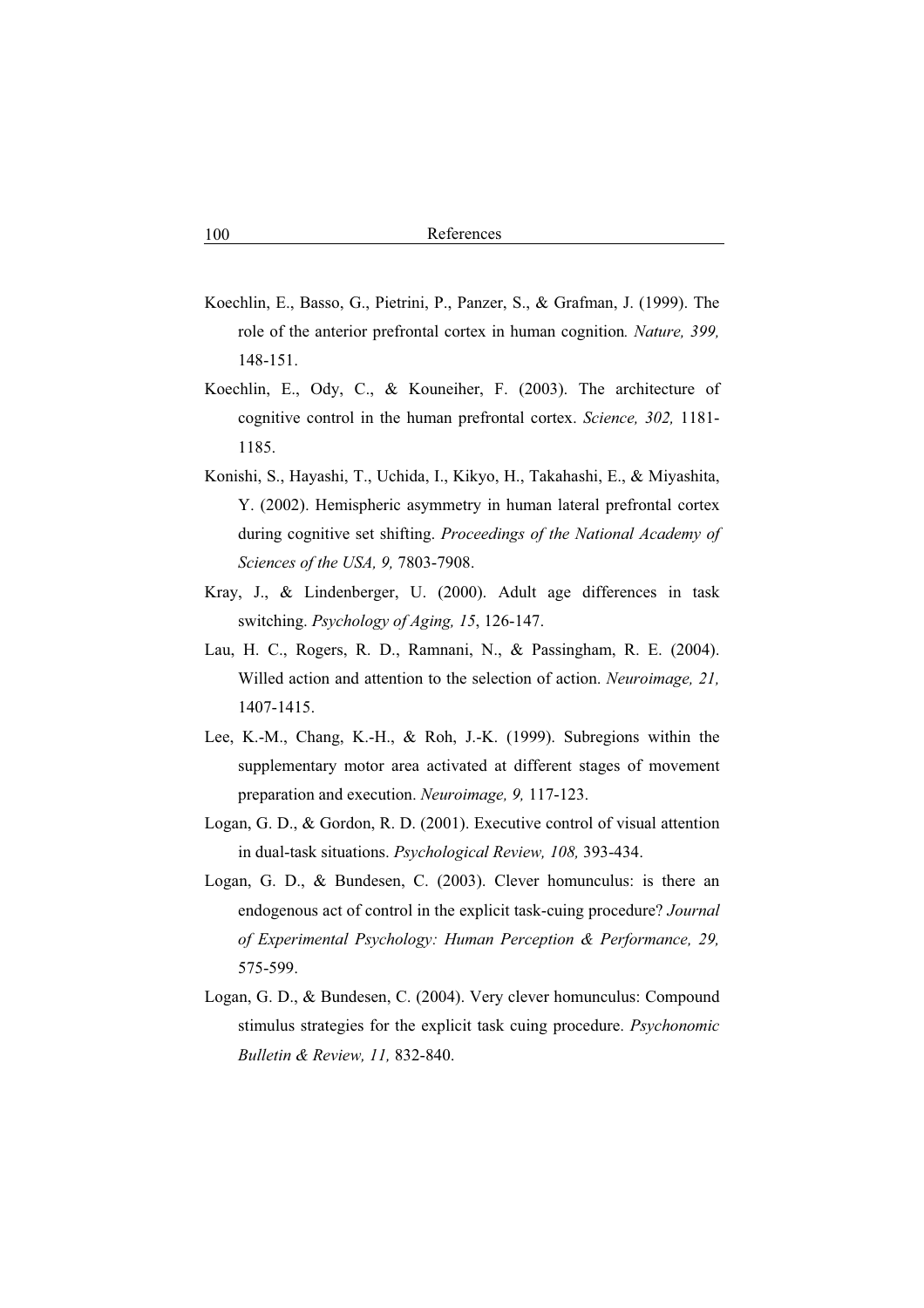- Lohmann, G., Mueller, K., Bosch, V., Mentzel, H., Hessler, S., Chen, L., Zysset, S., & von Cramon, D. Y. (2001). Lipsia - A new software system for the evaluation of functional magnetic resonance images of the human brain. *Computerized Medical Imaging and Graphics, 25,*  449-457.
- Luks, T. L., Simpson, G. V., Feiwell, R. J., & Miller, W. J. (2002). Evidence for anterior cingulate cortex involvement in monitoring preparatory attentional set. *Neuroimage, 17,* 792-802.
- Mayr, U., & Kliegl, R. (2000). Task-Set Switching and Long-Term Memory Retrieval. *Journal of Experimental Psychology: Learning, Memory & Cognition, 26,* 1124-1140.
- Mayr, U., & Keele, S. W. (2000a). Changing internal constraints on action: the role of backward inhibition. *Journal of Experimental Psychology: General, 129,* 4-26.
- Mayr, U., & Kliegl, R. (2003). Differential effects of cue changes and task changes on task-set selection costs. *Journal of Experimental Psychology: Learning, Memory & Cognition, 29,* 362-372.
- Meiran, N. (1996). Reconfiguration of processing mode prior to task performance. *Journal of Experimental Psychology: Learning, Memory & Cognition, 22,* 1423-1442.
- Meiran, N., Chorev, Z., & Sapir, A. (2000). Component processes in task switching. *Cognitive Psychology, 41,* 211-253.
- Meiran, N. (2000a). Modelling cognitive control in task-switching. *Psychological Research, 63,* 234-249.
- Meiran, N. (2000b). Reconfiguration of stimulus task sets and response task sets during task switching. In S. Monsell & J. Driver (Eds.), *Attention and Performance XVIII: Control of cognitive processes* (pp. 377-399). Cambridge, MA: MIT Press.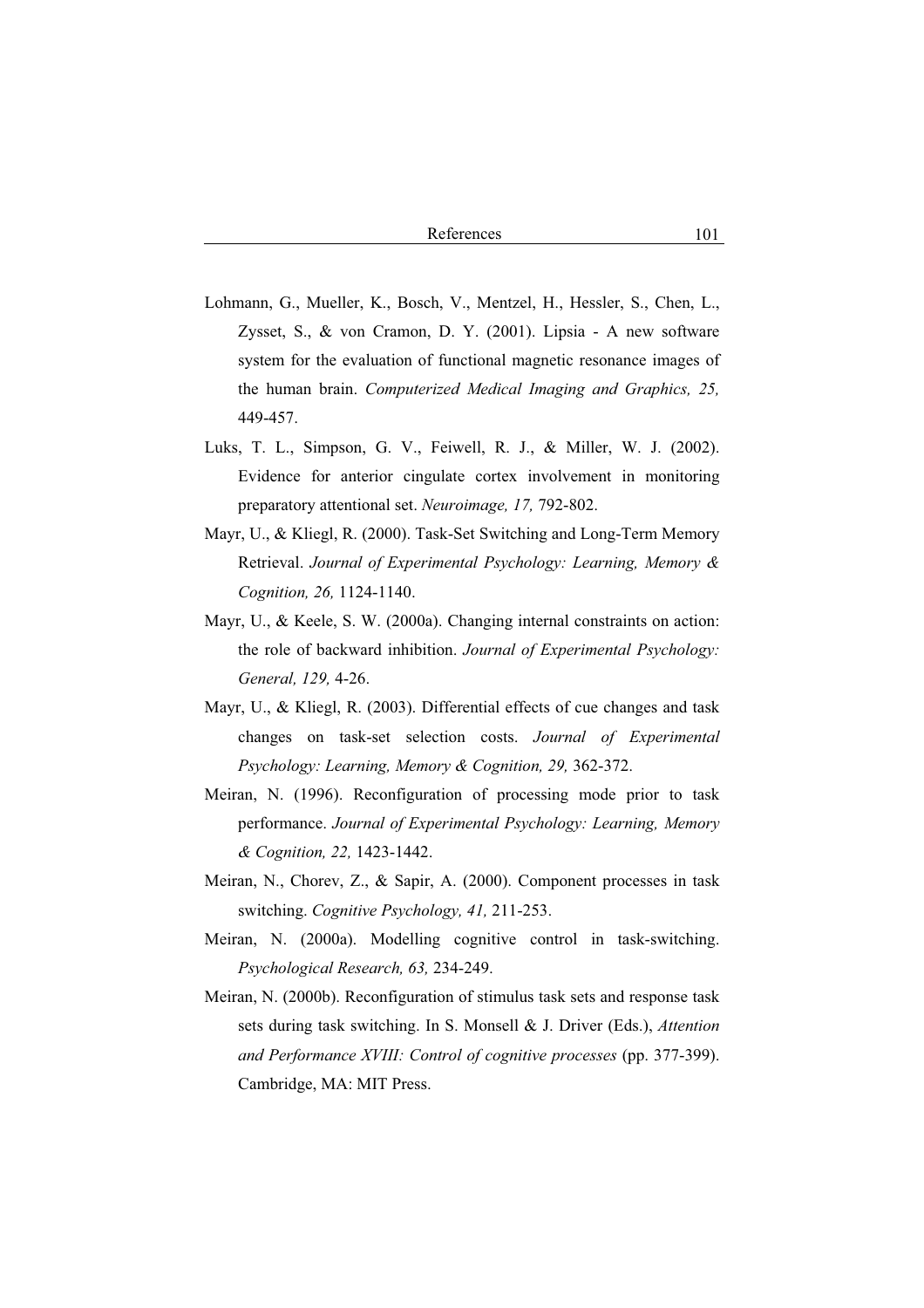- Miezin, F. M., Maccotta, L., Ollinger, J. M, Petersen, S. E., & Buckner (2000). Characterizing the hemodynamic response: effects of presentation rate, sampling procedure, and the possibility of ordering brain activity based on relative timing. *Neuroimage, 11,* 735-759.
- Miller, E. K., & Cohen, J. D. (2001). An integrative theory of prefrontal cortex function. *Annual Review of Neuroscience, 24,* 167-202.
- Miyake, A., Friedman, N. P., Rettinger, D. A., Shah, P., & Hegarty, M. (2001). How are visuospatial working memory, executive functioning, and spatial abilities related? A latent-variable analysis. *Journal Experimental Psychology: General, 130,* 621-640.
- Monchi, O., Petrides, M., Petre, V., Worsley, K., & Dagher, A. (2001). Wisconsin card sorting revisited: distinct neural circuits participating in different stages of the task identified by event-related functional magnetic resonance imaging. *Journal of Neuroscience, 21,* 7722-7741.
- Monsell, S. (1996). Control of mental processes. In V. Bruce (Ed.), *Unsolved mysteries of the mind* (pp. 93-148). Hove, UK: Erlbaum/Taylor and Francis.
- Monsell, S., & Driver, J. (Eds.). (2000). *Control of cognitive processes*. Cambridge: MIT Press.
- Monsell, S. (2003). Task switching. *Trends of Cognitive Science, 7,* 134- 140.
- Nagahama, Y., Okada, T., Katsumi, Y., Hayashi, T., Yamauchi, H., Oyanagi, C., Konishi, J. Fukuyama, H., & Shibasaki, H. (2001). Dissociable mechanisms of attentional control within the human prefrontal cortex. *Cerebral Cortex, 11,* 85-92.
- Nobre, A. C., Sebestyen, G. N., Gitelman, D. R., Mesulam, M. M., Frackowiak, R. S., & Frith, C. D. (1997). Functional localization of the system for visuospatial attention using positron emission tomography. *Brain, 120,* 515-533.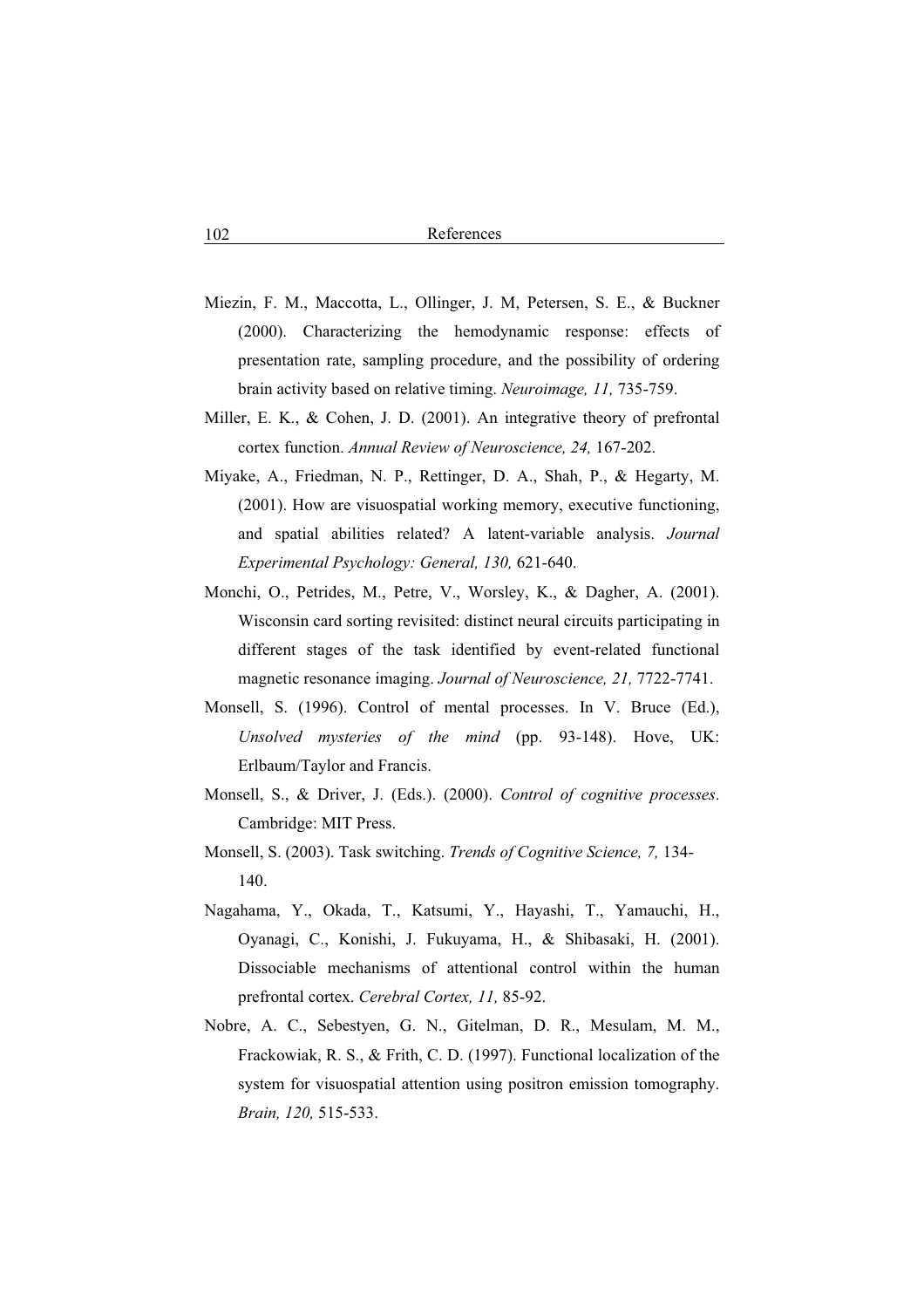- Norman, D. A., & Shallice, T. (1986). Attention to action: willed and automatic control of behavior. In R. J. Davidson & G. E. Schwartz & D. Shapiro (Eds.), *Consciousness and self-regulation* (Vol. 4, pp. 1- 18). New York: Plenum.
- Nyberg, L., Marklund, P., Persson, J., Cabeza, R., Forkstam, C., Petersson, K. M., & Ingvar, M. (2003). Common prefrontal activations during working memory, episodic memory, and semantic memory. *Neuropsychologia, 41*, 371-377.
- Ogawa, S., & Lee, T. M. (1990). Magnetic resonance imaging of blood vessels at high fields: in vivo and in vitro measurements and image simulation. *Magnetic Resonance in Medicine, 16*, 9-18.
- Ogawa, S., Lee, T. M., Kay, A. R., & Tank, D. W. (1990). Brain magnetic resonance imaging with contrast dependent on blood oxygenation. *Proceedings of the National Academy of Sciences of the USA, 87*, 9868-9872.
- Oldfield, R. C. (1971). The assessment and analysis of handedness: the Edinburgh Inventory. *Neuropsychologia, 9,* 97-113.
- Owen, A. M., Herrod, H. J., Menon, D. K., Clark, J. C., Downey, S. P. M. J., Carpenter, T. A., Minhas, P. S., Turkheimer, F. E., Williams, E. J., Robbins, T. W., Sahkian, B. J., Petrides, M., & Pickard, J. D. (1999). Redefining the functional organization of working memory processes within human lateral prefrontal cortex. *European Journal of Neuroscience, 11,* 567-574.
- Picard, N., & Strick, P. L. (1996). Motor areas of the medial wall: a review of their location and functional activation. *Cerebral Cortex, 6,* 342- 353.
- Picard, N., & Strick, P. L. (2003). Activation of the supplementary motor area (SMA) during performance of visually guided movements. *Cerebral Cortex, 13,* 977-986.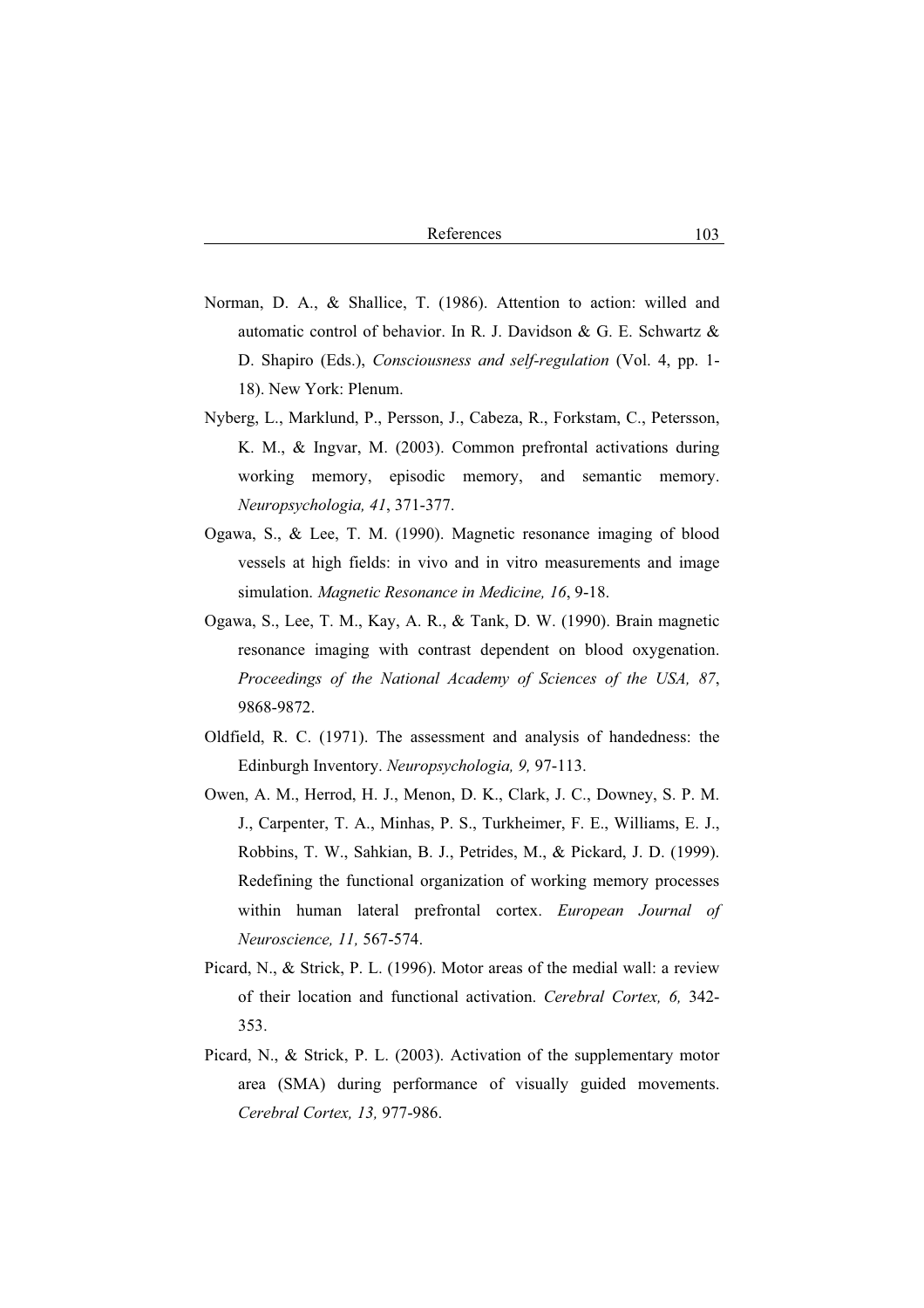- Pollmann, S., Dove, A., von Cramon, D. Y., & Wiggins, C. J. (2000). Event-related fMRI: comparison of conditions with varying BOLD overlap. *Human Brain Mapping, 9,* 26-37.
- Posner, M. I., & DiGirolamo, G. J. (1998). Executive attention: Conflict, target detection and cognitive control. In R. Parasuraman (Ed.), *The attentive brain* (pp. 401-423). Cambridge, MA: MIT Press.
- Prinz, W. (1987). Ideo-motor action. In H. Heuer & A. F. Sanders (Eds.), *Perspectives on perception and action* (pp. 47-76). Hillsdale, NJ: Erlbaum.
- Ridderinkhof, K. R., Ullsperger, M., Crone, E. A., & Nieuwenhuis, S. (2004). The role of the medial frontal cortex in cognitive control. *Science, 306*, 443-447.
- Robin, N., & Holyoak, K. J. (1995). Relational complexity and the functions of prefrontal cortex. In M. S. Gazzaniga (Eds.), *The cognitive neurosciences* (pp. 987-997). Cambridge, MA: MIT Press.
- Rogers, R. D., & Monsell, S. (1995). Costs of a predictable switch between simple cognitive tasks. *Journal of Experimental Psychology: General, 124,* 207-231.
- Rubinstein, J. S., Meyer, D. E., & Evans, J. E. (2001). Executive control of cognitive processes in task switching. *Journal of Experimental Psychology: Human Perception & Performance, 27,* 763-797.
- Ruge, H., Brass, M., Koch, I., Rubin, O., Meiran, N., & von Cramon, D. Y. (2005). Advance preparation and stimulus-induced interference in cued task switching: further insights from BOLD fMRI. *Neuropsychologia, 43,* 340-355.
- Ruge, H. (2004). Eine Analyse des raum-zeitlichen Musters neuronaler Aktivierungen im Aufgabenwechselparadigma zur Untersuchung handlungssteuernder Prozesse. *Dissertation.* University of Leipzig.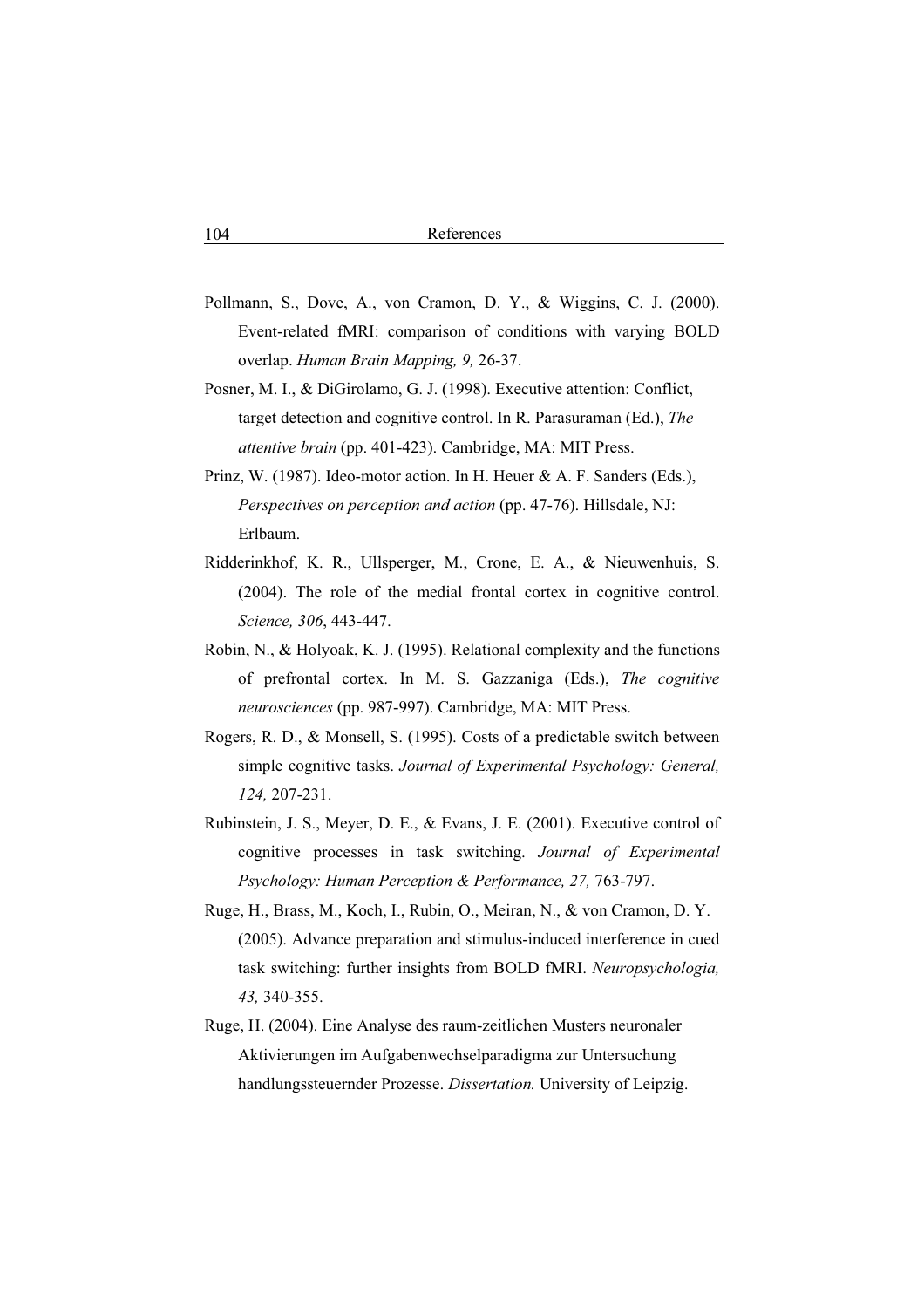- Rushworth, M. F. S., Paus, T., & Sipila, P. K. (2001). Attention systems and the organization of the human parietal cortex. *Journal of Neuroscience, 21,* 5262-5271.
- Rushworth, M. F., Hadland, K. A., Paus, T., & Sipila, P. K. (2002). Role of the human medial frontal cortex in task switching: a combined fMRI and TMS study. *Journal of Neurophysiology, 87,* 2577-2592.
- Rushworth, M. F. S., Walton, M. E., Kennerly, S. W., & Bannerman, D. M. (2004). Action sets and decisions in the medial frontal cortex. *Trends in Cognitive Sciences, 8,* 410-417.
- Sakai, K., & Passingham, R. E. (2003). Prefrontal interactions reflect future task operations. *Nature Neuroscience, 6,* 75-81.
- Sanides, F. (1962). *Architektonik des menschlichen Stirnhirns.* Berlin: Springer Verlag.
- Schall, J. D., Stuphorn, V., & Brown, J. W. (2002). Monitoring and control of action by the frontal lobes*. Neuron, 36*, 309-322.
- Schubotz, R. I., & von Cramon, D. Y. (2002). Predicting perceptual events activates corresponding motor schemes in lateral premotor cortex: an fMRI study. *Neuroimage 15,* 787-796.
- Schuch, S., & Koch, I. (2003). The role of response selection for inhibition of task sets in task shifting. *Journal of Experimental Psychology: Human Perception & Performance, 29,* 92-105.
- Schuch, S., & Koch, I. (2004). The costs of changing the representation of action: Response repetition and response-response compatibility in dual tasks. *Journal of Experimental Psychology: Human Perception & Performance, 30,* 566-582.
- Shallice, T. (2002). Fractionating of the supervisory system. In D. T. Stuss & R. T. Knight (Eds.), *Principles of frontal lobe function* (pp. 261- 277). Oxford: Oxford University Press.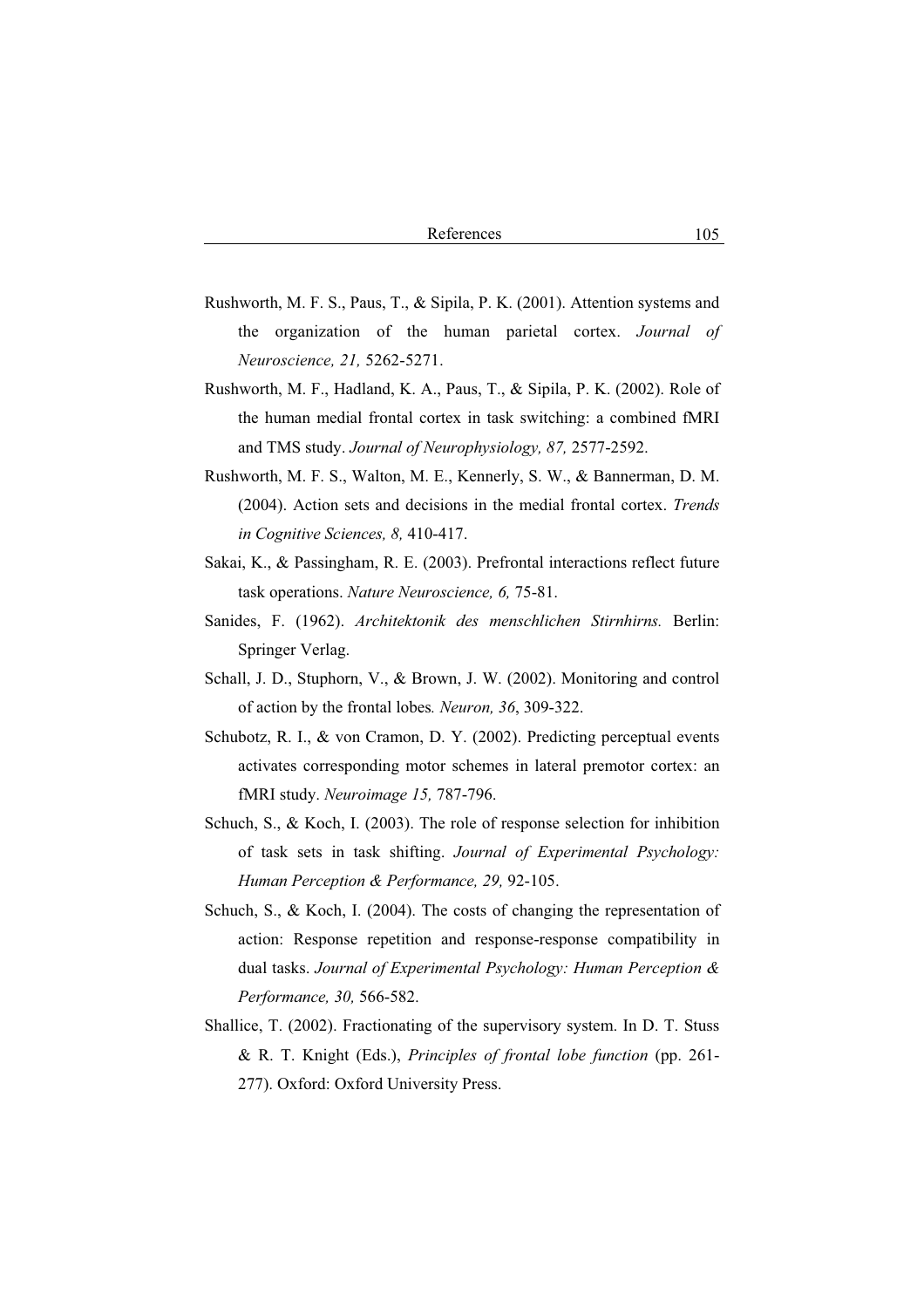- Smith, E. E., & Jonides, J. (1999). Storage and executive processes in the frontal lobes. *Science, 183,* 1657-1661.
- Sohn, M. H., Ursu, S., Anderson, J. R., Stenger, V. A., & Carter, C. S. (2000). The role of prefrontal cortex and posterior parietal cortex in task-switching. *Proceedings of the National Academy of Sciences of the USA, 97,* 13448-13453. Erratum in: PNAS, 2001 Mar 27;98(7):4276
- Stock, A., & Stock, C. (2004). A short history of ideo-motor action. *Psychological Research, 68,* 176-188.
- Stuss, D. T., & Knight, R. T. (Eds.). (2002). *Principles of frontal lobe function*. Oxford: Oxford University Press.
- Sudevan, P., & Taylor, D. A. (1987). The cuing and priming of cognitive operations. *Journal of Experimental Psychology: Human Perception & Performance, 13,* 89-103.
- Sylvester, C.-Y. C., Wager, T. D., Lacey, S. C., Hernandez, L., Nichols, T. E., Smith, E. E., & Jonides, J. (2003). Switching attention and resolving interference: fMRI measures of executive functions. *Neuropsychologia, 41,* 357-370.
- Talairach, J., & Tournoux, P. (1988). *Co-planar stereotaxic atlas of the human brain.* Stuttgart: Georg Thieme Verlag.
- Thirion, J.-P. (1998). Image matching as a diffusion process: An analogy with Maxwell's demons. *Medical Image Analysis, 2*, 243-260.
- Ullsperger, M., & von Cramon, D. Y. (2001). Subprocesses of performance monitoring: a dissociation of error processing and response competition revealed by event-related fMRI and ERPs. *Neuroimage, 14,* 1387-1401.
- Ullsperger, M., & von Cramon, D. Y. (2004). Neuroimaging of performance monitoring: error detection and beyond. *Cortex, 40,* 593-604.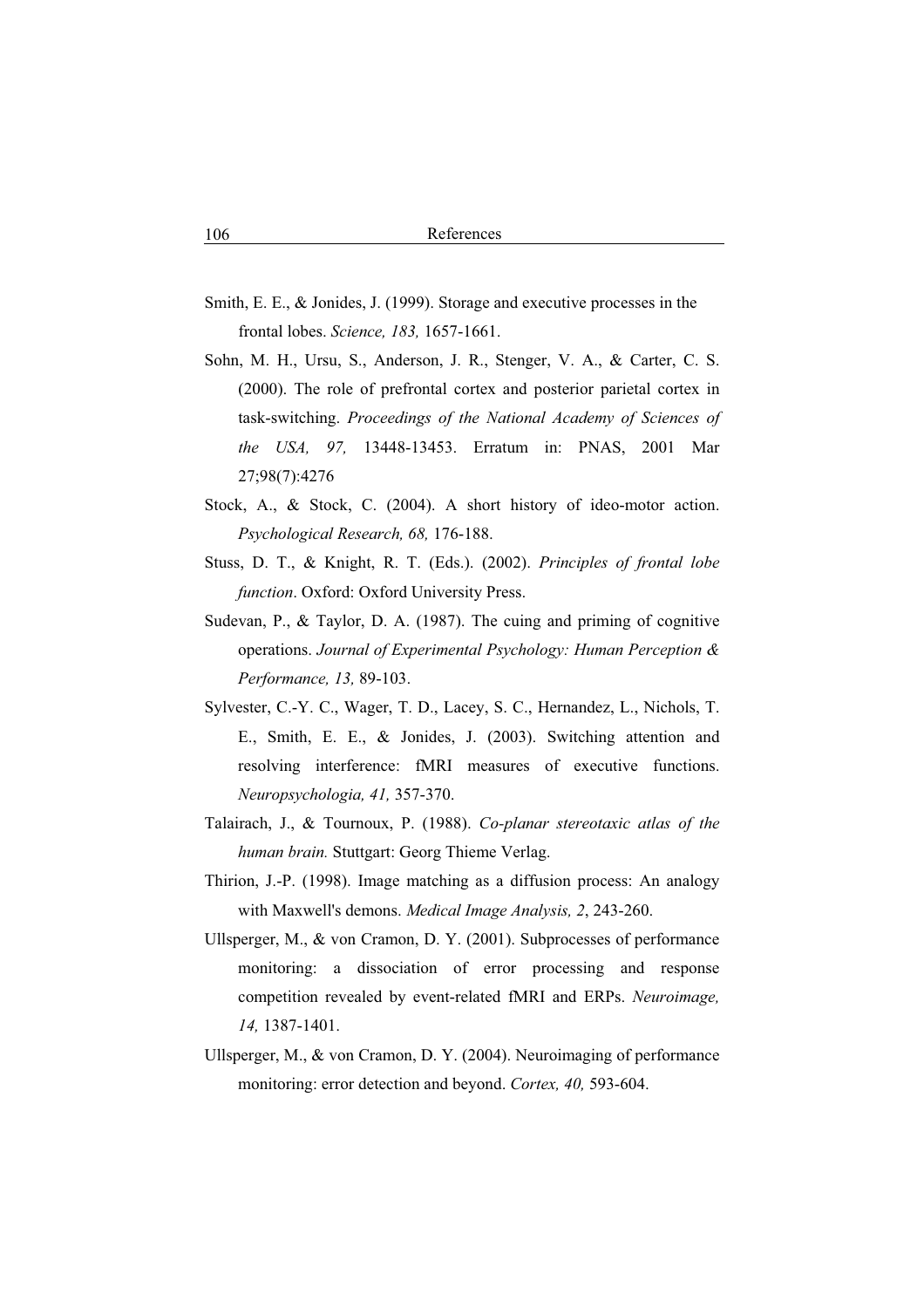- Van Veen, V., & Carter, C. S. (2002). The anterior cingulate as a conflict monitor: fMRI and ERP studies. *Physiology & Behavior, 77,* 477-482.
- Volz, K. G., Schubotz, R. I., & von Cramon, D. Y. (2003). Predicting events of varying probability: uncertainty investigated by fMRI. *Neuroimage, 19,* 271-280.
- Volz, K. G., Schubotz, R. I., & von Cramon, D. Y. (2004). Why am I unsure? Internal and external attributions of uncertainty dissociated by fMRI. *Neuroimage, 21,* 848-857.
- Walton, M. E., Devlin, J. T., & Rushworth, M. F. S. (2004). Interactions between decision making and performance monitoring within prefrontal cortex. *Nature Neuroscience, 7,* 1259-1265.
- Williams, Z. M., Bush, G., Rauch, S. L., Cosgrove, G. R., & Eskandar, E. N. (2004). Human anterior cingulate neurons and the integration of monetary reward with motor responses. *Nature Neuroscience, 7,* 1370- 1375. Erratum in: Nat Neurosci, 2005 Jan;8(1):121
- Worsley, K.J., & Friston, K.J. 1995. Analysis of fMRI time-series revisited again. *Neuroimage, 2,* 173-181.
- Wylie, G. R., Javitt, D. C., & Foxe, J. J. (2003). Don't think of a white bear: an fMRI investigation of the effects of sequential instructional sets on cortical activity in a task-switching paradigm. *Human Brain Mapping, 21,* 279-297.
- Yantis, S., Schwarzbach, J., Serences, J. T., Carlson, R. L., Steinmetz, M. A., Pekar, J. J., & Courtney, S. M. (2002). Transient neural activity in human parietal cortex during spatial attention shifts. *Nature Neuroscience, 5*, 995-1002.
- Zhu, J. (2004). Locating volition. *Consciousness and Cognition, 13*, 302- 322.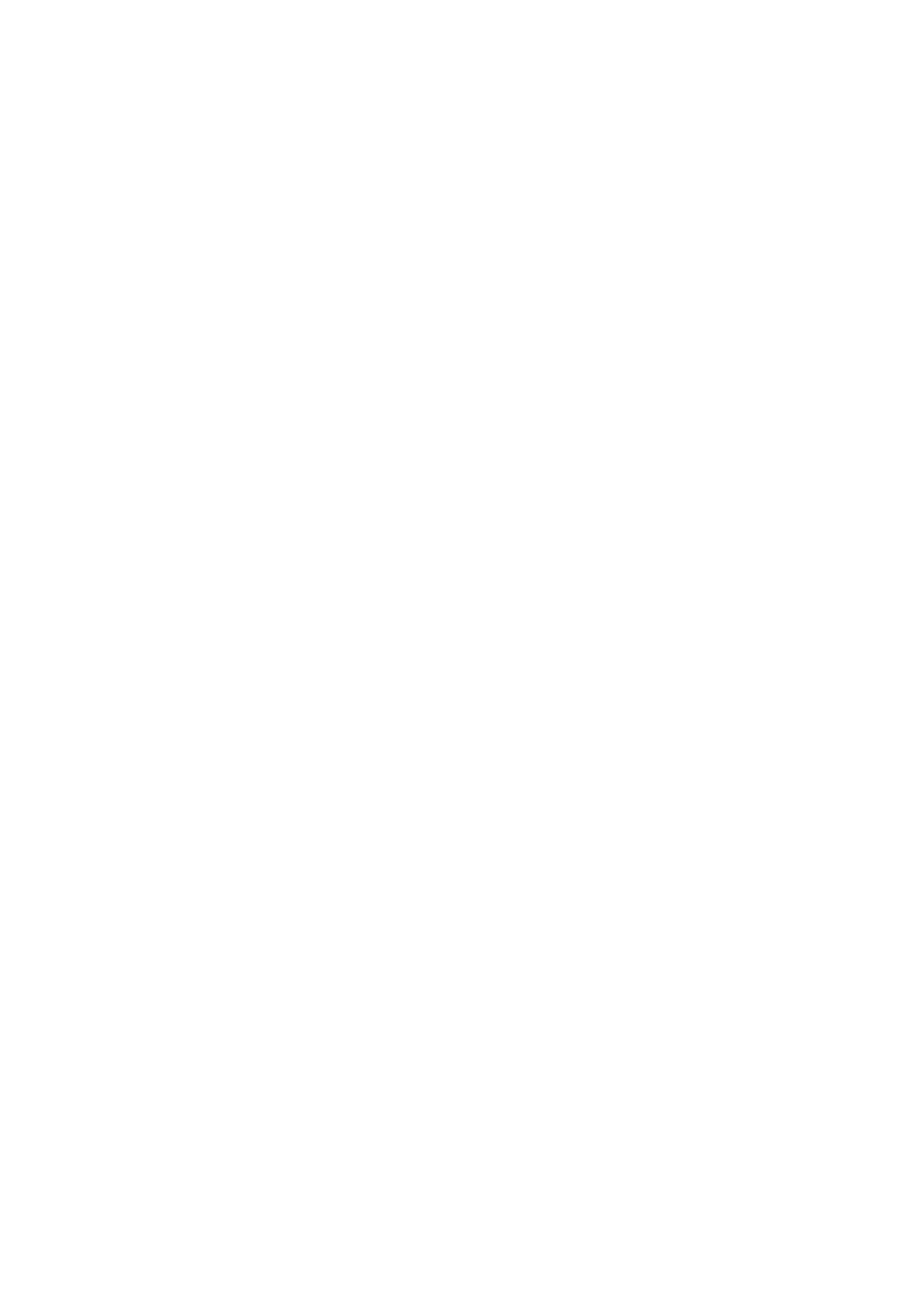# **Curriculum Vitae**

| 1. November 1976 | geboren in Bremen                                                                                                                 |
|------------------|-----------------------------------------------------------------------------------------------------------------------------------|
| $1986 - 1996$    | Okumenisches Gymnasium, Bremen                                                                                                    |
| $1993 - 1994$    | Williston Northampton School,<br>Massachusetts, USA                                                                               |
| $1996 - 1998$    | Grundstudium der Psychologie an der<br>Technischen Universität Darmstadt                                                          |
| $1998 - 2002$    | Hauptstudium der Psychologie an der<br>Johannes-Gutenberg-Universität Mainz                                                       |
| $2002 - 2005$    | Doktorandin am Max-Planck-Institut für<br>Kognitions- und Neurowissenschaften,<br>Arbeitsbereich Kognitive Neurologie,<br>Leipzig |
|                  |                                                                                                                                   |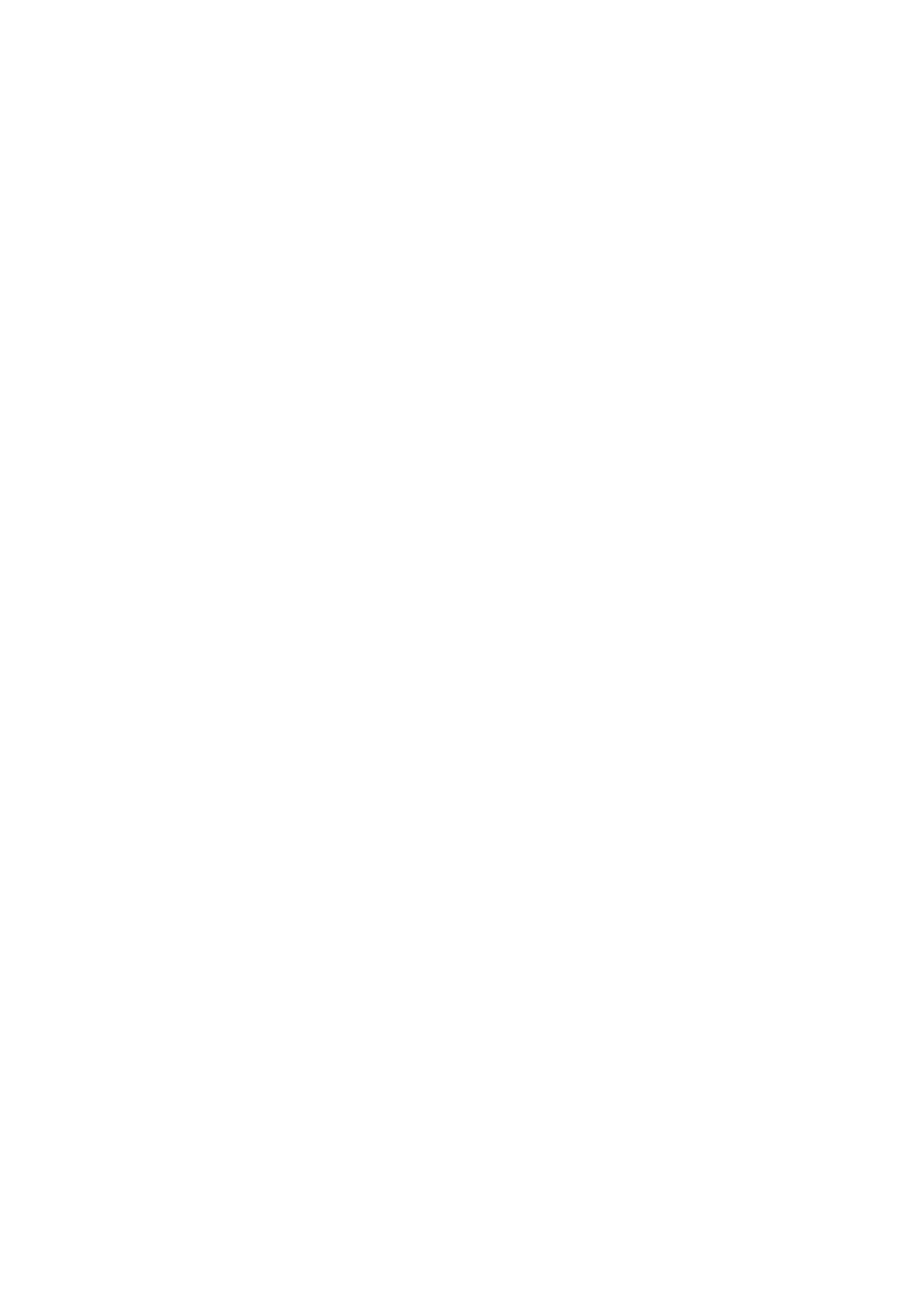# **Dissertationsbezogene bibliographische Daten**

Birte U. Forstmann

Behavioral and Neural Correlates of Endogenous Control Processes in Task Switching

University of Leipzig, Doctoral thesis

107 pages, 138 references, 9 figures, 5 tables

#### **Abstract**

The aim of the present work was to investigate endogenous control processes in task switching. Behavioral and neural correlates were used to address two major research questions: 1. What happens if an external cue is not directly indicating the task? 2. What happens if participants are not explicitly told what to do but can voluntarily select the task by their own? To answer the first question, a new variant of the task-switching paradigm, the so-called 'transition-cueing paradigm' was developed and tested in several behavioral experiments. The core feature of this procedure are transition cues which are indirectly associated with a task so that participants have to internally generate the relevant task set. In addition, a functional magnetic resonance imaging (fMRI) version of this newly developed paradigm was investigated. The contrast between transition cues and task cues revealed that more anteriorly located regions in the prefrontal cortex (PFC) come into play when a higher demand of endogenous control is required.

To answer the second question, an extension of classical cueing procedures was elaborated. The crucial manipulation pertained to the voluntary selection of task sets. The number of task to choose from was varied between a specified condition and two voluntary conditions. The fMRI results revealed that a region in the posterior frontomedian cortex,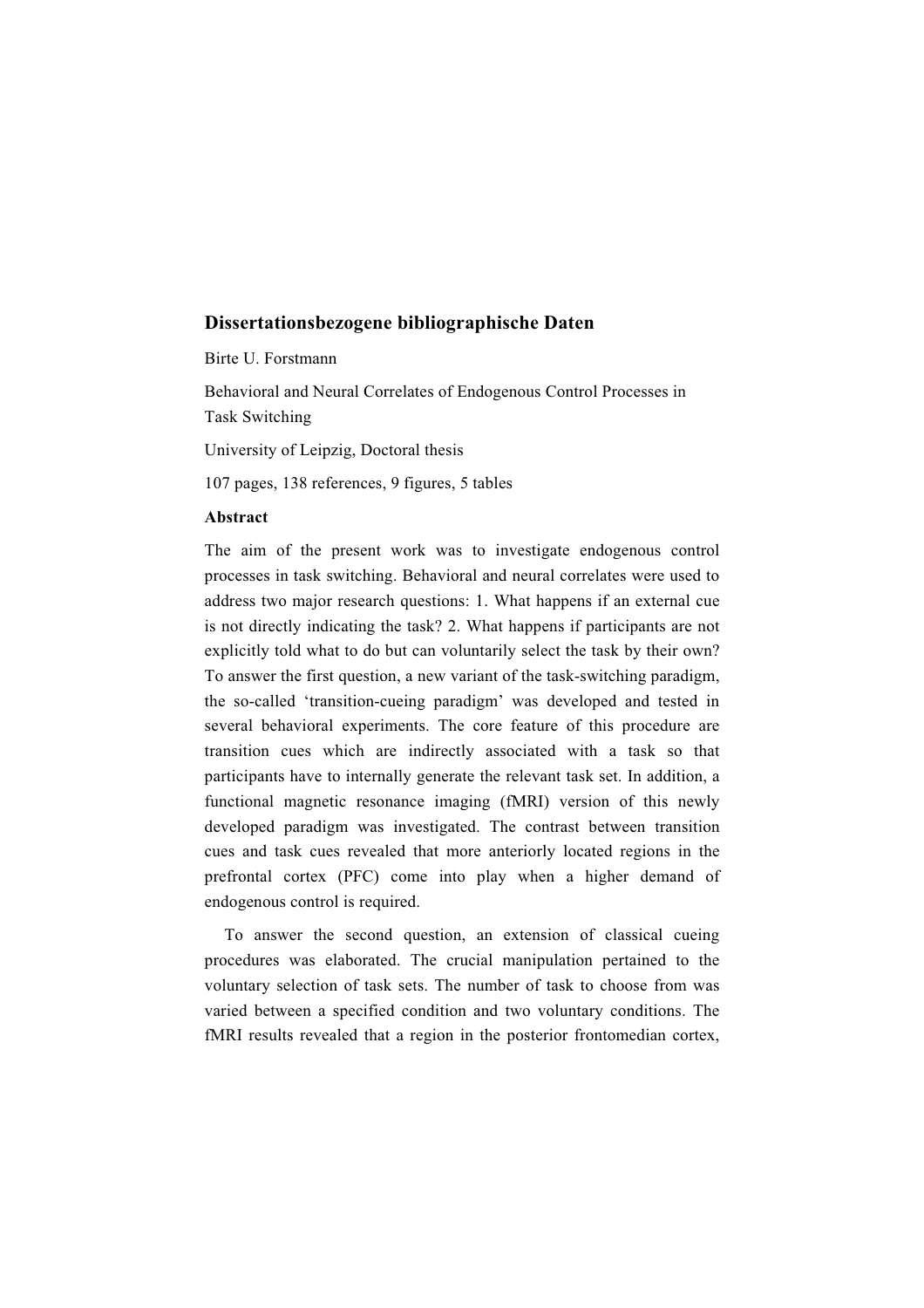the anterior midcingulate cortex, is most important for the selection of task sets in an all-or-none manner. Furthermore, activations were also found in the posterior parietal cortex which might subserve visual attentional selection processes.

The present thesis incorporates different lines of empirical evidence in investigating endogenous control processes in task switching. Thus, behavioral results with the newly developed transition-cueing paradigm could be replicated with fMRI Experiment 1. Moreover, fMRI Experiment 1 corroborated a recently published cascade model of a posterior-anterior gradient to account for the functional architecture of the human PFC (Koechlin et al., 2003). With respect to fMRI Experiment 2, it is argued that this model can be extended in lateral-medial direction to account for externally determined and voluntarily initiated processes, respectively. Taken together, there might be two different distinctions, one in posterioranterior direction and the other in lateral-medial direction, to account for the functional architecture of the human PFC.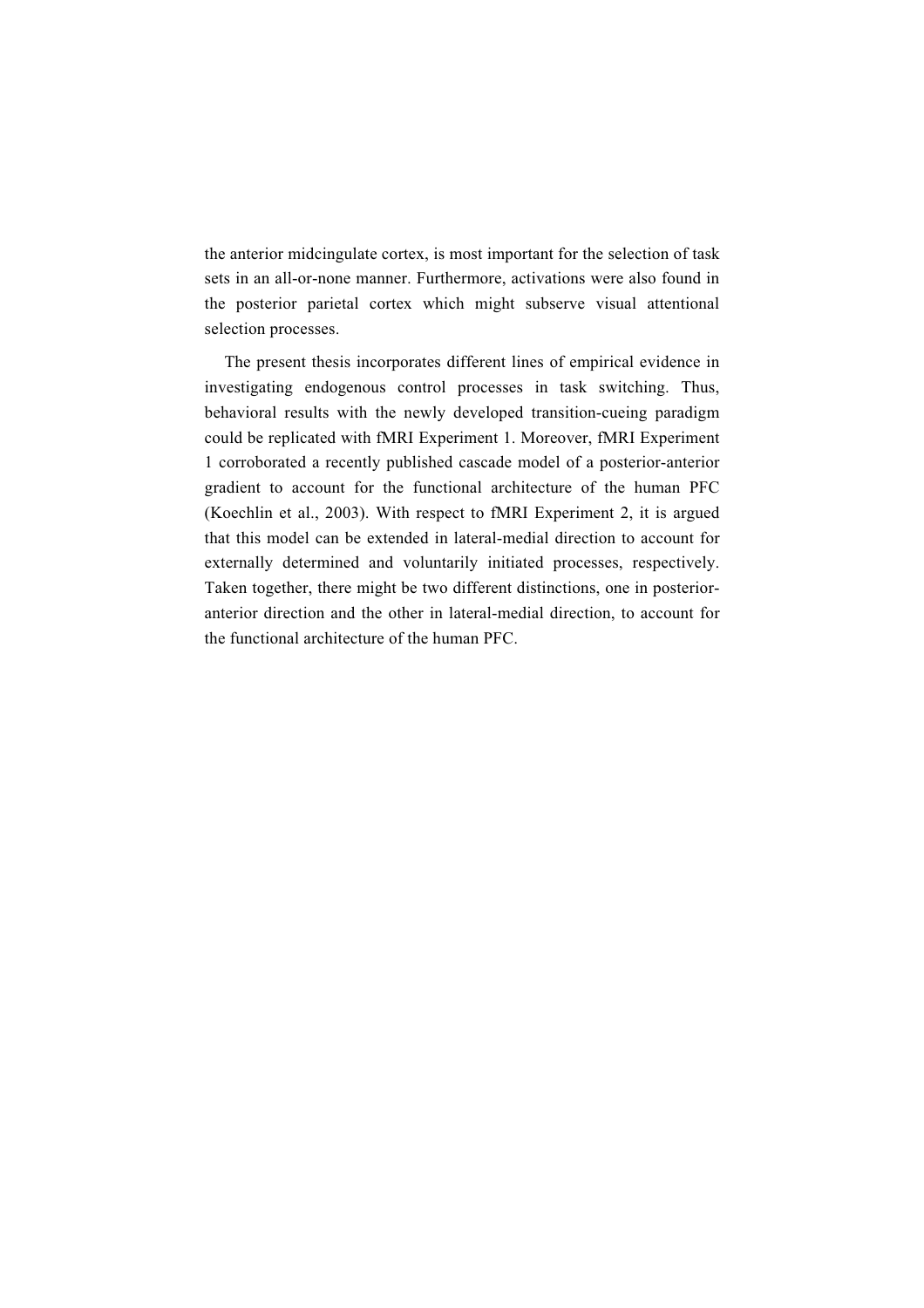# **MPI Series in Human Cognitive and Brain Sciences:**

1 Anja Hahne

*Charakteristika syntaktischer und semantischer Prozesse bei der auditiven Sprachverarbeitung: Evidenz aus ereigniskorrelierten Potentialstudien*

2 Ricarda Schubotz

*Erinnern kurzer Zeitdauern: Behaviorale und neurophysiologische Korrelate einer Arbeitsgedächtnisfunktion*

3 Volker Bosch

*Das Halten von Information im Arbeitsgedächtnis: Dissoziationen langsamer corticaler Potentiale*

4 Jorge Jovicich

*An investigation of the use of Gradient- and Spin-Echo (GRASE) imaging for functional MRI of the human brain*

5 Rosemary C. Dymond

*Spatial Specificity and Temporal Accuracy in Functional Magnetic Resonance Investigations*

6 Stefan Zysset

*Eine experimentalpsychologische Studie zu Gedächtnisabrufprozessen unter Verwendung der funktionellen Magnetresonanztomographie*

7 Ulrich Hartmann

*Ein mechanisches Finite-Elemente-Modell des menschlichen Kopfes*

8 Bertram Opitz

*Funktionelle Neuroanatomie der Verarbeitung einfacher und komplexer akustischer Reize: Integration haemodynamischer und elektrophysiologischer Maße*

9 Gisela Müller-Plath

*Formale Modellierung visueller Suchstrategien mit Anwendungen bei der Lokalisation von Hirnfunktionen und in der Diagnostik von Aufmerksamkeitsstörungen*

10 Thomas Jacobsen

*Characteristics of processing morphological structural and inherent case in language comprehension*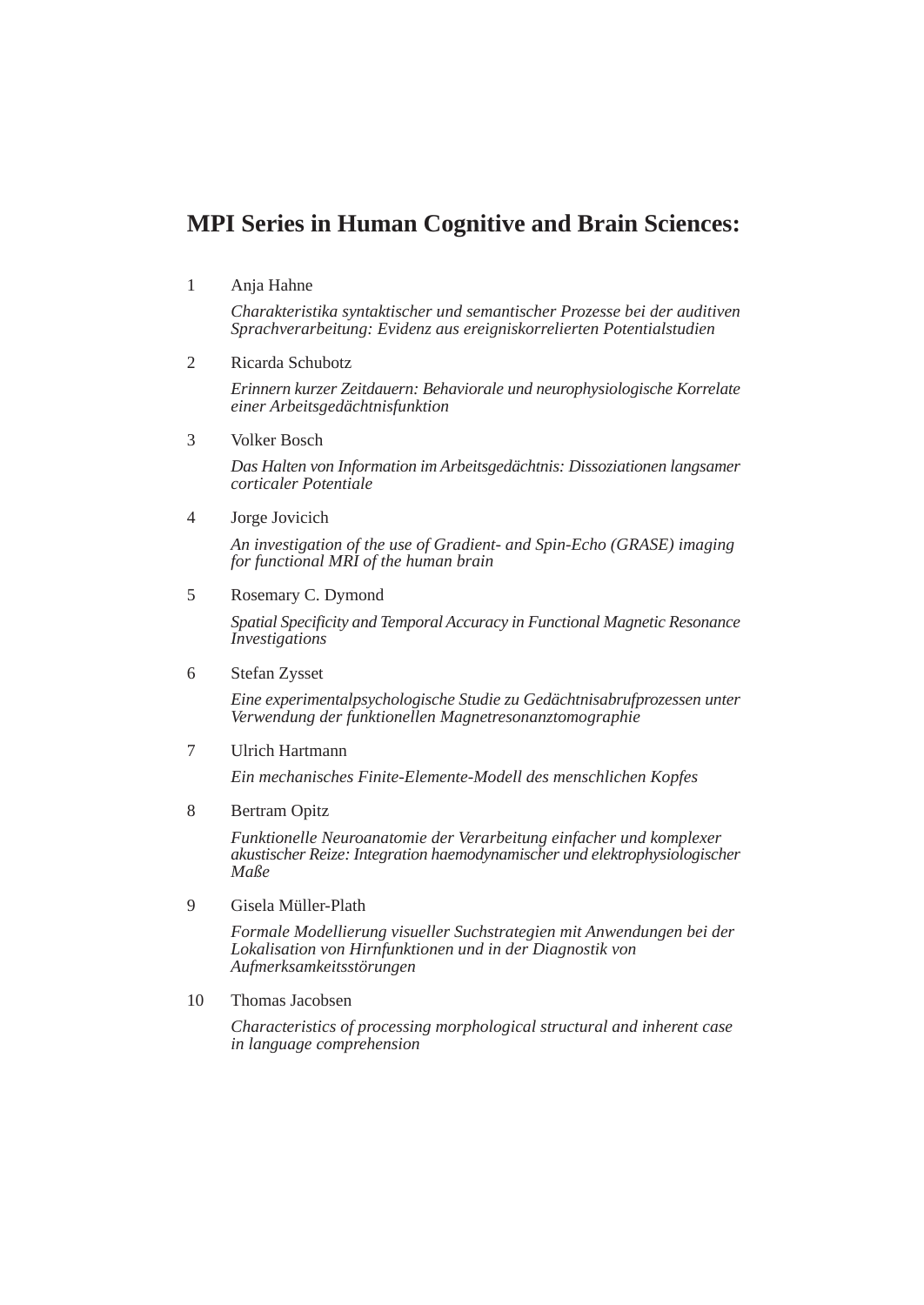# 11 Stefan Kölsch

*Brain and Music A contribution to the investigation of central auditory processing with a new electrophysiological approach*

12 Stefan Frisch

*Verb-Argument-Struktur, Kasus und thematische Interpretation beim Sprachverstehen*

13 Markus Ullsperger

*The role of retrieval inhibition in directed forgetting – an event-related brain potential analysis*

14 Martin Koch

*Measurement of the Self-Diffusion Tensor of Water in the Human Brain*

15 Axel Hutt

*Methoden zur Untersuchung der Dynamik raumzeitlicher Signale*

16 Frithjof Kruggel

*Detektion und Quantifizierung von Hirnaktivität mit der funktionellen Magnetresonanztomographie*

17 Anja Dove

*Lokalisierung an internen Kontrollprozessen beteiligter Hirngebiete mithilfe des Aufgabenwechselparadigmas und der ereigniskorrelierten funktionellen Magnetresonanztomographie*

18 Karsten Steinhauer

*Hirnphysiologische Korrelate prosodischer Satzverarbeitung bei gesprochener und geschriebener Sprache*

- 19 Silke Urban *Verbinformationen im Satzverstehen*
- 20 Katja Werheid

*Implizites Sequenzlernen bei Morbus Parkinson*

21 Doreen Nessler

*Is it Memory or Illusion? Electrophysiological Characteristics of True and False Recognition*

22 Christoph Herrmann

*Die Bedeutung von 40-Hz-Oszillationen für kognitive Prozesse*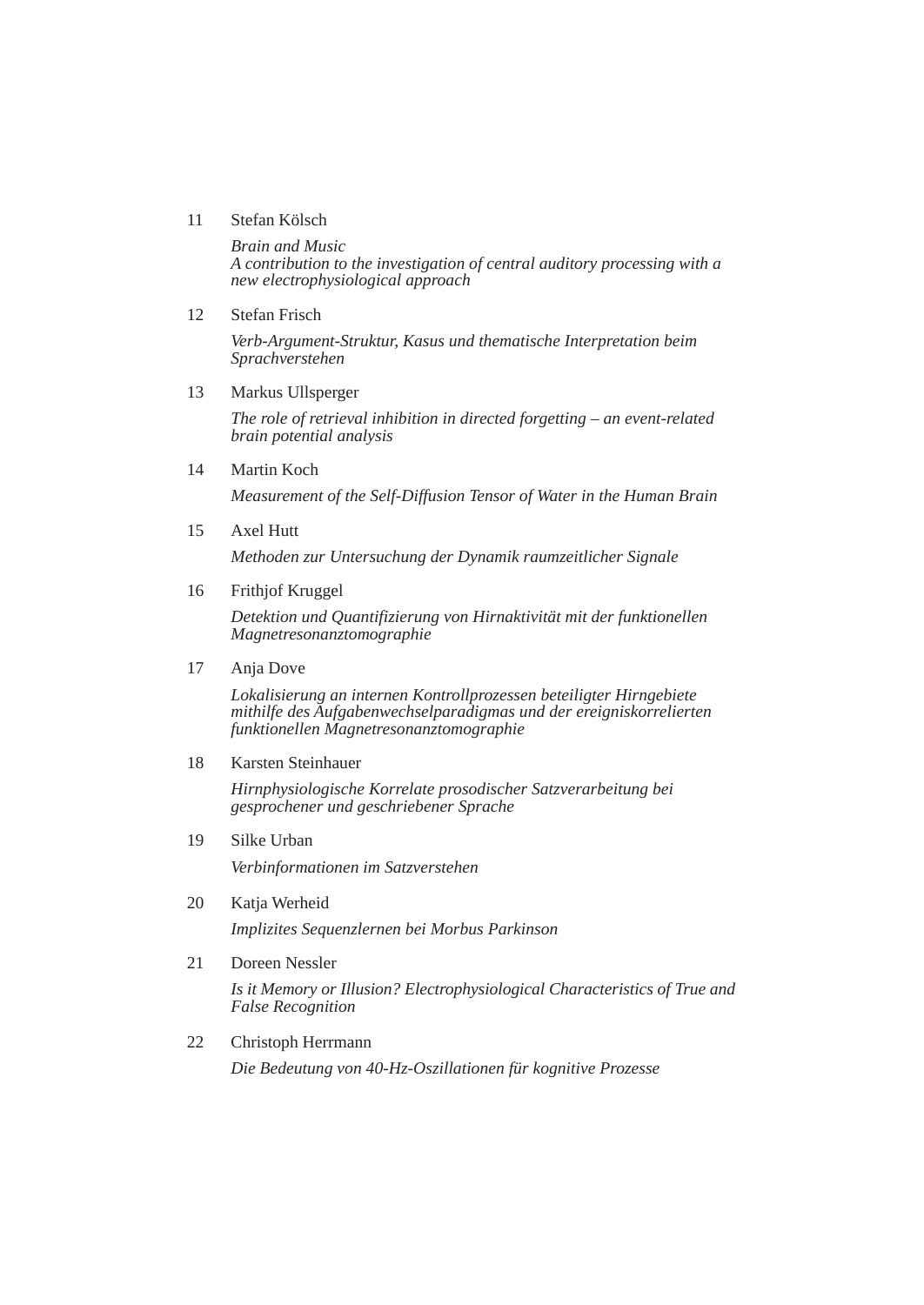## 23 Christian Fiebach

*Working Memory and Syntax during Sentence Processing. A neurocognitive investigation with event-related brain potentials and functional magnetic resonance imaging*

24 Grit Hein

*Lokalisation von Doppelaufgabendefiziten bei gesunden älteren Personen und neurologischen Patienten*

25 Monica de Filippis

*Die visuelle Verarbeitung unbeachteter Wörter. Ein elektrophysiologischer Ansatz*

26 Ulrich Müller

*Die katecholaminerge Modulation präfrontaler kognitiver Funktionen beim Menschen*

27 Kristina Uhl

*Kontrollfunktion des Arbeitsgedächtnisses über interferierende Information*

## 28 Ina Bornkessel

*The Argument Dependency Model: A Neurocognitive Approach to Incremental Interpretation*

# 29 Sonja Lattner

*Neurophysiologische Untersuchungen zur auditorischen Verarbeitung von Stimminformationen*

30 Christin Grünewald

*Die Rolle motorischer Schemata bei der Objektrepräsentation: Untersuchungen mit funktioneller Magnetresonanztomographie*

31 Annett Schirmer

*Emotional Speech Perception: Electrophysiological Insights into the Processing of Emotional Prosody and Word Valence in Men and Women*

32 André J. Szameitat

*Die Funktionalität des lateral-präfrontalen Cortex für die Verarbeitung von Doppelaufgaben*

33 Susanne Wagner

*Verbales Arbeitsgedächtnis und die Verarbeitung ambiger Wörter in Wort und Satzkontexten*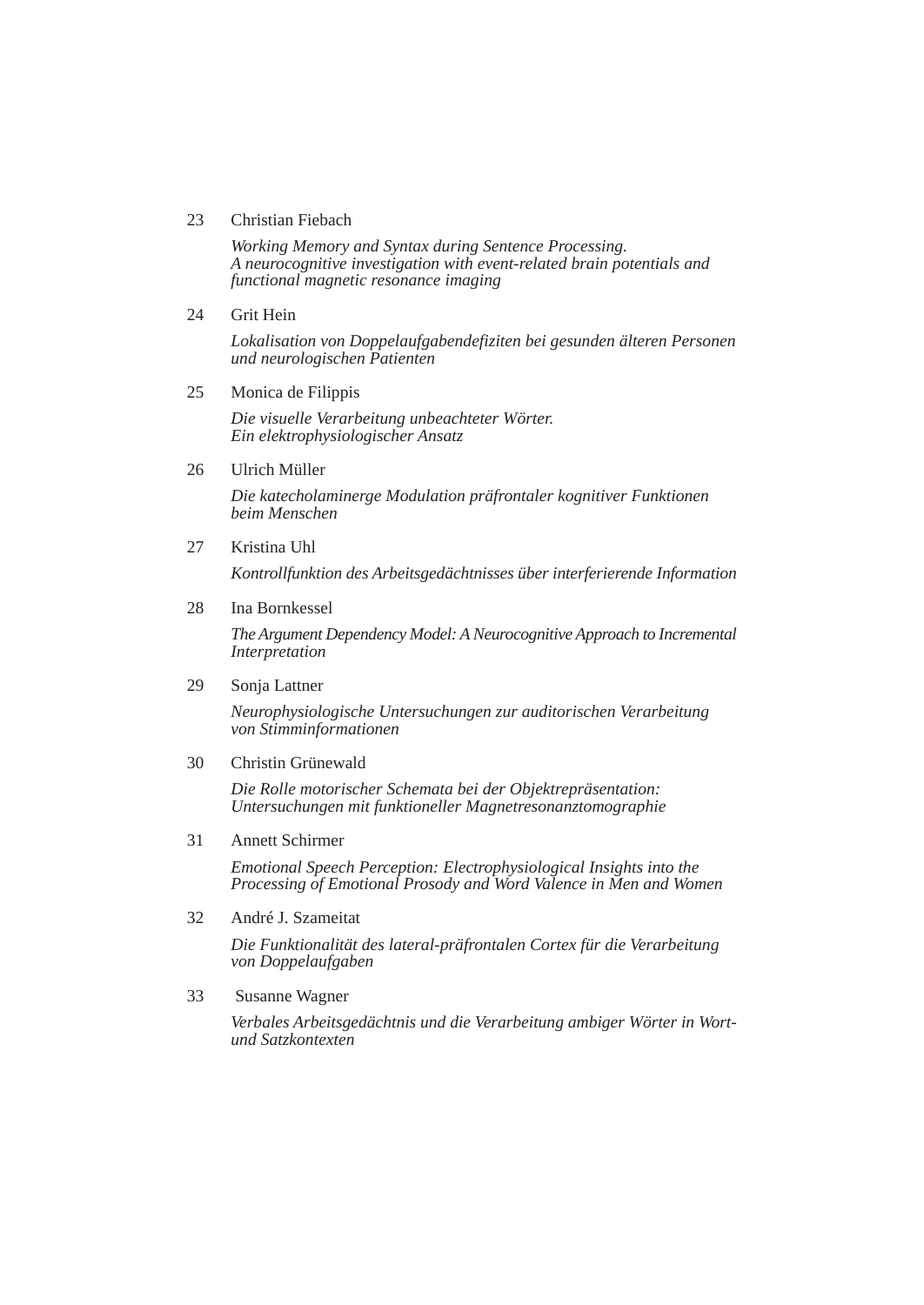# 34 Sophie Manthey

*Hirn und Handlung: Untersuchung der Handlungsrepräsentation im ventralen prämotorischen Cortex mit Hilfe der funktionellen Magnet-Resonanz-Tomographie*

35 Stefan Heim

*Towards a Common Neural Network Model of Language Production and Comprehension: fMRI Evidence for the Processing of Phonological and Syntactic Information in Single Words*

# 36 Claudia Friedrich

*Prosody and spoken word recognition: Behavioral and ERP correlates*

37 Ulrike Lex

*Sprachlateralisierung bei Rechts- und Linkshändern mit funktioneller Magnetresonanztomographie*

38 Thomas Arnold

*Computergestützte Befundung klinischer Elektroenzephalogramme*

39 Carsten H. Wolters

*Influence of Tissue Conductivity Inhomogeneity and Anisotropy on EEG/MEG based Source Localization in the Human Brain*

40 Ansgar Hantsch

*Fisch oder Karpfen? Lexikale Aktivierung von Benennungsalternativen bei der Objektbenennung*

## 41 Peggy Bungert

*Zentralnervöse Verarbeitung akustischer Informationen Signalidentifikation, Signallateralisation und zeitgebundene Informationsverarbeitung bei Patienten mit erworbenen Hirnschädigungen*

42 Daniel Senkowski

*Neuronal correlates of selective attention: An investigation of electrophysiological brain responses in the EEG and MEG*

43 Gert Wollny

*Analysis of Changes in Temporal Series of Medical Images*

## 44 Angelika Wolf

*Sprachverstehen mit Cochlea-Implantat: EKP-Studien mit postlingual ertaubten erwachsenen CI-Trägern*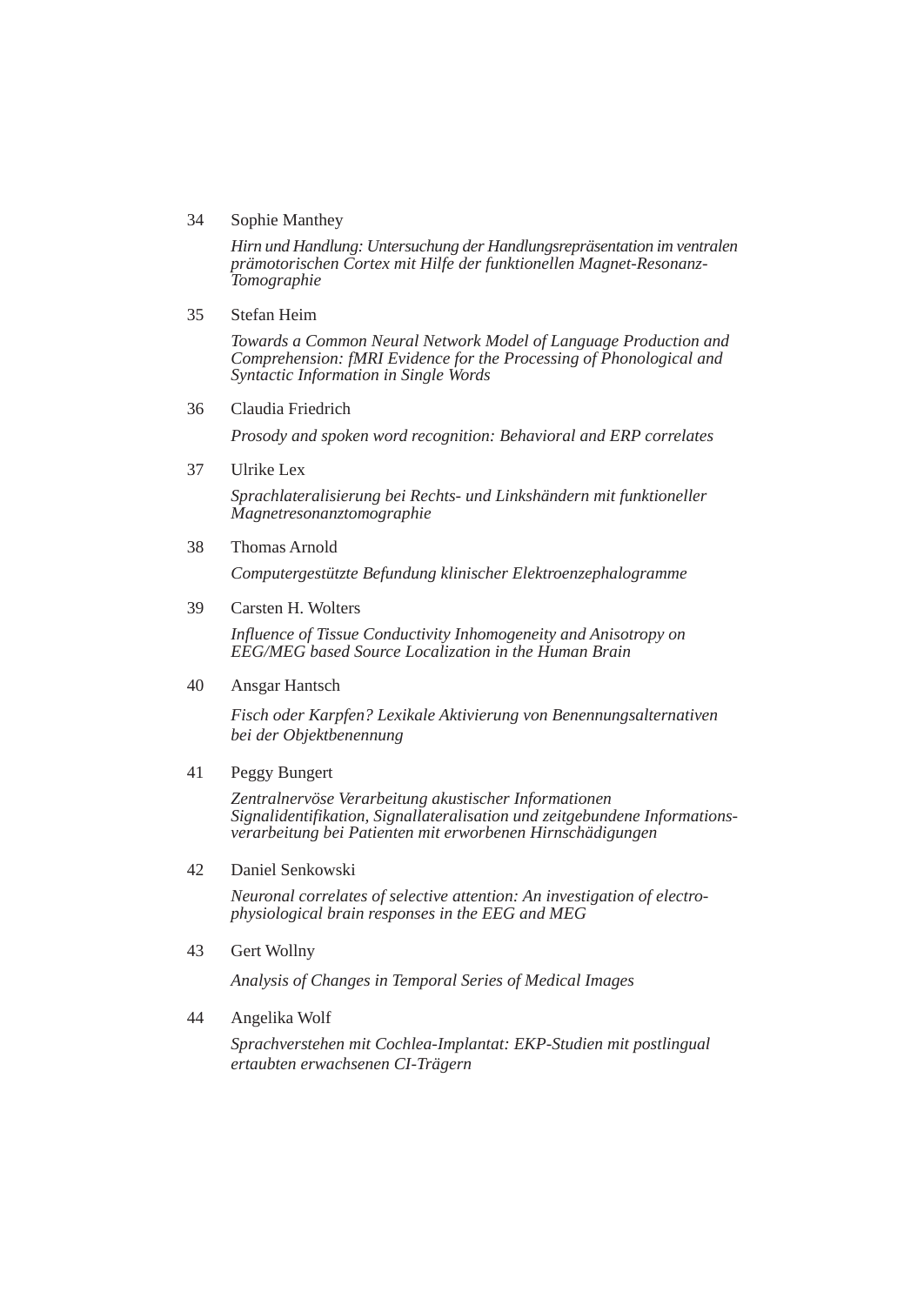# 45 Kirsten G. Volz

*Brain correlates of uncertain decisions: Types and degrees of uncertainty*

#### 46 Hagen Huttner

*Magnetresonanztomographische Untersuchungen über die anatomische Variabilität des Frontallappens des menschlichen Großhirns*

#### 47 Dirk Köster

*Morphology and Spoken Word Comprehension: Electrophysiological Investigations of Internal Compound Structure*

48 Claudia A. Hruska

*Einflüsse kontextueller und prosodischer Informationen in der auditorischen Satzverarbeitung: Untersuchungen mit ereigniskorrelierten Hirnpotentialen*

49 Hannes Ruge

*Eine Analyse des raum-zeitlichen Musters neuronaler Aktivierung im Aufgabenwechselparadigma zur Untersuchung handlungssteuernder Prozesse*

50 Ricarda I. Schubotz

*Human premotor cortex: Beyond motor performance*

51 Clemens von Zerssen

*Bewusstes Erinnern und falsches Wiedererkennen: Eine funktionelle MRT Studie neuroanatomischer Gedächtniskorrelate*

## 52 Christiane Weber

*Rhythm is gonna het you. Electrophysiological markers of rhythmic processing in infants with and without risk for Specific Language Impairment (SLI)*

53 Marc Schönwiesner

*Functional Mapping of Basic Acoustic Parameters in the Human Central Auditory System*

54 Katja Fiehler

*Temporospatial characteristics of error correction*

55 Britta Stolterfoht

*Processing Word Order Variations and Ellipses: The Interplay of Syntax and Information Structure during Sentence Comprehension*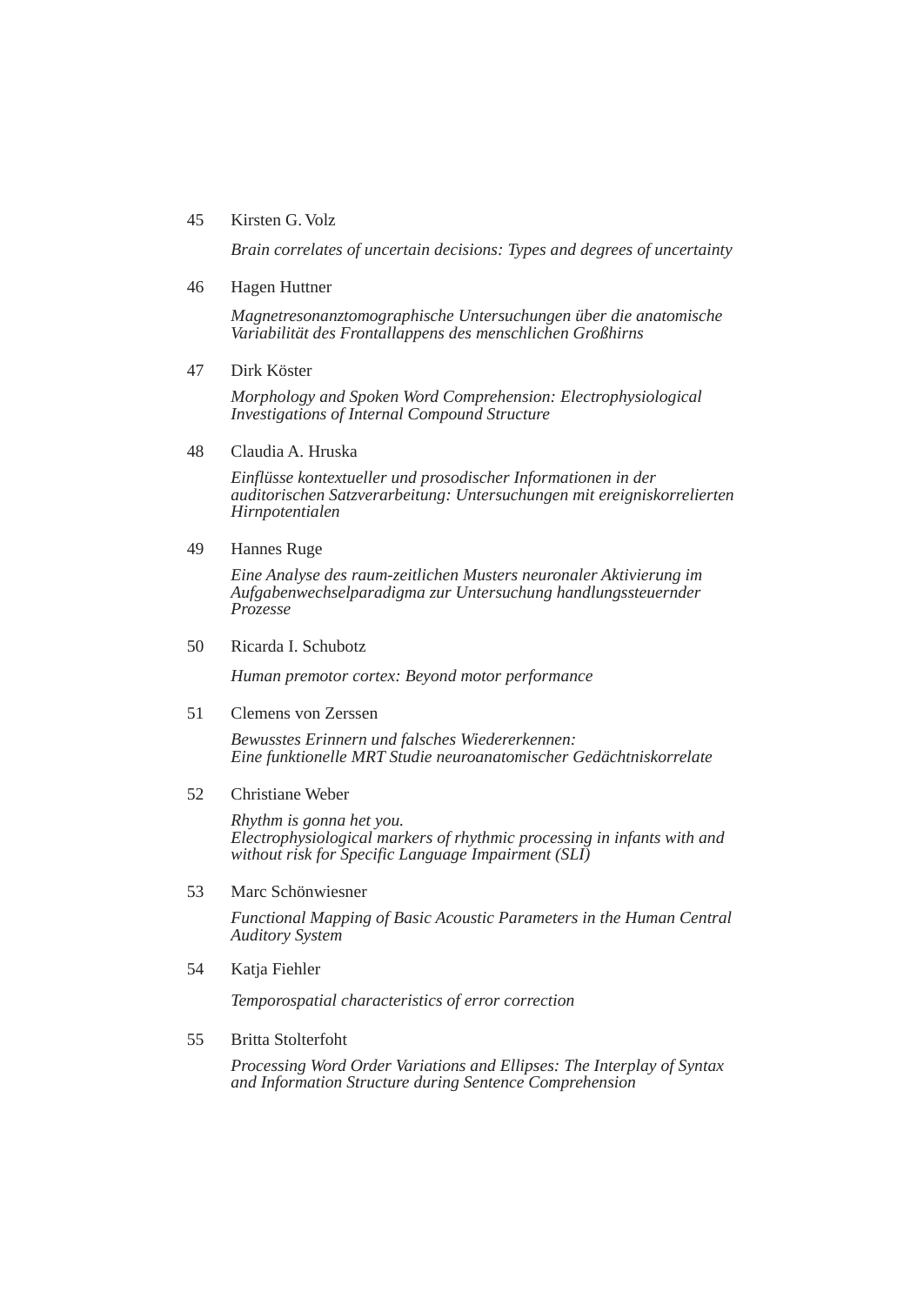#### 56 Claudia Danielmeier

*Neuronale Grundlagen der Interferenz zwischen Handlung und visueller Wahrnehmung*

57 Margret Hund-Georgiadis

*Die Organisation von Sprache und ihre Reorganisation bei ausgewählten, neurologischen Erkrankungen gemessen mit funktioneller Magnetresonanztomographie – Einflüsse von Händigkeit, Läsion, Performanz und Perfusion*

58 Jutta L. Mueller

*Mechanisms of auditory sentence comprehension in first and second language: An electrophysiological miniature grammar study*

59 Franziska Biedermann

*Auditorische Diskriminationsleistungen nach unilateralen Läsionen im Di- und Telenzephalon*

60 Shirley-Ann Rüschemeyer

*The Processing of Lexical Semantic and Syntactic Information in Spoken Sentences: Neuroimaging and Behavioral Studies of Native and Non-Native Speakers*

61 Kerstin Leuckefeld

*The Development of Argument Processing Mechanisms in German. An Electrophysiological Investigation with School-Aged Children and Adults*

62 Axel Christian Kühn

*Bestimmung der Lateralisierung von Sprachprozessen unter besonderer Berücksichtigung des temporalen Cortex, gemessen mit fMRT*

63 Ann Pannekamp

*Prosodische Informationsverarbeitung bei normalsprachlichem und deviantem Satzmaterial: Untersuchungen mit ereigniskorrelierten Hirnpotentialen*

64 Jan Derrfuß

*Functional specialization in the lateral frontal cortex: The role of the inferior frontal junction in cognitive control*

65 Andrea Mona Philipp

*The cognitive representation of tasks Exploring the role of response modalities using the task-switching paradigm*

66 Ulrike Toepel

*Contrastive Topic and Focus Information in Discourse – Prosodic Realisation and Electrophysiological Brain Correlates*